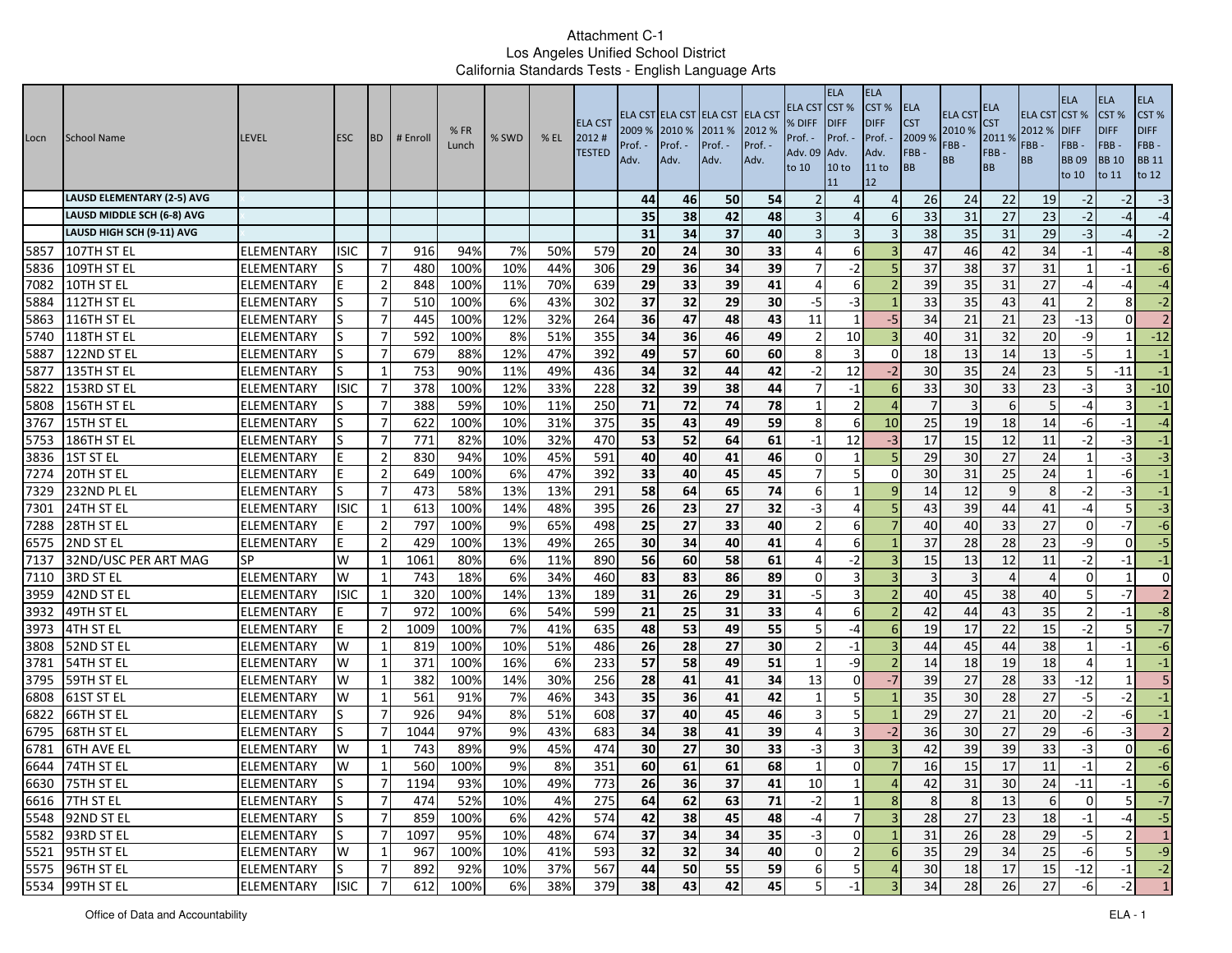| <b>LAUSD ELEMENTARY (2-5) AVG</b><br>46<br>50<br>54<br>26<br>22<br>19<br>44<br>24<br>Δ<br>$\Delta$<br>42<br>38<br>48<br>33<br>31<br>27<br>23<br>LAUSD MIDDLE SCH (6-8) AVG<br>35<br>Δ<br>-6<br>LAUSD HIGH SCH (9-11) AVG<br>34<br>38<br>31<br>31<br>37<br>40<br>35<br>29<br>3<br>90<br>2250<br>$\mathbf{0}$<br>$\mathbf 0$<br>$\mathbf 0$<br>$\Omega$<br>$\overline{0}$<br><b>ACAD FOR ENRCH SCI</b><br>ES<br>23%<br>7%<br>6%<br>68<br>$\Omega$<br>$\Omega$<br>$\Omega$<br>$\Omega$<br>N<br>-3<br>103<br>$\Omega$<br>8207<br><b>ISIC</b><br>35<br>28<br>$-7$<br>37<br>30<br>33<br><b>SENIOR</b><br>$\overline{2}$<br>91%<br>13%<br>31%<br>310<br>22<br>27<br>8<br>43<br>ACAD LDSHP COMMUN<br>414<br>8009<br>35<br>$\overline{25}$<br>96%<br>1,027<br>29<br>35<br>39<br>46<br>$\overline{7}$<br>30<br>24<br><b>MIDDLE</b><br>$\overline{2}$<br>1081<br>11%<br>21%<br><b>ADAMS MS</b><br>6<br>4<br>8726<br>67<br>68%<br>20%<br>9<br>18<br>15<br>66<br>50<br><b>ADDAMS HS</b><br><b>OPTIONS</b><br>N<br>3<br>208<br>3%<br>144<br>9<br>9<br>-9<br>44<br>-6<br>5<br>5<br>67<br>8507<br>62<br>70%<br>23%<br>60%<br>10<br>19<br>$-14$<br>64<br>76<br><b>AGGELER HS</b><br><b>OPTIONS</b><br>N<br>3<br>66<br>75<br>q<br>$\Omega$ | <b>ELA</b><br>ELA<br><b>ELA</b><br>CST %<br>CST%<br><b>ELA CST CST %</b><br><b>DIFF</b><br><b>DIFF</b><br><b>DIFF</b><br>FBB-<br>FBB-<br>FBB-<br><b>BB</b> 10<br><b>BB</b> 11<br><b>BB09</b><br>to 12<br>to 11<br>to 10 |
|--------------------------------------------------------------------------------------------------------------------------------------------------------------------------------------------------------------------------------------------------------------------------------------------------------------------------------------------------------------------------------------------------------------------------------------------------------------------------------------------------------------------------------------------------------------------------------------------------------------------------------------------------------------------------------------------------------------------------------------------------------------------------------------------------------------------------------------------------------------------------------------------------------------------------------------------------------------------------------------------------------------------------------------------------------------------------------------------------------------------------------------------------------------------------------------------------------------------------|-------------------------------------------------------------------------------------------------------------------------------------------------------------------------------------------------------------------------|
|                                                                                                                                                                                                                                                                                                                                                                                                                                                                                                                                                                                                                                                                                                                                                                                                                                                                                                                                                                                                                                                                                                                                                                                                                          | $-3$<br>$-2$<br>-2                                                                                                                                                                                                      |
|                                                                                                                                                                                                                                                                                                                                                                                                                                                                                                                                                                                                                                                                                                                                                                                                                                                                                                                                                                                                                                                                                                                                                                                                                          | $-2$<br>$-4$<br>-4                                                                                                                                                                                                      |
|                                                                                                                                                                                                                                                                                                                                                                                                                                                                                                                                                                                                                                                                                                                                                                                                                                                                                                                                                                                                                                                                                                                                                                                                                          | $-3$<br>$-2$<br>-4                                                                                                                                                                                                      |
|                                                                                                                                                                                                                                                                                                                                                                                                                                                                                                                                                                                                                                                                                                                                                                                                                                                                                                                                                                                                                                                                                                                                                                                                                          | $\mathbf{0}$<br>$\Omega$<br>$\overline{0}$                                                                                                                                                                              |
|                                                                                                                                                                                                                                                                                                                                                                                                                                                                                                                                                                                                                                                                                                                                                                                                                                                                                                                                                                                                                                                                                                                                                                                                                          | $\overline{3}$<br>-6<br>$-7$                                                                                                                                                                                            |
|                                                                                                                                                                                                                                                                                                                                                                                                                                                                                                                                                                                                                                                                                                                                                                                                                                                                                                                                                                                                                                                                                                                                                                                                                          | $-5$<br>$-5$<br>$^{\rm -1}$                                                                                                                                                                                             |
|                                                                                                                                                                                                                                                                                                                                                                                                                                                                                                                                                                                                                                                                                                                                                                                                                                                                                                                                                                                                                                                                                                                                                                                                                          | $-23$<br>$-16$<br>17                                                                                                                                                                                                    |
|                                                                                                                                                                                                                                                                                                                                                                                                                                                                                                                                                                                                                                                                                                                                                                                                                                                                                                                                                                                                                                                                                                                                                                                                                          | $-3$<br>12<br>$-1$                                                                                                                                                                                                      |
| 44<br>52<br>7%<br>226<br>42<br>46<br>24<br>25<br>18<br>2014<br>$\overline{2}$<br>350<br>100%<br>41%<br>13<br><b>ELEMENTARY</b><br>2<br>6<br><b>ALBION EL</b>                                                                                                                                                                                                                                                                                                                                                                                                                                                                                                                                                                                                                                                                                                                                                                                                                                                                                                                                                                                                                                                             | 5<br>$-7$<br>-1                                                                                                                                                                                                         |
| 426<br>42<br>46<br>42<br>28<br>27<br>7%<br>39%<br>45<br>26<br>28<br>2027<br><b>ALDAMA EL</b><br>-5<br>674<br>91%<br>-3<br>ELEMENTARY<br>Δ<br>-4                                                                                                                                                                                                                                                                                                                                                                                                                                                                                                                                                                                                                                                                                                                                                                                                                                                                                                                                                                                                                                                                          | 1<br>$\overline{2}$<br>$-1$                                                                                                                                                                                             |
| $\overline{26}$<br>5111<br>382<br>43<br>51<br>23<br>22<br>642<br>81%<br>7%<br>28%<br>46<br>44<br>$-2$<br>26<br>ALEXANDER SCI CTR SC<br>ELEMENTARY<br>W<br>$-1$<br>1                                                                                                                                                                                                                                                                                                                                                                                                                                                                                                                                                                                                                                                                                                                                                                                                                                                                                                                                                                                                                                                      | 3<br>$-4$<br>$\Omega$                                                                                                                                                                                                   |
| 2041<br>794<br>58%<br>438<br>38<br>40<br>3<br>30<br>32<br>28<br>26<br>$\overline{2}$<br>88%<br>11%<br>34<br>35<br><b>ALEXANDRIA EL</b><br>ELEMENTARY<br>-1                                                                                                                                                                                                                                                                                                                                                                                                                                                                                                                                                                                                                                                                                                                                                                                                                                                                                                                                                                                                                                                               | $-2$<br>$\overline{\phantom{a}}$<br>-4                                                                                                                                                                                  |
| 2068<br>296<br>58<br>57<br>57<br>63<br>12<br>17<br>12<br>454<br>89%<br>11%<br>25%<br>13<br><b>ALLESANDRO EL</b><br>ELEMENTARY<br>-5<br>$-1$<br>$\Omega$<br>-6                                                                                                                                                                                                                                                                                                                                                                                                                                                                                                                                                                                                                                                                                                                                                                                                                                                                                                                                                                                                                                                            | $-5$<br>4                                                                                                                                                                                                               |
| 7398<br>100%<br>11%<br>66%<br>517<br>$\mathbf{0}$<br>$\mathbf{0}$<br>26<br>31<br>$\Omega$<br>40<br>36<br>ALTA CALIFORNIA EL<br>ELEMENTARY<br>6<br>811<br>$\Omega$<br>$\Omega$<br>$\Omega$                                                                                                                                                                                                                                                                                                                                                                                                                                                                                                                                                                                                                                                                                                                                                                                                                                                                                                                                                                                                                                | $\Omega$<br>$-4$<br>$\Omega$                                                                                                                                                                                            |
| 44<br>48<br>699<br>9%<br>51%<br>431<br>43<br>23<br>26<br>26<br>19<br>2082<br>W<br>1<br>100%<br>42<br>ALTA LOMA EL<br>ELEMENTARY<br>-1<br>-1                                                                                                                                                                                                                                                                                                                                                                                                                                                                                                                                                                                                                                                                                                                                                                                                                                                                                                                                                                                                                                                                              | $-7$<br>3<br>$\Omega$                                                                                                                                                                                                   |
| 59<br>15<br>6426<br>67%<br>81<br>59<br>58<br>71<br>EP<br>$\overline{2}$<br>251<br>100%<br>12%<br>13<br>$-12$<br>14<br><b>AMANECER PC</b><br>$-1$<br>6                                                                                                                                                                                                                                                                                                                                                                                                                                                                                                                                                                                                                                                                                                                                                                                                                                                                                                                                                                                                                                                                    | $-9$<br>$-7$<br>8                                                                                                                                                                                                       |
| 51<br>59<br>17<br>S<br>311<br>51<br>54<br>$-3$<br>22<br>19<br>12<br>2089<br>ELEMENTARY<br>7<br>454<br>70%<br>9%<br>5%<br><b>AMBLER EL</b><br>8                                                                                                                                                                                                                                                                                                                                                                                                                                                                                                                                                                                                                                                                                                                                                                                                                                                                                                                                                                                                                                                                           | $-5$<br>$-3$<br>$-2$                                                                                                                                                                                                    |
| 2369<br>$\overline{38}$<br>376<br>7%<br>69%<br>210<br>36<br>34<br>$-2$<br>33<br><b>ISIC</b><br>$\overline{2}$<br>100%<br>$\mathbf{0}$<br>$\mathbf 0$<br>$\Omega$<br>$\Omega$<br>$\Omega$<br>AMBSDR-GLOBAL EDUC<br>ELEMENTARY<br>$\Omega$                                                                                                                                                                                                                                                                                                                                                                                                                                                                                                                                                                                                                                                                                                                                                                                                                                                                                                                                                                                 | 5<br>$\Omega$<br>$\Omega$                                                                                                                                                                                               |
| $\mathbf{0}$<br>32<br>7771<br><b>SPAN</b><br><b>ISIC</b><br>$\overline{2}$<br>663<br>100%<br>12%<br>28%<br>548<br>$\mathbf 0$<br>26<br>$\Omega$<br>$\Omega$<br>40<br>28<br>AMBSDR-GLOBAL LDSHP<br>$\Omega$<br>$\Omega$<br>6                                                                                                                                                                                                                                                                                                                                                                                                                                                                                                                                                                                                                                                                                                                                                                                                                                                                                                                                                                                              | $\Omega$<br>$-12$<br>$\Omega$                                                                                                                                                                                           |
| 2096<br>54<br>8%<br>32%<br>517<br>46<br>55<br>62<br>24<br>18<br><b>AMESTOY EL</b><br><b>ELEMENTARY</b><br>7<br>798<br>82%<br>$-1$<br>8<br>15<br>10<br>9                                                                                                                                                                                                                                                                                                                                                                                                                                                                                                                                                                                                                                                                                                                                                                                                                                                                                                                                                                                                                                                                  | -9<br>$-8$                                                                                                                                                                                                              |
| 51<br>52<br>2110<br>86%<br>21%<br>41%<br>258<br>42<br>9<br>26<br>29<br>19<br><b>ANATOLA EL</b><br>ELEMENTARY<br>6<br>446<br>44<br>-2<br>16                                                                                                                                                                                                                                                                                                                                                                                                                                                                                                                                                                                                                                                                                                                                                                                                                                                                                                                                                                                                                                                                               | $-3$<br>3<br>$-10$                                                                                                                                                                                                      |
| 67<br>257<br>68<br>2117<br>51%<br>13%<br>18%<br>69<br>74<br>9<br><b>ANDASOL EL</b><br>N<br>3<br>450<br>-6<br>9<br>8<br>8<br>ELEMENTARY<br>$-1$                                                                                                                                                                                                                                                                                                                                                                                                                                                                                                                                                                                                                                                                                                                                                                                                                                                                                                                                                                                                                                                                           | $-1$<br>$-1$                                                                                                                                                                                                            |
| 8852<br>$\overline{74}$<br>$\overline{22}$<br>19<br>$\overline{34}$<br>$\overline{37}$<br>82<br>72%<br>2%<br>11%<br>8<br>14<br>15<br>46<br>34<br>22<br><b>ANGEL'S GATE HS</b><br>7<br>-3<br><b>OPTIONS</b>                                                                                                                                                                                                                                                                                                                                                                                                                                                                                                                                                                                                                                                                                                                                                                                                                                                                                                                                                                                                               | $-12$<br>$-15$                                                                                                                                                                                                          |
| 35<br>29<br>34<br>43<br>2123<br>425<br>100%<br>15%<br>25%<br>256<br>22<br>28<br>36<br>35<br><b>ANGELES MESA EL</b><br>ELEMENTARY<br>W<br>1<br>6                                                                                                                                                                                                                                                                                                                                                                                                                                                                                                                                                                                                                                                                                                                                                                                                                                                                                                                                                                                                                                                                          | $-7$<br>$\mathbf{0}$<br>$-1$                                                                                                                                                                                            |
| 2137<br>$\overline{2}$<br>100%<br>13%<br>41%<br>101<br>37<br>42<br>43<br>44<br>25<br>22<br>18<br>19<br><b>ANN EL</b><br><b>ELEMENTARY</b><br>150<br>-5<br>$\mathbf{1}$                                                                                                                                                                                                                                                                                                                                                                                                                                                                                                                                                                                                                                                                                                                                                                                                                                                                                                                                                                                                                                                   | $-3$<br>$\mathbf{1}$<br>$-4$                                                                                                                                                                                            |
| 2146<br>42<br>29<br>377<br>234<br>40<br>34<br>49<br>31<br>32<br>21<br>7<br>70%<br>14%<br>4%<br>8<br><b>ANNALEE EL</b><br>ELEMENTARY<br>-6                                                                                                                                                                                                                                                                                                                                                                                                                                                                                                                                                                                                                                                                                                                                                                                                                                                                                                                                                                                                                                                                                | $-8$<br>$\mathbf{1}$<br>$-3$                                                                                                                                                                                            |
| 2151<br>22%<br>214<br>33<br>46<br>45<br>45<br>26<br>23<br><b>ANNANDALE EL</b><br>ELEMENTARY<br>-5<br>333<br>100%<br>11%<br>13<br>$-1$<br>14<br>10<br>$\Omega$                                                                                                                                                                                                                                                                                                                                                                                                                                                                                                                                                                                                                                                                                                                                                                                                                                                                                                                                                                                                                                                            | $-12$<br>$-13$<br>q                                                                                                                                                                                                     |
| 626<br>39<br>42<br>30<br>4356<br>$\overline{2}$<br>939<br>9%<br>38%<br>34<br>41<br>-8<br>30<br>27<br>25<br>F<br>93%<br>3<br><b>ANTON EL</b><br>ELEMENTARY                                                                                                                                                                                                                                                                                                                                                                                                                                                                                                                                                                                                                                                                                                                                                                                                                                                                                                                                                                                                                                                                | $-3$<br>$-5$                                                                                                                                                                                                            |
| 8690<br>215<br>14<br>16<br>25<br>50<br>56<br><b>XR</b><br>331<br>78%<br>11%<br>28%<br>12<br>13<br>44<br>46<br><b>APEX ACADEMY</b><br><b>SENIOR</b><br>$\overline{4}$<br>-4                                                                                                                                                                                                                                                                                                                                                                                                                                                                                                                                                                                                                                                                                                                                                                                                                                                                                                                                                                                                                                               | $-10$<br>6<br>6                                                                                                                                                                                                         |
| 70<br>76<br>10<br>8<br>2164<br>433<br>52%<br>10%<br>10%<br>276<br>60<br>66<br>8<br>8<br><b>APPERSON EL</b><br>ELEMENTARY<br>N<br>6<br>6<br>6                                                                                                                                                                                                                                                                                                                                                                                                                                                                                                                                                                                                                                                                                                                                                                                                                                                                                                                                                                                                                                                                             | $-2$<br>$\mathbf{0}$<br>$\Omega$                                                                                                                                                                                        |
| 2178<br>32<br>$5\overline{5}$<br>455<br>92%<br>17%<br>49%<br>249<br>37<br>37<br>46<br>45<br>25<br>19<br>9<br>$-1$<br>30<br><b>ARAGON EL</b><br><b>ELEMENTARY</b><br>$\Omega$<br>F                                                                                                                                                                                                                                                                                                                                                                                                                                                                                                                                                                                                                                                                                                                                                                                                                                                                                                                                                                                                                                        | $-2$<br>$-5$<br>$-6$                                                                                                                                                                                                    |
| 8609<br>37<br>6<br>100%<br>1,081<br>23<br>29<br>44<br>36<br>33<br>ARLETA SH<br><b>SENIOR</b><br>N<br>1661<br>11%<br>17%<br>28<br>-5<br>25<br>-8                                                                                                                                                                                                                                                                                                                                                                                                                                                                                                                                                                                                                                                                                                                                                                                                                                                                                                                                                                                                                                                                          | -8<br>$-3$<br>$-8$                                                                                                                                                                                                      |
| 2192<br>59%<br>30<br>40<br>35<br>27<br><b>ARLINGTON HTS EL</b><br>ELEMENTARY<br>W<br>634<br>90%<br>11%<br>406<br>41<br>46<br>11<br>-1<br>31<br>26<br>6                                                                                                                                                                                                                                                                                                                                                                                                                                                                                                                                                                                                                                                                                                                                                                                                                                                                                                                                                                                                                                                                   | $^{\circ}1$<br>-4<br>-4                                                                                                                                                                                                 |
| 308<br>54<br>50<br>59<br>$\overline{21}$<br>2205<br>31%<br>50<br>13<br>17<br>6<br>536<br>100%<br>14%<br>$\mathbf 0$<br>9<br>18<br><b>ARMINTA EL</b><br>ELEMENTARY<br>-4                                                                                                                                                                                                                                                                                                                                                                                                                                                                                                                                                                                                                                                                                                                                                                                                                                                                                                                                                                                                                                                  | $-3$<br>4<br>4                                                                                                                                                                                                          |
| 4322 ARROYO SECO MUSM SCI<br>557<br>79%<br>21%<br>463<br>64<br>68<br>8%<br>65<br>70<br>8 <sup>1</sup><br><b>SP</b><br>$\mathbf{z}$<br>-2<br>$\sigma$<br>ŏI                                                                                                                                                                                                                                                                                                                                                                                                                                                                                                                                                                                                                                                                                                                                                                                                                                                                                                                                                                                                                                                               | -4                                                                                                                                                                                                                      |
| 2219 ASCOT EL<br>5 <sub>l</sub><br>$\overline{2}$<br>35<br>27<br>IE.<br>-5<br>43<br>45<br>$\overline{7}$<br>31<br>24<br>ELEMENTARY<br>1018<br>6%<br>52%<br>610<br>31<br>38<br>100%                                                                                                                                                                                                                                                                                                                                                                                                                                                                                                                                                                                                                                                                                                                                                                                                                                                                                                                                                                                                                                       | نى<br>$-4$<br>$-4$                                                                                                                                                                                                      |
| 2233 ATWATER EL<br>30<br>5<br>48<br>58<br>$-1$<br>10<br>20<br>18<br>ELEMENTARY<br>E<br>360<br>77%<br>20%<br>30%<br>228<br>41<br>49<br>8<br>12                                                                                                                                                                                                                                                                                                                                                                                                                                                                                                                                                                                                                                                                                                                                                                                                                                                                                                                                                                                                                                                                            | $-10$<br>$-6$<br>$-2$                                                                                                                                                                                                   |
| 8028 AUDUBON MS<br>W<br>1<br><b>MIDDLE</b><br>100%<br>17%<br>12%<br>689<br>23<br>34<br>43<br>11<br>9<br>$\mathbf{1}$<br>48<br>29<br>23<br>24<br>825<br>44                                                                                                                                                                                                                                                                                                                                                                                                                                                                                                                                                                                                                                                                                                                                                                                                                                                                                                                                                                                                                                                                | $-19$<br>$\mathbf{1}$<br>$-6$                                                                                                                                                                                           |
| 4685 AURORA EL<br>E<br>26<br><b>ELEMENTARY</b><br>12%<br>50%<br>320<br>37<br>51<br>12<br>$\overline{2}$<br>25<br>20<br>7<br>500<br>100%<br>34<br>49<br>$\overline{3}$<br>14                                                                                                                                                                                                                                                                                                                                                                                                                                                                                                                                                                                                                                                                                                                                                                                                                                                                                                                                                                                                                                              | $-1$<br>$-5$<br>$-6$                                                                                                                                                                                                    |
| 2247 AVALON GARDENS EL<br>57<br>ELEMENTARY<br>S<br>17%<br>136<br>45<br>12<br>26<br>27<br>7<br>215<br>82%<br>11%<br>39<br>45<br>6<br> 0 <br>21<br>16                                                                                                                                                                                                                                                                                                                                                                                                                                                                                                                                                                                                                                                                                                                                                                                                                                                                                                                                                                                                                                                                      |                                                                                                                                                                                                                         |
| 8531 AVALON HS<br>lS<br>56%<br>7%<br>14<br>18<br>12<br>16<br>61<br>57<br>49<br><b>OPTIONS</b><br>7<br>137<br>21%<br>58<br>-6<br>45<br>$\overline{a}$                                                                                                                                                                                                                                                                                                                                                                                                                                                                                                                                                                                                                                                                                                                                                                                                                                                                                                                                                                                                                                                                     | $-5$<br>$-11$<br>61                                                                                                                                                                                                     |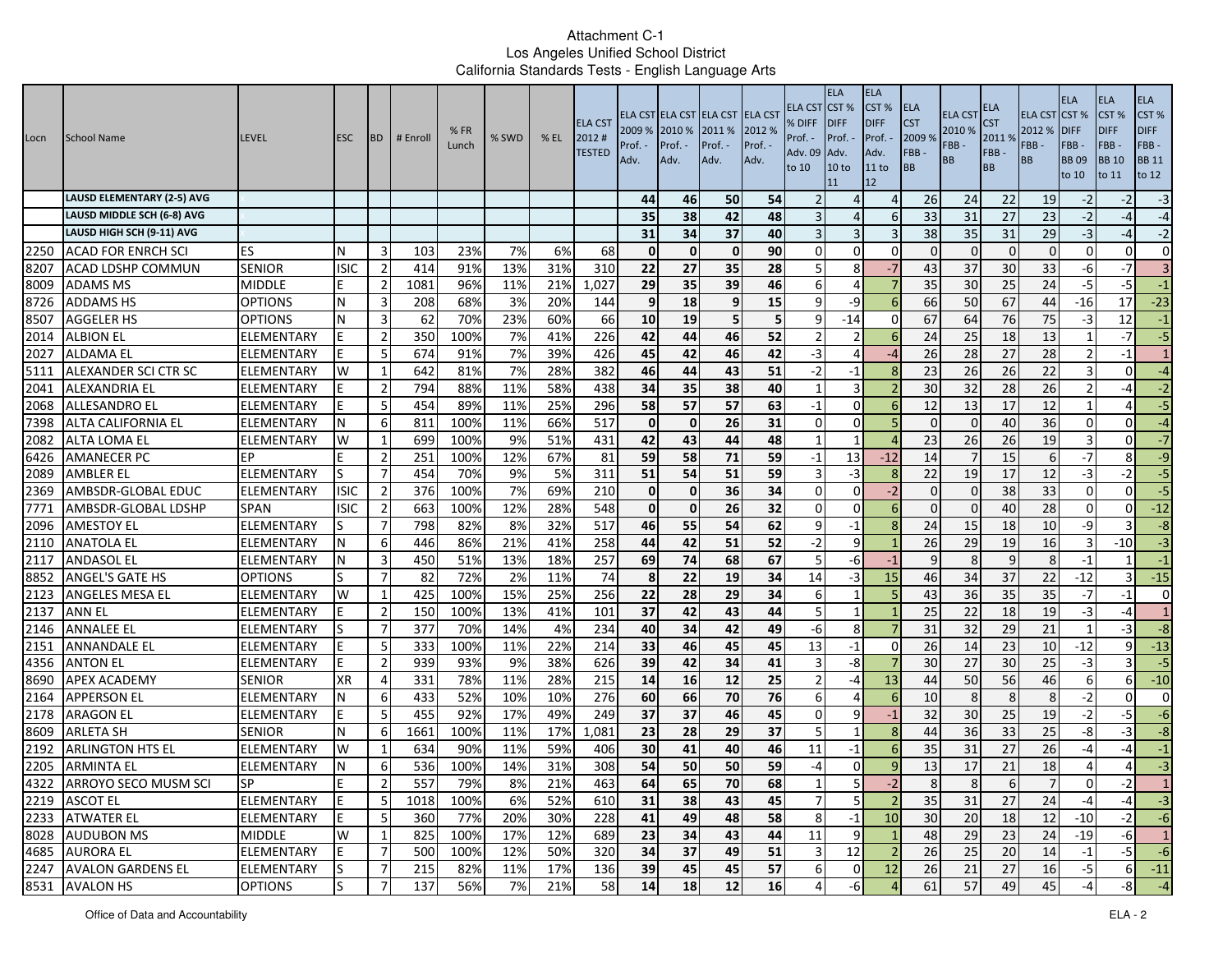| Locn | <b>School Name</b>               | <b>LEVEL</b>      | <b>ESC</b>  | <b>BD</b>      | # Enroll | %FR<br>Lunch | % SWD | $%$ EL | <b>ELA CST</b><br>2012#<br><b>TESTED</b> | 2009 %<br>Prof. ·<br>Adv. | 2010 %<br>Prof. -<br>Adv. | ELA CST ELA CST ELA CST ELA CST<br>2011 %<br>Prof. -<br>Adv. | 2012 %<br>Prof. -<br>Adv. | ELA CST<br>% DIFF<br>Prof. -<br>Adv. 09<br>to 10 | <b>ELA</b><br>CST <sup>%</sup><br><b>IDIFF</b><br>Prof. -<br>Adv.<br>10 <sub>to</sub><br>11 | <b>ELA</b><br>CST %<br><b>DIFF</b><br>Prof.<br>Adv.<br>11 to<br>12 | <b>ELA</b><br><b>CST</b><br>2009 %<br>FBB-<br>BB | <b>ELA CST</b><br>2010 %<br>FBB-<br>BB | ELA<br><b>CST</b><br>2011 %<br>FBB-<br><b>BB</b> | <b>ELA CST</b><br>2012 %<br>FBB -<br><b>BB</b> | <b>ELA</b><br>CST%<br><b>DIFF</b><br>FBB-<br><b>BB09</b><br>to 10 | <b>ELA</b><br>CST <sub>%</sub><br><b>DIFF</b><br>FBB-<br><b>BB</b> 10<br>to 11 | <b>ELA</b><br>CST%<br><b>DIFF</b><br>FBB-<br><b>BB 11</b><br>to 12 |
|------|----------------------------------|-------------------|-------------|----------------|----------|--------------|-------|--------|------------------------------------------|---------------------------|---------------------------|--------------------------------------------------------------|---------------------------|--------------------------------------------------|---------------------------------------------------------------------------------------------|--------------------------------------------------------------------|--------------------------------------------------|----------------------------------------|--------------------------------------------------|------------------------------------------------|-------------------------------------------------------------------|--------------------------------------------------------------------------------|--------------------------------------------------------------------|
|      | LAUSD ELEMENTARY (2-5) AVG       |                   |             |                |          |              |       |        |                                          | 44                        | 46                        | 50                                                           | 54                        |                                                  |                                                                                             | $\Delta$                                                           | 26                                               | 24                                     | 22                                               | 19                                             | $-2$                                                              | $-2$                                                                           | $-3$                                                               |
|      | LAUSD MIDDLE SCH (6-8) AVG       |                   |             |                |          |              |       |        |                                          | 35                        | 38                        | 42                                                           | 48                        |                                                  | $\Delta$                                                                                    | 6                                                                  | 33                                               | 31                                     | 27                                               | 23                                             | $-2$                                                              | $-4$                                                                           | $-4$                                                               |
|      | LAUSD HIGH SCH (9-11) AVG        |                   |             |                |          |              |       |        |                                          | 31                        | 34                        | 37                                                           | 40                        |                                                  | 3                                                                                           |                                                                    | 38                                               | 35                                     | 31                                               | 29                                             | $-3$                                                              | $-4$                                                                           | $-2$                                                               |
| 6886 | <b>BACA ARTS ACAD</b>            | ELEMENTARY        | S           | -7             | 652      | 100%         | 5%    | 52%    | 446                                      | $\mathbf{0}$              | $\mathbf 0$               | 20                                                           | 24                        | $\Omega$                                         | $\Omega$                                                                                    | $\Delta$                                                           | $\mathbf{0}$                                     |                                        | 48                                               | 43                                             | $\Omega$                                                          | $\overline{0}$                                                                 | $-5$                                                               |
| 2269 | <b>BALBOA G/HA MAG</b>           | ES                | N           | 3              | 748      | 23%          | 3%    | 2%     | 646                                      | 95                        | 93                        | 94                                                           | 96                        | $-2$                                             |                                                                                             |                                                                    |                                                  |                                        |                                                  | O                                              | -1                                                                |                                                                                | $-1$                                                               |
| 2274 | <b>BALDWIN HILLS EL</b>          | ELEMENTARY        | W           | 1              | 415      | 71%          | 8%    | 3%     | 287                                      | 57                        | 56                        | 58                                                           | 71                        | $-1$                                             | $\overline{2}$                                                                              | 13                                                                 | 15                                               | 16                                     | 14                                               | 9                                              |                                                                   | $-2$                                                                           | $-5$                                                               |
| 8038 | <b>BANCROFT MS</b>               | <b>MIDDLE</b>     | W           | $\overline{4}$ | 961      | 77%          | 13%   | 15%    | 886                                      | 41                        | 38                        | 46                                                           | 47                        | $-3$                                             | 8                                                                                           |                                                                    | 25                                               | 28                                     | 19                                               | 20                                             |                                                                   | $-9$                                                                           | $\mathbf{1}$                                                       |
| 2288 | <b>BANDINI EL</b>                | ELEMENTARY        | S           | -7             | 386      | 87%          | 12%   | 30%    | 244                                      | 41                        | 46                        | 51                                                           | 56                        | 5                                                | 5                                                                                           |                                                                    | 21                                               | 15                                     | 16                                               | 10                                             | -6                                                                |                                                                                | $-6$                                                               |
| 8529 | <b>BANNING SH</b>                | SENIOR            | <b>ISIC</b> | 7              | 3058     | 76%          | 15%   | 16%    | 2,170                                    | 26                        | 31                        | $\overline{32}$                                              | 39                        | 5                                                |                                                                                             | -7                                                                 | 40                                               | 35                                     | 34                                               | 24                                             | $-5$                                                              | $-1$                                                                           | $-10$                                                              |
| 5562 | <b>BARRETT EL</b>                | ELEMENTARY        | S           |                | 1071     | 100%         | 10%   | 37%    | 635                                      | 42                        | 52                        | 51                                                           | 40                        | 10                                               | -1                                                                                          | $-11$                                                              | 28                                               | 25                                     | 26                                               | 33                                             | $-3$                                                              |                                                                                | $\overline{7}$                                                     |
| 2315 | <b>BARTON HILL EL</b>            | ELEMENTARY        |             | -7             | 765      | 100%         | 13%   | 32%    | 471                                      | 38                        | 44                        | 54                                                           | 46                        | -6                                               | 10                                                                                          | $-8$                                                               | 27                                               | 21                                     | 15                                               | 14                                             | -6                                                                | -61                                                                            | $-1$                                                               |
| 2323 | <b>BASSETT EL</b>                | ELEMENTARY        |             | 3              | 895      | 93%          | 9%    | 47%    | 554                                      | 37                        | 39                        | 46                                                           | 52                        | -2                                               | $\overline{7}$                                                                              |                                                                    | 30                                               | 28                                     | 21                                               | 18                                             | $-2$                                                              | $-7$                                                                           | $-3$                                                               |
| 2329 | <b>BEACHY EL</b>                 | ELEMENTARY        |             | -6             | 563      | 100%         | 15%   | 38%    | 321                                      | 34                        | 42                        | 42                                                           | 45                        | 8                                                | 0                                                                                           |                                                                    | 35                                               | 26                                     | 26                                               | 22                                             | -9                                                                | $\Omega$                                                                       | $-4$                                                               |
| 2335 | <b>BECKFORD EL</b>               | ELEMENTARY        |             | 3              | 590      | 18%          | 12%   | 8%     | 369                                      | 72                        | 75                        | 81                                                           | 84                        | 3                                                | 6                                                                                           |                                                                    | 9                                                |                                        | $\overline{7}$                                   | 3                                              | $-4$                                                              | $\overline{2}$                                                                 | $-4$                                                               |
| 2342 | <b>BEETHOVEN EL</b>              | ELEMENTARY        | W           | $\overline{4}$ | 349      | 56%          | 10%   | 24%    | 215                                      | 67                        | 63                        | 72                                                           | 72                        | -4                                               | 9                                                                                           | $\Omega$                                                           | $\overline{7}$                                   | 11                                     | 10                                               | 5 <sup>1</sup>                                 |                                                                   | -1                                                                             | $-5$                                                               |
| 8536 | <b>BELL SH</b>                   | <b>SENIOR</b>     |             | -5             | 4290     | 100%         | 11%   | 22%    | 3,117                                    | 25                        | 28                        | 31                                                           | 34                        |                                                  | 3                                                                                           |                                                                    | 39                                               | 36                                     | 31                                               | 28                                             | -3                                                                | $-5$                                                                           | $\overline{a}$                                                     |
| 8543 | <b>BELMONT SH</b>                | <b>SENIOR</b>     | <b>ISIC</b> | $\overline{2}$ | 1212     | 100%         | 13%   | 30%    | 788                                      | 21                        | 25                        | 25                                                           | 29                        |                                                  | $\Omega$                                                                                    |                                                                    | 44                                               | 41                                     | 41                                               | 33                                             | $-3$                                                              | $\Omega$                                                                       | $-8$                                                               |
| 2397 | <b>BELVEDERE EL</b>              | ELEMENTARY        |             | $\overline{2}$ | 916      | 96%          | 10%   | 48%    | 609                                      | 33                        | 32                        | 31                                                           | 37                        | $-1$                                             | $-1$                                                                                        | 6                                                                  | 33                                               | 33                                     | 35                                               | 28                                             | $\Omega$                                                          | $\overline{2}$                                                                 | $-7$                                                               |
| 8047 | <b>BELVEDERE MS</b>              | <b>MIDDLE</b>     |             | $\overline{2}$ | 1510     | 100%         | 13%   | 21%    | 1,343                                    | 27                        | 30                        | 37                                                           | 41                        |                                                  | 7                                                                                           |                                                                    | 41                                               | 38                                     | 28                                               | 25                                             | -3                                                                | $-10$                                                                          | $-3$                                                               |
| 8057 | <b>BERENDO MS</b>                | <b>MIDDLE</b>     | E           | $\overline{2}$ | 1175     | 86%          | 12%   | 32%    | 1,066                                    | 26                        | 27                        | 36                                                           | 42                        | $\overline{1}$                                   | 9                                                                                           | 6                                                                  | 43                                               | 39                                     | 31                                               | 26                                             | -4                                                                | $-8$                                                                           | $-5$                                                               |
| 8696 | <b>BERNSTEIN SH</b>              | SENIOR            | isic        | 4              | 985      | 75%          | 15%   | 37%    | 778                                      | 21                        | 24                        | 23                                                           | 23                        |                                                  | $-1$                                                                                        | $\Omega$                                                           | 47                                               | 43                                     | 42                                               | 38                                             | $-4$                                                              | $-1$                                                                           | $-4$                                                               |
| 2438 | BERTRAND EL                      | ELEMENTARY        | N           | 6              | 399      | 86%          | 10%   | 38%    | 244                                      | 51                        | 47                        | 54                                                           | 56                        | -4                                               | 7                                                                                           |                                                                    | 21                                               | 18                                     | 15                                               | 9                                              | -3                                                                | $-3$                                                                           | $-6$                                                               |
| 8060 | <b>BETHUNE MS</b>                | MIDDLE            | S           | 7              | 1294     | 88%          | 9%    | 25%    | 1,234                                    | 20                        | 21                        | 26                                                           | 30                        |                                                  | 5                                                                                           |                                                                    | 47                                               | 47                                     | 43                                               | 38                                             | $\Omega$                                                          | $-4$                                                                           | $-5$                                                               |
| 1943 | <b>BLEND EL</b>                  | <b>SPED</b>       | W           | $\Delta$       | 55       | 80%          | 100%  | 64%    | -1                                       | $\mathbf{0}$              | $\mathbf 0$               | $\Omega$                                                     | $\mathbf{0}$              | $\Omega$                                         | $\Omega$                                                                                    | $\Omega$                                                           | 80                                               | 100                                    | 100                                              | 100                                            | 20                                                                | $\Omega$                                                                       | $\overline{0}$                                                     |
| 2470 | <b>BLYTHE EL</b>                 | <b>ELEMENTARY</b> |             | 3              | 452      | 90%          | 13%   | 52%    | 257                                      | 43                        | 44                        | 42                                                           | 41                        | -1                                               | $-2$                                                                                        | $-1$                                                               | 25                                               | 21                                     | 24                                               | 24                                             | $-4$                                                              | $\overline{3}$                                                                 | $\overline{0}$                                                     |
| 2473 | <b>BONITA EL</b>                 | ELEMENTARY        |             | 7              | 480      | 73%          | 16%   | 19%    | 294                                      | 45                        | 46                        | 49                                                           | 55                        |                                                  | 3                                                                                           | -6                                                                 | 23                                               | 22                                     | 22                                               | 16                                             | $-1$                                                              | $\Omega$                                                                       | $-6$                                                               |
| 8831 | <b>BOYLE HEIGHTS HS</b>          | OPTIONS           |             | $\overline{2}$ | 76       | 92%          | 4%    | 39%    | 59                                       | 16                        | 19                        | 13                                                           | $\overline{2}$            |                                                  | -6                                                                                          | $-11$                                                              | 43                                               | 53                                     | 55                                               | 78                                             | 10                                                                | $\overline{2}$                                                                 | 23                                                                 |
| 2479 | <b>BRADDOCK DRIVE EL</b>         | ELEMENTARY        | W           | 4              | 404      | 72%          | 9%    | 30%    | 292                                      | 49                        | 53                        | 66                                                           | 65                        |                                                  | 13                                                                                          | $-1$                                                               | 25                                               | 20                                     | 15                                               | 14                                             | $-5$                                                              | -51                                                                            | $-1$                                                               |
| 7123 | BRADLEY GLBL AWR MAG             | <b>ES</b>         | W           | -1             | 399      | 77%          | 11%   | 10%    | 252                                      | 37                        | 33                        | 33                                                           | 32                        | -4                                               | 0                                                                                           | $-1$                                                               | 28                                               | 28                                     | 33                                               | 37                                             | $\mathbf 0$                                                       | 5 <sup>1</sup>                                                                 | $\overline{4}$                                                     |
| 2486 | <b>BRAINARD EL</b>               | <b>ELEMENTARY</b> | N           | 6              | 233      | 75%          | 23%   | 24%    | 123                                      | 44                        | 45                        | 48                                                           | 46                        |                                                  | 3                                                                                           | $-2$                                                               | 25                                               | 25                                     | 28                                               | 24                                             | $\Omega$                                                          | $\overline{3}$                                                                 | $-4$                                                               |
| 8754 | <b>BRAVO MEDICAL MAG</b>         | SS                |             | $\overline{2}$ | 1861     | 80%          | 1%    | 2%     | 1,398                                    | 65                        | 66                        | 67                                                           | 73                        | $\overline{1}$                                   |                                                                                             | $\epsilon$                                                         | 10                                               | q                                      | $\overline{7}$                                   | 5 <sub>l</sub>                                 | $-1$                                                              | $-2$                                                                           | $-2$                                                               |
| 2493 | <b>BREED EL</b>                  | ELEMENTARY        | F           | $\overline{2}$ | 483      | 100%         | 7%    | 49%    | 318                                      | 25                        | 33                        | 40                                                           | 43                        | 8                                                | 7                                                                                           |                                                                    | 37                                               | 31                                     | 24                                               | 28                                             | -6                                                                | $-7$                                                                           | $\overline{a}$                                                     |
| 2507 | BRENTWOOD SCI MAG                | ES                | W           | $\Delta$       | 1261     | 73%          | 5%    | 22%    | 1,027                                    | 64                        | 60                        | 62                                                           | 65                        | -4                                               | $\overline{2}$                                                                              |                                                                    | 12                                               | 13                                     | 11                                               | 11                                             |                                                                   | $-2$                                                                           | $\overline{0}$                                                     |
|      |                                  | ELEMENTARY        |             | $\overline{2}$ | 316      | 100%         | 20%   | 47%    | 203                                      | 28                        | 39                        | 37                                                           | 41                        | 11                                               | $-2$                                                                                        |                                                                    | 39                                               | 31                                     | 38                                               | 30                                             | -8                                                                | $\overline{7}$                                                                 | $-\infty$                                                          |
|      | 2521 BRIDGE EL<br>7164 BRIGHT EL | ELEMENTARY        | W           |                | 713      | 90%          | 9%    | 32%    | 461                                      | 46                        | 45                        | 52                                                           | 50                        |                                                  |                                                                                             | -2                                                                 | 22                                               | 23                                     | 20                                               | $20\,$                                         |                                                                   | -31                                                                            |                                                                    |
|      | 2527 BROAD AVE EL                | <b>ELEMENTARY</b> | S           | $\overline{7}$ | 826      | 80%          | 9%    | 24%    | 511                                      | 38                        | 37                        | 36                                                           | 47                        | $-1$                                             | $^{\mbox{-}}1$                                                                              | 11                                                                 | $\overline{24}$                                  | 26                                     | 29                                               | 19                                             |                                                                   | $\overline{3}$                                                                 | $-10$                                                              |
|      | 2530 BROADACRES EL               | <b>ELEMENTARY</b> | IS          | $\overline{7}$ | 263      | 69%          | 11%   | 2%     | 162                                      | 40                        | 36                        | 49                                                           | 48                        | $-4$                                             | 13                                                                                          | $-1$                                                               | 29                                               | 31                                     | 22                                               | 19                                             |                                                                   | $-9$                                                                           | $-3$                                                               |
|      | 3829 BROADOUS EL                 | <b>ELEMENTARY</b> | N           | 6              | 777      | 100%         | 12%   | 52%    | 464                                      | 25                        | 28                        | 44                                                           | 37                        | 3                                                | 16                                                                                          | $-7$                                                               | 38                                               | 35                                     | 26                                               | 31                                             | -3                                                                | $-9$                                                                           | $5\phantom{.}$                                                     |
|      | 2534 BROADWAY EL                 | <b>ELEMENTARY</b> | W           | 4              | 329      | 100%         | 16%   | 22%    | 122                                      | 42                        | 61                        | 62                                                           | 70                        | 19                                               | $\mathbf{1}$                                                                                | 8                                                                  | 28                                               | 10                                     | 6                                                | 6                                              | $-18$                                                             | -4                                                                             | $\overline{0}$                                                     |
|      | 2548 BROCKTON EL                 | ELEMENTARY        | W           | 4              | 253      | 72%          | 15%   | 53%    | 142                                      | 41                        | 40                        | 39                                                           | 53                        | $-1$                                             | $-1$                                                                                        | 14                                                                 | 27                                               | 27                                     | 22                                               | 18                                             | $\overline{0}$                                                    | -51                                                                            | $-4$                                                               |
|      | 2562 BROOKLYN AVE EL             | SPAN              | E           | $\overline{2}$ | 583      | 100%         | 14%   | 36%    | 381                                      | 44                        | 52                        | 53                                                           | 57                        | 8                                                |                                                                                             |                                                                    | 25                                               | 16                                     | 18                                               | 14                                             | -9                                                                |                                                                                | $-4$                                                               |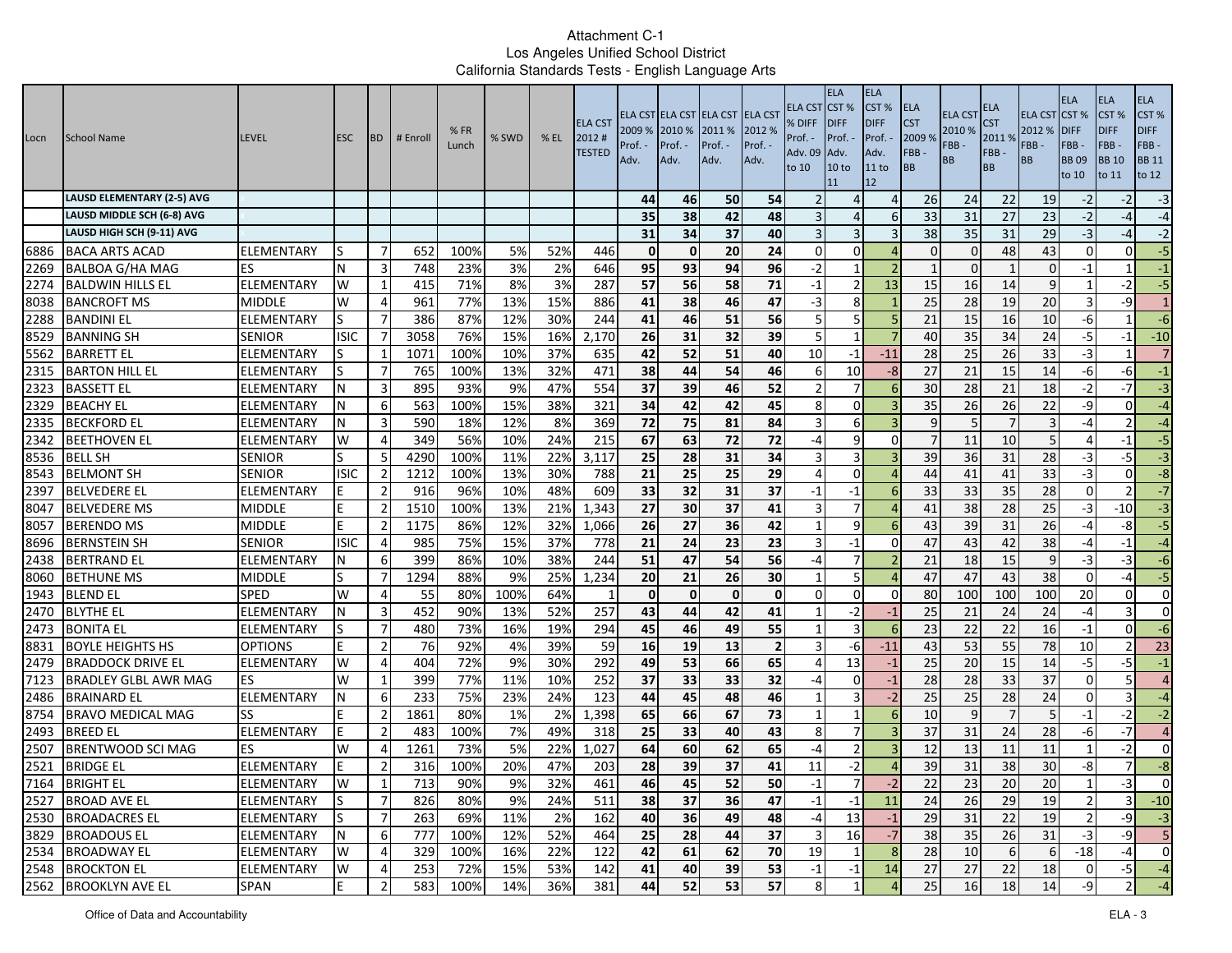| Locn | School Name                            | <b>LEVEL</b>         | <b>ESC</b>       | <b>BD</b>                        | # Enroll | %FR<br>Lunch | % SWD     | $%$ EL | <b>ELA CST</b><br>2012#<br><b>TESTED</b> | 2009 %<br>Prof.<br>Adv. | 2010 %<br>Prof. -<br>Adv. | ELA CST ELA CST ELA CST ELA CST<br>2011 %<br>Prof. -<br>Adv. | 2012 %<br>Prof. -<br>Adv. | ELA CST<br>% DIFF<br>Prof. -<br>Adv. 09<br>to 10 | <b>ELA</b><br>CST <sub>%</sub><br><b>IDIFF</b><br>Prof. -<br>Adv.<br>10 <sub>to</sub><br>11 | <b>ELA</b><br>CST%<br><b>DIFF</b><br>Prof.<br>Adv.<br>11 to<br>12 | ELA<br><b>CST</b><br>2009 %<br>FBB-<br>ВB | <b>ELA CST</b><br>2010 %<br>FBB-<br>BB | ELA<br>S <sub>T</sub><br>2011 %<br>FBB-<br><b>BB</b> | <b>ELA CST CST %</b><br>2012 %<br>FBB-<br><b>BB</b> | <b>ELA</b><br><b>DIFF</b><br>FBB-<br><b>BB09</b><br>to 10 | <b>ELA</b><br>CST <sub>%</sub><br><b>DIFF</b><br>FBB-<br><b>BB</b> 10<br>to 11 | ELA<br>CST%<br><b>DIFF</b><br>FBB-<br><b>BB</b> 11<br>to 12 |
|------|----------------------------------------|----------------------|------------------|----------------------------------|----------|--------------|-----------|--------|------------------------------------------|-------------------------|---------------------------|--------------------------------------------------------------|---------------------------|--------------------------------------------------|---------------------------------------------------------------------------------------------|-------------------------------------------------------------------|-------------------------------------------|----------------------------------------|------------------------------------------------------|-----------------------------------------------------|-----------------------------------------------------------|--------------------------------------------------------------------------------|-------------------------------------------------------------|
|      | <b>LAUSD ELEMENTARY (2-5) AVG</b>      |                      |                  |                                  |          |              |           |        |                                          | 44                      | 46                        | 50                                                           | 54                        |                                                  | Δ                                                                                           | $\overline{4}$                                                    | 26                                        | 24                                     | 22                                                   | 19                                                  | $-2$                                                      | $-2$                                                                           | $-3$                                                        |
|      | LAUSD MIDDLE SCH (6-8) AVG             |                      |                  |                                  |          |              |           |        |                                          | 35                      | 38                        | 42                                                           | 48                        |                                                  | $\Delta$                                                                                    | 6                                                                 | 33                                        | 31                                     | 27                                                   | 23                                                  | $-2$                                                      | $-4$                                                                           | $-4$                                                        |
|      | LAUSD HIGH SCH (9-11) AVG              |                      |                  |                                  |          |              |           |        |                                          | 31                      | 34                        | 37                                                           | 40                        | 3                                                | 3                                                                                           |                                                                   | 38                                        | 35                                     | 31                                                   | 29                                                  | $-3$                                                      | -4                                                                             | $-2$                                                        |
| 2589 | <b>BRYSON EL</b>                       | ELEMENTARY           | ıs               | -5                               | 810      | 84%          | 7%        | 28%    | 529                                      | 48                      | 47                        | 59                                                           | 62                        | $-1$                                             | 12                                                                                          |                                                                   | 22                                        | 21                                     | 16                                                   | 14                                                  | $-1$                                                      | -5                                                                             | $-2$                                                        |
| 2603 | <b>BUCHANAN EL</b>                     | ELEMENTARY           |                  | 5                                | 531      | 100%         | 10%       | 25%    | 337                                      | 44                      | 47                        | 49                                                           | 51                        | 3                                                | $\mathcal{P}$                                                                               |                                                                   | 23                                        | 22                                     | 23                                                   | 19                                                  | $-1$                                                      |                                                                                | $-4$                                                        |
| 2616 | <b>BUDLONG EL</b>                      | ELEMENTARY           | W                | 1                                | 981      | 100%         | 8%        | 45%    | 630                                      | 27                      | 35                        | 42                                                           | 42                        | 8                                                | $\overline{7}$                                                                              | $\Omega$                                                          | 43                                        | $\overline{37}$                        | $\overline{31}$                                      | 30                                                  | $-6$                                                      | -6                                                                             | $-1$                                                        |
| 2630 | <b>BURBANK EL</b>                      | ELEMENTARY           | N                | 3                                | 408      | 82%          | 7%        | 33%    | 256                                      | 55                      | 60                        | 67                                                           | 68                        | -5                                               | 7                                                                                           |                                                                   | 17                                        | 11                                     | 11                                                   | 12                                                  | -6                                                        | $\Omega$                                                                       | 1                                                           |
| 8066 | <b>BURBANK MS</b>                      | MIDDLE               |                  | 5                                | 847      | 71%          | 12%       | 14%    | 782                                      | 29                      | 33                        | 40                                                           | 54                        | Д                                                | 7                                                                                           | 14                                                                | 38                                        | 30                                     | 28                                                   | 13                                                  | -8                                                        | $-2$                                                                           | $-15$                                                       |
| 8612 | <b>BURKE HS</b>                        | OPTIONS              | N                | 6                                | 194      | 87%          | 12%       | 38%    | 128                                      | 20                      | 14                        | 19                                                           | 14                        | -6                                               | 5                                                                                           | $-5$                                                              | 38                                        | 40                                     | $\overline{37}$                                      | 45                                                  | 2                                                         | $-3$                                                                           | 8                                                           |
| 8075 | <b>BURROUGHS MS</b>                    | MIDDLE               | W                | 1                                | 1973     | 72%          | 7%        | 10%    | 1,905                                    | 60                      | 65                        | 67                                                           | 76                        |                                                  | $\overline{2}$                                                                              |                                                                   | 15                                        | 14                                     | 12                                                   |                                                     | $-1$                                                      | $-2$                                                                           | $-5$                                                        |
| 2658 | <b>BURTON EL</b>                       | ELEMENTARY           | N                | 6                                | 586      | 100%         | 13%       | 56%    | 341                                      | 41                      | 47                        | $\overline{57}$                                              | 54                        | 6                                                | 10                                                                                          | $-3$                                                              | 22                                        | 20                                     | $\overline{14}$                                      | 14                                                  | $-2$                                                      | $-6$                                                                           | $\mathbf{0}$                                                |
| 2671 | <b>BUSHNELL WAY EL</b>                 | ELEMENTARY           |                  | 5                                | 436      | 100%         | 11%       | 38%    | 295                                      | 33                      | 36                        | 34                                                           | 38                        | 3                                                | $-2$                                                                                        | $\sqrt{2}$                                                        | 33                                        | 30                                     | 32                                                   | 29                                                  | $-3$                                                      | $\overline{2}$                                                                 | $-3$                                                        |
| 8080 | <b>BYRD MS</b>                         | <b>MIDDLE</b>        | N                | 6                                | 1684     | 100%         | 16%       | 20%    | 1,507                                    | 31                      | 34                        | 41                                                           | 47                        | 3                                                |                                                                                             | 6                                                                 | 31                                        | 30                                     | 26                                                   | 21                                                  | $-1$                                                      | $-4$                                                                           | $-5$                                                        |
| 2685 | <b>CABRILLO EL</b>                     | ELEMENTARY           |                  | 7                                | 429      | 87%          | 11%       | 28%    | 260                                      | 38                      | 44                        | 52                                                           | 43                        | 6                                                | 8                                                                                           | $-9$                                                              | 22                                        | 21                                     | 19                                                   | 19                                                  | $-1$                                                      | $-2$                                                                           | $\mathbf{0}$                                                |
| 2699 | <b>CAHUENGA EL</b>                     | ELEMENTARY           |                  | $\overline{2}$                   | 846      | 69%          | 10%       | 54%    | 537                                      | 54                      | 56                        | 66                                                           | 69                        | -2                                               | 10                                                                                          |                                                                   | 20                                        | 19                                     | 13                                                   | 10                                                  | $-1$                                                      | -6                                                                             | $-3$                                                        |
| 2704 | <b>CALABASH EL</b>                     | ELEMENTARY           | N                | $\overline{4}$                   | 404      | 17%          | 11%       | 8%     | 233                                      | 74                      | 72                        | 71                                                           | 73                        | $-2$                                             | $-1$                                                                                        |                                                                   | 11                                        | 8                                      | 9                                                    |                                                     | $-3$                                                      |                                                                                | $-2$                                                        |
| 2706 | <b>CALAHAN EL</b>                      | ELEMENTARY           | N                | 3                                | 565      | 52%          | 13%       | 14%    | 348                                      | 58                      | 57                        | 58                                                           | 65                        | $-1$                                             |                                                                                             |                                                                   | 11                                        | 13                                     | 15                                                   | 10                                                  | $\overline{\phantom{a}}$                                  | $\overline{2}$                                                                 | $-5$                                                        |
| 2712 | <b>CALVERT EL</b>                      | ELEMENTARY           | N                | $\overline{4}$                   | 416      | 58%          | 19%       | 13%    | 241                                      | 51                      | 46                        | 54                                                           | 65                        | $-5$                                             | 8                                                                                           | 11                                                                | 20                                        | 21                                     | $\overline{21}$                                      | 12                                                  | $\mathbf{1}$                                              | $\Omega$                                                                       | $-9$                                                        |
| 2726 | <b>CAMELLIA EL</b>                     | ELEMENTARY           | N                | 6                                | 807      | 100%         | 10%       | 53%    | 464                                      | 28                      | 29                        | 34                                                           | 36                        | -1                                               | 5                                                                                           |                                                                   | 35                                        | 36                                     | 35                                                   | 34                                                  | $\mathbf{1}$                                              | $-1$                                                                           | $-1$                                                        |
| 2740 | <b>CANFIELD EL</b>                     | ELEMENTARY           | W                | 1                                | 416      | 24%          | 18%       | 14%    | 262                                      | 79                      | 73                        | 75                                                           | 75                        | -6                                               | $\overline{2}$                                                                              | $\Omega$                                                          | 8                                         | 10                                     | 10                                                   | 9                                                   | $\overline{2}$                                            | $\Omega$                                                                       | $-1$                                                        |
| 2753 | <b>CANOGA PARK EL</b>                  | ELEMENTARY           | N                | 3                                | 862      | 100%         | 10%       | 52%    | 520                                      | 35                      | 39                        | 43                                                           | 44                        | Δ                                                | 4                                                                                           |                                                                   | 34                                        | 30                                     | 30                                                   | 24                                                  | $-4$                                                      | $\Omega$                                                                       | $-6$                                                        |
| 8571 | <b>CANOGA PARK SH</b>                  | SENIOR               | N                | 3                                | 1731     | 75%          | 15%       | 22%    | 1,249                                    | 32                      | 35                        | 39                                                           | 40                        | 3                                                | 4                                                                                           |                                                                   | 37                                        | 33                                     | 30                                                   | 28                                                  | $-4$                                                      | -3                                                                             | $-2$                                                        |
| 2767 | <b>CANTARA EL</b>                      | ELEMENTARY           | N                | 6                                | 594      | 87%          | 13%       | 48%    | 351                                      | 49                      | 49                        | 51                                                           | 58                        | $\Omega$                                         |                                                                                             |                                                                   | 21                                        | 17                                     | 19                                                   | 15                                                  | $-4$                                                      |                                                                                | $-4$                                                        |
| 2781 | <b>CANTERBURY EL</b>                   | ELEMENTARY           | N                | 6                                | 1107     | 100%         | 7%        | 30%    | 698                                      | 49                      | 48                        | 52                                                           | 56                        | $-1$                                             | 4                                                                                           |                                                                   | 23                                        | 22                                     | 18                                                   | 16                                                  | $-1$                                                      | -4                                                                             | $-2$                                                        |
| 2795 | <b>CANYON EL</b>                       | ELEMENTARY           | W                | $\overline{4}$                   | 407      | 3%           | 9%        | 1%     | 266                                      | 90                      | 88                        | 89                                                           | 95                        | $-2$                                             | $\mathbf{1}$                                                                                | $\sqrt{6}$                                                        | $\mathbf{1}$                              | $\mathbf 1$                            |                                                      | 2                                                   | $\Omega$                                                  |                                                                                | $-1$                                                        |
| 2802 | <b>CAPISTRANO EL</b>                   | ELEMENTARY           | N                | 3                                | 387      | 68%          | 20%       | 33%    | 219                                      | 56                      | 66                        | 75                                                           | 66                        | 10                                               | 9                                                                                           | $-9$                                                              | 15                                        | 9                                      | 8                                                    | 11                                                  | -6                                                        | $-1$                                                                           | $\overline{3}$                                              |
| 7401 | <b>CARDENAS EL</b>                     | ELEMENTARY           | N                | 6                                | 536      | 100%         | 12%       | 60%    | 319                                      | $\mathbf{0}$            | $\mathbf 0$               | 36                                                           | 34                        | $\Omega$                                         | $\mathbf 0$                                                                                 | $-2$                                                              | $\Omega$                                  | $\Omega$                               | 29                                                   | 35                                                  | $\Omega$                                                  | $\Omega$                                                                       | $6 \overline{6}$                                            |
| 1944 | CARLSON HOSP (K-12)                    | SPED                 | <b>XS</b>        | 3                                | 310      | 41%          | 3%        | 44%    | 189                                      | 27                      | 26                        | 33                                                           | 34                        | $-1$                                             | $\overline{7}$                                                                              |                                                                   | 44                                        | 39                                     | 35                                                   | 34                                                  | $-5$                                                      | -4                                                                             | $-1$                                                        |
| 8090 | <b>CARNEGIE MS</b>                     | <b>MIDDLE</b>        | S                | $\overline{7}$                   | 963      | 80%          | 12%       | 7%     | 916                                      | 34                      | 37                        | 38                                                           | 46                        | 3                                                |                                                                                             | 8                                                                 | 33                                        | 27                                     | 28                                                   | 23                                                  | $-6$                                                      |                                                                                | $-5$                                                        |
| 2815 | <b>CAROLDALE LRNG COMM</b>             | <b>SPAN</b>          |                  | $\overline{7}$                   | 1001     | 57%          | 8%        | 14%    | 716                                      | 53                      | 53                        | 56                                                           | 62                        | $\Omega$                                         | 3                                                                                           | $\sqrt{6}$                                                        | 15                                        | 14                                     | 16                                                   | 11                                                  | $-1$                                                      |                                                                                | $-5$                                                        |
| 2822 | <b>CARPENTER EL</b>                    | ELEMENTARY           | N                | $\overline{3}$                   | 906      | 7%           | 8%        | 5%     | 548                                      | 81                      | 83                        | 86                                                           | 89                        | $\overline{2}$                                   | 3                                                                                           | $\overline{3}$                                                    | 5                                         | 6                                      | $\Delta$                                             | $\overline{3}$                                      | $\mathbf{1}$                                              | $-2$                                                                           | $^{\rm -1}$                                                 |
| 2836 | <b>CARSON EL</b>                       | ELEMENTARY           |                  | $\overline{7}$<br>$\overline{7}$ | 667      | 71%          | 8%        | 10%    | 420                                      | 51                      | 57                        | 60                                                           | 65                        | 6                                                | 3                                                                                           | 5                                                                 | 20                                        | 14                                     | 11                                                   | 12                                                  | -6                                                        | $-3$                                                                           | $\mathbf{1}$                                                |
| 8575 | <b>CARSON SH</b>                       | SENIOR               | <b>ISIC</b>      |                                  | 2821     | 56%          | 10%       | 7%     | 1,898                                    | 29<br>$\mathbf{0}$      | 34<br>$\mathbf 0$         | 38<br>43                                                     | 45<br>43                  |                                                  | 4                                                                                           |                                                                   | 39<br>$\Omega$                            | 35<br>$\Omega$                         | 29                                                   | 21                                                  | -4<br>$\overline{0}$                                      | -6                                                                             | $-8$                                                        |
| 2939 | <b>CARSON-GORE ACADEMY</b>             | ELEMENTARY           | W                | 1                                | 635      | 100%         | 11%       | 53%    | 416                                      |                         |                           |                                                              |                           | 0                                                | $\mathbf 0$                                                                                 | $\Omega$                                                          |                                           |                                        | 22                                                   | 25                                                  |                                                           | $\overline{0}$                                                                 | $\overline{3}$                                              |
|      | 2849 CARTHAY CENTER EL                 | ELEMENTARY           | W<br><b>ISIC</b> | 5                                | 378      | 62%<br>89%   | 9%        | 20%    | 239                                      | 46                      | 48                        | 53<br>17                                                     | 58<br>21                  | $\overline{2}$                                   | $\overline{z}$<br>$\overline{2}$                                                            | $\mathcal{D}$<br>$\overline{4}$                                   | 18<br>58                                  | 19<br>54                               | 19<br>50                                             | $12\,$<br>44                                        | $-4$                                                      | $\overline{0}$<br>$-4$                                                         | $-7$<br>$-6$                                                |
|      | 8094 CARVER MS                         | <b>MIDDLE</b>        |                  |                                  | 1128     |              | 10%       | 31%    | 1,060                                    | 13                      | 15                        |                                                              |                           |                                                  |                                                                                             |                                                                   |                                           |                                        |                                                      |                                                     |                                                           |                                                                                |                                                             |
|      | 2863 CASTELAR EL                       | <b>ELEMENTARY</b>    | E<br>W           | $\overline{2}$                   | 636      | 100%         | 4%        | 53%    | 440                                      | 56                      | 56                        | 61                                                           | 61                        | $\overline{0}$                                   | 5 <sub>l</sub>                                                                              | $\overline{0}$                                                    | 23                                        | 20                                     | 14                                                   | 15                                                  | $-3$                                                      | -6                                                                             | $\mathbf{1}$<br>$-2$                                        |
|      | 2877 CASTLE HTS EL                     | ELEMENTARY           |                  | 1<br>3                           | 574      | 30%<br>10%   | 12%<br>9% | 14%    | 371                                      | 74                      | 74                        | 76<br>84                                                     | 79                        | $\overline{0}$                                   | $\overline{2}$<br>$\overline{2}$                                                            | 3                                                                 | 10<br>$\overline{3}$                      | 9<br>3 <sup>l</sup>                    | $\overline{7}$<br>$\overline{3}$                     | 5 <sub>l</sub><br>$\mathbf{1}$                      | $-1$<br>$\overline{0}$                                    | $-2$<br>$\overline{0}$                                                         | $-2$                                                        |
|      | 2881 CASTLEBAY LN EL<br>8045 CASTRO MS | ELEMENTARY           | N.               |                                  | 804      |              |           | 7%     | 538                                      | 78                      | 82                        |                                                              | 88                        | 4<br>$\overline{0}$                              |                                                                                             | $\overline{4}$                                                    | $\overline{0}$                            |                                        | 34                                                   |                                                     |                                                           |                                                                                | $\overline{\mathbf{0}}$                                     |
|      |                                        | MIDDLE<br>ELEMENTARY | <b>ISIC</b>      | $\overline{2}$                   | 510      | 56%          | 10%       | 27%    | 493                                      | $\mathbf{0}$            | 21<br>46                  | 30<br>54                                                     | 30<br>48                  |                                                  | 9<br>8                                                                                      | $\overline{0}$                                                    |                                           | 48<br>20                               | 17                                                   | 34<br>22                                            | $\overline{0}$<br>$\Omega$                                | $-14$                                                                          | 5                                                           |
|      | 2890 CATSKILL EL                       |                      | IS               |                                  | 644      | 75%          | 9%        | 27%    | 407                                      | 48                      |                           |                                                              |                           | $-2$                                             |                                                                                             | -6                                                                | 20                                        |                                        |                                                      |                                                     |                                                           | $-3$                                                                           |                                                             |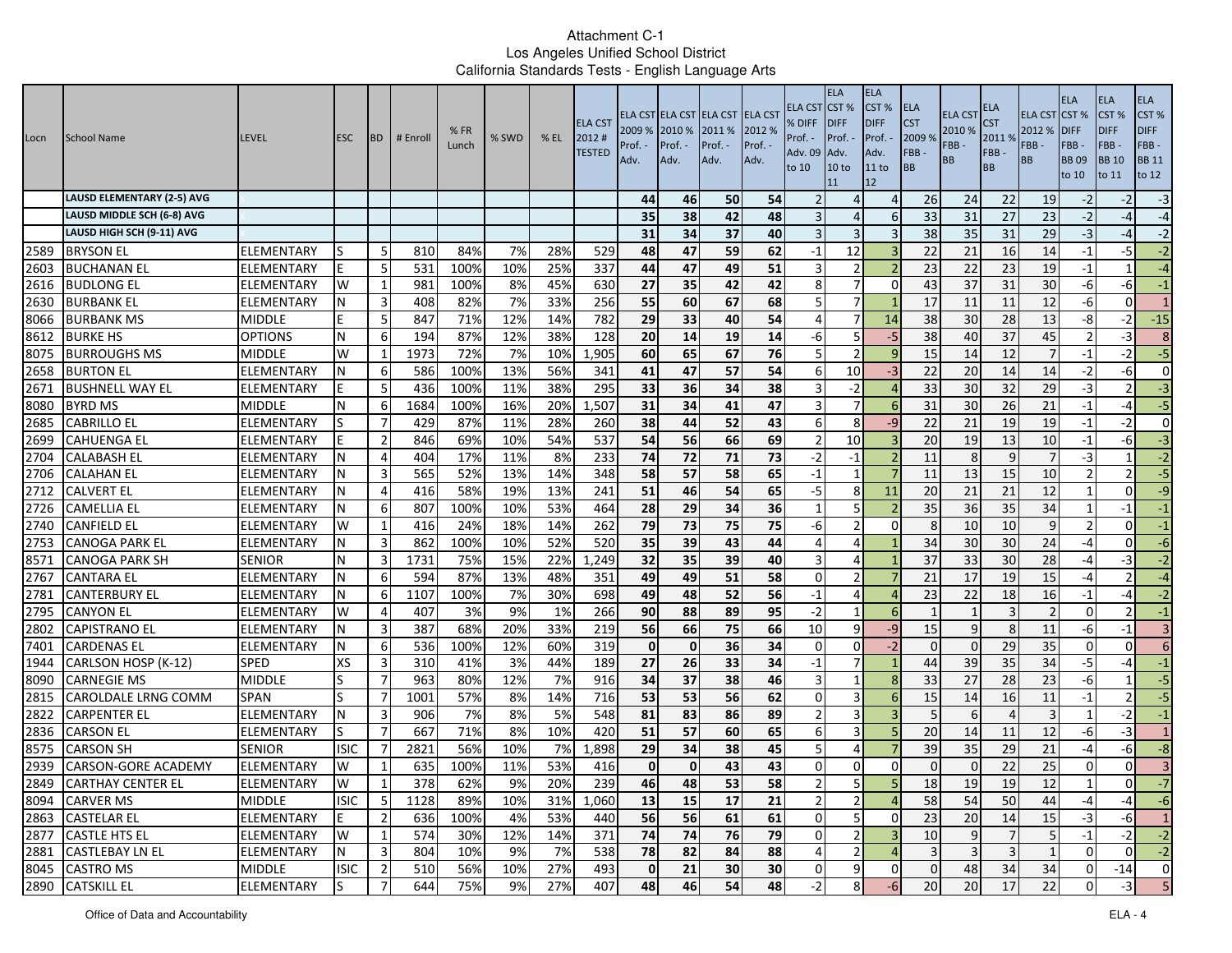| <b>LAUSD ELEMENTARY (2-5) AVG</b><br>50<br>54<br>44<br>46<br>26<br>$\overline{4}$<br>$\Delta$                                                                                                                                                              | 24<br>22<br>27<br>31<br>35<br>31 | 19<br>23                 | $-2$                |                |                        |
|------------------------------------------------------------------------------------------------------------------------------------------------------------------------------------------------------------------------------------------------------------|----------------------------------|--------------------------|---------------------|----------------|------------------------|
|                                                                                                                                                                                                                                                            |                                  |                          |                     | $-2$           | $-3$                   |
| 38<br>42<br>48<br>33<br>LAUSD MIDDLE SCH (6-8) AVG<br>35<br>$\Delta$<br>6                                                                                                                                                                                  |                                  |                          | $-2$                | $-4$           | $-4$                   |
| LAUSD HIGH SCH (9-11) AVG<br>31<br>34<br>37<br>40<br>$\overline{3}$<br>38<br>3                                                                                                                                                                             |                                  | 29                       | $-3$                | $-4$           | $-2$                   |
| 16<br>14<br>18<br>-2<br>65<br>8506<br><b>OPTIONS</b><br>83<br>29%<br>33%<br>24%<br>74<br>-8<br>$\Delta$<br><b>CDS AGGELER</b><br>N<br>3<br>8                                                                                                               | 58<br>59                         | 61                       | -7                  |                | 2                      |
| 74<br>8670<br><b>OPTIONS</b><br>219<br>73%<br>8%<br>37%<br>212<br>5<br>8<br>14<br>$-2$<br>3<br><b>CDS ALONZO</b><br>W<br>-6<br>4                                                                                                                           | 69<br>76                         | 60                       |                     | $-7$           | $-9$                   |
| $-3$<br>7761<br>5%<br>76<br>$\overline{7}$<br><b>OPTIONS</b><br>$\overline{7}$<br>65<br>60%<br>31%<br>Οl<br>$\overline{7}$<br>4<br>$\Omega$<br>$\Omega$<br>$\Omega$<br><b>CDS JOHNSON</b><br>ls                                                            | 72<br>$\overline{74}$            | 67                       | $\Omega$            | 2 <sup>1</sup> | $-7$                   |
| 8589<br>S<br>$\overline{7}$<br>158<br>78%<br>16%<br>130<br>$\overline{2}$<br>4<br>9<br>$-5$<br>$\overline{2}$<br>79<br><b>CDS JOHNSTON</b><br><b>OPTIONS</b><br>23%<br>7<br>-5                                                                             | 73<br>81                         | 63                       |                     | $-8$           | $-10$                  |
| 8092<br>N<br>3<br>69%<br>44%<br>59<br>5<br>17<br>67<br><b>CDS LONDON</b><br><b>OPTIONS</b><br>70<br>4%<br>$\Omega$<br>6<br>11<br>1<br>5<br>5                                                                                                               | 88<br>64                         | 72                       | -3                  | 24             | $-16$                  |
| 36%<br>36%<br>133<br>90<br>8991<br><b>XS</b><br>$\overline{2}$<br>173<br>66%<br>8<br>3<br>$-3$<br><b>CDS TRI-C</b><br>$\overline{2}$<br><b>OPTIONS</b><br>23<br>W<br>71%<br>16%<br>30%<br>19                                                               | 77<br>76<br>75<br>52             | 81<br>47                 | $-13$               | $-1$<br>$-23$  | 5 <sub>1</sub><br>$-5$ |
| 78<br>11<br>8<br>73<br>8730<br>CDS WEST HOLLYWOOD<br>93<br>6<br>OPTIONS<br>4<br>327<br>$-3$<br>77<br>8580<br><b>XS</b><br>553<br>70%<br>26%<br>36%<br>$\overline{ }$<br>4<br><b>CENTRAL HS</b><br><b>OPTIONS</b><br>$\overline{2}$<br>$\Delta$<br>$\Omega$ | $\overline{77}$<br>77            | 78                       | 2<br>$\Omega$       | $\Omega$       | $\mathbf{1}$           |
| 2945<br>37<br>232<br>52<br>423<br>100%<br>10%<br>34<br>34<br>48<br>14<br><b>CENTURY PARK EL</b><br>ELEMENTARY<br>W<br>1<br>14%<br>$\Omega$<br>$\sqrt{2}$                                                                                                   | 30<br>20                         | 18                       | -7                  | $-10$          | $-2$                   |
| 2959<br>51<br>69<br>3<br>519<br>64%<br>9%<br>24%<br>315<br>59<br>62<br>3<br>21<br><b>CHANDLER EL</b><br>ELEMENTARY<br>8                                                                                                                                    | 15<br>13                         | 11                       | -6                  | $-2$           | $-2$                   |
| 2986<br>7<br>73%<br>11%<br>29%<br>239<br>51<br>57<br>60<br>69<br>3<br>19<br><b>CHAPMAN EL</b><br>ELEMENTARY<br>420<br>q<br>-6                                                                                                                              | 12<br>14                         | 9                        | $-7$                | $\overline{2}$ | $-5$                   |
| 237<br>362<br>74%<br>49<br>41<br>51<br>56<br>10<br>19<br>3002<br>W<br>1<br>12%<br>43%<br>-8<br><b>CHARNOCK ROAD EL</b><br>ELEMENTARY                                                                                                                       | 27<br>20                         | 17                       | 8                   | $-7$           | $-3$                   |
| 54%<br>407<br>37<br>35<br>41<br>46<br>32<br>694<br>100%<br>10%<br>$-2$<br>3014<br><b>CHASE EL</b><br>6<br>6<br>ELEMENTARY<br>N                                                                                                                             | 31<br>22                         | 24                       | $-1$                | $-9$           | $\overline{2}$         |
| 260<br>58<br>52<br>69<br>70<br>17<br>15<br>3027<br>3<br>396<br>49%<br>9%<br>9%<br><b>CHATSWORTH PARK EL</b><br>ELEMENTARY<br>N<br>-6                                                                                                                       | 10<br>19                         | 10                       |                     | $-9$           | $\overline{0}$         |
| 8583<br>1,859<br>29<br>3<br>2738<br>55%<br>13%<br>11%<br>43<br>44<br>48<br>48<br>$\Delta$<br><b>CHATSWORTH SH</b><br><b>SENIOR</b><br>N<br>$\Omega$                                                                                                        | 26<br>21                         | 21                       | $-3$                | $-5$           | $\overline{0}$         |
| 7640<br>$\overline{2}$<br>92%<br>16%<br>25%<br>211<br>36<br>39<br>35<br>46<br>11<br>26<br><b>CHAVEZ EL</b><br>ELEMENTARY<br>345<br>-4                                                                                                                      | 22<br>20                         | 20                       | $-4$                | $-2$           | $\overline{0}$         |
| 7715<br>9%<br>22%<br>308<br>36<br><b>SENIOR</b><br><b>ISIC</b><br>6<br>346<br>80%<br>$\mathbf{0}$<br>$\mathbf 0$<br>$\mathbf 0$<br>$\mathbf 0$<br>$\mathbf 0$<br><b>CHAVEZ LA-ARTES</b><br>$\Omega$<br>$\Omega$                                            | $\mathbf{0}$<br>$\Omega$         | 28                       | $\Omega$            | $\Omega$       | $\overline{0}$         |
| 7717<br><b>ISIC</b><br>304<br>80%<br>10%<br>22%<br>258<br>$\mathbf{0}$<br>$\mathbf 0$<br>$\mathbf{0}$<br>40<br>$\mathbf 0$<br><b>CHAVEZ LA-ASE</b><br><b>SENIOR</b><br>6<br>$\Omega$<br>$\Omega$<br>$\Omega$                                               | $\Omega$                         | 25                       | $\Omega$            | $\Omega$       | $\overline{0}$         |
| 336<br>87%<br>7%<br>13%<br>0<br>$\mathbf 0$<br>$\mathbf{0}$<br>46<br>7716<br>CHAVEZ LA-SJ HUM AC<br><b>SENIOR</b><br>isic<br>6<br>458<br>$\Omega$<br>0<br>$\Omega$<br>$\mathbf{0}$                                                                         | $\mathbf 0$<br>$\Omega$          | 19                       | $\mathbf 0$         | $\overline{0}$ | $\overline{0}$         |
| 8901<br>17<br>346<br>77%<br>16%<br>25%<br>282<br>$\mathbf{0}$<br>$\mathbf{0}$<br>$\mathbf{0}$<br><b>CHAVEZ LA-TCHR PREP</b><br><b>ISIC</b><br>6<br>$\Omega$<br>$\Omega$<br>$\Omega$<br><b>SENIOR</b><br>$\Omega$                                           | $\Omega$                         | 49                       | $\Omega$            | $\Omega$       | $\Omega$               |
| 57<br>58<br>62%<br>7%<br>33%<br>193<br>47<br>64<br>10<br>6<br>18<br>3041<br>lCHEREMOYA EL<br>ELEMENTARY<br>W<br>$\overline{4}$<br>288                                                                                                                      | 18<br>17                         | 9                        | $-1$                |                | $-9$                   |
| 8688<br>W<br>73<br>41%<br>16%<br>70<br>14<br>16<br>32<br>14<br>16<br>$-18$<br>64<br><b>CHEVIOT HILLS HS</b><br><b>OPTIONS</b><br>1<br>-2                                                                                                                   | 47<br>41                         | 46                       | $-17$               | -6             | 5 <sub>1</sub>         |
| 3068<br>419<br>46<br>50<br>W<br>$\mathbf{1}$<br>725<br>100%<br>13%<br>47%<br>43<br>47<br>28<br><b>CIENEGA EL</b><br>ELEMENTARY<br>$-1$<br>$\Delta$                                                                                                         | 21<br>24                         | 22                       | $-7$                | $\overline{3}$ | $-2$                   |
| 3082<br>19%<br>38<br>42<br>43<br>48<br>28<br><b>CIMARRON EL</b><br>ELEMENTARY<br>W<br>320<br>73%<br>4%<br>194<br>1                                                                                                                                         | 31<br>29                         | 25                       |                     | $\overline{2}$ | $-6$                   |
| 1,691<br>25<br>8801<br><b>XS</b><br>$\overline{2}$<br>1704<br>39%<br>2%<br>13%<br>26<br>30<br>25<br>$-5$<br>36<br>$\overline{4}$<br><b>CITY OF ANGELS</b><br>OPTIONS                                                                                       | 34<br>40                         | 37                       | $\overline{4}$      | -6             | $\overline{3}$         |
| 37<br>44<br>47<br>49<br>24<br>E<br>5<br>100%<br>22%<br>261<br>3096<br><b>CITY TERRACE EL</b><br>ELEMENTARY<br>465<br>12%<br>3                                                                                                                              | 16<br>21                         | 18                       | -3                  | $-5$           | 2                      |
| 22<br>$\overline{7}$<br>8500<br><b>ISIC</b><br>$\overline{2}$<br>364<br>100%<br>11%<br>38%<br>283<br>18<br>17<br>24<br>$-2$<br>46<br><b>CIVITAS LEADERSHIP</b><br><b>SENIOR</b><br>$-1$                                                                    | 55<br>43                         | 42                       | 9                   | $-12$          | $-1$                   |
| 8590<br>57<br>3654<br>10%<br>49<br>51<br>51<br>24<br><b>SENIOR</b><br>3<br>67%<br>15%<br>2,466<br>$\overline{2}$<br>$\Omega$<br><b>CLEVELAND SH</b><br>$\epsilon$<br>N                                                                                     | 23<br>24                         | 19                       | $-1$                |                | $-5$                   |
| 3110<br>5<br>76%<br>19%<br>55<br>57<br>60<br>63<br>3<br>13<br><b>CLIFFORD EL</b><br>184<br>10%<br>123<br>ELEMENTARY                                                                                                                                        | 18<br>16                         | $6 \mid$                 |                     | $\mathfrak{p}$ | $-12$                  |
| 8062<br>31%<br>893<br>24<br>28<br>7<br>53<br><b>CLINTON MS</b><br><b>MIDDLE</b><br>$\overline{2}$<br>978<br>100%<br>12%<br>18<br>17                                                                                                                        | 53<br>45                         | 41                       | $\Omega$            | -8             | $-4$                   |
| 3123<br>325<br>$\overline{84}$<br>578<br>5%<br>16%<br>84<br>87<br>87<br>3<br>19%<br>$\mathbf 0$<br>$\overline{4}$<br><b>CLOVER EL</b><br>ELEMENTARY<br>W<br>1<br>0<br>8245 COCHRAN MS                                                                      | 4                                |                          | $\Omega$            | $\overline{0}$ | $\Omega$               |
| <b>MIDDLE</b><br>W<br>100%<br>13%<br>27% 1,132<br>23<br>$27\,$<br>29<br>1156<br>25<br>44<br>$\perp$<br>$\mathbf{z}$<br>6342 COEUR D ALENE EL<br>8<br>77<br>68<br>76<br>83<br>-9<br>11<br>4                                                                 | 37<br>41<br>8 <sup>1</sup>       | $37\,$<br>$\overline{2}$ | -31<br>$\mathbf{1}$ | -41<br>$-4$    | $-6$                   |
| ELEMENTARY<br>W<br>489<br>8%<br>5%<br>283<br>24%<br>3137 COHASSET EL<br>8<br>6<br>607<br>360<br>48<br>$\overline{2}$<br>$\overline{0}$<br>25<br>ELEMENTARY<br>83%<br>53%<br>38<br>40<br>N<br>40                                                            | 12<br>30<br>23                   | 19                       | 5 <sub>l</sub>      | $-7$           | $-4$                   |
| 14%<br>3151 COLDWATER CYN EL<br>56<br>ELEMENTARY<br>N<br>$\overline{3}$<br>731<br>47%<br>448<br>37<br>38<br>51<br>13<br>5<br>28<br>100%<br>10%<br>$\mathbf{1}$                                                                                             | 19<br>26                         | 14                       | $-2$                | $-7$           | $-5$                   |
| 3164 COLFAX EL<br>$\overline{7}$<br>$\overline{7}$<br>ELEMENTARY<br>N<br>3<br>637<br>29%<br>11%<br>9%<br>391<br>77<br>77<br>84<br>76<br>$-1$<br>$\mathbf{1}$                                                                                               | 6                                | $\overline{3}$           | $\overline{0}$      | $-1$           | $-3$                   |
| 3178 COLISEUM EL<br>ELEMENTARY<br><b>ISIC</b><br>82%<br>26%<br>170<br>$-15$<br>$\mathbf{1}$<br>$\overline{9}$<br>28<br>1<br>286<br>18%<br>43<br>28<br>29<br>38                                                                                             | 39<br>38                         | 27                       | 11                  | $-1$           | $-11$                  |
| 7432 COLUMBUS AVE EL<br>44<br>564<br>92%<br>11%<br>48%<br>367<br>40<br>43<br>45<br>$-1$<br>20<br><b>ELEMENTARY</b><br>N<br>6                                                                                                                               | 23<br>21                         | 25                       |                     | $-2$           | $\overline{4}$         |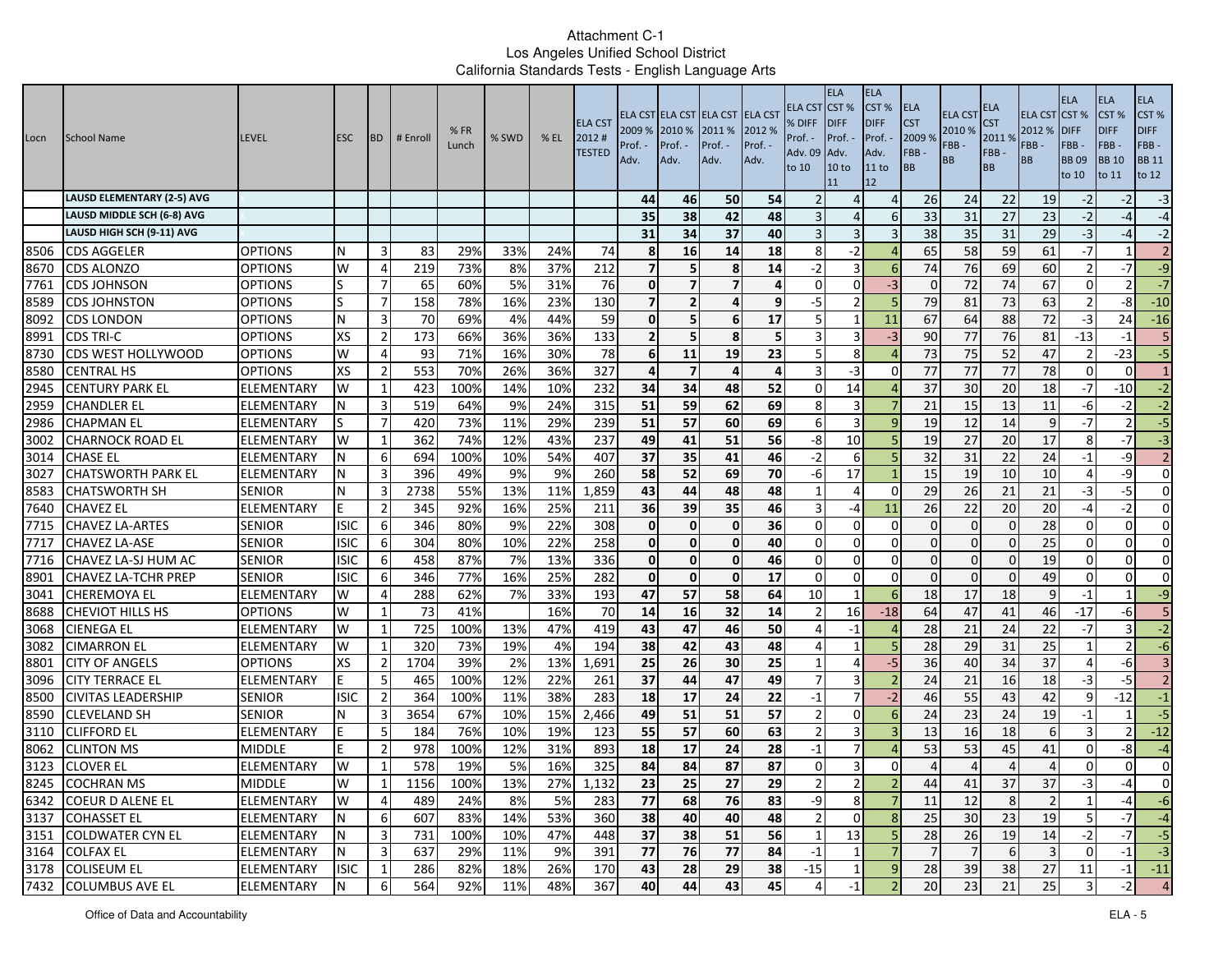| Locn | School Name                       | <b>LEVEL</b>      | <b>ESC</b>  | <b>BD</b>      | # Enroll | %FR<br>Lunch | % SWD | $%$ EL | <b>ELA CST</b><br>2012#<br><b>TESTED</b> | 2009 % 2010 %<br>Prof. ·<br>Adv. | Prof. -<br>Adv. | ELA CST ELA CST ELA CST ELA CST<br>2011 %<br>Prof. -<br>Adv. | 2012 %<br>Prof. -<br>Adv. | ELA CST<br>% DIFF<br>Prof. -<br>Adv. 09<br>to 10 | <b>ELA</b><br><b>ICST %</b><br><b>IDIFF</b><br>Prof. -<br>Adv.<br>10 <sub>to</sub><br>11 | <b>ELA</b><br>CST%<br><b>DIFF</b><br>Prof. -<br>Adv.<br>11 to<br>12 | ELA<br><b>CST</b><br>2009 %<br>FBB-<br>BB | ELA CS <sub>1</sub><br>2010 %<br>FBB-<br><b>BB</b> | ELA<br>S <sub>T</sub><br>2011 %<br>FBB-<br><b>BB</b> | <b>ELA CST CST %</b><br>2012 %<br>FBB-<br><b>BB</b> | <b>ELA</b><br><b>DIFF</b><br>FBB-<br><b>BB09</b><br>to 10 | <b>ELA</b><br>CST %<br><b>DIFF</b><br>FBB-<br><b>BB</b> 10<br>to 11 | ELA<br>CST%<br><b>DIFF</b><br>FBB-<br><b>BB 11</b><br>to 12 |
|------|-----------------------------------|-------------------|-------------|----------------|----------|--------------|-------|--------|------------------------------------------|----------------------------------|-----------------|--------------------------------------------------------------|---------------------------|--------------------------------------------------|------------------------------------------------------------------------------------------|---------------------------------------------------------------------|-------------------------------------------|----------------------------------------------------|------------------------------------------------------|-----------------------------------------------------|-----------------------------------------------------------|---------------------------------------------------------------------|-------------------------------------------------------------|
|      | <b>LAUSD ELEMENTARY (2-5) AVG</b> |                   |             |                |          |              |       |        |                                          | 44                               | 46              | 50                                                           | 54                        |                                                  | Δ                                                                                        | $\Delta$                                                            | 26                                        | 24                                                 | 22                                                   | 19                                                  | $-2$                                                      |                                                                     | $-3$                                                        |
|      | LAUSD MIDDLE SCH (6-8) AVG        |                   |             |                |          |              |       |        |                                          | 35                               | 38              | 42                                                           | 48                        |                                                  | Δ                                                                                        | -6                                                                  | 33                                        | 31                                                 | 27                                                   | 23                                                  | $-2$                                                      | -4                                                                  | $-4$                                                        |
|      | LAUSD HIGH SCH (9-11) AVG         |                   |             |                |          |              |       |        |                                          | 31                               | 34              | 37                                                           | 40                        |                                                  | 3                                                                                        |                                                                     | 38                                        | 35                                                 | 31                                                   | 29                                                  | $-3$                                                      | -4                                                                  | $-2$                                                        |
| 8102 | <b>COLUMBUS MS</b>                | <b>MIDDLE</b>     | N           | -3             | 854      | 100%         | 15%   | 23%    | 798                                      | 32                               | 33              | 37                                                           | 45                        | -1                                               | 4                                                                                        | 8                                                                   | 36                                        | 30                                                 | 27                                                   | 24                                                  | -6                                                        | -3                                                                  | $-3$                                                        |
| 3192 | <b>COMMONWEALTH EL</b>            | ELEMENTARY        |             | $\overline{2}$ | 874      | 100%         | 9%    | 51%    | 619                                      | 60                               | 57              | 64                                                           | 63                        | $-3$                                             |                                                                                          | $-1$                                                                | 17                                        | 19                                                 | 16                                                   | 12                                                  |                                                           | $-3$                                                                | $-4$                                                        |
| 8001 | <b>COMMUNITY HARVEST CH</b>       | <b>SPAN</b>       |             | 3              | 253      | 82%          | 8%    | 0%     | 197                                      | 43                               | 40              | 34                                                           | $\overline{34}$           | $-3$                                             | -6                                                                                       | $\Omega$                                                            | 17                                        | 19                                                 | $\overline{31}$                                      | 31                                                  | $\overline{2}$                                            | 12                                                                  | $\mathbf 0$                                                 |
| 2741 | COMMUNITY MAG CHT SC              | <b>ES</b>         | W           | 4              | 470      | 28%          | 6%    | 5%     | 321                                      | 82                               | 80              | 85                                                           | 93                        | $-2$                                             | 5                                                                                        | 8                                                                   | 5                                         |                                                    | 6                                                    | $\overline{2}$                                      | $\mathcal{P}$                                             | -1                                                                  | $-4$                                                        |
| 3205 | <b>COMPTON EL</b>                 | <b>ELEMENTARY</b> | S           | -7             | 365      | 100%         | 11%   | 43%    | 219                                      | 30                               | 34              | 39                                                           | 42                        | 4                                                | 5                                                                                        |                                                                     | 34                                        | 33                                                 | 30                                                   | 30                                                  | $-1$                                                      | -3                                                                  | $\mathbf{0}$                                                |
| 8517 | <b>CONTRERAS LC</b>               | <b>SENIOR</b>     | <b>ISIC</b> | $\overline{2}$ | 940      | 84%          | 10%   | 27%    | 660                                      | 20                               | 28              | 29                                                           | 36                        | 8                                                | $\mathbf{1}$                                                                             |                                                                     | 47                                        | 37                                                 | 36                                                   | 32                                                  | $-10$                                                     | $-1$                                                                | $-4$                                                        |
| 3219 | <b>CORONA EL</b>                  | ELEMENTARY        | S           | -5             | 1023     | 91%          | 8%    | 39%    | 812                                      | 37                               | 38              | 40                                                           | 42                        | -1                                               |                                                                                          |                                                                     | 29                                        | 31                                                 | 30                                                   | 27                                                  | $\overline{2}$                                            | -1                                                                  | $-3$                                                        |
| 8516 | <b>CORTINES SCH OF VPA</b>        | <b>SENIOR</b>     | <b>ISIC</b> | $\overline{2}$ | 1524     | 73%          | 6%    | 10%    | 1,164                                    | $\mathbf{0}$                     | 55              | 52                                                           | 51                        | $\Omega$                                         | -3                                                                                       | $-1$                                                                | $\Omega$                                  | 18                                                 | 19                                                   | 18                                                  | $\Omega$                                                  |                                                                     | $^{\circ}1$                                                 |
| 5016 | <b>COUGHLIN EL</b>                | ELEMENTARY        | IN.         | 6              | 668      | 95%          | 8%    | 50%    | 394                                      | 28                               | 34              | 35                                                           | 40                        | 6                                                | $\mathbf{1}$                                                                             | 5                                                                   | 29                                        | 31                                                 | 27                                                   | 27                                                  | $\overline{\phantom{a}}$                                  | -4                                                                  | $\mathbf{0}$                                                |
| 3260 | <b>COWAN EL</b>                   | <b>ELEMENTARY</b> | W           | 4              | 331      | 40%          | 12%   | 1%     | 239                                      | 64                               | 64              | 64                                                           | 68                        | $\Omega$                                         | $\Omega$                                                                                 |                                                                     | 13                                        | 17                                                 | 16                                                   | 11                                                  | $\Delta$                                                  | -1                                                                  | $-5$                                                        |
| 8596 | <b>CRENSHAW SH</b>                | <b>SENIOR</b>     | <b>ISIC</b> | 1              | 1454     | 94%          | 16%   | 11%    | 932                                      | 19                               | 22              | 18                                                           | 17                        | 3                                                | -4                                                                                       | $-1$                                                                | 53                                        | 47                                                 | 50                                                   | 52                                                  | -6                                                        |                                                                     | $\overline{2}$                                              |
| 3288 | CRESCENT HTS L/A/S/J              | ES                | W           | -1             | 376      | 78%          | 7%    | 18%    | 241                                      | 50                               | 55              | 54                                                           | 60                        | 5                                                | -1                                                                                       | -6                                                                  | 17                                        | 18                                                 | 22                                                   | 14                                                  | $\mathbf{1}$                                              | 4                                                                   | $-8$                                                        |
| 3302 | <b>CRESTWOOD ST EL</b>            | ELEMENTARY        | S           | -7             | 531      | 39%          | 16%   | 1%     | 314                                      | 50                               | 56              | 55                                                           | 66                        | 6                                                | $-1$                                                                                     | 11                                                                  | 16                                        | 13                                                 | 16                                                   |                                                     | $-3$                                                      |                                                                     | $-9$                                                        |
| 7722 | CRHS #16 SJ: FINE ART             | <b>SENIOR</b>     | E           | 7              | 485      | 78%          | 11%   | 32%    | 431                                      | $\mathbf{0}$                     | $\mathbf 0$     | $\mathbf{0}$                                                 | 21                        | $\Omega$                                         | $\Omega$                                                                                 | $\Omega$                                                            | $\Omega$                                  | $\Omega$                                           | $\Omega$                                             | 40                                                  | $\Omega$                                                  | $\Omega$                                                            | $\mathbf{0}$                                                |
| 8563 | CRHS #16 SJ:GLOB ISS              | <b>SENIOR</b>     |             | $\overline{7}$ | 476      | 71%          | 14%   | 40%    | 407                                      | $\mathbf{0}$                     | $\mathbf 0$     | $\mathbf{0}$                                                 | 19                        | $\Omega$                                         | $\Omega$                                                                                 | $\Omega$                                                            | $\Omega$                                  | $\Omega$                                           | $\Omega$                                             | 44                                                  | $\Omega$                                                  | $\Omega$                                                            | $\mathbf{0}$                                                |
| 8103 | <b>CURTISS MS</b>                 | <b>MIDDLE</b>     |             | $\overline{7}$ | 697      | 76%          | 10%   | 5%     | 641                                      | 30 <sup>1</sup>                  | 29              | 38                                                           | 41                        | $-1$                                             | q                                                                                        |                                                                     | 34                                        | 39                                                 | 23                                                   | 23                                                  | 5                                                         | $-16$                                                               | $\mathbf 0$                                                 |
| 3329 | DAHLIA HTS EL                     | <b>ELEMENTARY</b> |             | 5              | 379      | 49%          | 11%   | 9%     | 247                                      | 64                               | 67              | 68                                                           | 68                        | 3                                                | $\mathbf{1}$                                                                             | $\Omega$                                                            | 12                                        | 12                                                 | 9                                                    | 10                                                  | $\Omega$                                                  | $-3$                                                                | $\mathbf{1}$                                                |
| 8104 | DANA MS                           | <b>MIDDLE</b>     |             | 7              | 1529     | 70%          | 14%   | 8%     | 1,429                                    | 36                               | 41              | 43                                                           | 46                        |                                                  | $\mathcal{P}$                                                                            |                                                                     | 30                                        | 24                                                 | 23                                                   | 24                                                  | -6                                                        | $-1$                                                                | 1                                                           |
| 3335 | DANUBE EL                         | ELEMENTARY        | N           | 3              | 451      | 68%          | 15%   | 19%    | 260                                      | 59                               | 59              | 56                                                           | 70                        | $\Omega$                                         | -3                                                                                       | 14                                                                  | 10                                        | 16                                                 | 15                                                   | 8                                                   | 6                                                         | -1                                                                  | $-7$                                                        |
| 3340 | <b>DARBY EL</b>                   | ELEMENTARY        |             | $\overline{3}$ | 470      | 33%          | 13%   | 7%     | 280                                      | 67                               | 70              | $\overline{72}$                                              | $\overline{77}$           |                                                  |                                                                                          |                                                                     | 10                                        | 10                                                 | 9                                                    |                                                     | $\Omega$                                                  | $-1$                                                                | 5                                                           |
| 3356 | <b>DAYTON HEIGHTS EL</b>          | <b>ELEMENTARY</b> |             | 5              | 601      | 94%          | 14%   | 44%    | 320                                      | 41                               | 52              | 53                                                           | 55                        | 11                                               | $\mathbf{1}$                                                                             |                                                                     | 29                                        | 23                                                 | 20                                                   | 14                                                  | -6                                                        | -3                                                                  | $-6$                                                        |
| 2301 | DE LA TORRE JR EL                 | <b>ELEMENTARY</b> |             | $\overline{7}$ | 795      | 100%         | 10%   | 49%    | 476                                      | 39                               | 37              | 42                                                           | 51                        | $-2$                                             | 5                                                                                        | <sub>q</sub>                                                        | 25                                        | 25                                                 | 23                                                   | 21                                                  | $\Omega$                                                  | $-2$                                                                | $-2$                                                        |
| 3377 | <b>DEARBORN EL</b>                | ELEMENTARY        |             | 3              | 509      | 47%          | 15%   | 15%    | 317                                      | 54                               | 62              | 60                                                           | 67                        | 8                                                | $-2$                                                                                     |                                                                     | 17                                        | 12                                                 | 16                                                   | 12                                                  | $-5$                                                      | 4                                                                   | $-4$                                                        |
| 3384 | <b>DEL AMO EL</b>                 | ELEMENTARY        |             | -7             | 413      | 61%          | 11%   | 23%    | 241                                      | 51                               | 51              | 52                                                           | 54                        | $\Omega$                                         | -1                                                                                       |                                                                     | 13                                        | 19                                                 | 14                                                   | 15                                                  | 6                                                         | -5                                                                  | 1                                                           |
| 2386 | DEL OLMO EL                       | ELEMENTARY        |             | $\overline{2}$ | 865      | 92%          | 10%   | 56%    | 517                                      | 37                               | 38              | 52                                                           | 57                        | -1                                               | 14                                                                                       |                                                                     | 29                                        | 30                                                 | 19                                                   | 15                                                  | -1                                                        | $-11$                                                               | $-4$                                                        |
| 3397 | <b>DELEVAN DRIVE EL</b>           | ELEMENTARY        | E           | 5              | 479      | 61%          | 6%    | 10%    | 317                                      | 74                               | 70              | 71                                                           | 76                        | -4                                               |                                                                                          | 5                                                                   | 8                                         |                                                    | $\overline{7}$                                       | 6                                                   | $-1$                                                      | $\Omega$                                                            | $-1$                                                        |
| 3315 | <b>DENA EL</b>                    | ELEMENTARY        |             | $\overline{2}$ | 482      | 100%         | 6%    | 40%    | 364                                      | 35                               | 33              | 36                                                           | 41                        | $-2$                                             | 3                                                                                        | 5                                                                   | 32                                        | 32                                                 | 36                                                   | 30                                                  | $\Omega$                                                  | 4                                                                   | $-6$                                                        |
| 3425 | <b>DENKER EL</b>                  | ELEMENTARY        | S           | $\overline{7}$ | 774      | 69%          | 8%    | 39%    | 505                                      | 50                               | 50              | 60                                                           | 59                        | $\Omega$                                         | 10                                                                                       | $-1$                                                                | 20                                        | 21                                                 | 15                                                   | 12                                                  | $\mathbf{1}$                                              | -6                                                                  | $-3$                                                        |
| 3438 | DIXIE CANYON EL                   | ELEMENTARY        | N           | 3              | 663      | 22%          | 8%    | 9%     | 402                                      | 75                               | 73              | 73                                                           | 77                        | $-2$                                             | 0                                                                                        | $\Delta$                                                            | q                                         | 8                                                  | 8                                                    |                                                     | $-1$                                                      | $\Omega$                                                            | $-1$                                                        |
| 8110 | <b>DODSON MS</b>                  | <b>MIDDLE</b>     |             |                | 1800     | 59%          | 9%    | 5%     | 1,711                                    | 60                               | 66              | 66                                                           | 70                        | 6                                                | $\Omega$                                                                                 |                                                                     | 14                                        | 12                                                 | $\mathbf{q}$                                         | q                                                   | $-2$                                                      | -3                                                                  | $\mathbf 0$                                                 |
| 3452 | <b>DOLORES EL</b>                 | ELEMENTARY        | S           | $\overline{7}$ | 613      | 67%          | 8%    | 12%    | 393                                      | 47                               | $\overline{51}$ | 56                                                           | 56                        | 4                                                | 5                                                                                        | 0                                                                   | 19                                        | 16                                                 | 12                                                   | 11                                                  | $-3$                                                      | $-4$                                                                | $-1$                                                        |
|      | 3466 DOMINGUEZ EL                 | <b>ELEMENTARY</b> | S           |                | 618      | 100%         | 11%   | 25%    | 363                                      | 38                               | 45              | 45                                                           | 50                        |                                                  | υı                                                                                       | э                                                                   | 25                                        | $22\,$                                             | 23                                                   | 19                                                  |                                                           |                                                                     |                                                             |
|      | 3479 DORRIS PLACE EL              | <b>ELEMENTARY</b> | E           | -5             | 303      | 85%          | 11%   | 31%    | 203                                      | 49                               | 65              | 62                                                           | 71                        | 16                                               | $-3$                                                                                     | 9                                                                   | 19                                        | 12                                                 | 11                                                   | $\overline{5}$                                      | $-7$                                                      | $-1$                                                                | $-6$                                                        |
|      | 8600 DORSEY SH                    | <b>SENIOR</b>     | <b>ISIC</b> | 1              | 1380     | 68%          | 18%   | 17%    | 929                                      | 16                               | 20              | 20                                                           | 26                        | 4                                                | $\mathbf{0}$                                                                             | 6                                                                   | 53                                        | 50                                                 | 46                                                   | 40                                                  | $-3$                                                      | -4                                                                  | $-6$                                                        |
|      | 8738 DOWNTWN BUSINESS MAG         | <b>ISS</b>        | E           | $\overline{2}$ | 1052     | 83%          | 3%    | 8%     | 793                                      | 49                               | 52              | 56                                                           | 63                        | $\overline{3}$                                   | $\overline{4}$                                                                           | $\overline{7}$                                                      | 17                                        | 16                                                 | 13                                                   | 12                                                  | $-1$                                                      | $-3$                                                                | $^{\circ}1$                                                 |
|      | 8112 DREW MS                      | <b>MIDDLE</b>     | <b>ISIC</b> | -7             | 1170     | 83%          | 12%   | 28%    | 1,144                                    | 18                               | 16              | 20                                                           | 23                        | $-2$                                             | $\overline{4}$                                                                           | $\overline{3}$                                                      | 51                                        | 55                                                 | 52                                                   | 50                                                  | 4                                                         | $-3$                                                                | $-2$                                                        |
|      | 3493 DYER EL                      | ELEMENTARY        | N           | 6              | 775      | 100%         | 11%   | 49%    | 472                                      | 41                               | 43              | 59                                                           | 59                        | $\overline{2}$                                   | 16                                                                                       | 0                                                                   | $27$                                      | 23                                                 | 13                                                   | 12                                                  | $-4$                                                      | $-10$                                                               | $^{\rm -1}$                                                 |
|      | 3507 EAGLE ROCK EL                | <b>ELEMENTARY</b> | E           | -5             | 904      | 56%          | 12%   | 13%    | 683                                      | 65                               | 64              | 68                                                           | 75                        | $-1$                                             |                                                                                          |                                                                     | 15                                        | 14                                                 | 14                                                   | 8                                                   |                                                           | ΟI                                                                  | $-6$                                                        |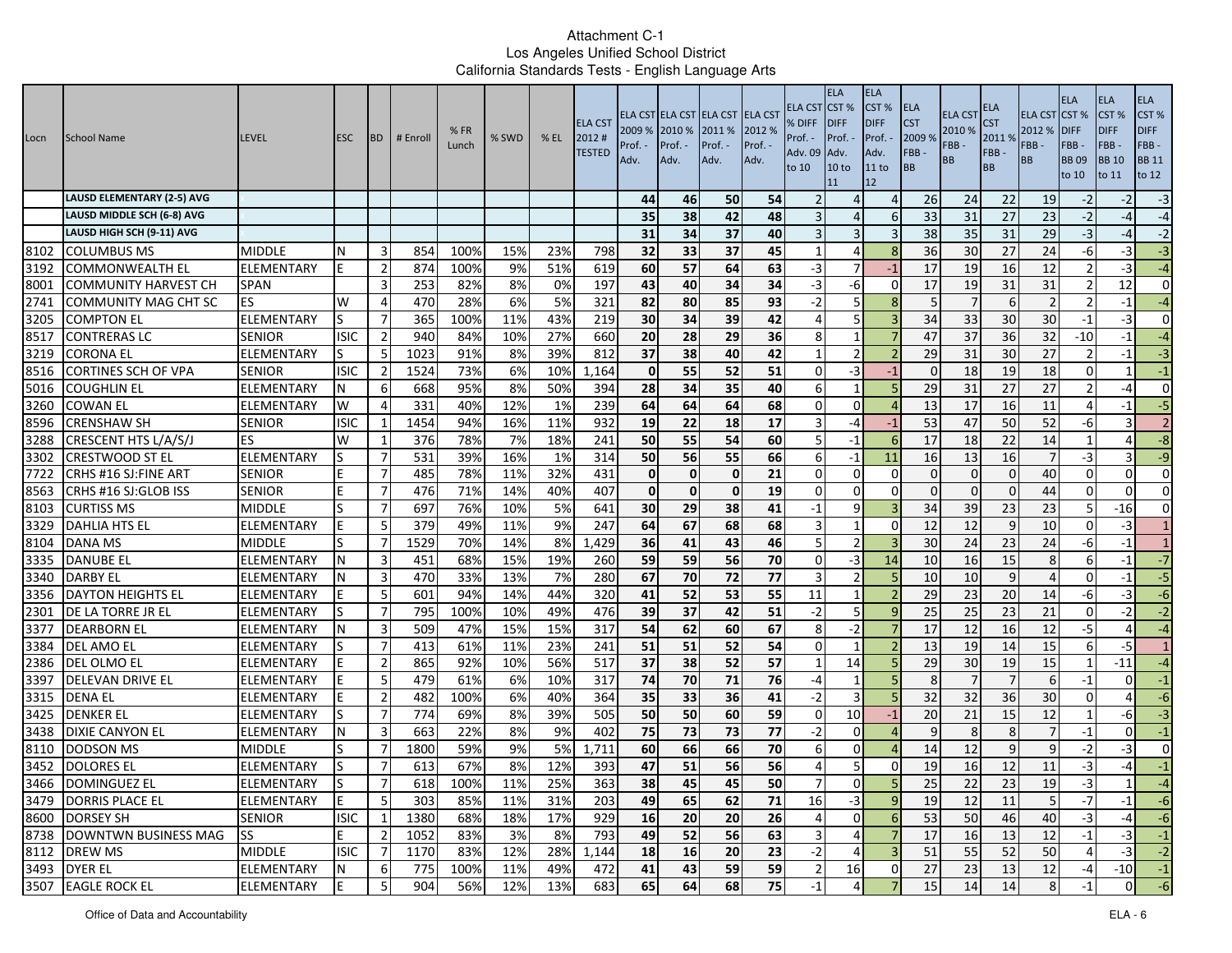| Locn         | School Name                             | <b>LEVEL</b>                    | <b>ESC</b>     | <b>BD</b>           | # Enroll   | %FR<br>Lunch | % SWD     | $%$ EL     | <b>ELA CST</b><br>2012#<br><b>TESTED</b> | 2009 % 2010 %<br>Prof. ·<br>Adv. | Prof. -<br>Adv. | ELA CST ELA CST ELA CST ELA CST<br>2011 %<br>Prof. -<br>Adv. | 2012 %<br>Prof. -<br>Adv. | ELA CST<br>% DIFF<br>Prof. -<br>Adv. 09<br>to 10 | <b>ELA</b><br><b>CST %</b><br><b>IDIFF</b><br>Prof. -<br>Adv.<br>10 <sub>to</sub><br>11 | <b>ELA</b><br>CST%<br><b>DIFF</b><br>Prof.<br>Adv.<br>11 to<br>12 | ELA<br><b>CST</b><br>2009 %<br>FBB-<br><b>BB</b> | ELA CS <sub>1</sub><br>2010 %<br>FBB-<br><b>BB</b> | ELA<br>S <sub>T</sub><br>2011 %<br>FBB-<br><b>BB</b> | <b>ELA CST CST %</b><br>2012 %<br>FBB-<br><b>BB</b> | <b>ELA</b><br><b>DIFF</b><br>FBB-<br><b>BB09</b><br>to 10 | <b>ELA</b><br>CST <sub>%</sub><br><b>DIFF</b><br>FBB-<br><b>BB</b> 10<br>to 11 | ELA<br>CST%<br><b>DIFF</b><br>FBB-<br><b>BB</b> 11<br>to 12 |
|--------------|-----------------------------------------|---------------------------------|----------------|---------------------|------------|--------------|-----------|------------|------------------------------------------|----------------------------------|-----------------|--------------------------------------------------------------|---------------------------|--------------------------------------------------|-----------------------------------------------------------------------------------------|-------------------------------------------------------------------|--------------------------------------------------|----------------------------------------------------|------------------------------------------------------|-----------------------------------------------------|-----------------------------------------------------------|--------------------------------------------------------------------------------|-------------------------------------------------------------|
|              | <b>LAUSD ELEMENTARY (2-5) AVG</b>       |                                 |                |                     |            |              |           |            |                                          | 44                               | 46              | 50                                                           | 54                        |                                                  | Δ                                                                                       | $\Delta$                                                          | 26                                               | 24                                                 | 22                                                   | 19                                                  | $-2$                                                      | $-2$                                                                           | $-3$                                                        |
|              | LAUSD MIDDLE SCH (6-8) AVG              |                                 |                |                     |            |              |           |            |                                          | 35                               | 38              | 42                                                           | 48                        |                                                  | Δ                                                                                       | -6                                                                | 33                                               | 31                                                 | 27                                                   | 23                                                  | $-2$                                                      | $-4$                                                                           | $-4$                                                        |
|              | LAUSD HIGH SCH (9-11) AVG               |                                 |                |                     |            |              |           |            |                                          | 31                               | 34              | 37                                                           | 40                        |                                                  | 3                                                                                       | 3                                                                 | 38                                               | 35                                                 | 31                                                   | 29                                                  | $-3$                                                      | -4                                                                             | $-2$                                                        |
| 8614         | <b>EAGLE ROCK HS</b>                    | <b>SPAN</b>                     |                | -5                  | 2655       | 67%          | 10%       | 9%         | 1,980                                    | 49                               | 51              | 55                                                           | 59                        |                                                  | 4                                                                                       |                                                                   | 24                                               | 23                                                 | 15                                                   | 15                                                  | $-1$                                                      | -8                                                                             | $\mathbf{0}$                                                |
| 8578         | <b>EAGLE TREE CONTN HS</b>              | <b>OPTIONS</b>                  | S              | -7                  | 131        | 36%          | 8%        | 15%        | 72                                       | 10                               | 11              | 6                                                            | 6                         |                                                  | $-5$                                                                                    | $\Omega$                                                          | 67                                               | 70                                                 | 68                                                   | 69                                                  | 3                                                         | $-2$                                                                           | $\mathbf{1}$                                                |
| 8788         | <b>EARHART HS</b>                       | <b>OPTIONS</b>                  | N              | 3                   | 111        | 82%          | 13%       | 39%        | 62                                       | $\overline{7}$                   | $\overline{7}$  | $\overline{\mathbf{3}}$                                      | 15                        | $\Omega$                                         | -4                                                                                      | 12                                                                | 67                                               | 60                                                 | 67                                                   | 62                                                  | $-7$                                                      | $\overline{7}$                                                                 | $-5$                                                        |
| 8607         | <b>EAST VALLEY SH</b>                   | <b>SENIOR</b>                   | <b>ISIC</b>    | 6                   | 1004       | 80%          | 15%       | 26%        | 715                                      | 23                               | 27              | 29                                                           | 32                        | 4                                                |                                                                                         |                                                                   | 47                                               | 41                                                 | 35                                                   | 38                                                  | $-6$                                                      | -6                                                                             | $\overline{3}$                                              |
| 3521         | <b>EASTMAN EL</b>                       | ELEMENTARY                      |                | $\overline{2}$      | 1150       | 100%         | 9%        | 48%        | 732                                      | 28                               | 29              | 29                                                           | 43<br>37                  | -1                                               | $\Omega$                                                                                | 14                                                                | 39                                               | 36                                                 | 41                                                   | 28                                                  | -3                                                        | 5.                                                                             | $-13$                                                       |
| 8113         | <b>EDISON MS</b>                        | <b>MIDDLE</b>                   | S              | 7                   | 1166       | 93%          | 12%       | 25%        | 1,089                                    | 21<br>8                          | 21<br>9         | 31                                                           | 12                        | $\Omega$<br>-1                                   | 10                                                                                      | -6                                                                | 45                                               | 45<br>69                                           | 36                                                   | 29<br>37                                            | $\overline{0}$                                            | -9                                                                             | $-7$                                                        |
| 8770<br>3541 | EINSTEIN HS<br>EL DORADO EL             | <b>OPTIONS</b><br>ELEMENTARY    | N<br>N         | -6<br>6             | 108<br>570 | 72%<br>100%  | 14%       | 49%<br>49% | 65<br>337                                | 36                               | 39              | 9<br>42                                                      | 51                        |                                                  | 0<br>3                                                                                  | q                                                                 | 63<br>31                                         | 28                                                 | 62<br>24                                             | 18                                                  | 6<br>$-3$                                                 | -7<br>-4                                                                       | $-25$<br>$-6$                                               |
| 3545         | <b>EL ORO EL</b>                        | ELEMENTARY                      | IN.            | 3                   | 488        | 30%          | 11%       | 11%        | 326                                      | 73                               | 70              | 73                                                           | 76                        | $-3$                                             | 3                                                                                       | $\overline{3}$                                                    | $\overline{7}$                                   | $\mathsf{q}$                                       | $\overline{7}$                                       | 5 <sup>1</sup>                                      | $\overline{2}$                                            | $-2$                                                                           | $-2$                                                        |
| 3562         | <b>EL SERENO EL</b>                     | ELEMENTARY                      |                | 5                   | 437        | 100%         | 8%        | 32%        | 308                                      | 40                               | 42              | 44                                                           | 54                        |                                                  |                                                                                         | 10                                                                | 26                                               | 24                                                 | 23                                                   | 18                                                  | $-2$                                                      | $-1$                                                                           | $-5$                                                        |
| 8118         | <b>EL SERENO MS</b>                     | <b>MIDDLE</b>                   | E              | $\overline{2}$      | 1437       | 100%         | 14%       | 14%        | 1,297                                    | 30                               | 34              | 37                                                           | 44                        | 4                                                | 3                                                                                       |                                                                   | 38                                               | 37                                                 | 31                                                   | 26                                                  | $-1$                                                      | -6                                                                             | $-5$                                                        |
| 2680         | <b>ELEMENTARY CDS</b>                   | OPTIONS                         | <b>XS</b>      | 3                   | 3          | 100%         | 100%      | 67%        | 28                                       | $\overline{ }$                   | 29              | $\overline{7}$                                               | 26                        | 22                                               | $-22$                                                                                   | 19                                                                | 74                                               | 52                                                 | 64                                                   | 52                                                  | $-22$                                                     | 12                                                                             | $-12$                                                       |
| 3548         | <b>ELIZABETH LC</b>                     | <b>SPAN</b>                     | S              | -5                  | 1774       | 100%         | 9%        | 33%        | 1,369                                    | 27                               | 30              | 36                                                           | 38                        |                                                  | 6                                                                                       |                                                                   | 36                                               | 33                                                 | 30                                                   | 26                                                  | $-3$                                                      | -3                                                                             | $-4$                                                        |
| 8930         | <b>ELLINGTON HS</b>                     | <b>OPTIONS</b>                  | W              | 1                   | 105        | 68%          | 14%       | 19%        | 59                                       | $\mathbf{0}$                     | $\overline{7}$  | 6                                                            | $\overline{\mathbf{z}}$   |                                                  | $-1$                                                                                    |                                                                   | 89                                               | 77                                                 | 81                                                   | 78                                                  | $-12$                                                     |                                                                                | $-3$                                                        |
| 3575         | <b>ELYSIAN HEIGHTS EL</b>               | ELEMENTARY                      |                | 5                   | 237        | 72%          | 11%       | 25%        | 169                                      | 52                               | 51              | 55                                                           | 53                        | $-1$                                             | $\Delta$                                                                                | $-2$                                                              | 14                                               | 11                                                 | 17                                                   | 15                                                  | $-3$                                                      | $6 \overline{6}$                                                               | $-2$                                                        |
| 3589         | <b>EMELITA EL</b>                       | <b>ELEMENTARY</b>               |                | 3                   | 422        | 62%          | 16%       | 25%        | 239                                      | 62                               | 62              | 65                                                           | 67                        | $\Omega$                                         | 3                                                                                       |                                                                   | 14                                               | 13                                                 | 15                                                   | 10                                                  | $-1$                                                      |                                                                                | $-5$                                                        |
| 8123         | <b>EMERSON MS</b>                       | <b>MIDDLE</b>                   | W              | 4                   | 819        | 59%          | 11%       | 11%        | 796                                      | 42                               | 46              | 53                                                           | 52                        | $\Delta$                                         | 7                                                                                       | $-1$                                                              | 28                                               | 25                                                 | 23                                                   | 20                                                  | $-3$                                                      | $-2$                                                                           | $-3$                                                        |
| 3610         | <b>ENADIA EL</b>                        | ELEMENTARY                      |                | 3                   | 221        | 73%          | 10%       | 14%        | 126                                      | 39                               | 38              | 58                                                           | 66                        | $-1$                                             | 20                                                                                      | 8                                                                 | 27                                               | 17                                                 | 13                                                   | 8                                                   | $-10$                                                     | -4                                                                             | $-5$                                                        |
| 3616         | <b>ENCINO EL</b>                        | ELEMENTARY                      |                | $\overline{4}$      | 544        | 26%          | 9%        | 7%         | 323                                      | 75                               | 85              | 84                                                           | 86                        | 10                                               | $-1$                                                                                    |                                                                   | $\Delta$                                         |                                                    | $\overline{4}$                                       |                                                     | $\Omega$                                                  | $\Omega$                                                                       | $-2$                                                        |
| 3630         | <b>ERWIN EL</b>                         | ELEMENTARY                      |                | $\overline{3}$      | 816        | 100%         | 12%       | 38%        | 503                                      | 42                               | 51              | $\overline{57}$                                              | 52                        | 9                                                | 6                                                                                       | $-5$                                                              | 25                                               | 21                                                 | $\overline{20}$                                      | 18                                                  | $-4$                                                      | $-1$                                                                           | $-2$                                                        |
| 6873         | <b>ESCALANTE EL</b>                     | ELEMENTARY                      |                | 5                   | 622        | 79%          | 11%       | 52%        | 434                                      | $\mathbf{0}$                     | $\mathbf 0$     | 32                                                           | 38                        | $\Omega$                                         | $\Omega$                                                                                | 6                                                                 | $\Omega$                                         | $\Omega$                                           | 34                                                   | 29                                                  | $\Omega$                                                  | $\Omega$                                                                       | $-5$                                                        |
| 3640         | <b>ESHELMAN EL</b>                      | <b>ELEMENTARY</b>               |                | $\overline{7}$      | 660        | 66%          | 11%       | 23%        | 407                                      | 52                               | 54              | 56                                                           | 66                        | $\overline{2}$                                   | 2                                                                                       | 10                                                                | 17                                               | 13                                                 | 17                                                   | 11                                                  | $-4$                                                      | $\overline{4}$                                                                 | $-6$                                                        |
| 2383         | ESPERANZA EL                            | ELEMENTARY                      |                | $\overline{2}$      | 835        | 100%         | 10%       | 71%        | 527                                      | 21                               | 26              | 25                                                           | 30                        | .5                                               | $-1$                                                                                    | -5                                                                | 45                                               | 40                                                 | 44                                                   | 37                                                  | $-5$                                                      | 4                                                                              | $-7$                                                        |
| 2942         | <b>ESTRELLA EL</b>                      | ELEMENTARY                      |                | -7                  | 494        | 100%         | 10%       | 57%        | 299                                      | $\mathbf{0}$                     | $\mathbf 0$     | 34                                                           | 40                        | $\Omega$                                         | $\Omega$                                                                                | -6                                                                | $\Omega$                                         | $\Omega$                                           | 34                                                   | 30                                                  | $\Omega$                                                  | $\Omega$                                                                       | $-4$                                                        |
| 3671         | <b>EUCLID EL</b>                        | ELEMENTARY                      |                | $\overline{2}$      | 1040       | 95%          | 9%        | 47%        | 691                                      | 37                               | 40              | 42                                                           | 44                        | 3                                                | $\overline{2}$                                                                          | 2                                                                 | 32                                               | 30                                                 | 31                                                   | 29                                                  | $-2$                                                      |                                                                                | $-2$                                                        |
| 3699         | <b>EVERGREEN EL</b>                     | ELEMENTARY                      | E              | $\overline{2}$      | 899        | 100%         | 9%        | 45%        | 557                                      | 31                               | 32              | 35                                                           | 42                        | $\mathbf{1}$                                     | 3                                                                                       |                                                                   | 33                                               | 33                                                 | 33                                                   | 23                                                  | $\overline{0}$                                            | 0                                                                              | $-10$                                                       |
| 8876         | <b>EVERGREEN HS</b>                     | <b>OPTIONS</b>                  | N              | 6                   | 101        | 71%          | 16%       | 44%        | 75                                       | 5                                | 8               | $\overline{2}$                                               | $\mathbf{1}$              |                                                  | -6                                                                                      | $-1$                                                              | 79                                               | 68                                                 | 69                                                   | 89                                                  | $-11$                                                     |                                                                                | 20                                                          |
| 3712         | <b>FAIR EL</b>                          | <b>ELEMENTARY</b>               | N              | 6                   | 1205       | 100%         | 9%        | 45%        | 758                                      | 49                               | 50              | 53                                                           | 50                        | $\mathbf{1}$                                     | 3                                                                                       | $-3$                                                              | 16                                               | 16                                                 | 17                                                   | 19                                                  | $\Omega$                                                  |                                                                                | $\overline{2}$                                              |
| 3726         | <b>FAIRBURN EL</b>                      | ELEMENTARY                      | W              | 4                   | 459        | 8%           | 6%        | 10%        | 241                                      | 89                               | 89              | 89                                                           | 94                        | 0                                                | 0                                                                                       | 5                                                                 | 3                                                | 3                                                  | $\overline{4}$                                       | $\Omega$                                            | $\Omega$                                                  |                                                                                | $-4$                                                        |
| 8621         | <b>FAIRFAX SH</b>                       | <b>SENIOR</b>                   | W              | 4                   | 2407       | 71%          | 10%       | 11%        | 1,633                                    | 47                               | 49              | 47                                                           | 51                        |                                                  | -2                                                                                      |                                                                   | 21                                               | 20                                                 | 22                                                   | 17                                                  | $-1$                                                      |                                                                                | $-5$                                                        |
| 3740         | <b>FARMDALE EL</b>                      | ELEMENTARY                      | Е              | $\overline{2}$      | 518        | 100%         | 21%       | 40%        | 274                                      | 29                               | 35              | 37                                                           | 38                        | 6                                                | $\overline{2}$                                                                          |                                                                   | 37                                               | 25                                                 | $\overline{32}$                                      | 28                                                  | $-12$                                                     | $\overline{7}$                                                                 | $-4$                                                        |
|              | 3753 FERNANGELES EL                     | ELEMENTARY                      | N <sub>1</sub> | $\sigma$            | 737        | 100%         | 9%        | 57%        | 465                                      | 33                               | 34              | 44                                                           | 42                        |                                                  | 10                                                                                      | -2                                                                | 34                                               | 35                                                 | 25                                                   | 18                                                  |                                                           | $-10$                                                                          | $\mathcal{L}$                                               |
|              | 3822 FIGUEROA EL                        | <b>ELEMENTARY</b>               | <b>ISIC</b>    | $\overline{7}$      | 443        | 97%          | 12%       | 44%        | 415                                      | 32                               | 33              | 36                                                           | 41                        | $\mathbf{1}$                                     | 3                                                                                       | 5                                                                 | 39                                               | 35                                                 | 36                                                   | 27                                                  | $-4$                                                      |                                                                                | $-9$                                                        |
|              | 3849 FISHBURN EL                        | ELEMENTARY                      | IS             | - 5                 | 654        | 100%         | 8%        | 47%        | 395                                      | 40                               | 44              | 47                                                           | 55                        | 4                                                | $\overline{3}$                                                                          | $\boldsymbol{8}$                                                  | $27$                                             | 20                                                 | 20                                                   | 15                                                  | $-7$                                                      | 0                                                                              | $-5$                                                        |
|              | 8127 FLEMING MS                         | <b>MIDDLE</b>                   | ls.            | $\overline{7}$      | 1679       | 71%<br>92%   | 10%       | 11%        | 1,526                                    | 43                               | 44              | 45                                                           | 49                        | 1                                                | 1<br>$\overline{2}$                                                                     | $\overline{4}$                                                    | 22                                               | 22                                                 | 21                                                   | 17                                                  | $\overline{0}$                                            | $-1$                                                                           | $-4$<br>$-1$                                                |
|              | 3877 FLETCHER DR EL<br>3890 FLORENCE EL | <b>ELEMENTARY</b><br>ELEMENTARY | E<br>lS        | 5<br>$\overline{7}$ | 495<br>846 | 100%         | 10%<br>8% | 48%<br>43% | 335<br>556                               | 25<br>40                         | 36<br>43        | 38<br>43                                                     | 44<br>50                  | 11<br>$\overline{3}$                             | $\overline{0}$                                                                          | 6<br>$\overline{7}$                                               | 40<br>31                                         | 32                                                 | 24                                                   | 23                                                  | -8<br>$-3$                                                | -8                                                                             |                                                             |
|              | 5781 FLOURNOY EL                        | <b>ELEMENTARY</b>               | <b>ISIC</b>    | 7                   | 698        | 100%         | 12%       | 45%        | 404                                      | 34                               | 30              | 33                                                           | 37                        | $-4$                                             |                                                                                         |                                                                   | 31                                               | 28<br>36                                           | 30<br>36                                             | 21<br>30                                            | 5 <sub>l</sub>                                            | $\overline{2}$<br>01                                                           | $-9$<br>$-6$                                                |
|              |                                         |                                 |                |                     |            |              |           |            |                                          |                                  |                 |                                                              |                           |                                                  |                                                                                         |                                                                   |                                                  |                                                    |                                                      |                                                     |                                                           |                                                                                |                                                             |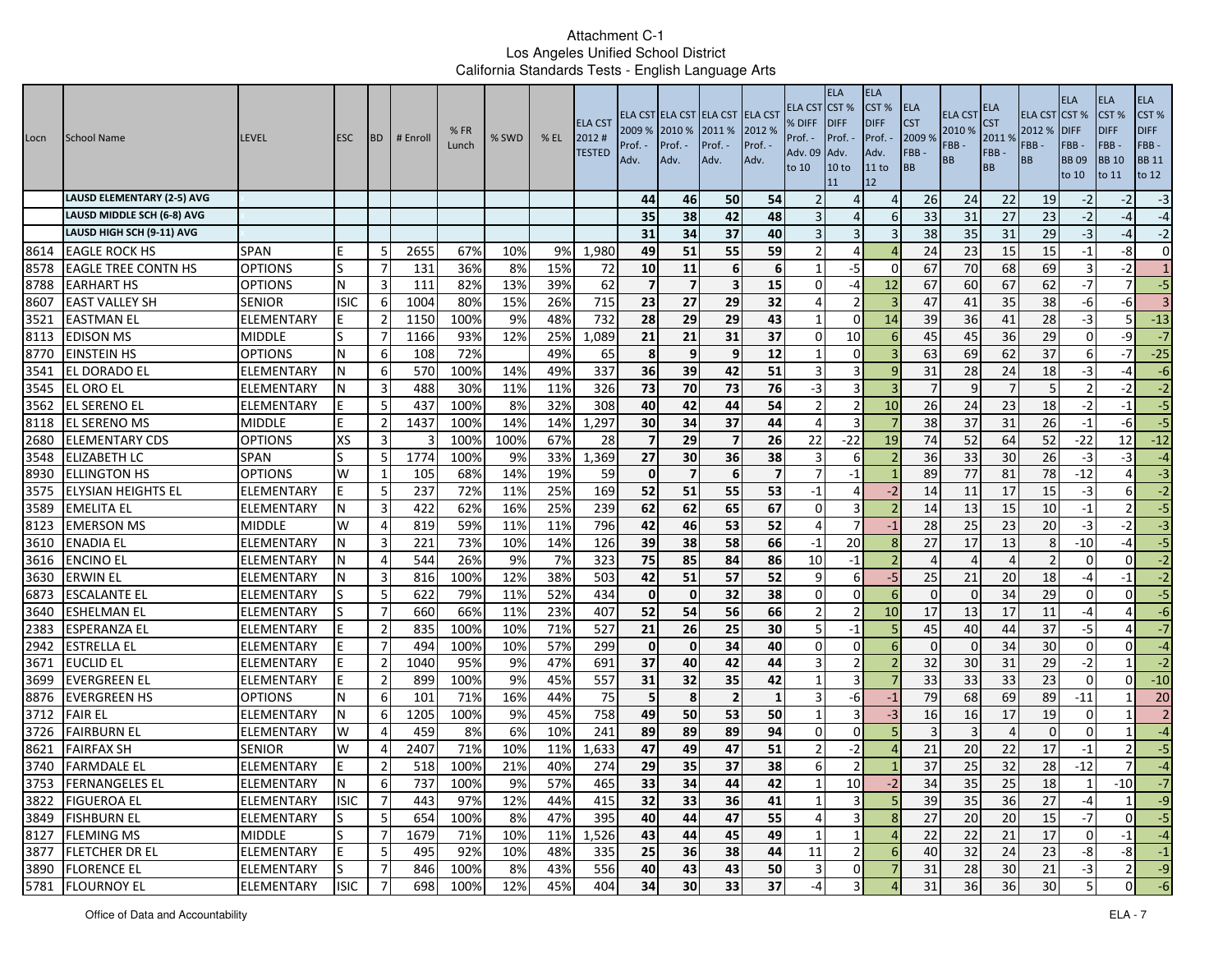| Locn | School Name                       | <b>LEVEL</b>      | <b>ESC</b>  | <b>BD</b>      | # Enroll | %FR<br>Lunch | % SWD | $%$ EL | <b>ELA CST</b><br>2012#<br><b>TESTED</b> | 2009 % 2010 %<br>Prof.<br>Adv. | Prof. -<br>Adv. | ELA CST ELA CST ELA CST ELA CST<br>2011 %<br>Prof. -<br>Adv. | 2012 %<br>Prof. -<br>Adv. | ELA CST<br>% DIFF<br>Prof. -<br>Adv. 09<br>to 10 | <b>ELA</b><br>CST%<br><b>IDIFF</b><br>Prof. -<br>Adv.<br>10 <sub>to</sub><br>11 | <b>ELA</b><br>CST %<br><b>DIFF</b><br>Prof.<br>Adv.<br>11 to<br>12 | <b>ELA</b><br><b>CST</b><br>2009 %<br>FBB-<br>BB | <b>ELA CST</b><br>2010 %<br>FBB-<br>BB | ELA<br><b>CST</b><br>2011%<br>FBB-<br><b>BB</b> | <b>ELA CST</b><br>2012 %<br>FBB -<br><b>BB</b> | <b>ELA</b><br>CST%<br><b>DIFF</b><br>FBB-<br><b>BB09</b><br>to 10 | <b>ELA</b><br>CST %<br><b>DIFF</b><br>FBB-<br><b>BB</b> 10<br>to 11 | <b>ELA</b><br>CST%<br><b>DIFF</b><br>FBB-<br><b>BB 11</b><br>to 12 |
|------|-----------------------------------|-------------------|-------------|----------------|----------|--------------|-------|--------|------------------------------------------|--------------------------------|-----------------|--------------------------------------------------------------|---------------------------|--------------------------------------------------|---------------------------------------------------------------------------------|--------------------------------------------------------------------|--------------------------------------------------|----------------------------------------|-------------------------------------------------|------------------------------------------------|-------------------------------------------------------------------|---------------------------------------------------------------------|--------------------------------------------------------------------|
|      | <b>LAUSD ELEMENTARY (2-5) AVG</b> |                   |             |                |          |              |       |        |                                          | 44                             | 46              | 50                                                           | 54                        |                                                  | Δ                                                                               | $\overline{4}$                                                     | 26                                               | 24                                     | 22                                              | 19                                             | $-2$                                                              | $-2$                                                                | $-3$                                                               |
|      | LAUSD MIDDLE SCH (6-8) AVG        |                   |             |                |          |              |       |        |                                          | 35                             | 38              | 42                                                           | 48                        |                                                  | $\Delta$                                                                        | 6                                                                  | 33                                               | 31                                     | 27                                              | 23                                             | $-2$                                                              | $-4$                                                                | $-4$                                                               |
|      | LAUSD HIGH SCH (9-11) AVG         |                   |             |                |          |              |       |        |                                          | 31                             | 34              | 37                                                           | 40                        |                                                  | $\overline{3}$                                                                  | 3                                                                  | 38                                               | 35                                     | 31                                              | 29                                             | $-3$                                                              | $-4$                                                                | $-2$                                                               |
| 3918 | <b>FORD BLVD EL</b>               | ELEMENTARY        | E           | -5             | 1243     | 100%         | 13%   | 45%    | 771                                      | 38                             | 41              | 40                                                           | 47                        |                                                  | $-1$                                                                            |                                                                    | 32                                               | 23                                     | 24                                              | 18                                             | -9                                                                |                                                                     | $-6$                                                               |
| 8132 | <b>FOSHAY LC</b>                  | <b>SPAN</b>       | W           | -1             | 2040     | 100%         | 8%    | 17%    | 1,684                                    | 29                             | 31              | 37                                                           | 43                        |                                                  | 6                                                                               | $\epsilon$                                                         | 37                                               | 37                                     | 29                                              | 25                                             | $\Omega$                                                          | $-8$                                                                | $-4$                                                               |
| 3986 | <b>FRANKLIN EL</b>                | <b>ELEMENTARY</b> | F           | 5              | 480      | 38%          | 6%    | 14%    | 285                                      | 70                             | 75              | 77                                                           | 79                        | 5                                                | $\overline{2}$                                                                  | $\overline{\phantom{a}}$                                           | 10                                               |                                        | 6                                               | 5 <sub>l</sub>                                 | $-3$                                                              | $-1$                                                                | $-1$                                                               |
| 8643 | <b>FRANKLIN SH</b>                | <b>SENIOR</b>     | <b>ISIC</b> | 5              | 1862     | 76%          | 14%   | 17%    | 1,208                                    | 32                             | 35              | 38                                                           | 48                        |                                                  | 3                                                                               | 10                                                                 | 32                                               | 32                                     | 27                                              | 19                                             | $\Omega$                                                          | $-5$                                                                | $-8$                                                               |
| 8650 | <b>FREMONT SH</b>                 | <b>SENIOR</b>     | <b>ISIC</b> |                | 3488     | 100%         | 13%   | 33%    | 2,169                                    | 14                             | 14              | 16                                                           | 20                        | O                                                | $\overline{2}$                                                                  |                                                                    | 57                                               | 57                                     | 52                                              | 46                                             | $\Omega$                                                          | $-5$                                                                | $-6$                                                               |
| 4014 | <b>FRIES EL</b>                   | ELEMENTARY        | lS.         | 7              | 718      | 91%          | 10%   | 41%    | 442                                      | 30                             | 34              | 40                                                           | 45                        |                                                  | 6                                                                               |                                                                    | 39                                               | 28                                     | 29                                              | 21                                             | $-11$                                                             |                                                                     | $-8$                                                               |
| 8137 | <b>FROST MS</b>                   | <b>MIDDLE</b>     | N           | 3              | 1604     | 54%          | 12%   | 4%     | 1,535                                    | 58                             | 60              | 66                                                           | 73                        |                                                  | 6                                                                               |                                                                    | 14                                               | 11                                     | 8                                               | 6                                              | -3                                                                | $-3$                                                                | $-2$                                                               |
| 4676 | <b>FULL CIRCLE LRN ACAD</b>       | <b>SPAN</b>       | <b>XR</b>   |                | 232      | 66%          | 12%   | 3%     | 154                                      | 49                             | 35              | 15                                                           | 20                        | $-14$                                            | $-20$                                                                           |                                                                    | 29                                               | 35                                     | 50                                              | 42                                             | 6                                                                 | 15                                                                  | $-8$                                                               |
| 4027 | <b>FULLBRIGHT EL</b>              | ELEMENTARY        | N           | $\overline{4}$ | 475      | 100%         | 9%    | 46%    | 278                                      | 46                             | 48              | 57                                                           | 59                        | -2                                               | 9                                                                               | $\overline{z}$                                                     | 16                                               | 18                                     | 17                                              | 14                                             |                                                                   | $-1$                                                                | $-3$                                                               |
| 8142 | <b>FULTON COLLEGE PREP</b>        | <b>SPAN</b>       | <b>ISIC</b> | 6              | 2215     | 100%         | 15%   | 26%    | 1,792                                    | 24                             | 26              | 29                                                           | 32                        |                                                  | 3                                                                               |                                                                    | 40                                               | 40                                     | 38                                              | 31                                             | $\Omega$                                                          | $-2$                                                                | $-7$                                                               |
| 8151 | <b>GAGE MS</b>                    | <b>MIDDLE</b>     |             | 5              | 2528     | 100%         | 10%   | 21%    | 2,391                                    | 24                             | 27              | 30                                                           | 34                        | 3                                                | 3                                                                               |                                                                    | 47                                               | 42                                     | 41                                              | 33                                             | -5                                                                | $-1$                                                                | $-8$                                                               |
| 4055 | <b>GARDEN GROVE EL</b>            | ELEMENTARY        | N           | 6              | 430      | 81%          | 7%    | 37%    | 271                                      | 41                             | 35              | 46                                                           | 50                        | -6                                               | 11                                                                              |                                                                    | 24                                               | 26                                     | 23                                              | 20                                             | - 2                                                               | -31                                                                 | $-3$                                                               |
| 4041 | <b>GARDENA EL</b>                 | ELEMENTARY        | ls          | $\overline{7}$ | 617      | 100%         | 8%    | 56%    | 371                                      | 36                             | 36              | 46                                                           | 51                        | $\Omega$                                         | 10                                                                              |                                                                    | 28                                               | 30                                     | 26                                              | 20                                             |                                                                   | $-4$                                                                | $-6$                                                               |
| 8664 | <b>GARDENA SH</b>                 | <b>SENIOR</b>     | <b>ISIC</b> | $\overline{7}$ | 1895     | 70%          | 11%   | 15%    | 1,306                                    | 23                             | 26              | 28                                                           | 30                        | 3                                                | $\overline{2}$                                                                  |                                                                    | 47                                               | 43                                     | 37                                              | 36                                             | -4                                                                | -61                                                                 | $-1$                                                               |
| 4068 | <b>GARDNER EL</b>                 | <b>ELEMENTARY</b> | W           | 4              | 436      | 57%          | 9%    | 35%    | 305                                      | 61                             | 66              | 67                                                           | 73                        | 5                                                | $\mathbf{1}$                                                                    | $\epsilon$                                                         | 14                                               | 16                                     | 10                                              | 9                                              |                                                                   | $-6$                                                                | $-1$                                                               |
| 8679 | <b>GARFIELD SH</b>                | <b>SENIOR</b>     |             | $\overline{2}$ | 2535     | 89%          | 10%   | 19%    | 1,719                                    | 22                             | 32              | 39                                                           | 44                        | 10                                               | $\overline{7}$                                                                  |                                                                    | 44                                               | 29                                     | 21                                              | 19                                             | $-15$                                                             | -8                                                                  | $-2$                                                               |
| 4069 | <b>GARR ACAD OF MATH/ES</b>       | <b>ELEMENTARY</b> | <b>XR</b>   | -1             | 347      | 83%          | 9%    | 11%    | 225                                      | 32                             | 43              | 46                                                           | 48                        | 11                                               | 3                                                                               |                                                                    | 32                                               | 21                                     | 26                                              | 22                                             | $-11$                                                             | 5 <sup>1</sup>                                                      | $-4$                                                               |
| 4082 | <b>GARVANZA EL</b>                | ELEMENTARY        |             | -5             | 474      | 90%          | 7%    | 31%    | 331                                      | 56                             | 60              | 59                                                           | 60                        |                                                  | $-1$                                                                            |                                                                    | 12                                               | 13                                     | 13                                              | 13                                             |                                                                   | $\Omega$                                                            | $\overline{0}$                                                     |
| 3426 | <b>GARZA PC</b>                   | EP                |             | $\overline{2}$ | 139      | 100%         | 4%    | 78%    | 43                                       | 46                             | 49              | 51                                                           | 60                        | З                                                | $\overline{2}$                                                                  | <b>g</b>                                                           | 23                                               | 16                                     | 18                                              | 19                                             | $-7$                                                              | $\overline{2}$                                                      | $\mathbf{1}$                                                       |
| 4096 | <b>GATES EL</b>                   | ELEMENTARY        | E           | $\overline{2}$ | 712      | 100%         | 11%   | 41%    | 414                                      | 40                             | 44              | 47                                                           | 52                        |                                                  |                                                                                 |                                                                    | 28                                               | 27                                     | $\overline{24}$                                 | 17                                             | $-1$                                                              | $-3$                                                                | $-7$                                                               |
| 4110 | <b>GAULT EL</b>                   | ELEMENTARY        | N           | 3              | 431      | 83%          | 18%   | 49%    | 247                                      | 41                             | 47              | 49                                                           | 48                        | 6                                                | $\mathfrak{p}$                                                                  | $-1$                                                               | 29                                               | 18                                     | 22                                              | 17                                             | $-11$                                                             | $\overline{4}$                                                      | $-5$                                                               |
| 4117 | <b>GERMAIN EL</b>                 | ELEMENTARY        |             | 3              | 627      | 45%          | 9%    | 14%    | 413                                      | 60                             | 59              | 63                                                           | 73                        | $-1$                                             | 4                                                                               | 10                                                                 | 11                                               | 15                                     | 13                                              | 8                                              | $\Delta$                                                          | $-2$                                                                | $-5$                                                               |
| 4123 | <b>GLASSELL PARK EL</b>           | ELEMENTARY        |             | 5              | 561      | 100%         | 12%   | 57%    | 380                                      | 40                             | 43              | 39                                                           | 46                        |                                                  | -4                                                                              |                                                                    | 20                                               | 22                                     | 29                                              | 21                                             |                                                                   |                                                                     | $-8$                                                               |
| 4130 | <b>GLEDHILL EL</b>                | ELEMENTARY        |             | 6              | 586      | 68%          | 11%   | 33%    | 402                                      | 53                             | 51              | 54                                                           | 62                        | -2                                               | 3                                                                               | -8                                                                 | 19                                               | 18                                     | 16                                              | 10 <sup>1</sup>                                | $-1$                                                              | -21                                                                 | $-6$                                                               |
| 4137 | <b>GLEN ALTA EL</b>               | SPAN              |             | $\overline{2}$ | 312      | 100%         | 13%   | 21%    | 231                                      | 39                             | 45              | 47                                                           | 42                        | -6                                               | $\overline{2}$                                                                  | $-5$                                                               | 24                                               | 21                                     | 17                                              | 17                                             | $-3$                                                              | $-4$                                                                | $\Omega$                                                           |
| 4164 | <b>GLENFELIZ BLVD EL</b>          | ELEMENTARY        | E           | 5              | 427      | 77%          | 7%    | 18%    | 315                                      | 53                             | 49              | 56                                                           | 63                        | -4                                               |                                                                                 |                                                                    | 21                                               | 21                                     | 20                                              | 12                                             | 0                                                                 | $-1$                                                                | $-8$                                                               |
| 4192 | <b>GLENWOOD EL</b>                | ELEMENTARY        | N           | 6              | 483      | 100%         | 14%   | 45%    | 265                                      | 37                             | 33              | 39                                                           | 47                        | -4                                               | 6                                                                               | $\mathbf{g}$                                                       | 30                                               | 30                                     | 25                                              | 23                                             | $\Omega$                                                          | $-5$                                                                | $-2$                                                               |
| 2129 | <b>GOETHE INTNL CS</b>            | ELEMENTARY        | <b>XR</b>   | $\overline{4}$ | 326      | 15%          | 6%    | 0%     | 155                                      | $\mathbf{0}$                   | 87              | 83                                                           | 76                        | $\Omega$                                         | $-4$                                                                            | $-7$                                                               | $\Omega$                                         |                                        | 5                                               | $6 \mid$                                       | $\Omega$                                                          | $\mathbf{0}$                                                        | $\mathbf{1}$                                                       |
| 8160 | <b>GOMPERS MS</b>                 | <b>MIDDLE</b>     | <b>ISIC</b> | $\overline{7}$ | 1064     | 100%         | 20%   | 26%    | 978                                      | 15                             | 16              | 18                                                           | 19                        |                                                  | $\overline{2}$                                                                  |                                                                    | 57                                               | 56                                     | 51                                              | 51                                             | $-1$                                                              | $-5$                                                                | $\overline{0}$                                                     |
| 4219 | <b>GRAHAM EL</b>                  | ELEMENTARY        |             |                | 830      | 95%          | 6%    | 52%    | 557                                      | 27                             | 36              | 38                                                           | 37                        |                                                  | $\overline{2}$                                                                  | $-1$                                                               | 39                                               | 30                                     | 27                                              | 25                                             | -9                                                                | $-3$                                                                | $-2$                                                               |
| 4233 | <b>GRANADA EL</b>                 | ELEMENTARY        | N           | 3              | 445      | 69%          | 19%   | 20%    | 257                                      | 44                             | 45              | 49                                                           | 60                        |                                                  | $\overline{4}$                                                                  | 11                                                                 | 20                                               | $\overline{22}$                        | $\overline{20}$                                 | 10                                             | $\overline{2}$                                                    | $-2$                                                                | $-10$                                                              |
|      | 4247 GRAND VIEW EL                | ELEMENTARY        | W           |                | 535      | 76%          | 13%   | 52%    | 303                                      | 35                             | 42              | 43                                                           | 49                        |                                                  |                                                                                 | $\sigma$                                                           | 32                                               | 25                                     | 24                                              | 19                                             |                                                                   | -11                                                                 | $-5$                                                               |
|      | 4260 GRANT EL                     | ELEMENTARY        | W           | 5              | 685      | 100%         | 10%   | 41%    | 454                                      | 40                             | 46              | 45                                                           | 49                        | 6                                                | $-1$                                                                            |                                                                    | 27                                               | 24                                     | 24                                              | 21                                             | $-3$                                                              | $\mathbf{0}$                                                        | $-3$                                                               |
|      | 8683 GRANT SH                     | <b>SENIOR</b>     | N           | $\overline{3}$ | 2433     | 73%          | 13%   | 17%    | 1,690                                    | 33                             | 37              | 39                                                           | 41                        | $\overline{4}$                                   | $\overline{2}$                                                                  | $\overline{2}$                                                     | 36                                               | 33                                     | 27                                              | 26                                             | $-3$                                                              | -6                                                                  | $-1$                                                               |
|      | 4274 GRAPE EL                     | <b>ELEMENTARY</b> | lS          | $\overline{7}$ | 628      | 84%          | 10%   | 36%    | 367                                      | 35                             | 41              | 39                                                           | 46                        | 6                                                | $-2$                                                                            | $\overline{7}$                                                     | 36                                               | 35                                     | 32                                              | 32                                             | $-1$                                                              | $-3$                                                                | $\overline{0}$                                                     |
|      | 2385 GRATTS EL                    | <b>ELEMENTARY</b> | <b>ISIC</b> | $\overline{2}$ | 623      | 100%         | 9%    | 57%    | 605                                      | 23                             | 25              | 29                                                           | 36                        | $\overline{2}$                                   | $\overline{4}$                                                                  | $\overline{7}$                                                     | 47                                               | 47                                     | 36                                              | 28                                             | $\overline{0}$                                                    | $-11$                                                               | $-8$                                                               |
|      | 8816 GREY HS                      | <b>OPTIONS</b>    | N           | 6              | 166      | 77%          | 8%    | 35%    | 88                                       | 7                              | 10              | 5 <sub>l</sub>                                               | 8                         | 3                                                | $-5$                                                                            | $\overline{3}$                                                     | 63                                               | 67                                     | 73                                              | 64                                             | $\overline{4}$                                                    | 6                                                                   | $-9$                                                               |
|      | 4295 GRIDLEY EL                   | <b>ELEMENTARY</b> | N           | 6              | 750      | 100%         | 10%   | 39%    | 468                                      | 37                             | 33              | 47                                                           | 45                        | -4                                               | 14                                                                              | $-2$                                                               | 28                                               | 30                                     | 21                                              | 23                                             |                                                                   | $-9$                                                                | $\overline{2}$                                                     |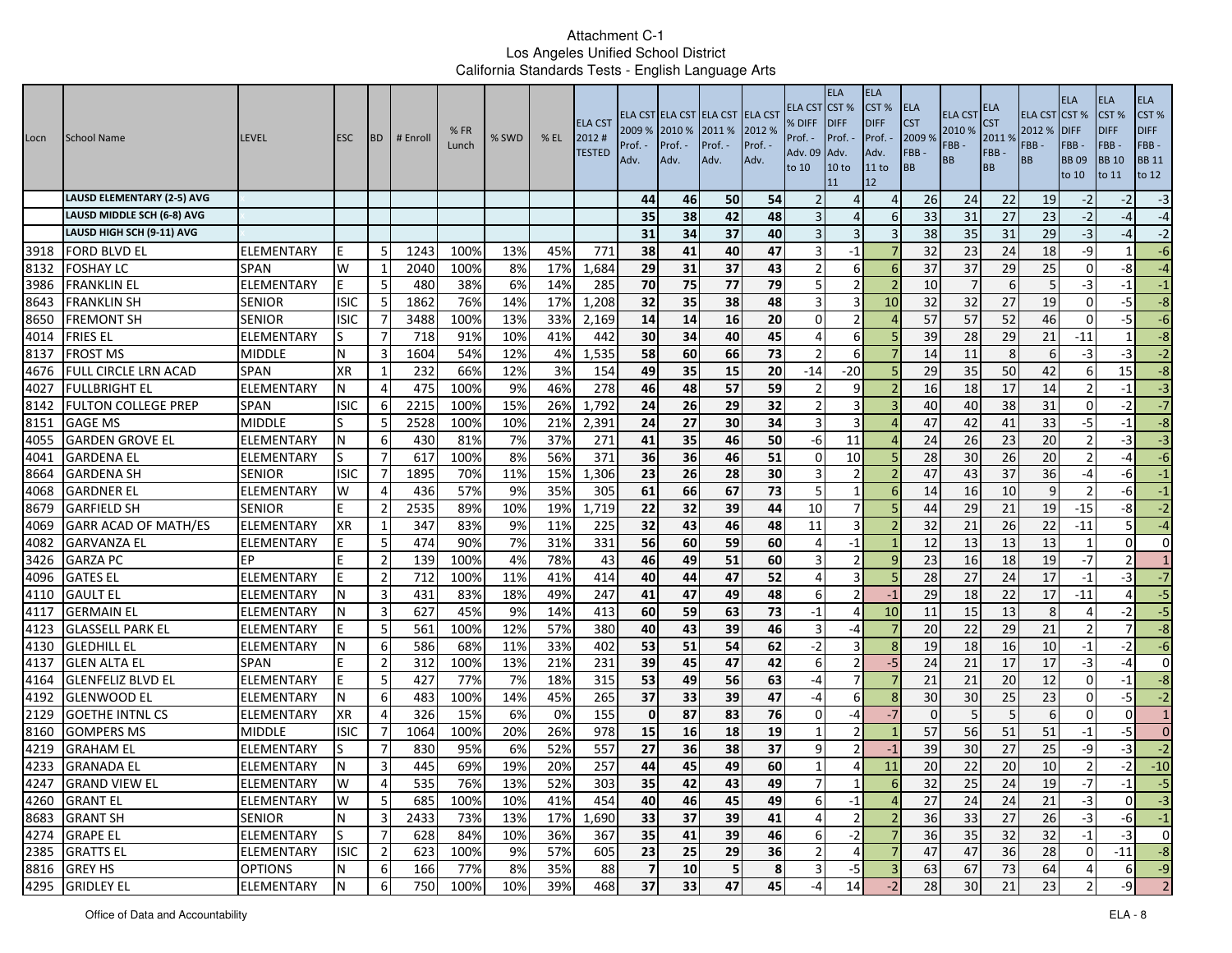| Locn | School Name                       | <b>LEVEL</b>      | <b>ESC</b>  | <b>BD</b>      | # Enroll | %FR<br>Lunch | % SWD | $%$ EL | <b>ELA CST</b><br>2012#<br><b>TESTED</b> | 2009 % 2010 %<br>Prof. ·<br>Adv. | Prof. -<br>Adv. | ELA CST ELA CST ELA CST ELA CST<br>2011 %<br>Prof. -<br>Adv. | 2012 %<br>Prof. -<br>Adv. | ELA CST<br>% DIFF<br>Prof. -<br>Adv. 09<br>to 10 | <b>ELA</b><br>ICST <sub>%</sub><br><b>IDIFF</b><br>Prof. -<br>Adv.<br>10 <sub>to</sub><br>11 | <b>ELA</b><br>CST%<br><b>DIFF</b><br>Prof. -<br>Adv.<br>11 to<br>12 | ELA<br><b>CST</b><br>2009 %<br>FBB-<br><b>BB</b> | ELA CS <sub>1</sub><br>2010 %<br>FBB-<br><b>BB</b> | ELA<br>S <sub>T</sub><br>2011 %<br>FBB-<br><b>BB</b> | <b>ELA CST CST %</b><br>2012 %<br>FBB-<br><b>BB</b> | <b>ELA</b><br><b>DIFF</b><br>FBB-<br><b>BB09</b><br>to 10 | <b>ELA</b><br>CST %<br><b>DIFF</b><br>FBB-<br><b>BB</b> 10<br>to 11 | ELA<br>CST%<br><b>DIFF</b><br>FBB-<br><b>BB 11</b><br>to 12 |
|------|-----------------------------------|-------------------|-------------|----------------|----------|--------------|-------|--------|------------------------------------------|----------------------------------|-----------------|--------------------------------------------------------------|---------------------------|--------------------------------------------------|----------------------------------------------------------------------------------------------|---------------------------------------------------------------------|--------------------------------------------------|----------------------------------------------------|------------------------------------------------------|-----------------------------------------------------|-----------------------------------------------------------|---------------------------------------------------------------------|-------------------------------------------------------------|
|      | <b>LAUSD ELEMENTARY (2-5) AVG</b> |                   |             |                |          |              |       |        |                                          | 44                               | 46              | 50                                                           | 54                        |                                                  | Δ                                                                                            | $\Delta$                                                            | 26                                               | 24                                                 | 22                                                   | 19                                                  | $-2$                                                      |                                                                     | $-3$                                                        |
|      | LAUSD MIDDLE SCH (6-8) AVG        |                   |             |                |          |              |       |        |                                          | 35                               | 38              | 42                                                           | 48                        |                                                  | Δ                                                                                            | -6                                                                  | 33                                               | 31                                                 | 27                                                   | 23                                                  | $-2$                                                      | -4                                                                  | $-4$                                                        |
|      | LAUSD HIGH SCH (9-11) AVG         |                   |             |                |          |              |       |        |                                          | 31                               | 34              | 37                                                           | 40                        |                                                  | 3                                                                                            |                                                                     | 38                                               | 35                                                 | 31                                                   | 29                                                  | $-3$                                                      | -4                                                                  | $-2$                                                        |
| 4301 | IGRIFFIN EL                       | ELEMENTARY        | E           | $\overline{2}$ | 602      | 100%         | 9%    | 57%    | 365                                      | 43                               | 36              | 36                                                           | 44                        | $-7$                                             | $\Omega$                                                                                     | 8                                                                   | 26                                               | 28                                                 | 32                                                   | 25                                                  | $\overline{2}$                                            |                                                                     | $-7$                                                        |
| 5849 | <b>GRIFFITH JOYNER EL</b>         | ELEMENTARY        | <b>ISIC</b> | 7              | 806      | 100%         | 8%    | 40%    | 474                                      | 20                               | 26              | 17                                                           | 27                        | 6                                                | -9                                                                                           | 10                                                                  | 45                                               | 39                                                 | 48                                                   | 43                                                  | -6                                                        | q                                                                   | $-5$                                                        |
| 8168 | <b>GRIFFITH MS</b>                | <b>MIDDLE</b>     |             | $\overline{2}$ | 1421     | 100%         | 13%   | 19%    | 1,314                                    | 34                               | 36              | 39                                                           | 45                        | $\mathcal{P}$                                    | 3                                                                                            | 6                                                                   | 31                                               | 28                                                 | $\overline{26}$                                      | 21                                                  | $-3$                                                      | $-2$                                                                | 5                                                           |
| 4315 | <b>GULF EL</b>                    | <b>ELEMENTARY</b> |             | $\overline{7}$ | 952      | 91%          | 11%   | 45%    | 525                                      | 38                               | 46              | 53                                                           | 61                        | 8                                                |                                                                                              | 8                                                                   | 27                                               | 21                                                 | 16                                                   | 12                                                  | $-6$                                                      | $-5$                                                                | $-4$                                                        |
| 4329 | <b>HADDON EL</b>                  | ELEMENTARY        |             | 6              | 891      | 94%          | 10%   | 45%    | 500                                      | 29                               | 37              | 40                                                           | 45                        | 8                                                | 3                                                                                            |                                                                     | 35                                               | 29                                                 | 30                                                   | 22                                                  | -6                                                        |                                                                     | $-8$                                                        |
| 8169 | <b>HALE MS</b>                    | <b>MIDDLE</b>     | N           | 3              | 1905     | 28%          | 14%   | 4%     | 1,845                                    | 62                               | 64              | 65                                                           | 69                        |                                                  |                                                                                              |                                                                     | 14                                               | 12                                                 | 11                                                   | 10                                                  | $-2$                                                      | -1                                                                  | $-1$                                                        |
| 4342 | <b>HALLDALE EL</b>                | ELEMENTARY        | S           | -7             | 595      | 81%          | 10%   | 28%    | 361                                      | 52                               | 57              | 58                                                           | 57                        |                                                  |                                                                                              | $-1$                                                                | 22                                               | 15                                                 | 13                                                   | 15                                                  | $-7$                                                      | $-2$                                                                | $\overline{2}$                                              |
| 6274 | <b>HAMASAKI EL</b>                | ELEMENTARY        |             | $\overline{2}$ | 427      | 100%         | 21%   | 29%    | 271                                      | 41                               | 42              | 39                                                           | 47                        | -1                                               | -3                                                                                           |                                                                     | 25                                               | 29                                                 | $\overline{25}$                                      | 20                                                  | $\Delta$                                                  | $-4$                                                                | $-5$                                                        |
| 8686 | <b>HAMILTON SH-COMPLEX</b>        | <b>SENIOR</b>     | W           | 1              | 2995     | 51%          | 11%   | 9%     | 2,204                                    | 46                               | 50              | 52                                                           | 56                        | 4                                                | $\overline{2}$                                                                               |                                                                     | 25                                               | 23                                                 | 22                                                   | 21                                                  | $-2$                                                      | $-1$                                                                | $-1$                                                        |
| 4349 | <b>HAMLIN EL</b>                  | <b>ELEMENTARY</b> |             | 3              | 427      | 42%          | 16%   | 27%    | 237                                      | 71                               | 69              | 69                                                           | 69                        | $-2$                                             | $\Omega$                                                                                     | $\Omega$                                                            |                                                  | 12                                                 | 10                                                   |                                                     | 5                                                         | $-2$                                                                | $^{\rm -1}$                                                 |
| 4397 | <b>HANCOCK PARK EL</b>            | ELEMENTARY        | W           | 4              | 803      | 13%          | 10%   | 25%    | 475                                      | 78                               | 77              | 79                                                           | 81                        | $-1$                                             | $\overline{2}$                                                                               |                                                                     | 9                                                | 8                                                  | 9                                                    |                                                     | $-1$                                                      |                                                                     | $-5$                                                        |
| 4425 | <b>HARBOR CITY EL</b>             | ELEMENTARY        |             | $\overline{7}$ | 503      | 100%         | 12%   | 50%    | 292                                      | 34                               | 42              | 45                                                           | 49                        | 8                                                | 3                                                                                            |                                                                     | 28                                               | 24                                                 | 16                                                   | 19                                                  | $-4$                                                      | -8                                                                  | $\overline{3}$                                              |
| 8518 | <b>HARBOR TCHR PREP ACD</b>       | <b>SENIOR</b>     |             | -7             | 404      | 72%          | 0%    | 0%     | 302                                      | 83                               | 96              | 95                                                           | 93                        | 13                                               | $-1$                                                                                         | $-2$                                                                | -1                                               | $\Omega$                                           | $\overline{0}$                                       | 0                                                   | $-1$                                                      | $\overline{0}$                                                      | $\mathbf{0}$                                                |
| 4431 | <b>HARDING EL</b>                 | ELEMENTARY        |             | 6              | 529      | 70%          | 15%   | 20%    | 316                                      | 55                               | 54              | 56                                                           | 61                        | $-1$                                             | $\mathcal{P}$                                                                                |                                                                     | 17                                               | 16                                                 | 17                                                   | 13                                                  | $-1$                                                      |                                                                     | $-4$                                                        |
| 4681 | <b>HARMONY EL</b>                 | ELEMENTARY        |             | 5              | 816      | 100%         | 8%    | 55%    | 494                                      | 35                               | 37              | 36                                                           | 41                        | $\mathcal{P}$                                    | $-1$                                                                                         | 5                                                                   | 31                                               | 32                                                 | $\overline{33}$                                      | 30                                                  | $\mathbf 1$                                               |                                                                     | $-3$                                                        |
| 4438 | <b>HARRISON EL</b>                | <b>ELEMENTARY</b> |             | $\overline{2}$ | 576      | 100%         | 6%    | 46%    | 391                                      | 28                               | 31              | 32                                                           | 34                        |                                                  | -1                                                                                           |                                                                     | 36                                               | 37                                                 | 35                                                   | 31                                                  | $\mathbf{1}$                                              | $-2$                                                                | $-4$                                                        |
| 4445 | <b>HART ST EL</b>                 | ELEMENTARY        |             | $\overline{3}$ | 815      | 100%         | 11%   | 55%    | 462                                      | $\overline{51}$                  | 54              | 44                                                           | 37                        | 3                                                | $-10$                                                                                        | $-7$                                                                | 25                                               | 23                                                 | 29                                                   | 32                                                  | $-2$                                                      | $6 \overline{6}$                                                    | $\overline{3}$                                              |
| 8170 | <b>HARTE PREP MS</b>              | <b>MIDDLE</b>     | <b>ISIC</b> | 1              | 1043     | 84%          | 12%   | 21%    | 946                                      | 20                               | 27              | 26                                                           | 31                        |                                                  | $-1$                                                                                         |                                                                     | 47                                               | 41                                                 | 41                                                   | 36                                                  | -6                                                        | $\Omega$                                                            | $-5$                                                        |
| 2042 | <b>HARVARD EL</b>                 | ELEMENTARY        | W           | -2             | 504      | 88%          | 8%    | 57%    | 299                                      | 51                               | 57              | 58                                                           | 53                        | 6                                                | -1                                                                                           | $-5$                                                                | 14                                               | 10                                                 | 9                                                    | 12                                                  | $-4$                                                      | -1                                                                  | $\overline{3}$                                              |
| 4452 | <b>HASKELL EL</b>                 | ELEMENTARY        | N           | $\overline{3}$ | 566      | 69%          | 12%   | 23%    | 399                                      | 58                               | 59              | 59                                                           | 63                        | -1                                               | $\Omega$                                                                                     |                                                                     | 17                                               | 12                                                 | 14                                                   | 12                                                  | $-5$                                                      |                                                                     | $-2$                                                        |
| 4466 | <b>HAWAIIAN EL</b>                | ELEMENTARY        | lS          | $\overline{7}$ | 925      | 90%          | 9%    | 41%    | 545                                      | 50                               | 59              | 64                                                           | 62                        | 9                                                | 5                                                                                            | $-2$                                                                | 17                                               | 9                                                  | 10                                                   | 9                                                   | -8                                                        |                                                                     | $^{\circ}1$                                                 |
| 4473 | <b>HAYNES EL</b>                  | <b>ELEMENTARY</b> |             | 3              | 427      | 24%          | 14%   | 4%     | 270                                      | 70                               | 73              | 77                                                           | 77                        |                                                  | $\Delta$                                                                                     | $\Omega$                                                            | $\overline{7}$                                   | 6                                                  | $\overline{4}$                                       | 4                                                   | $-1$                                                      | $-2$                                                                | $\mathbf 0$                                                 |
| 4493 | <b>HAZELTINE EL</b>               | ELEMENTARY        |             | 6              | 756      | 100%         | 12%   | 55%    | 443                                      | 34                               | 33              | 42                                                           | 52                        | $-1$                                             | q                                                                                            | 10                                                                  | 30                                               | 31                                                 | 19                                                   | 15                                                  |                                                           | $-12$                                                               | $-4$                                                        |
| 4507 | <b>HELIOTROPE EL</b>              | ELEMENTARY        | ls          | -5             | 814      | 100%         | 9%    | 34%    | 504                                      | 44                               | 47              | 52                                                           | 51                        | 3                                                | 5                                                                                            | $-1$                                                                | 26                                               | 25                                                 | 21                                                   | 19                                                  | $-1$                                                      | -4                                                                  | $-2$                                                        |
| 8174 | <b>HENRY MS</b>                   | <b>MIDDLE</b>     | N           | 3              | 1142     | 70%          | 15%   | 9%     | 1,019                                    | 50                               | 54              | 57                                                           | 58                        |                                                  | 3                                                                                            |                                                                     | 19                                               | 16                                                 | 13                                                   | 12                                                  | $-3$                                                      | $-3$                                                                | $-1$                                                        |
| 4515 | <b>HERRICK EL</b>                 | ELEMENTARY        | N           | 6              | 702      | 100%         | 14%   | 37%    | 446                                      | 39                               | 49              | 54                                                           | 58                        | 10                                               | 5                                                                                            |                                                                     | 28                                               | 22                                                 | 16                                                   | 13                                                  | $-6$                                                      | -6                                                                  | نا                                                          |
| 4521 | <b>HESBY OAKS SCHOOL</b>          | <b>SPAN</b>       | N           | 4              | 519      | 17%          | 6%    | 5%     | 431                                      | 76                               | 79              | 79                                                           | 80                        |                                                  | $\Omega$                                                                                     |                                                                     | 6                                                |                                                    |                                                      |                                                     | $-2$                                                      | $\Omega$                                                            | $-1$                                                        |
| 8645 | <b>HIGHLAND PARK HS</b>           | <b>OPTIONS</b>    |             | 5              | 85       | 69%          | 6%    | 24%    | 56                                       | $6 \overline{6}$                 | 17              | 12                                                           | 16                        | 11                                               | $-5$                                                                                         |                                                                     | 69                                               | 59                                                 | 52                                                   | 48                                                  | $-10$                                                     | $-7$                                                                | $-4$                                                        |
| 4528 | <b>HILLCREST DR EL</b>            | ELEMENTARY        | <b>ISIC</b> | $\mathbf{1}$   | 750      | 100%         | 9%    | 38%    | 476                                      | 20                               | 23              | 28                                                           | 32                        |                                                  | 5                                                                                            | Δ                                                                   | 49                                               | 48                                                 | 44                                                   | 32                                                  | $-1$                                                      | $-4$                                                                | $-12$                                                       |
| 4534 | <b>HILLSIDE EL</b>                | ELEMENTARY        |             | $\overline{2}$ | 392      | 100%         | 12%   | 34%    | 236                                      | 37                               | 46              | 43                                                           | 49                        | q                                                | -3                                                                                           |                                                                     | 34                                               | 24                                                 | 23                                                   | 24                                                  | $-10$                                                     | -1                                                                  | $\mathbf{1}$                                                |
| 4548 | <b>HOBART BLVD EL</b>             | ELEMENTARY        |             | $\overline{2}$ | 797      | 100%         | 13%   | 54%    | 528                                      | 47                               | 49              | 55                                                           | 58                        | $\overline{2}$                                   | 6                                                                                            |                                                                     | 27                                               | 28                                                 | $\overline{21}$                                      | 17                                                  | $\mathbf{1}$                                              | $-7$                                                                | $-4$                                                        |
|      | 8179 HOLLENBECK MS                | <b>MIDDLE</b>     | <b>ISIC</b> | $\mathbf{z}$   | 1364     | 84%          | 15%   |        | 20% 1,281                                | 25                               | ${\bf 26}$      | 30                                                           | 33                        |                                                  |                                                                                              | э                                                                   | 43                                               | $41\,$                                             | 38                                                   | 34                                                  | -21                                                       | -3                                                                  |                                                             |
|      | 6549 HOLLYWOOD PC                 | EP                | W           | $\overline{4}$ | 202      | 100%         | 9%    | 56%    | 83                                       | 54                               | 48              | 36                                                           | 33                        | $-6$                                             | $-12$                                                                                        | $-3$                                                                | 11                                               | 18                                                 | $\overline{24}$                                      | 16                                                  | $\overline{7}$                                            | $6 \overline{6}$                                                    | $-8$                                                        |
|      | 8693 HOLLYWOOD SH                 | <b>SENIOR</b>     | W           | $\overline{a}$ | 1682     | 74%          | 8%    | 13%    | 1,235                                    | 43                               | 53              | 51                                                           | 56                        | 10                                               | $-2$                                                                                         | 5                                                                   | 26                                               | 21                                                 | 19                                                   | 19                                                  | $-5$                                                      | $-2$                                                                | $\mathbf 0$                                                 |
|      | 4562 HOLMES EL                    | <b>ELEMENTARY</b> | lS          | -5             | 374      | 100%         | 5%    | 34%    | 253                                      | 33                               | 36              | 35                                                           | 32                        | $\overline{3}$                                   | $-1$                                                                                         | $-3$                                                                | 34                                               | 32                                                 | 29                                                   | 32                                                  | $-2$                                                      | $-3$                                                                | $\overline{3}$                                              |
|      | 8182 HOLMES MS                    | <b>MIDDLE</b>     | N           | 3              | 1592     | 61%          | 13%   | 8%     | 1,496                                    | 61                               | 61              | 62                                                           | 68                        | $\overline{0}$                                   | $\mathbf{1}$                                                                                 | 6                                                                   | 12                                               | 12                                                 | 11                                                   | 8                                                   | $\overline{0}$                                            | $-1$                                                                | $-3$                                                        |
|      | 4575 HOOPER EL                    | ELEMENTARY        | E           | -5             | 1238     | 91%          | 11%   | 53%    | 887                                      | 20                               | 26              | 27                                                           | 29                        | 6                                                | $\mathbf{1}$                                                                                 | $\overline{2}$                                                      | 46                                               | 44                                                 | 37                                                   | 36                                                  | $-2$                                                      | -7                                                                  | $-1$                                                        |
|      | 4589 HOOVER EL                    | <b>ELEMENTARY</b> |             | 2              | 795      | 100%         | 13%   | 74%    | 466                                      | 26                               | 33              | 46                                                           | 48                        | 7                                                | 13                                                                                           |                                                                     | 41                                               | 35                                                 | 20                                                   | 16                                                  | $-6$                                                      | $-15$                                                               | $-4$                                                        |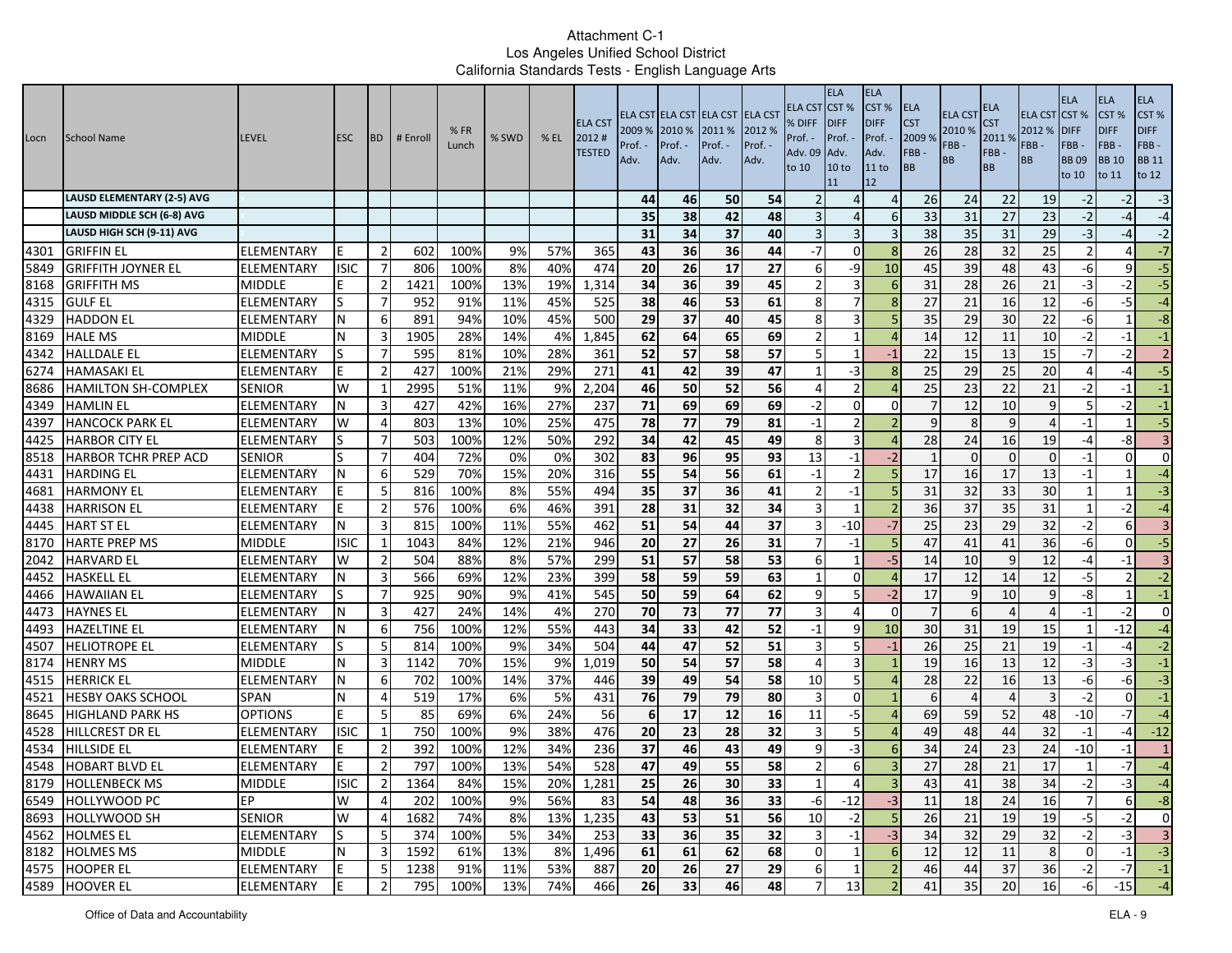| Locn         | School Name                        | <b>LEVEL</b>             | <b>ESC</b>  | <b>BD</b>                        | # Enroll   | %FR<br>Lunch | % SWD     | $%$ EL     | <b>ELA CST</b><br>2012#<br><b>TESTED</b> | 2009 %<br>Prof.<br>Adv. | 2010 %<br>Prof. -<br>Adv. | ELA CST ELA CST ELA CST ELA CST<br>2011 %<br>Prof. -<br>Adv. | 2012 %<br>Prof. -<br>Adv. | ELA CST<br>% DIFF<br>Prof. -<br><b>Adv. 09</b><br>to 10 | <b>ELA</b><br>CST <sup>%</sup><br><b>IDIFF</b><br>Prof. -<br>Adv.<br>10 <sub>to</sub><br>11 | <b>ELA</b><br>CST%<br><b>DIFF</b><br>Prof.<br>Adv.<br>11 to<br>12 | ELA<br><b>CST</b><br>2009 %<br>FBB-<br>ВB | <b>ELA CST</b><br>2010 %<br>FBB-<br>BB | ELA<br>S <sub>T</sub><br>2011 %<br>FBB-<br><b>BB</b> | <b>ELA CST</b><br>2012 %<br>FBB-<br><b>BB</b> | <b>ELA</b><br>CST %<br><b>DIFF</b><br>FBB-<br><b>BB09</b><br>to 10 | <b>ELA</b><br>CST <sub>%</sub><br><b>DIFF</b><br>FBB-<br><b>BB</b> 10<br>to 11 | ELA<br>CST%<br><b>DIFF</b><br>FBB-<br><b>BB</b> 11<br>to 12 |
|--------------|------------------------------------|--------------------------|-------------|----------------------------------|------------|--------------|-----------|------------|------------------------------------------|-------------------------|---------------------------|--------------------------------------------------------------|---------------------------|---------------------------------------------------------|---------------------------------------------------------------------------------------------|-------------------------------------------------------------------|-------------------------------------------|----------------------------------------|------------------------------------------------------|-----------------------------------------------|--------------------------------------------------------------------|--------------------------------------------------------------------------------|-------------------------------------------------------------|
|              | <b>LAUSD ELEMENTARY (2-5) AVG</b>  |                          |             |                                  |            |              |           |            |                                          | 44                      | 46                        | 50                                                           | 54                        |                                                         | Δ                                                                                           | $\overline{4}$                                                    | 26                                        | 24                                     | 22                                                   | 19                                            | $-2$                                                               | -2                                                                             | $-3$                                                        |
|              | LAUSD MIDDLE SCH (6-8) AVG         |                          |             |                                  |            |              |           |            |                                          | 35                      | 38                        | 42                                                           | 48                        |                                                         | 4                                                                                           | 6                                                                 | 33                                        | 31                                     | 27                                                   | 23                                            | $-2$                                                               | -4                                                                             | $-4$                                                        |
|              | LAUSD HIGH SCH (9-11) AVG          |                          |             |                                  |            |              |           |            |                                          | 31                      | 34                        | 37                                                           | 40                        | 3                                                       | 3                                                                                           | 3                                                                 | 38                                        | 35                                     | 31                                                   | 29                                            | $-3$                                                               | -4                                                                             | $-2$                                                        |
| 6920         | <b>HOPE EL</b>                     | ELEMENTARY               | ıs          | -5                               | 632        | 100%         | 7%        | 42%        | 377                                      | 45                      | 43                        | 46                                                           | 45                        | $-2$                                                    | 3                                                                                           | $-1$                                                              | 18                                        | 22                                     | 25                                                   | 23                                            | $\overline{4}$                                                     |                                                                                | $-2$                                                        |
| 8652         | <b>HOPE HS</b>                     | <b>OPTIONS</b>           |             | $\overline{7}$                   | 78         | 62%          | 3%        | 51%        | 53                                       | 11                      | 5                         | 6                                                            | 6                         | -6                                                      |                                                                                             | $\Omega$                                                          | 74                                        | 63                                     | 79                                                   | 67                                            | $-11$                                                              | 16                                                                             | $-12$                                                       |
| 4603         | <b>HUBBARD EL</b>                  | ELEMENTARY               | N           | 6                                | 959        | 80%          | 9%        | 35%        | 583                                      | 42                      | 45                        | 49                                                           | 57                        | 3                                                       | $\Delta$                                                                                    | 8                                                                 | 23                                        | 20                                     | 16                                                   | 12                                            | $-3$                                                               | -4                                                                             | $-4$                                                        |
| 2944         | <b>HUERTA EL</b>                   | ELEMENTARY               | <b>ISIC</b> | $\overline{2}$                   | 422        | 100%         | 7%        | 67%        | 266                                      | $\mathbf 0$             | $\mathbf 0$               | 28                                                           | 33                        | 0                                                       | 0                                                                                           | 5                                                                 | $\Omega$                                  | $\Omega$                               | 40                                                   | 33                                            | $\Omega$                                                           | $\Omega$                                                                       | $-7$                                                        |
| 2375         | <b>HUGHES EL</b>                   | ELEMENTARY               |             | -5                               | 879        | 91%          | 8%        | 36%        | 605                                      | 45                      | 39                        | 40                                                           | 45                        | -6                                                      |                                                                                             | 5                                                                 | 22                                        | 27                                     | 32                                                   | 20                                            | 5                                                                  | 5                                                                              | $-12$                                                       |
| 4616         | <b>HUMPHREYS EL</b>                | ELEMENTARY               |             | $\overline{2}$                   | 824        | 94%          | 6%        | 50%        | 545                                      | $\overline{37}$         | 33                        | 39                                                           | 38                        | -4                                                      | 6                                                                                           | $-1$                                                              | 26                                        | 30                                     | 26                                                   | 26                                            | $\overline{4}$                                                     | -4                                                                             | $\mathbf{0}$                                                |
| 4630         | <b>HUNTINGTON DR EL</b>            | ELEMENTARY               |             | $\overline{2}$                   | 527        | 100%         | 17%       | 38%        | 340                                      | 33                      | 34                        | 33                                                           | 37                        |                                                         | $-1$                                                                                        |                                                                   | 33                                        | 30                                     | 31                                                   | 28                                            | $-3$                                                               |                                                                                | $-3$                                                        |
| 2391         | <b>HUNTINGTON PARK EL</b>          | ELEMENTARY               |             | 5                                | 548        | 94%          | 6%        | 42%        | 349                                      | 41                      | 40                        | 46                                                           | 47                        | $-1$                                                    | 6                                                                                           |                                                                   | 24                                        | 31                                     | $\overline{26}$                                      | 23                                            | $\overline{7}$                                                     | $-5$                                                                           | $-3$                                                        |
| 8700         | <b>HUNTINGTON PARK SH</b>          | <b>SENIOR</b>            | <b>ISIC</b> | 5                                | 3531       | 100%         | 12%       | 27%        | 2,564                                    | 21                      | 24                        | 24                                                           | 31                        | 3                                                       | 0 <sup>o</sup>                                                                              |                                                                   | 44                                        | 42                                     | 44                                                   | 32                                            | $-2$                                                               | 2                                                                              | $-12$                                                       |
| 6880         | <b>INDEPENDENCE EL</b>             | ELEMENTARY               |             | 5                                | 770        | 93%          | 10%       | 43%        | 490                                      | 37                      | 41                        | 48                                                           | 49                        | 4                                                       |                                                                                             |                                                                   | 28                                        | 27                                     | 22                                                   | 20                                            | $-1$                                                               | -5                                                                             | $-2$                                                        |
| 8559         | <b>INDEPENDENCE HS</b>             | OPTIONS                  | N           | 3                                | 122        | 71%          | 22%       | 16%        | 84                                       | 6                       | 9                         | 14                                                           | 12                        | 3                                                       | 5                                                                                           | $-2$                                                              | 72                                        | 76                                     | 55                                                   | 65                                            | 4                                                                  | -21                                                                            | 10                                                          |
| 8701         | <b>INTERNATIONAL ST LC</b>         | SPAN                     | S           | 5                                | 863        | 70%          | 8%        | 14%        | 709                                      | 34                      | 40                        | 42                                                           | 47                        | 6                                                       | $\overline{2}$                                                                              |                                                                   | 30                                        | 26                                     | 25                                                   | 19                                            | $-4$                                                               | -1                                                                             | $-6$                                                        |
| 8189         | <b>IRVING MS</b>                   | <b>MIDDLE</b>            |             | 5                                | 659        | 80%          | 20%       | 19%        | 588                                      | 35                      | $\overline{35}$           | 40                                                           | 40                        | $\Omega$                                                | 5                                                                                           | $\Omega$                                                          | 25                                        | 29                                     | 25                                                   | 25                                            | 4                                                                  | -4                                                                             | $\mathbf{0}$                                                |
| 4671         | <b>IVANHOE EL</b>                  | ELEMENTARY               |             | 5                                | 412        | 14%          | 6%        | 4%         | 249                                      | 78                      | 81                        | 83                                                           | 88                        | 3                                                       | $\mathcal{P}$                                                                               |                                                                   |                                           |                                        | 6                                                    | 3                                             | $-2$                                                               |                                                                                | $-3$                                                        |
| 8714         | JEFFERSON SH                       | SENIOR                   | <b>ISIC</b> | 5 <sub>l</sub>                   | 1619       | 84%          | 13%       | 35%        | 981                                      | 13                      | 15                        | 15                                                           | 19                        | $\overline{2}$                                          | $\Omega$                                                                                    | $\Delta$                                                          | 59                                        | 55                                     | 56                                                   | 46                                            | $-4$                                                               |                                                                                | $-10$                                                       |
| 2943         | JONES EL                           | ELEMENTARY               |             | $\overline{2}$                   | 330        | 100%         | 9%        | 65%        | 194                                      | $\Omega$                | $\mathbf 0$               | 31                                                           | 36                        | $\Omega$                                                | $\Omega$                                                                                    | 5                                                                 | $\Omega$                                  | $\Omega$                               | 34                                                   | 26                                            | $\Omega$                                                           | $\Omega$                                                                       | $-8$                                                        |
| 5112         | <b>JONES PC</b>                    | EР                       | W           | 1                                | 176        | 100%         | 7%        | 60%        | 47                                       | 49                      | 52                        | 38                                                           | 51                        | 3                                                       | $-14$                                                                                       | 13                                                                | 24                                        | 19                                     | 42                                                   | 19                                            | $-5$                                                               | 23                                                                             | $-23$                                                       |
| 8721         | JORDAN SH                          | SENIOR                   | <b>ISIC</b> | 7                                | 945        | 100%         | 12%       | 25%        | 546                                      | 12                      | 13                        | 11                                                           | 19                        |                                                         | -2                                                                                          | -8                                                                | 55                                        | 61                                     | 61                                                   | 45                                            | 6                                                                  | $\Omega$                                                                       | $-16$                                                       |
| 4692         | <b>JUSTICE EL</b>                  | ELEMENTARY               | N           | 3                                | 391        | 32%          | 13%       | 3%         | 271                                      | 64                      | 68                        | 70                                                           | 76                        | $\Delta$                                                | $\overline{2}$                                                                              | 6                                                                 | 16                                        | 13                                     | 10                                                   | 4                                             | -3                                                                 | -3                                                                             | $-6$                                                        |
| 8777         | <b>KAHLO HS</b>                    | <b>OPTIONS</b>           |             | $\overline{2}$                   | 159        | 100%         | 6%        | 24%        | 110                                      | $\overline{26}$         | $\overline{28}$           | $\overline{21}$                                              | 22                        |                                                         | $-7$                                                                                        |                                                                   | 30                                        | 28                                     | 34                                                   | 30                                            | $-2$                                                               | 6                                                                              | $-4$                                                        |
| 4696         | <b>KENNEDY EL</b>                  | ELEMENTARY               |             | 5                                | 454        | 100%         | 10%       | 43%        | 297                                      | 35                      | 37                        | 34                                                           | 44                        | $\overline{\phantom{a}}$                                | $-3$                                                                                        | 10                                                                | 33                                        | 31                                     | 33                                                   | 24                                            | $-2$                                                               | $\overline{2}$                                                                 | $-9$                                                        |
| 8725         | <b>KENNEDY SH</b>                  | <b>SENIOR</b>            | N           | 3                                | 2494       | 60%          | 14%       | 10%        | 1,721                                    | 41                      | 41                        | 42                                                           | 48                        | $\Omega$                                                |                                                                                             | 6                                                                 | 28                                        | 28                                     | 26                                                   | 21                                            | $\Omega$                                                           | $-2$                                                                           | $-5$                                                        |
| 4699         | <b>KENTER CANYON EL</b>            | ELEMENTARY               | W           | $\overline{4}$                   | 549        | 4%           | 10%       | 2%         | 370                                      | 89                      | 87                        | 88                                                           | 86                        | $-2$                                                    |                                                                                             | $-2$                                                              | $\overline{3}$                            |                                        |                                                      | 3                                             | $\Omega$                                                           | $\Omega$                                                                       | $\mathbf 0$                                                 |
| 4712         | <b>KENTWOOD EL</b>                 | ELEMENTARY               | W           | 4                                | 379        | 29%          | 14%       | 6%         | 213                                      | 67                      | 73                        | 69                                                           | 75                        | 6                                                       | -4                                                                                          | 6                                                                 | 11                                        | $\mathbf{q}$                           | 11                                                   | 8                                             | $-2$                                                               | $\overline{2}$                                                                 | $-3$                                                        |
| 4726<br>8064 | <b>KESTER EL</b>                   | ELEMENTARY               | N           | 3                                | 957<br>881 | 51%<br>100%  | 8%<br>10% | 18%<br>25% | 636<br>817                               | 67                      | 71<br>27                  | 72<br>34                                                     | 78<br>38                  | $\Delta$                                                |                                                                                             | 6<br>$\Delta$                                                     | 11<br>$\Omega$                            | 10 <sup>1</sup><br>31                  | 11<br>27                                             | 9                                             | $-1$<br>$\Omega$                                                   |                                                                                | $-2$<br>$-4$                                                |
|              | <b>KIM ACADEMY</b>                 | MIDDLE                   |             | $\overline{2}$<br>$\overline{2}$ | 632        | 75%          | 8%        | 50%        |                                          | $\mathbf 0$<br>64       |                           | 69                                                           | 68                        | $\Omega$<br>3                                           | $\overline{\phantom{a}}$                                                                    | $-1$                                                              |                                           | 14                                     | 12                                                   | 23<br>13                                      | $\Omega$                                                           | $-4$<br>$-2$                                                                   | $\mathbf{1}$                                                |
| 2701<br>6534 | <b>KIM EL</b><br><b>KING JR EL</b> | ELEMENTARY<br>ELEMENTARY | <b>ISIC</b> | 1                                | 537        | 92%          | 10%       | 38%        | 420<br>350                               | 39                      | 67<br>37                  | 33                                                           | 43                        | $-2$                                                    | $-4$                                                                                        | 10                                                                | 14<br>30                                  | 32                                     | $\overline{34}$                                      | 25                                            | $\overline{\phantom{a}}$                                           | $\overline{2}$                                                                 | $-9$                                                        |
| 8208         | <b>KING MS</b>                     | <b>MIDDLE</b>            |             | 5                                | 1503       | 100%         | 11%       | 14%        | 1,432                                    | 36                      | 46                        | 56                                                           | 62                        | 10                                                      | 10                                                                                          | 6                                                                 | 35                                        | 24                                     | 19                                                   | 14                                            | $-11$                                                              | $-5$                                                                           | $-5$                                                        |
| 8727         | KING-DREW MED MAG                  | SS                       |             | 0                                | 1633       | 82%          | 2%        | 2%         | 1,231                                    | 49                      | 52                        | 55                                                           | 59                        |                                                         | 3                                                                                           |                                                                   | 16                                        | 14                                     | 10                                                   |                                               | $-2$                                                               | -4                                                                             | $-1$                                                        |
| 6179         | <b>KINGSLEY EL</b>                 | ELEMENTARY               | W           | 5                                | 552        | 100%         | 9%        | 57%        | 341                                      | 40                      | 43                        | 40                                                           | 48                        | 3                                                       | -3                                                                                          | 8                                                                 | 25                                        | 22                                     | 25                                                   | 17                                            | $-3$                                                               | $\overline{3}$                                                                 | $-8$                                                        |
|              | 4760 KITTRIDGE EL                  | <b>ELEMENTARY</b>        |             |                                  | 799        | 100%         | 11%       | 56%        | 475                                      | 42                      |                           | 52                                                           | 57                        |                                                         |                                                                                             |                                                                   |                                           | 24                                     |                                                      | $21\,$                                        |                                                                    | $-6$                                                                           |                                                             |
|              | 4762 KNOLLWOOD EL                  | <b>ELEMENTARY</b>        | ΙN<br>N     | 3<br>$\overline{3}$              | 390        | 51%          | 9%        | 12%        | 233                                      | 62                      | 44<br>68                  | 66                                                           | 66                        | 6                                                       | ୪<br>$-2$                                                                                   | э<br>$\mathbf 0$                                                  | 29<br>14                                  | 8                                      | 18<br>11                                             | 8                                             | $-6$                                                               | $\overline{3}$                                                                 | $\mathbf{3}$<br>نى                                          |
|              | 6869 KNOX EL                       | ELEMENTARY               | S           | $\overline{7}$                   | 840        | 100%         | 9%        | 46%        | 556                                      | 0                       | $\pmb{0}$                 | 29                                                           | 38                        | $\overline{0}$                                          | 0                                                                                           | $\overline{9}$                                                    | $\overline{0}$                            | $\overline{0}$                         | 36                                                   | 29                                            | $\overline{0}$                                                     | $\overline{0}$                                                                 | $-7$                                                        |
|              | 7399 KORENSTEIN EL                 | ELEMENTARY               | N           | 6                                | 575        | 100%         | 7%        | 53%        | 366                                      | $\mathbf{0}$            | $\mathbf 0$               | 33                                                           | 43                        | $\overline{0}$                                          | $\overline{0}$                                                                              | 10                                                                | $\overline{0}$                            | $\Omega$                               | 32                                                   | 25                                            | $\overline{0}$                                                     | 0                                                                              | $-7$                                                        |
|              | 8774 LA GLOBAL STUDIES             | <b>SENIOR</b>            | <b>ISIC</b> | $\overline{2}$                   | 370        | 99%          | 7%        | 19%        | 274                                      | 29                      | 29                        | 32                                                           | 31                        | $\overline{0}$                                          | $\overline{3}$                                                                              | $-1$                                                              | 35                                        | 36                                     | 31                                                   | 35                                            | $\mathbf{1}$                                                       | $-5$                                                                           | $\overline{4}$                                              |
|              | 8501 LA HS ARTS @RFK               | <b>SENIOR</b>            | <b>ISIC</b> | $\overline{2}$                   | 412        | 100%         | 12%       | 26%        | 297                                      | 23                      | 23                        | 29                                                           | 38                        | $\overline{0}$                                          | 6                                                                                           | $\overline{9}$                                                    | 35                                        | 34                                     | 35                                                   | 23                                            | $-1$                                                               |                                                                                | $-12$                                                       |
|              | 4786 LA SALLE EL                   | <b>ELEMENTARY</b>        | <b>ISIC</b> |                                  | 565        | 100%         | 11%       | 21%        | 341                                      | 28                      | 23                        | 24                                                           | 30                        | $-5$                                                    |                                                                                             | 6                                                                 | 40                                        | 44                                     | 43                                                   | 41                                            |                                                                    |                                                                                | $-2$                                                        |
|              |                                    |                          |             |                                  |            |              |           |            |                                          |                         |                           |                                                              |                           |                                                         |                                                                                             |                                                                   |                                           |                                        |                                                      |                                               |                                                                    |                                                                                |                                                             |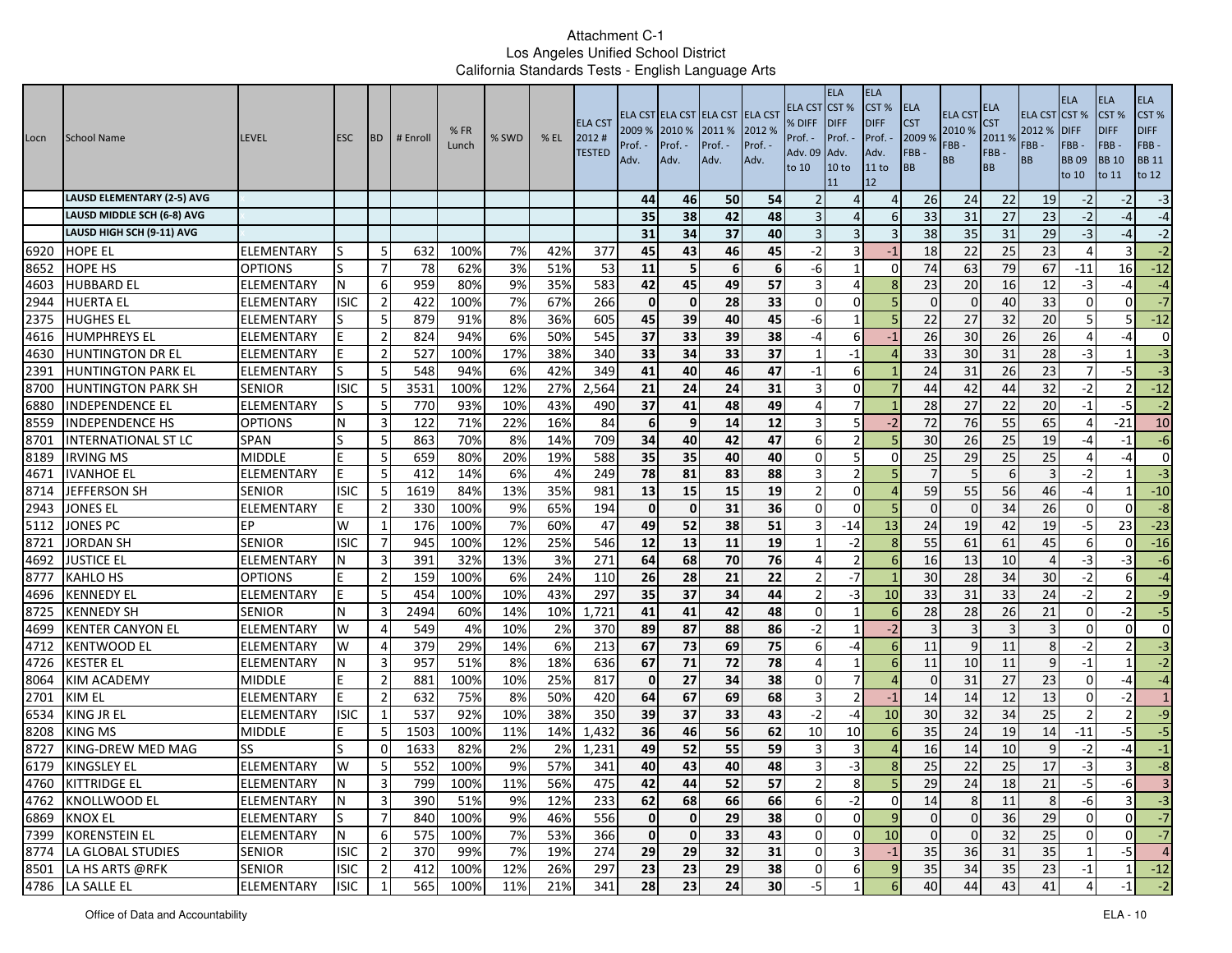| Locn | <b>School Name</b>                | <b>LEVEL</b>      | <b>ESC</b>  | <b>BD</b>      | # Enroll | %FR<br>Lunch | % SWD | $%$ EL | <b>ELA CST</b><br>2012#<br><b>TESTED</b> | 2009 %<br>Prof. ·<br>Adv. | 2010 %<br>Prof. -<br>Adv. | ELA CST ELA CST ELA CST ELA CST<br>2011 %<br>Prof. -<br>Adv. | 2012 %<br>Prof. -<br>Adv. | ELA CST<br>% DIFF<br>Prof. -<br>Adv. 09<br>to 10 | <b>ELA</b><br>CST <sup>%</sup><br><b>IDIFF</b><br>Prof. -<br>Adv.<br>10 <sub>to</sub><br>11 | <b>ELA</b><br>CST %<br><b>DIFF</b><br>Prof.<br>Adv.<br>11 to<br>12 | <b>ELA</b><br><b>CST</b><br>2009 %<br>FBB-<br>BB | <b>ELA CST</b><br>2010 %<br>FBB-<br>BB | ELA<br><b>CST</b><br>2011 %<br>FBB-<br><b>BB</b> | <b>ELA CST</b><br>2012 %<br>FBB -<br><b>BB</b> | <b>ELA</b><br>CST%<br><b>DIFF</b><br>FBB-<br><b>BB09</b><br>to 10 | <b>ELA</b><br>CST <sub>%</sub><br><b>DIFF</b><br>FBB-<br><b>BB10</b><br>to 11 | <b>ELA</b><br>CST%<br><b>DIFF</b><br>FBB-<br><b>BB 11</b><br>to 12 |
|------|-----------------------------------|-------------------|-------------|----------------|----------|--------------|-------|--------|------------------------------------------|---------------------------|---------------------------|--------------------------------------------------------------|---------------------------|--------------------------------------------------|---------------------------------------------------------------------------------------------|--------------------------------------------------------------------|--------------------------------------------------|----------------------------------------|--------------------------------------------------|------------------------------------------------|-------------------------------------------------------------------|-------------------------------------------------------------------------------|--------------------------------------------------------------------|
|      | <b>LAUSD ELEMENTARY (2-5) AVG</b> |                   |             |                |          |              |       |        |                                          | 44                        | 46                        | 50                                                           | 54                        |                                                  |                                                                                             | $\Delta$                                                           | 26                                               | 24                                     | 22                                               | 19                                             | $-2$                                                              | $-2$                                                                          | $-3$                                                               |
|      | LAUSD MIDDLE SCH (6-8) AVG        |                   |             |                |          |              |       |        |                                          | 35                        | 38                        | 42                                                           | 48                        |                                                  | $\Delta$                                                                                    | 6                                                                  | 33                                               | 31                                     | 27                                               | 23                                             | $-2$                                                              | $-4$                                                                          | $-4$                                                               |
|      | LAUSD HIGH SCH (9-11) AVG         |                   |             |                |          |              |       |        |                                          | 31                        | 34                        | 37                                                           | 40                        |                                                  | 3                                                                                           |                                                                    | 38                                               | 35                                     | 31                                               | 29                                             | $-3$                                                              | $-4$                                                                          | $-2$                                                               |
| 8210 | LA TEACHER PREP ACAD              | <b>SENIOR</b>     | ISIC        | -2             | 268      | 100%         | 5%    | 53%    | 199                                      | 10                        | 6                         | 10                                                           | 13                        | -4                                               | Δ                                                                                           |                                                                    | 61                                               | 58                                     | 60                                               | 53                                             | -3                                                                |                                                                               | $-7$                                                               |
| 8741 | <b>LACES MAG</b>                  | <b>SP</b>         | W           |                | 1630     | 48%          | 3%    | 0%     | 1,380                                    | 80                        | 81                        | 81                                                           | 85                        |                                                  | $\Omega$                                                                                    |                                                                    | 6                                                |                                        | 6                                                |                                                | $\Omega$                                                          | $\Omega$                                                                      | $-3$                                                               |
| 4764 | LANAI EL                          | <b>ELEMENTARY</b> |             | $\overline{4}$ | 550      | 5%           | 9%    | 7%     | 333                                      | 81                        | 83                        | 84                                                           | 91                        | $\overline{2}$                                   |                                                                                             | $\overline{7}$                                                     | 6                                                |                                        | 3                                                |                                                | $-2$                                                              | $-1$                                                                          | $-2$                                                               |
| 4767 | LANE EL                           | ELEMENTARY        |             | -5             | 403      | 82%          | 14%   | 20%    | 244                                      | 55                        | 50                        | 46                                                           | 60                        | -5                                               | -4                                                                                          | 14                                                                 | 15                                               | 16                                     | 22                                               | 11                                             |                                                                   | 6                                                                             | $-11$                                                              |
| 4775 | LANGDON EL                        | ELEMENTARY        |             | 6              | 570      | 100%         | 11%   | 65%    | 316                                      | 27                        | 21                        | 34                                                           | 42                        | -6                                               | 13                                                                                          |                                                                    | 38                                               | 41                                     | 32                                               | 23                                             |                                                                   | -9                                                                            | $-9$                                                               |
| 4781 | LANKERSHIM EL                     | ELEMENTARY        |             | 3              | 474      | 100%         | 9%    | 40%    | 283                                      | 40                        | 41                        | 49                                                           | 58                        |                                                  | 8                                                                                           | 9                                                                  | 26                                               | 27                                     | 21                                               | 12                                             |                                                                   | -6                                                                            | $-9$                                                               |
| 4790 | LASSEN EL                         | ELEMENTARY        | N           | -6             | 550      | 83%          | 14%   | 37%    | 333                                      | 42                        | 46                        | 48                                                           | 54                        | $\prime$                                         |                                                                                             | -6                                                                 | 29                                               | 23                                     | 20                                               | 22                                             | -6                                                                | $-3$                                                                          | $\overline{2}$                                                     |
| 4795 | LATONA EL                         | ELEMENTARY        |             | $\overline{2}$ | 300      | 100%         | 8%    | 30%    | 216                                      | 56                        | 52                        | 55                                                           | 41                        | -4                                               | 3                                                                                           | $-14$                                                              | 15                                               | 18                                     | 19                                               | 18                                             |                                                                   |                                                                               | $-1$                                                               |
| 4808 | LAUREL EL                         | <b>SPAN</b>       | W           | 4              | 400      | 68%          | 26%   | 22%    | 264                                      | 50                        | 60                        | 68                                                           | 58                        | 10                                               | 8                                                                                           | $-10$                                                              | 28                                               | 15                                     | 12                                               | 15                                             | $-13$                                                             | $-3$                                                                          | $\overline{3}$                                                     |
| 8217 | <b>LAWRENCE MS</b>                | MIDDLE            | N           | 3              | 1649     | 62%          | 13%   | 9%     | 1,580                                    | 53                        | 59                        | 61                                                           | 63                        | 6                                                |                                                                                             |                                                                    | 19                                               | 14                                     | 15                                               | 13                                             | $-5$                                                              |                                                                               | $-2$                                                               |
| 8226 | LE CONTE MS                       | <b>MIDDLE</b>     | W           | 4              | 917      | 77%          | 14%   | 23%    | 890                                      | 35                        | 35                        | 41                                                           | 45                        | 0                                                | 6                                                                                           |                                                                    | 33                                               | 32                                     | 27                                               | 23                                             | $-1$                                                              | $-5$                                                                          | $-4$                                                               |
| 4829 | LEAPWOOD EL                       | ELEMENTARY        |             | -7             | 304      | 65%          | 12%   | 4%     | 181                                      | 38                        | 43                        | 46                                                           | 49                        | 5                                                | 3                                                                                           |                                                                    | 26                                               | 22                                     | 22                                               | 18                                             | $-4$                                                              | $\mathbf{0}$                                                                  | $-4$                                                               |
| 4836 | <b>LELAND EL</b>                  | ELEMENTARY        |             | -7             | 596      | 70%          | 15%   | 13%    | 393                                      | 54                        | 48                        | 54                                                           | 59                        | -6                                               | 6                                                                                           |                                                                    | 14                                               | 21                                     | 17                                               | 15                                             |                                                                   | $-4$                                                                          | $-2$                                                               |
| 4849 | LEMAY EL                          | ELEMENTARY        | N           | 3              | 390      | 79%          | 11%   | 25%    | 232                                      | 62                        | 60                        | 62                                                           | 75                        | $-2$                                             | $\overline{2}$                                                                              | 13                                                                 | 10                                               | 10                                     | 11                                               |                                                | $\Omega$                                                          |                                                                               | $-7$                                                               |
| 8620 | <b>LEONIS HS</b>                  | <b>OPTIONS</b>    | N           | 3              | 94       | 46%          | 25%   | 29%    | 72                                       | 10                        | 19                        | 17                                                           | 19                        | q                                                | $-2$                                                                                        |                                                                    | 45                                               | 63                                     | 47                                               | 43                                             | 18                                                                | $-16$                                                                         | $-4$                                                               |
| 8638 | LEWIS HS                          | <b>OPTIONS</b>    | N           | -6             | 110      | 79%          | 2%    | 40%    | 46                                       | 9                         | 14                        | 15                                                           | 4                         |                                                  |                                                                                             | $-11$                                                              | 57                                               | 57                                     | 64                                               | 67                                             | $\Omega$                                                          | 7                                                                             | $\overline{\mathbf{3}}$                                            |
| 5170 | <b>LEXINGTON AVE PC</b>           | EР                | E           | 5              | 221      | 84%          | 4%    | 53%    | 70                                       | 59                        | 58                        | 38                                                           | 53                        | $-1$                                             | $-20$                                                                                       | 15                                                                 | 13                                               | 21                                     | 36                                               | 23                                             | 8                                                                 | 15                                                                            | $-13$                                                              |
| 4863 | LIBERTY EL                        | ELEMENTARY        |             | -5             | 685      | 94%          | 7%    | 43%    | 446                                      | 41                        | 39                        | 42                                                           | 49                        | -2                                               | 3                                                                                           |                                                                    | 28                                               | 33                                     | 26                                               | 21                                             |                                                                   | $-7$                                                                          | $-5$                                                               |
| 8058 | <b>LIECHTY MS</b>                 | <b>MIDDLE</b>     |             | $\overline{2}$ | 1310     | 100%         | 12%   | 36%    | 1,201                                    | 24                        | 25                        | 29                                                           | 31                        | -1                                               | 4                                                                                           |                                                                    | 40                                               | 40                                     | 37                                               | 35                                             | $\mathbf 0$                                                       | $-3$                                                                          | $-2$                                                               |
| 4870 | liggett el                        | ELEMENTARY        | N           | 6              | 764      | 100%         | 11%   | 51%    | 462                                      | 38                        | 39                        | 48                                                           | 51                        |                                                  | 9                                                                                           |                                                                    | 30                                               | 25                                     | $\overline{21}$                                  | 20                                             | -5                                                                | $-4$                                                                          | $^{\rm -1}$                                                        |
| 4877 | LILLIAN EL                        | ELEMENTARY        |             | -5             | 768      | 100%         | 7%    | 49%    | 530                                      | 42                        | 46                        | 45                                                           | 48                        |                                                  | $-1$                                                                                        | $\overline{a}$                                                     | 25                                               | 24                                     | 23                                               | 23                                             | $-1$                                                              | $-1$                                                                          | $\overline{0}$                                                     |
| 4881 | LIMERICK EL                       | ELEMENTARY        |             | 3              | 928      | 100%         | 11%   | 46%    | 619                                      | 37                        | 42                        | 39                                                           | 44                        | 5                                                | -3                                                                                          | 5                                                                  | 32                                               | 28                                     | 33                                               | 23                                             | $-4$                                                              | 51                                                                            | $-10$                                                              |
| 8729 | LINCOLN SH                        | <b>SENIOR</b>     | F           | $\overline{2}$ | 2045     | 100%         | 12%   | 23%    | 1,339                                    | 24                        | 29                        | 30                                                           | 37                        | ŗ.                                               |                                                                                             |                                                                    | 48                                               | 40                                     | 39                                               | 31                                             | -8                                                                | $-1$                                                                          | $-8$                                                               |
| 4680 | LIZARRAGA EL                      | ELEMENTARY        |             | -7             | 718      | 91%          | 8%    | 60%    | 451                                      | 28                        | 36                        | 41                                                           | 47                        | 8                                                | 5                                                                                           | 6                                                                  | 42                                               | 30                                     | 32                                               | 26                                             | -12                                                               | $\overline{2}$                                                                | $-6$                                                               |
| 4887 | LOCKHURST EL                      | ELEMENTARY        |             | 3              | 302      | 20%          | 23%   | 11%    | 171                                      | 64                        | 65                        | 71                                                           | 78                        |                                                  | 6                                                                                           |                                                                    | 8                                                | 13                                     | 6                                                |                                                |                                                                   | $-7$                                                                          | $-2$                                                               |
| 4890 | LOCKWOOD EL                       | ELEMENTARY        | F           | 5              | 512      | 100%         | 10%   | 43%    | 421                                      | 41                        | 43                        | 45                                                           | 49                        |                                                  | $\overline{2}$                                                                              |                                                                    | 23                                               | 26                                     | 20                                               | 20                                             |                                                                   | $-6$                                                                          | $\overline{0}$                                                     |
| 4904 | LOGAN EL                          | <b>SPAN</b>       |             | -5             | 484      | 100%         | 10%   | 43%    | 328                                      | 26                        | 33                        | 34                                                           | 38                        |                                                  |                                                                                             |                                                                    | 43                                               | 29                                     | 29                                               | 23                                             | $-14$                                                             | $\Omega$                                                                      | $-6$                                                               |
| 1947 | <b>LOKRANTZ SP ED CTR</b>         | <b>SPED</b>       | N           | 3              | 161      | 70%          | 100%  | 60%    | 6                                        | 67                        | $\mathbf 0$               | 17                                                           | 17                        | $-67$                                            | 17                                                                                          | $\Omega$                                                           | $\overline{7}$                                   | $\Omega$                               | 58                                               | 33                                             | $-7$                                                              | 58                                                                            | $-25$                                                              |
| 4918 | LOMA VISTA EL                     | ELEMENTARY        |             | -5             | 898      | 100%         | 11%   | 54%    | 564                                      | 35                        | 42                        | 48                                                           | 50                        |                                                  | 6                                                                                           | $\overline{2}$                                                     | 31                                               | 26                                     | 23                                               | 19                                             | -5                                                                | $-3$                                                                          | $-4$                                                               |
| 4932 | LOMITA MATH/SCI MAG               | ES                |             | -7             | 952      | 57%          | 8%    | 16%    | 687                                      | 65                        | 67                        | 69                                                           | 75                        |                                                  | $\overline{2}$                                                                              |                                                                    | 10                                               |                                        | 9                                                |                                                | $-2$                                                              |                                                                               | $-4$                                                               |
| 8685 | LONDON HS                         | <b>OPTIONS</b>    | N           | 3              | 127      | 52%          | 2%    | 35%    | 78                                       | 5                         | 6                         | 8                                                            | 12                        | -1                                               | $\overline{2}$                                                                              |                                                                    | 82                                               | 71                                     | 64                                               | 51                                             | $-11$                                                             | $-7$                                                                          | $-13$                                                              |
|      | 4945 LORENA EL                    | <b>ELEMENTARY</b> | E           | $\mathbf{z}$   | 757      | 100%         | 10%   | 42%    | 463                                      | 30                        | 31                        | 33                                                           | 41                        |                                                  | $\mathbf{z}$                                                                                | ୪                                                                  | 37                                               | 32                                     | $37\,$                                           | 28                                             |                                                                   | $\mathsf{P}$                                                                  | $-9$                                                               |
|      | 4959 LORETO EL                    | <b>ELEMENTARY</b> | E           | -5             | 386      | 94%          | 8%    | 48%    | 254                                      | 38                        | 42                        | 45                                                           | 42                        | $\Delta$                                         | $\overline{3}$                                                                              | $-3$                                                               | 31                                               | 26                                     | 24                                               | 28                                             | $-5$                                                              | $-2$                                                                          | $\overline{4}$                                                     |
|      | 4973 LORNE EL                     | ELEMENTARY        | N           | 6              | 667      | 61%          | 12%   | 15%    | 484                                      | 61                        | 58                        | 59                                                           | 61                        | $-3$                                             | $\mathbf{1}$                                                                                | $\overline{2}$                                                     | 14                                               | 12                                     | 15                                               | 13                                             | $-2$                                                              | $\overline{\mathsf{3}}$                                                       | $-2$                                                               |
|      | 8200 LOS ANGELES ACAD MS          | <b>MIDDLE</b>     | E           | $\overline{7}$ | 1767     | 100%         | 10%   | 26%    | 1,589                                    | 25                        | 28                        | 32                                                           | 38                        | 3                                                | 4                                                                                           | $6 \overline{6}$                                                   | 44                                               | 46                                     | 36                                               | 31                                             | 2                                                                 | $-10$                                                                         | $-5$                                                               |
|      | 4982 LOS ANGELES EL               | <b>ELEMENTARY</b> | E           | $\overline{2}$ | 856      | 95%          | 10%   | 53%    | 510                                      | 40                        | 47                        | 51                                                           | 52                        | 7                                                | $\overline{4}$                                                                              | $\mathbf{1}$                                                       | 28                                               | 25                                     | 19                                               | 23                                             | $-3$                                                              | -6                                                                            | $\overline{4}$                                                     |
|      | 8736 LOS ANGELES SH               | <b>SENIOR</b>     | <b>ISIC</b> |                | 1947     | 78%          | 13%   | 25%    | 1,369                                    | 20 <sub>l</sub>           | 24                        | 26                                                           | 30                        | 4                                                | $\overline{2}$                                                                              | $\overline{4}$                                                     | 54                                               | 44                                     | 40                                               | 36                                             | $-10$                                                             | $-4$                                                                          | $-4$                                                               |
|      | 4985 LOS FELIZ CS FOR ART         | <b>ELEMENTARY</b> | XR          | -5             | 522      | 12%          | 6%    | 0%     | 350                                      | 65                        | 71                        | 71                                                           | 63                        | 6                                                | $\overline{0}$                                                                              | -8                                                                 | 15                                               | 6                                      | 12                                               | 13                                             | -9                                                                | 6I                                                                            | $\vert$ 1                                                          |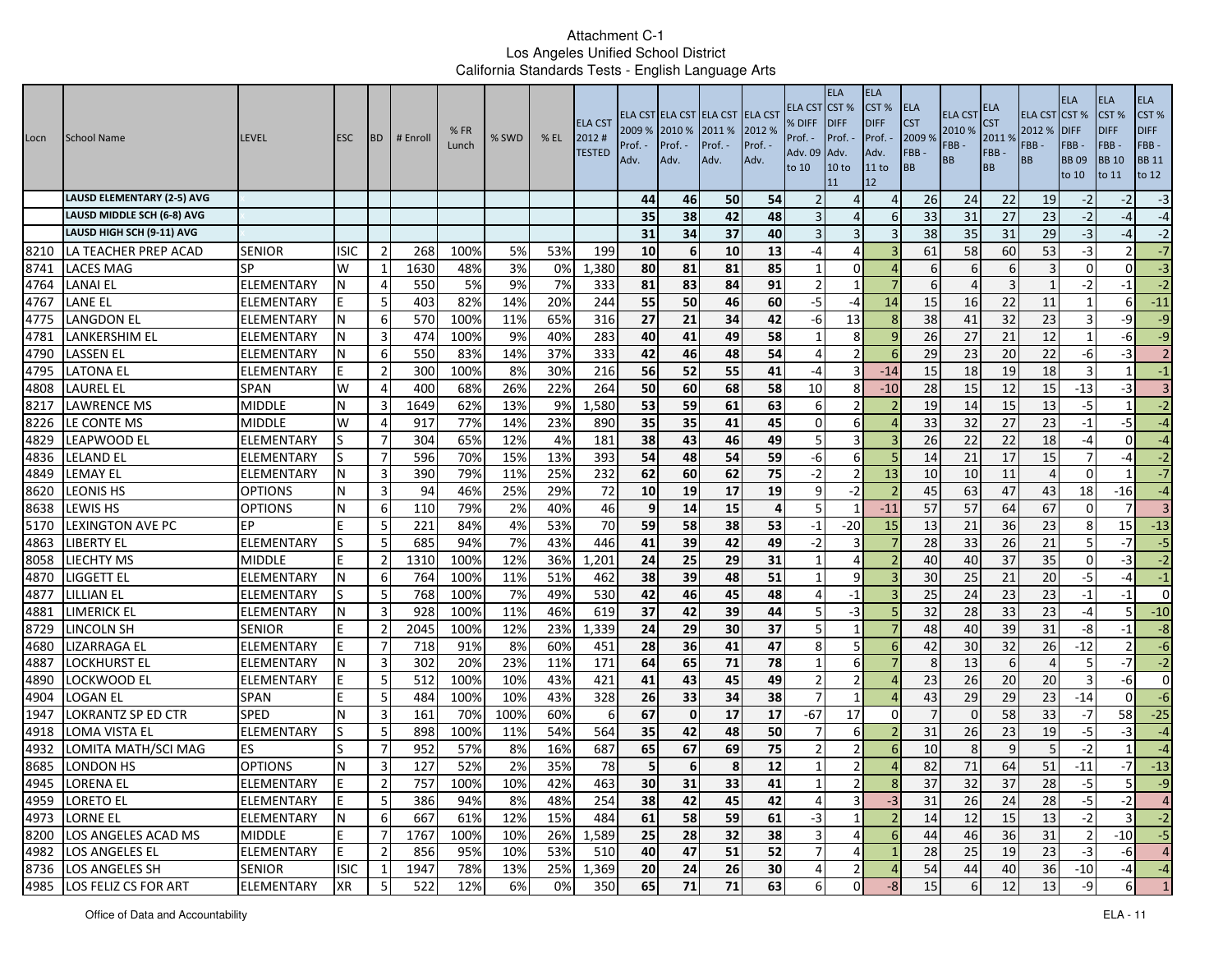| Locn | School Name                       | <b>LEVEL</b>      | <b>ESC</b>  | <b>BD</b>      | # Enroll | %FR<br>Lunch | % SWD | $%$ EL | <b>ELA CST</b><br>2012#<br><b>TESTED</b> | 2009 % 2010 %<br>Prof.<br>Adv. | Prof. -<br>Adv. | ELA CST ELA CST ELA CST ELA CST<br>2011 %<br>Prof. -<br>Adv. | 2012 %<br>Prof. -<br>Adv. | ELA CST<br>% DIFF<br>Prof. -<br>Adv. 09<br>to 10 | <b>ELA</b><br>CST <sup>%</sup><br><b>DIFF</b><br>Prof. -<br>Adv.<br>10 <sub>to</sub><br>11 | <b>ELA</b><br>CST %<br><b>DIFF</b><br>Prof.<br>Adv.<br>11 to<br>12 | <b>ELA</b><br><b>CST</b><br>2009 %<br>FBB-<br>BB | <b>ELA CST</b><br>2010 %<br>FBB-<br>BB | ELA<br><b>CST</b><br>2011%<br>FBB-<br><b>BB</b> | <b>ELA CST</b><br>2012 %<br>FBB -<br><b>BB</b> | <b>ELA</b><br>CST%<br><b>DIFF</b><br>FBB-<br><b>BB09</b><br>to 10 | <b>ELA</b><br>CST %<br><b>DIFF</b><br>FBB-<br><b>BB</b> 10<br>to 11 | <b>ELA</b><br>CST %<br><b>DIFF</b><br>FBB-<br><b>BB 11</b><br>to 12 |
|------|-----------------------------------|-------------------|-------------|----------------|----------|--------------|-------|--------|------------------------------------------|--------------------------------|-----------------|--------------------------------------------------------------|---------------------------|--------------------------------------------------|--------------------------------------------------------------------------------------------|--------------------------------------------------------------------|--------------------------------------------------|----------------------------------------|-------------------------------------------------|------------------------------------------------|-------------------------------------------------------------------|---------------------------------------------------------------------|---------------------------------------------------------------------|
|      | <b>LAUSD ELEMENTARY (2-5) AVG</b> |                   |             |                |          |              |       |        |                                          | 44                             | 46              | 50                                                           | 54                        |                                                  |                                                                                            | $\overline{4}$                                                     | 26                                               | 24                                     | 22                                              | 19                                             | $-2$                                                              | $-2$                                                                | $-3$                                                                |
|      | LAUSD MIDDLE SCH (6-8) AVG        |                   |             |                |          |              |       |        |                                          | 35                             | 38              | 42                                                           | 48                        |                                                  | $\Delta$                                                                                   | 6                                                                  | 33                                               | 31                                     | 27                                              | 23                                             | $-2$                                                              | -4                                                                  | $-4$                                                                |
|      | LAUSD HIGH SCH (9-11) AVG         |                   |             |                |          |              |       |        |                                          | 31                             | 34              | 37                                                           | 40                        |                                                  | 3                                                                                          |                                                                    | 38                                               | 35                                     | 31                                              | 29                                             | $-3$                                                              | $-4$                                                                | $-2$                                                                |
| 4986 | LOS FELIZ EL                      | ELEMENTARY        | E           | -5             | 376      | 100%         | 6%    | 37%    | 252                                      | 47                             | 47              | 52                                                           | 55                        | $\bigcap$                                        | 5                                                                                          |                                                                    | 22                                               | 24                                     | 22                                              | 22                                             |                                                                   | $-2$                                                                | $\overline{0}$                                                      |
| 5014 | LOYOLA VILLAGE EL                 | ELEMENTARY        | W           | $\overline{4}$ | 478      | 61%          | 11%   | 4%     | 321                                      | 56                             | 53              | 71                                                           | 74                        | $-3$                                             | 18                                                                                         |                                                                    | 16                                               | 14                                     | 9                                               |                                                | $-2$                                                              | $-5$                                                                | $-2$                                                                |
| 5113 | <b>MACK EL</b>                    | ELEMENTARY        | W           | $\mathbf{1}$   | 400      | 100%         | 11%   | 43%    | 234                                      | 26                             | 32              | 40                                                           | 40                        |                                                  | 8                                                                                          | $\Omega$                                                           | 39                                               | 39                                     | 31                                              | 31                                             | $\Omega$                                                          | $-8$                                                                | $\overline{0}$                                                      |
| 8228 | <b>MACLAY MS</b>                  | <b>MIDDLE</b>     | <b>ISIC</b> | 6              | 883      | 100%         | 14%   | 28%    | 786                                      | 21                             | 24              | 26                                                           | 34                        |                                                  | $\overline{2}$                                                                             | 8                                                                  | 45                                               | 42                                     | 32                                              | 24                                             | -3                                                                | $-10$                                                               | $-8$                                                                |
| 3210 | <b>MADISON EL</b>                 | ELEMENTARY        |             | -5             | 585      | 100%         | 10%   | 29%    | 365                                      | 49                             | 49              | 46                                                           | 60                        |                                                  | -3                                                                                         | 14                                                                 | 23                                               | 20                                     | 22                                              | 12                                             | -3                                                                | $\overline{2}$                                                      | $-10$                                                               |
| 8230 | <b>MADISON MS</b>                 | MIDDLE            | N           | 3              | 1598     | 100%         | 12%   | 24%    | 1,459                                    | 35                             | 39              | 44                                                           | 49                        |                                                  | 5                                                                                          |                                                                    | 34                                               | 28                                     | 26                                              | 21                                             | -6                                                                | $-2$                                                                | $-5$                                                                |
| 5055 | <b>MAGNOLIA EL</b>                | ELEMENTARY        |             | $\overline{2}$ | 1175     | 84%          | 11%   | 63%    | 779                                      | 27                             | 30              | 29                                                           | 33                        |                                                  | $-1$                                                                                       |                                                                    | 41                                               | 37                                     | 36                                              | 35                                             | $-4$                                                              | $-1$                                                                | $-1$                                                                |
| 5068 | <b>MAIN ST EL</b>                 | ELEMENTARY        |             | -7             | 787      | 92%          | 8%    | 58%    | 502                                      | 28                             | 30              | 41                                                           | 39                        |                                                  | 11                                                                                         | $-2$                                                               | 33                                               | 30                                     | 23                                              | 29                                             | -3                                                                | $-7$                                                                | 6                                                                   |
| 5082 | <b>MALABAR EL</b>                 | ELEMENTARY        |             | $\overline{2}$ | 775      | 93%          | 12%   | 40%    | 482                                      | 30                             | 34              | 37                                                           | 45                        |                                                  | 3                                                                                          | $\mathbf{g}$                                                       | 31                                               | 27                                     | 25                                              | 21                                             | $-4$                                                              | $-2$                                                                | $-4$                                                                |
| 5096 | <b>MANCHESTER EL</b>              | <b>ELEMENTARY</b> |             |                | 929      | 100%         | 9%    | 42%    | 644                                      | 26                             | 36              | 41                                                           | 47                        | 10                                               | 5                                                                                          | 6                                                                  | 37                                               | 32                                     | 28                                              | 21                                             | $-5$                                                              | $-4$                                                                | $-7$                                                                |
| 5110 | <b>MANHATTAN PLACE EL</b>         | ELEMENTARY        | W           | 1              | 381      | 95%          | 11%   | 17%    | 215                                      | 26                             | 25              | 26                                                           | 31                        | $-1$                                             | $\mathbf{1}$                                                                               |                                                                    | 44                                               | 43                                     | 46                                              | 36                                             | $-1$                                                              | ς                                                                   | $-10$                                                               |
| 8236 | <b>MANN MS</b>                    | MIDDLE            | <b>ISIC</b> | 1              | 579      | 100%         | 24%   | 16%    | 524                                      | 16                             | 19              | 17                                                           | 23                        | 3                                                | -2                                                                                         |                                                                    | 51                                               | 51                                     | 52                                              | 45                                             | $\Omega$                                                          |                                                                     | $-7$                                                                |
| 8743 | <b>MANUAL ARTS SH</b>             | <b>SENIOR</b>     | <b>ISIC</b> | -1             | 3132     | 89%          | 12%   | 29%    | 1,942                                    | 14                             | 15              | 18                                                           | 20                        |                                                  | 3                                                                                          |                                                                    | 56                                               | 56                                     | 48                                              | 48                                             | $\Omega$                                                          | -8                                                                  | $\overline{0}$                                                      |
| 5192 | <b>MAR VISTA EL</b>               | ELEMENTARY        | W           | 4              | 624      | 13%          | 11%   | 6%     | 411                                      | 85                             | 80              | 82                                                           | 83                        | $-5$                                             | $\overline{2}$                                                                             |                                                                    | $\overline{3}$                                   |                                        | 5                                               | 5                                              |                                                                   |                                                                     | $\Omega$                                                            |
| 5137 | <b>MARIANNA EL</b>                | ELEMENTARY        |             | $\overline{2}$ | 449      | 100%         | 9%    | 39%    | 296                                      | 38                             | 45              | 39                                                           | 44                        | 7                                                | -6                                                                                         | 5                                                                  | 27                                               | 20                                     | 21                                              | 20                                             | $-7$                                                              |                                                                     | $-1$                                                                |
| 8235 | MARINA DEL REY MS                 | <b>MIDDLE</b>     | W           | $\overline{4}$ | 870      | 87%          | 13%   | 14%    | 771                                      | 35                             | 40              | 47                                                           | 48                        | 5                                                | $\overline{7}$                                                                             |                                                                    | 30                                               | 26                                     | 20                                              | 20                                             | $-4$                                                              | $-6$                                                                | $\overline{0}$                                                      |
| 4983 | <b>MARIPOSA-NABI PC</b>           | EР                | E           | $\overline{2}$ | 292      | 97%          | 10%   | 67%    | 90                                       | 40                             | 49              | 55                                                           | 53                        | q                                                | 6                                                                                          | $-2$                                                               | 37                                               | 29                                     | 18                                              | 21                                             | -8                                                                | $-11$                                                               | $\overline{\mathbf{3}}$                                             |
| 8425 | <b>MARK TWAIN MS</b>              | <b>MIDDLE</b>     | W           | 4              | 700      | 100%         | 14%   | 17%    | 623                                      | 31                             | 40              | 39                                                           | 44                        |                                                  | $-1$                                                                                       |                                                                    | 31                                               | 23                                     | 22                                              | 25                                             | -8                                                                | $-1$                                                                | $\overline{3}$                                                      |
| 8237 | <b>MARKHAM MS</b>                 | MIDDLE            | <b>ISIC</b> | 7              | 1164     | 82%          | 16%   | 26%    | 1,111                                    | 11                             | 15              | 19                                                           | 27                        |                                                  | 4                                                                                          | -8                                                                 | 62                                               | 54                                     | 51                                              | 44                                             | -8                                                                | -3                                                                  | $-7$                                                                |
| 1949 | <b>MARLTON</b>                    | <b>SPED</b>       | W           |                | 312      | 100%         | 64%   | 46%    | 78                                       | $\overline{21}$                | 20              | 29                                                           | 54                        | $-1$                                             | 9                                                                                          | 25                                                                 | 62                                               | 46                                     | $\overline{27}$                                 | 21                                             | $-16$                                                             | $-19$                                                               | $-6$                                                                |
| 5164 | <b>MARQUEZ EL</b>                 | ELEMENTARY        | W           | $\overline{4}$ | 587      | 10%          | 12%   | 2%     | 392                                      | 78                             | 82              | 86                                                           | 85                        |                                                  | Δ                                                                                          | $-1$                                                               | 8                                                |                                        | $\overline{3}$                                  |                                                | $-2$                                                              | $-3$                                                                | $\mathbf{1}$                                                        |
| 8750 | <b>MARSHALL SH</b>                | <b>SENIOR</b>     |             | 5              | 2893     | 71%          | 10%   | 15%    | 1,982                                    | 37                             | 42              | 44                                                           | 50                        | 5                                                | $\overline{2}$                                                                             | 6                                                                  | 33                                               | 30                                     | 26                                              | 23                                             | $-3$                                                              | $-4$                                                                | $-3$                                                                |
| 5178 | <b>MARVIN EL</b>                  | ELEMENTARY        | W           | -1             | 859      | 87%          | 12%   | 46%    | 558                                      | 47                             | 52              | 47                                                           | 54                        | 5                                                | $-5$                                                                                       |                                                                    | 24                                               | 20                                     | 24                                              | 19                                             | $-4$                                                              | $\overline{4}$                                                      | $-5$                                                                |
| 5198 | <b>MAYALL EL</b>                  | ELEMENTARY        |             | 3              | 441      | 72%          | 13%   | 30%    | 267                                      | 59                             | 55              | 65                                                           | 60                        | -4                                               | 10                                                                                         | $-5$                                                               | 13                                               | 12                                     | 11                                              | 12                                             | $-1$                                                              | -1                                                                  | $\mathbf{1}$                                                        |
| 5205 | <b>MAYBERRY EL</b>                | ELEMENTARY        |             | 5              | 342      | 73%          | 15%   | 31%    | 236                                      | 40                             | 49              | 52                                                           | 49                        | q                                                | 3                                                                                          | -3                                                                 | 26                                               | 22                                     | 18                                              | 20                                             | -4                                                                | $-4$                                                                | 2 <sup>1</sup>                                                      |
| 8882 | MAYWOOD ACADEMY SH                | <b>SENIOR</b>     |             | 5              | 1275     | 100%         | 10%   | 19%    | 986                                      | 30                             | 37              | 35                                                           | 34                        |                                                  | -2                                                                                         | $-1$                                                               | 34                                               | 26                                     | 29                                              | 31                                             | -8                                                                | $\overline{3}$                                                      | 2                                                                   |
| 2381 | MAYWOOD EL                        | ELEMENTARY        | lS          | 5              | 452      | 95%          | 12%   | 40%    | 279                                      | 57                             | 57              | 64                                                           | 68                        | $\cup$                                           | $\overline{7}$                                                                             |                                                                    | 17                                               | 16                                     | 6                                               |                                                | $-1$                                                              | $-10$                                                               | $1\overline{ }$                                                     |
| 1918 | MC ALISTER HS-CYESIS              | <b>OPTIONS</b>    | <b>XS</b>   | $\overline{2}$ | 192      | 78%          | 8%    | 38%    | 111                                      | 8                              | 9               | 14                                                           | 19                        |                                                  | 5 <sub>l</sub>                                                                             |                                                                    | 62                                               | 66                                     | 47                                              | 48                                             |                                                                   | $-19$                                                               | $\mathbf{1}$                                                        |
| 6658 | MC KINLEY EL                      | ELEMENTARY        | S           | $\overline{7}$ | 773      | 100%         | 7%    | 45%    | 568                                      | 37                             | 36              | 38                                                           | 39                        | $-1$                                             | $\overline{2}$                                                                             |                                                                    | 30                                               | 32                                     | 34                                              | 31                                             |                                                                   |                                                                     | $-3$                                                                |
| 5219 | MELROSE M/S/T MAG                 | ES                | W           | 4              | 336      | 58%          | 13%   | 17%    | 219                                      | 45                             | 63              | 71                                                           | 73                        | 18                                               | 8                                                                                          |                                                                    | 26                                               | 14                                     | 12                                              | q                                              | -12                                                               | $-2$                                                                | $-3$                                                                |
| 5233 | <b>MELVIN EL</b>                  | ELEMENTARY        | N           | 3              | 523      | 79%          | 12%   | 37%    | 333                                      | 48                             | 43              | 52                                                           | 47                        | $-5$                                             | 9                                                                                          | $-5$                                                               | 21                                               | 22                                     | 24                                              | 24                                             |                                                                   | 2 <sub>1</sub>                                                      | $\overline{0}$                                                      |
|      | 7784 MENDEZ LC ENG/TECH           | <b>SENIOR</b>     | <b>ISIC</b> | $\mathbf{z}$   | 440      | 100%         | 14%   | 23%    | 249                                      | οl                             | 22              | 28                                                           | 25                        |                                                  | b                                                                                          | -31                                                                |                                                  | 48                                     | 35                                              | 38                                             |                                                                   | $-13$                                                               |                                                                     |
|      | 8611 MENDEZ LC MATH/SCI           | <b>SENIOR</b>     | <b>ISIC</b> | $\overline{2}$ | 359      | 100%         | 11%   | 17%    | 260                                      | 0                              | 19              | 22                                                           | 21                        | $\Omega$                                         | $\overline{3}$                                                                             | $-1$                                                               | $\mathbf{0}$                                     | 46                                     | 45                                              | 39                                             | $\Omega$                                                          | $-1$                                                                | $-6$                                                                |
|      | 5247 MENLO EL                     | ELEMENTARY        | W           | 1              | 778      | 100%         | 10%   | 48%    | 487                                      | 26                             | 30              | 39                                                           | 46                        | $\overline{4}$                                   | $\overline{9}$                                                                             | $\overline{7}$                                                     | 44                                               | 40                                     | 32                                              | 22                                             | $-4$                                                              | $-8$                                                                | $-10$                                                               |
|      | 8757 METROPOLITAN HS              | <b>OPTIONS</b>    | E           | $\overline{2}$ | 156      | 85%          | 3%    | 37%    | 105                                      | 22                             | 22              | 16                                                           | 20                        | 0                                                | $-6$                                                                                       | $\overline{4}$                                                     | 35                                               | 40                                     | 45                                              | 37                                             |                                                                   | 5 <sub>l</sub>                                                      | $-8$                                                                |
|      | 7342 MEYLER EL                    | ELEMENTARY        | S           | $\overline{7}$ | 818      | 75%          | 7%    | 48%    | 497                                      | 43                             | 38              | 43                                                           | 43                        | $-5$                                             | 5 <sub>l</sub>                                                                             | 0                                                                  | 27                                               | 26                                     | 25                                              | 26                                             | $-1$                                                              | $-1$                                                                | $\vert$ 1                                                           |
|      | 5288 MICHELTORENA EL              | ELEMENTARY        | E           | -5             | 278      | 88%          | 20%   | 28%    | 159                                      | 30                             | 36              | 42                                                           | 46                        | 6                                                | 6                                                                                          | $\overline{4}$                                                     | 34                                               | 33                                     | 30                                              | 25                                             | $-1$                                                              | -31                                                                 | $-5$                                                                |
|      | 3500 MIDCITY PRESCOTT MAG         | <b>SP</b>         | W           |                | 285      | 100%         | 4%    | 21%    | 239                                      | 44                             | 49              | 47                                                           | 54                        | 5                                                | $-2$                                                                                       |                                                                    | 19                                               | 20                                     | 21                                              | 15                                             |                                                                   |                                                                     | $-6$                                                                |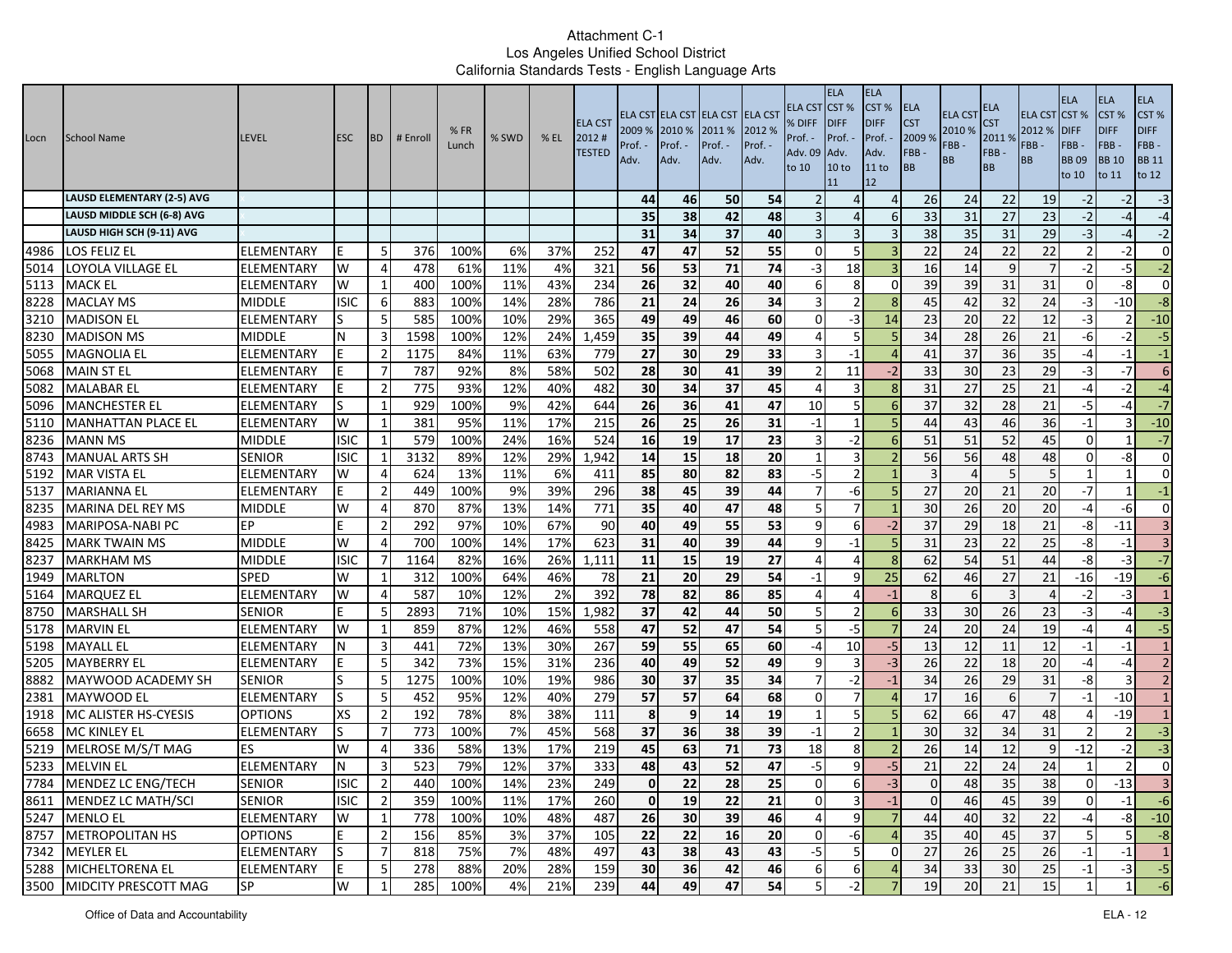| Locn         | School Name                                          | <b>LEVEL</b>                        | <b>ESC</b>       | <b>BD</b>       | # Enrol      | %FR<br>Lunch | % SWD      | $%$ EL     | <b>ELA CST</b><br>2012#<br><b>TESTED</b> | 2009 % 2010 %<br>Prof.<br>Adv. | Prof. -<br>Adv.  | ELA CST ELA CST ELA CST ELA CST<br>2011 %<br>Prof. -<br>Adv. | 2012 %<br>Prof. -<br>Adv. | ELA CST<br>% DIFF<br>Prof. -<br>Adv. 09<br>to 10 | <b>ELA</b><br>CST%<br><b>IDIFF</b><br>Prof. -<br>Adv.<br>10 <sub>to</sub><br>11 | <b>ELA</b><br>CST %<br><b>DIFF</b><br>Prof.<br>Adv.<br>11 to<br>12 | <b>ELA</b><br><b>CST</b><br>2009 %<br>FBB-<br>BB | <b>ELA CST</b><br>2010 %<br>FBB-<br>BB | ELA<br><b>CST</b><br>2011%<br>FBB-<br><b>BB</b> | <b>ELA CST</b><br>2012 %<br>FBB -<br><b>BB</b> | <b>ELA</b><br>CST%<br><b>DIFF</b><br>FBB-<br><b>BB09</b><br>to 10 | <b>ELA</b><br>CST %<br><b>DIFF</b><br>FBB-<br><b>BB</b> 10<br>to 11 | <b>ELA</b><br>CST%<br><b>DIFF</b><br>FBB-<br><b>BB 11</b><br>to 12 |
|--------------|------------------------------------------------------|-------------------------------------|------------------|-----------------|--------------|--------------|------------|------------|------------------------------------------|--------------------------------|------------------|--------------------------------------------------------------|---------------------------|--------------------------------------------------|---------------------------------------------------------------------------------|--------------------------------------------------------------------|--------------------------------------------------|----------------------------------------|-------------------------------------------------|------------------------------------------------|-------------------------------------------------------------------|---------------------------------------------------------------------|--------------------------------------------------------------------|
|              | <b>LAUSD ELEMENTARY (2-5) AVG</b>                    |                                     |                  |                 |              |              |            |            |                                          | 44                             | 46               | 50                                                           | 54                        |                                                  | $\Delta$                                                                        | $\overline{4}$                                                     | 26                                               | 24                                     | 22                                              | 19                                             | $-2$                                                              | $-2$                                                                | $-3$                                                               |
|              | LAUSD MIDDLE SCH (6-8) AVG                           |                                     |                  |                 |              |              |            |            |                                          | 35                             | 38               | 42                                                           | 48                        |                                                  | $\Delta$                                                                        | 6                                                                  | 33                                               | 31                                     | 27                                              | 23                                             | $-2$                                                              | $-4$                                                                | $-4$                                                               |
|              | LAUSD HIGH SCH (9-11) AVG                            |                                     |                  |                 |              |              |            |            |                                          | 31                             | 34               | 37                                                           | 40                        |                                                  | $\overline{3}$                                                                  | 3                                                                  | 38                                               | 35                                     | 31                                              | 29                                             | $-3$                                                              | $-4$                                                                | $-2$                                                               |
| 8760         | MIDDLE COLLEGE HS                                    | <b>SENIOR</b>                       | W                | -1              | 393          | 76%          |            | 1%         | 275                                      | 61                             | 66               | 60                                                           | 63                        |                                                  | -6                                                                              |                                                                    | 5                                                |                                        | $\overline{4}$                                  |                                                |                                                                   | $-2$                                                                | $\overline{3}$                                                     |
| 5301         | <b>MIDDLETON EL</b>                                  | ELEMENTARY                          | lS               | $5\overline{5}$ | 1276         | 100%         | 11%        | 41%        | 992                                      | 37                             | 41               | 42                                                           | 42                        |                                                  |                                                                                 | $\Omega$                                                           | 27                                               | 23                                     | 24                                              | 24                                             | -4                                                                |                                                                     | $\overline{0}$                                                     |
| 5315         | <b>MILES EL</b>                                      | ELEMENTARY                          | lS.              | 5               | 1524         | 100%         | 7%         | 51%        | 1,038                                    | 42                             | 46               | 49                                                           | 51                        | $\Delta$                                         | 3                                                                               | $\overline{2}$                                                     | 26                                               | 25                                     | 24                                              | 20                                             | $-1$                                                              | $-1$                                                                | $-4$                                                               |
| 5321         | <b>MILLER EL</b>                                     | ELEMENTARY                          |                  |                 | 1068         | 100%         | 10%        | 42%        | 621                                      | 41                             | 38               | 42                                                           | 42                        | -3                                               | 4                                                                               | $\Omega$                                                           | 28                                               | 35                                     | 30                                              | 32                                             |                                                                   | $-5$                                                                | $\overline{2}$                                                     |
| 8238         | <b>MILLIKAN MS</b>                                   | <b>MIDDLE</b>                       | N                | 3               | 2180         | 44%          | 9%         | 4%         | 2,115                                    | 66                             | 70               | 72                                                           | 77                        |                                                  | $\overline{2}$                                                                  |                                                                    | 11                                               | 10                                     | 10                                              | $\overline{7}$                                 | $-1$                                                              | $\Omega$                                                            | $-3$                                                               |
| 5329         | <b>MIRAMONTE EL</b>                                  | ELEMENTARY                          | lS.              | $\overline{7}$  | 1382         | 95%          | 7%         | 53%        | 891                                      | 27                             | 31               | 33                                                           | 30                        |                                                  | $\overline{2}$                                                                  | $-3$                                                               | 39                                               | 35                                     | 36                                              | 36                                             | $-4$                                                              |                                                                     | $\overline{0}$                                                     |
| 8845         | <b>MISSION HS</b>                                    | <b>OPTIONS</b>                      | N                | -6              | 100          | 94%          | 19%        | 47%        | 65                                       | 6                              | 5                | 5                                                            | 6                         | $-1$                                             | $\Omega$                                                                        |                                                                    | 90                                               | 63                                     | 63                                              | 66                                             | $-27$                                                             | $\Omega$                                                            | $\overline{3}$                                                     |
| 8666         | <b>MONETA HS</b>                                     | <b>OPTIONS</b>                      |                  | 7               | 73           | 75%          |            | 33%        | 45                                       | 20                             | 18               | 20                                                           | 18                        | $-2$                                             | $\overline{2}$                                                                  | $-2$                                                               | 42                                               | 39                                     | 41                                              | 47                                             | $-3$                                                              | $\overline{\mathcal{L}}$                                            | 6                                                                  |
| 5342         | <b>MONLUX EL</b>                                     | ELEMENTARY                          | N                | 3               | 767          | 70%          | 10%        | 29%        | 495                                      | 53                             | 57               | 58                                                           | 58                        | $\Delta$                                         | $\mathbf{1}$                                                                    | $\Omega$                                                           | 24                                               | 14                                     | 15                                              | 15                                             | $-10$                                                             | $\mathbf{1}$                                                        | $\overline{0}$                                                     |
| 8768         | <b>MONROE SH</b>                                     | <b>SENIOR</b>                       | <b>ISIC</b>      | 6               | 2513         | 100%         | 13%        | 23%        | 1,605                                    | 29                             | 32               | 36                                                           | 37                        |                                                  | $\Delta$                                                                        |                                                                    | 41                                               | 34                                     | 28                                              | 27                                             | $-7$                                                              | -61                                                                 | $-1$                                                               |
| 5370         | <b>MONTAGUE ST EL</b>                                | <b>ELEMENTARY</b>                   | XR               | 6               | 1113         | 100%         | 7%         | 55%        | 721                                      | 41                             | 40               | 48                                                           | 49                        | $-1$                                             | 8                                                                               |                                                                    | 25                                               | 31                                     | 22                                              | 17                                             | 6                                                                 | $-9$                                                                | $-5$                                                               |
| 6878         | MONTARA AVE EL                                       | ELEMENTARY                          |                  | 5               | 873          | 92%          | 8%         | 39%        | 613                                      | 41                             | 43               | 45                                                           | 44                        | -2                                               | $\overline{2}$                                                                  | $-1$                                                               | 28                                               | 28                                     | 26                                              | 26                                             | $\Omega$                                                          | -21                                                                 | $\overline{0}$                                                     |
| 5384         | <b>MONTE VISTA EL</b>                                | ELEMENTARY                          |                  | 5               | 559          | 100%         | 13%        | 41%        | $\overline{511}$                         | 42                             | 42               | 40                                                           | 43                        | $\Omega$                                         | $-2$                                                                            |                                                                    | 29                                               | 25                                     | 27                                              | 24                                             | $-4$                                                              |                                                                     | $\overline{a}$                                                     |
| 8677         | <b>MONTEREY HS</b>                                   | <b>OPTIONS</b>                      |                  | $\overline{2}$  | 88           | 72%          | 5%         | 25%        | 41                                       | 18                             | 13               | 17                                                           | 34                        | $-5$                                             | 4                                                                               | 17                                                                 | 43                                               | 38                                     | 46                                              | 20                                             | $-5$                                                              | 8                                                                   | $-26$                                                              |
| 5397         | <b>MORNINGSIDE EL</b>                                | ELEMENTARY                          | N                | 6               | 715          | 100%         | 9%         | 38%        | 470                                      | 38                             | 41               | 45                                                           | 52                        | 3                                                | $\Delta$                                                                        |                                                                    | 31                                               | 25                                     | 23                                              | 18                                             | -6                                                                | $-2$                                                                | $-5$                                                               |
| 7402         | <b>MOSK EL</b>                                       | ELEMENTARY                          |                  | $\overline{4}$  | 421          | 100%         | 8%         | 38%        | 238                                      | $\Omega$                       | $\mathbf 0$      | 39                                                           | 46                        | $\Omega$                                         | $\Omega$                                                                        |                                                                    | $\Omega$                                         |                                        | 26                                              | 19                                             | $\Omega$                                                          | $\Omega$                                                            | $-7$                                                               |
| 8240         | <b>MOUNT GLEASON MS</b>                              | <b>MIDDLE</b>                       | N                | 6               | 1169         | 69%          | 16%        | 11%        | 1,044                                    | 47                             | 47               | 52                                                           | 56                        | $\Omega$                                         | 5                                                                               |                                                                    | 22                                               | 23                                     | 21                                              | 18                                             |                                                                   | $-2$                                                                | $-3$                                                               |
| 5404         | <b>MOUNTAIN VIEW EL</b>                              | ELEMENTARY                          | N                | 6               | 425          | 55%          | 6%         | 21%        | 266                                      | 60                             | 64               | 69                                                           | 70                        |                                                  | 5                                                                               |                                                                    | 13                                               | 15                                     | 11                                              | $6 \mid$                                       |                                                                   | -4                                                                  | $-5$                                                               |
| 8916         | MT LUKENS HS                                         | <b>OPTIONS</b>                      | N                | 6               | 99           | 70%          | 2%         | 29%        | 42                                       | 16                             | 29               | 20                                                           | 33                        | 13                                               | او۔                                                                             | 13                                                                 | 51                                               | 24                                     | 25                                              | 21                                             | $-27$                                                             | 1                                                                   | $-4$                                                               |
| 5411         | MT WASHINGTON EL                                     | ELEMENTARY                          | E                | 5               | 346          | 23%          | 8%         | 3%         | 205                                      | 76                             | 78               | 79                                                           | 80                        |                                                  |                                                                                 |                                                                    | 6                                                | $\mathbf{8}$                           | $\overline{7}$                                  |                                                |                                                                   | $-1$                                                                | $-3$                                                               |
| 8255         | <b>MUIR MS</b>                                       | <b>MIDDLE</b>                       | <b>ISIC</b>      | 1               | 1273         | 80%          | 13%        | 31%        | 1,131                                    | 17                             | 18               | 23                                                           | 27                        |                                                  | 5                                                                               |                                                                    | 53                                               | 55                                     | 44                                              | 40                                             |                                                                   | $-11$                                                               | $-4$                                                               |
| 8259         | MULHOLLAND MS                                        | <b>MIDDLE</b>                       |                  | 3               | 1602         | 77%          | 18%        | 19%        | 1,471                                    | 37                             | 36               | 38                                                           | 44                        | $-1$                                             | $\overline{2}$                                                                  | 6                                                                  | 27                                               | 30                                     | 26                                              | 22                                             |                                                                   | $-4$                                                                | $-4$                                                               |
| 5425         | <b>MULTNOMAH EL</b>                                  | ELEMENTARY                          |                  | $\overline{2}$  | 514          | 78%          | 12%        | 19%        | 326                                      | 55                             | 58               | 60                                                           | 63                        | 3                                                | 2 <sup>1</sup>                                                                  |                                                                    | 23                                               | 18                                     | 16                                              | 15                                             | $-5$                                                              | $-2$                                                                | $-1$                                                               |
| 5438         | <b>MURCHISON EL</b>                                  | ELEMENTARY                          |                  | $\overline{2}$  | 554          | 100%         | 14%        | 35%        | 369                                      | 27                             | 39               | 39                                                           | 40                        | 12                                               | $\overline{0}$                                                                  |                                                                    | 31                                               | 27                                     | 29                                              | 27                                             | $-4$                                                              | $\overline{2}$                                                      | $-2$                                                               |
| 5446         | <b>NAPA EL</b>                                       | ELEMENTARY                          | N                | 3               | 476          | 100%         | 13%        | 57%        | 277                                      | 28                             | 28               | 47                                                           | 45                        | $\Omega$                                         | 19                                                                              | $-2$                                                               | 33                                               | 41                                     | 23                                              | 19                                             | 8                                                                 | $-18$                                                               | $-4$                                                               |
| 8779         | <b>NARBONNE SH</b>                                   | <b>SENIOR</b>                       | S                | 7               | 3304         | 59%          | 11%        | 10%        | 2,395                                    | 36                             | 37               | 43                                                           | 44                        |                                                  | 6                                                                               |                                                                    | 32                                               | 34                                     | 22                                              | 24                                             |                                                                   | $-12$                                                               | $\overline{2}$                                                     |
| 5173         | <b>NAVA LA-BUS&amp;TECH SCH</b>                      | <b>MIDDLE</b>                       | <b>ISIC</b>      | $\overline{2}$  | 368          | 94%          | 13%        | 40%        | 359                                      | $\mathbf{0}$                   | $\mathbf{0}$     | $\mathbf{0}$                                                 | 25                        | $\sqrt{ }$                                       | $\Omega$                                                                        | $\Omega$                                                           | $\Omega$                                         |                                        | $\Omega$                                        | 35                                             | $\Omega$                                                          | $\Omega$                                                            | $\overline{0}$                                                     |
| 8070         | NAVA LA-SCH ART&CULT                                 | <b>MIDDLE</b>                       | <b>ISIC</b>      | $\overline{2}$  | 366          | 92%          | 13%        | 33%        | 360                                      | $\mathbf{0}$                   | $\mathbf 0$      | $\mathbf{0}$                                                 | 28                        | $\Omega$                                         | $\mathbf 0$                                                                     | $\Omega$                                                           | $\Omega$                                         | $\Omega$                               | $\Omega$                                        | 26                                             | $\Omega$                                                          | $\overline{0}$                                                      | $\overline{0}$                                                     |
| 5452         | <b>NESTLE EL</b>                                     | <b>ELEMENTARY</b>                   |                  | 4               | 563          | 46%          | 8%         | 29%        | 339                                      | 70                             | 68               | 73                                                           | 74                        | $-2$                                             | 5                                                                               |                                                                    | 14                                               | 14                                     | 8                                               | 9                                              | $\Omega$                                                          | $-6$                                                                | $\mathbf{1}$                                                       |
| 5459<br>5466 | <b>NEVADA EL</b><br><b>NEVIN EL</b>                  | ELEMENTARY                          |                  | 3               | 519<br>698   | 82%<br>100%  | 10%<br>11% | 36%<br>63% | 313<br>424                               | 45<br>30                       | 45<br>33         | 52<br>34                                                     | 54<br>42                  | O<br>3                                           |                                                                                 | 8                                                                  | 21<br>$\overline{39}$                            | 27<br>33                               | 17<br>33                                        | 15<br>26                                       | 6                                                                 | $-10$<br>$\mathbf{0}$                                               | $-2$<br>$-7$                                                       |
|              | 7783 NEW OPEN WLD ACAD                               | ELEMENTARY                          |                  | 5               |              |              |            |            |                                          |                                |                  |                                                              |                           |                                                  |                                                                                 |                                                                    |                                                  |                                        |                                                 |                                                | -6                                                                |                                                                     |                                                                    |
|              |                                                      | SPAN                                | <b>ISIC</b>      | $\overline{2}$  | 1030         | 100%         | 10%        | 51%        | 747                                      | υı                             | 28               | 29<br>33                                                     | 36<br>34                  |                                                  | $\overline{0}$                                                                  |                                                                    | U<br>28                                          | 33                                     | $37\,$<br>31                                    | 28                                             |                                                                   | 41<br>$\mathbf{0}$                                                  | $-9$<br>$-3$                                                       |
|              | 8771 NEW TECH SH @JEFF SH<br>8775 NEW VILLAGE CHT SH | <b>SENIOR</b>                       | E                | $5\phantom{.0}$ | 341          | 100%         | 3%         | 21%        | 229<br>57                                | 34                             | 33               |                                                              |                           | $-1$                                             |                                                                                 |                                                                    |                                                  | 31                                     | 58                                              | 28                                             | $\overline{3}$                                                    |                                                                     |                                                                    |
|              |                                                      | <b>SENIOR</b>                       | XR               | $\overline{2}$  | 40           | 4%           | 20%        | $0\%$      |                                          | 13                             | $\overline{7}$   | 15                                                           | 23                        | $-6$                                             | 8                                                                               | $\boldsymbol{8}$<br>5                                              | 45                                               | 59                                     |                                                 | 39                                             | 14<br>$\mathbf 0$                                                 | $-1$                                                                | $-19$                                                              |
|              | 5479 NEWCASTLE EL                                    | <b>ELEMENTARY</b><br><b>OPTIONS</b> | N                | 6               | 381          | 79%<br>60%   | 14%<br>4%  | 38%        | 224                                      | 59<br>8                        | 59               | 65<br>$\overline{4}$                                         | 70<br>$\pmb{8}$           | $\mathbf 0$<br>$\mathbf{1}$                      | 6                                                                               | $\overline{4}$                                                     | 15                                               | 15                                     | 8 <sup>°</sup>                                  | 8                                              | 4                                                                 | $-7$                                                                | $\overline{0}$                                                     |
|              | 8545 NEWMARK HS                                      |                                     | E                | $\overline{2}$  | 78           |              |            | 46%        | 66<br>976                                |                                | $\boldsymbol{9}$ |                                                              | 42                        |                                                  | $-5$                                                                            |                                                                    | 78                                               | 82                                     | 81                                              | 65                                             |                                                                   | $-1$                                                                | $-16$                                                              |
|              | 8264 NIGHTINGALE MS<br>8268 NIMITZ MS                | <b>MIDDLE</b><br><b>MIDDLE</b>      | E<br><b>ISIC</b> | 5<br>-5         | 1063<br>1984 | 100%<br>100% | 14%<br>10% | 26%<br>17% | 1,890                                    | 33<br>27                       | 35<br>30         | 40<br>36                                                     | 39                        | $\overline{2}$<br>3                              | 5 <sub>l</sub><br>6                                                             | $\overline{2}$                                                     | 30<br>37                                         | 32<br>37                               | 25<br>30                                        | 25<br>28                                       | 2<br>$\Omega$                                                     | $-7$<br>$-7$                                                        | $\overline{0}$<br>$-2$                                             |
|              |                                                      |                                     |                  |                 |              |              |            |            |                                          |                                |                  |                                                              |                           |                                                  |                                                                                 |                                                                    |                                                  |                                        |                                                 |                                                |                                                                   |                                                                     |                                                                    |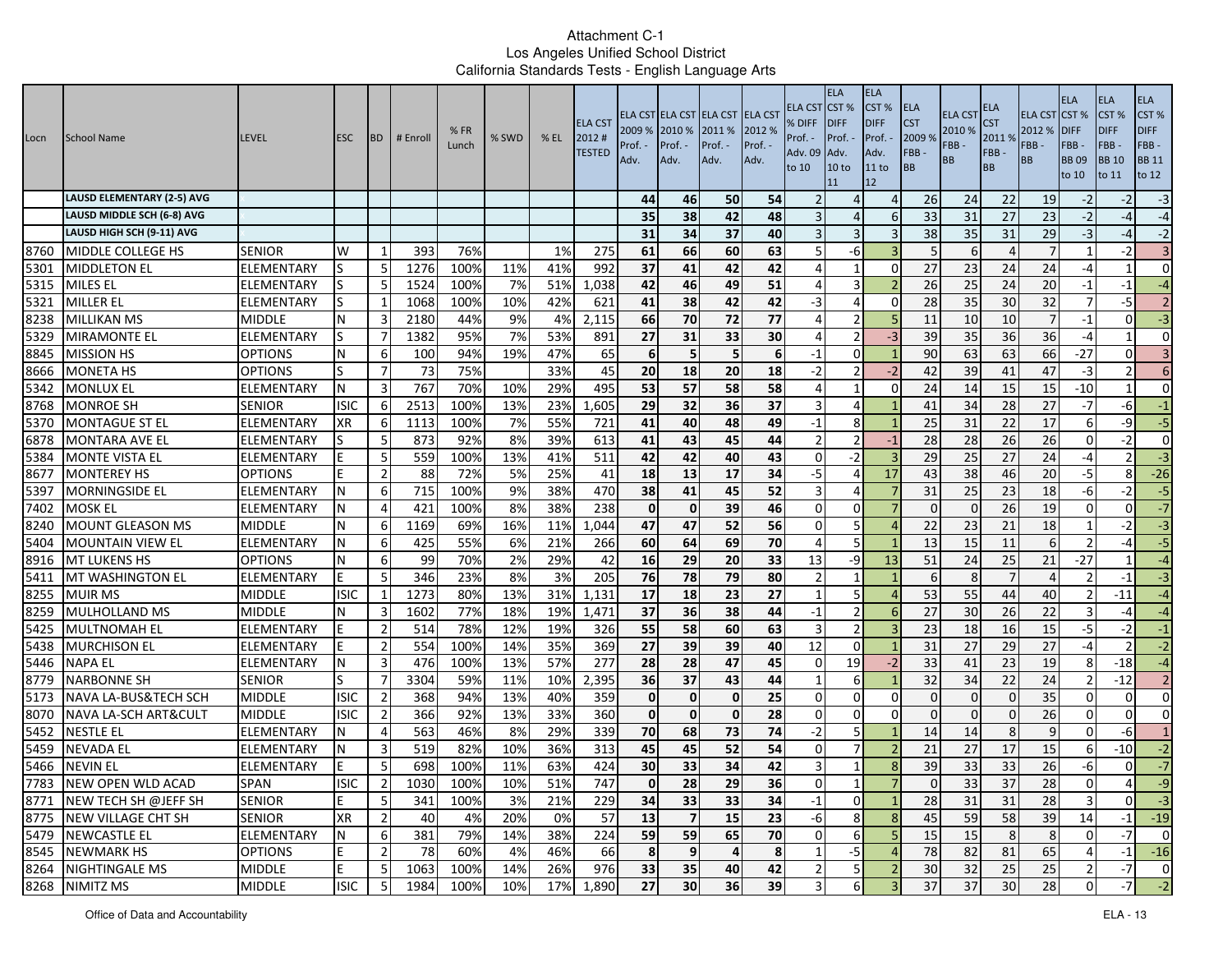| Locn | School Name                       | <b>LEVEL</b>      | <b>ESC</b>  | <b>IBD</b>     | # Enrol | %FR<br>Lunch | % SWD | $%$ EL | <b>ELA CST</b><br>2012#<br><b>TESTED</b> | 2009 %<br>Prof.<br>Adv. | 2010 %<br>Prof. -<br>Adv. | ELA CST ELA CST ELA CST ELA CST<br>2011 %<br>Prof. -<br>Adv. | 2012 %<br>Prof. -<br>Adv. | ELA CST<br>% DIFF<br>Prof. -<br>Adv. 09<br>to 10 | <b>ELA</b><br>CST <sup>%</sup><br><b>IDIFF</b><br>Prof. -<br>Adv.<br>10 <sub>to</sub><br>11 | <b>ELA</b><br>CST %<br><b>DIFF</b><br>Prof.<br>Adv.<br>11 to<br>12 | <b>ELA</b><br><b>CST</b><br>2009 %<br>FBB-<br>BB | <b>ELA CST</b><br>2010 %<br>FBB-<br>BB | ELA<br><b>CST</b><br>2011%<br>FBB-<br><b>BB</b> | <b>ELA CST</b><br>2012 %<br>FBB -<br><b>BB</b> | <b>ELA</b><br>CST%<br><b>DIFF</b><br>FBB-<br><b>BB09</b><br>to 10 | <b>ELA</b><br>CST %<br><b>DIFF</b><br>FBB-<br><b>BB</b> 10<br>to 11 | <b>ELA</b><br>CST%<br><b>DIFF</b><br>FBB-<br><b>BB 11</b><br>to 12 |
|------|-----------------------------------|-------------------|-------------|----------------|---------|--------------|-------|--------|------------------------------------------|-------------------------|---------------------------|--------------------------------------------------------------|---------------------------|--------------------------------------------------|---------------------------------------------------------------------------------------------|--------------------------------------------------------------------|--------------------------------------------------|----------------------------------------|-------------------------------------------------|------------------------------------------------|-------------------------------------------------------------------|---------------------------------------------------------------------|--------------------------------------------------------------------|
|      | <b>LAUSD ELEMENTARY (2-5) AVG</b> |                   |             |                |         |              |       |        |                                          | 44                      | 46                        | 50                                                           | 54                        |                                                  |                                                                                             | $\overline{4}$                                                     | 26                                               | 24                                     | 22                                              | 19                                             | $-2$                                                              | $-2$                                                                | $-3$                                                               |
|      | LAUSD MIDDLE SCH (6-8) AVG        |                   |             |                |         |              |       |        |                                          | 35                      | 38                        | 42                                                           | 48                        |                                                  | $\Delta$                                                                                    | 6                                                                  | 33                                               | 31                                     | 27                                              | 23                                             | $-2$                                                              | -4                                                                  | $-4$                                                               |
|      | LAUSD HIGH SCH (9-11) AVG         |                   |             |                |         |              |       |        |                                          | 31                      | 34                        | 37                                                           | 40                        |                                                  | 3                                                                                           |                                                                    | 38                                               | 35                                     | 31                                              | 29                                             | $-3$                                                              | $-4$                                                                | $-2$                                                               |
| 8786 | NO HOLLYWOOD SH                   | <b>SENIOR</b>     | N           | 3              | 3077    | 75%          | 10%   | 13%    | 2,190                                    | 45                      | 46                        | 53                                                           | 56                        |                                                  | 7                                                                                           |                                                                    | 27                                               | 25                                     | 19                                              | 18                                             | $-2$                                                              | $-6$                                                                | $-1$                                                               |
| 8272 | <b>NOBEL MS</b>                   | <b>MIDDLE</b>     | N           | 3              | 2427    | 45%          | 7%    | 2%     | 2,358                                    | 68                      | 70                        | 76                                                           | 80                        |                                                  | 6                                                                                           |                                                                    | 10                                               |                                        |                                                 | 6                                              | $-1$                                                              | $-2$                                                                | $^{\rm -1}$                                                        |
| 5603 | <b>NOBLE EL</b>                   | ELEMENTARY        | N           | 6              | 1130    | 100%         | 9%    | 62%    | 691                                      | 34                      | 40                        | 46                                                           | 51                        | -6                                               | 6                                                                                           | 5                                                                  | 34                                               | 26                                     | 21                                              | 14                                             | -8                                                                | $-5$                                                                | $-7$                                                               |
| 5630 | <b>NORMANDIE EL</b>               | ELEMENTARY        | W           | 1              | 984     | 89%          | 12%   | 43%    | 583                                      | 27                      | 31                        | 36                                                           | 38                        | $\Delta$                                         | 5                                                                                           |                                                                    | 37                                               | 39                                     | 33                                              | 28                                             |                                                                   | $-6$                                                                | $-5$                                                               |
| 5644 | NORMONT EL                        | ELEMENTARY        |             | 7              | 417     | 88%          | 8%    | 43%    | 264                                      | 40                      | 52                        | 45                                                           | 51                        | 12                                               | $-7$                                                                                        |                                                                    | 27                                               | 17                                     | 25                                              | 20                                             | $-10$                                                             | 8                                                                   | $-5$                                                               |
| 8513 | <b>NORTHRIDGE ACAD SH</b>         | SENIOR            | N           | 3              | 1057    | 67%          | 11%   | 8%     | $\overline{778}$                         | 44                      | 43                        | 48                                                           | 54                        | $-1$                                             | 5                                                                                           | 6                                                                  | 20                                               | 20                                     | 15                                              | 12                                             | 0                                                                 | $-5$                                                                | $\overline{a}$                                                     |
| 8283 | <b>NORTHRIDGE MS</b>              | <b>MIDDLE</b>     | N           | 3              | 798     | 89%          | 20%   | 24%    | 740                                      | 29                      | 34                        | 38                                                           | 47                        | 5                                                | 4                                                                                           |                                                                    | 36                                               | 30                                     | 27                                              | 17                                             | -6                                                                | $-3$                                                                | $-10$                                                              |
| 5699 | NORWOOD EL                        | ELEMENTARY        |             | $\overline{2}$ | 734     | 100%         | 12%   | 46%    | 469                                      | 39                      | 35                        | 37                                                           | 41                        | -4                                               | $\overline{2}$                                                                              |                                                                    | 30                                               | 34                                     | 32                                              | 27                                             |                                                                   | $-2$                                                                | $-5$                                                               |
| 2378 | <b>NUEVA VISTA EL</b>             | ELEMENTARY        |             | 5              | 1096    | 92%          | 8%    | 30%    | 748                                      | 54                      | 53                        | 54                                                           | 55                        | $-1$                                             | $\mathbf{1}$                                                                                |                                                                    | 14                                               | 15                                     | 16                                              | 15                                             |                                                                   |                                                                     | $-1$                                                               |
| 5726 | O MELVENY EL                      | <b>ELEMENTARY</b> | N           | 6              | 530     | 100%         | 16%   | 45%    | 293                                      | 40                      | 44                        | 48                                                           | 48                        |                                                  | 4                                                                                           | $\Omega$                                                           | 30                                               | 23                                     | 25                                              | 20                                             | $-7$                                                              |                                                                     | $-5$                                                               |
| 6868 | OBAMA GLBL PREP ACAD              | <b>MIDDLE</b>     | <b>ISIC</b> | 1              | 1162    | 100%         | 15%   | 24%    | 1,045                                    | $\mathbf{0}$            | $\mathbf 0$               | 20                                                           | 29                        | $\Omega$                                         | $\Omega$                                                                                    |                                                                    | $\Omega$                                         | $\Omega$                               | 44                                              | 42                                             | $\Omega$                                                          | $\Omega$                                                            | $-2$                                                               |
| 2372 | OCHOA LC                          | SPAN              | lS.         | -5             | 1539    | 88%          | 10%   | 44%    | 1,148                                    | 33                      | 35                        | 37                                                           | 40                        |                                                  | $\overline{2}$                                                                              | 3                                                                  | 29                                               | 31                                     | 29                                              | 29                                             |                                                                   | $-2$                                                                | $\overline{0}$                                                     |
| 8873 | <b>ODYSSEY HS</b>                 | OPTIONS           | lS          | -5             | 124     | 84%          |       | 32%    | 79                                       | 14                      | 8                         | 11                                                           | 10                        | -6                                               |                                                                                             | $-1$                                                               | 55                                               | 59                                     | 55                                              | 65                                             |                                                                   | $-4$                                                                | 10                                                                 |
| 8306 | <b>OLIVE VISTA MS</b>             | <b>MIDDLE</b>     | N           | 6              | 1391    | 100%         | 16%   | 19%    | 1,235                                    | 26                      | 29                        | 34                                                           | 45                        |                                                  | 5                                                                                           | 11                                                                 | 37                                               | 35                                     | 29                                              | 20                                             | $-2$                                                              | $-6$                                                                | $-9$                                                               |
| 5889 | <b>OPEN CHARTER MAGNET</b>        | ES                | W           | $\Delta$       | 407     | 16%          | 11%   | 5%     | 281                                      | 73                      | 78                        | 82                                                           | 83                        | 5                                                | $\Delta$                                                                                    |                                                                    | 8                                                |                                        | $\mathcal{P}$                                   | 2                                              | $-1$                                                              | $-5$                                                                | $\overline{0}$                                                     |
| 5153 | <b>ORCHARD ACADEMIES 2B</b>       | <b>MIDDLE</b>     |             | -5             | 441     | 64%          | 17%   | 22%    | 397                                      | $\mathbf{0}$            | $\mathbf 0$               | 29                                                           | 34                        | $\Omega$                                         | $\Omega$                                                                                    | 5                                                                  | $\Omega$                                         | $\Omega$                               | 32                                              | 29                                             | $\Omega$                                                          | $\Omega$                                                            | $-3$                                                               |
| 5154 | ORCHARD ACADEMIES 2C              | <b>MIDDLE</b>     |             | 5              | 427     | 58%          | 12%   | 23%    | 410                                      | $\mathbf{0}$            | $\mathbf 0$               | 20                                                           | 30                        | $\Omega$                                         | $\mathbf 0$                                                                                 | 10                                                                 | $\Omega$                                         |                                        | 45                                              | 33                                             | $\Omega$                                                          | $\Omega$                                                            | $-12$                                                              |
| 8853 | ORTHOPAEDIC HOSP MAG              | SS                |             | $\overline{2}$ | 840     | 100%         | 3%    | 7%     | 643                                      | 49                      | 53                        | 53                                                           | 60                        |                                                  | $\Omega$                                                                                    |                                                                    | 15                                               | 15                                     | 15                                              | 9                                              | $\Omega$                                                          | $\Omega$                                                            | $-6$                                                               |
| 5894 | <b>OSCEOLA EL</b>                 | ELEMENTARY        | N           | 6              | 385     | 83%          | 12%   | 38%    | 242                                      | 38                      | 46                        | 41                                                           | 56                        | 8                                                | -5                                                                                          | 15                                                                 | 21                                               | 20                                     | 24                                              | 14                                             | $-1$                                                              | $\overline{4}$                                                      | $-10$                                                              |
| 5902 | <b>OUR COMMUNITY CHT</b>          | <b>SPAN</b>       | <b>XR</b>   | 3              | 334     | 42%          | 9%    | 5%     | 296                                      | 67                      | 62                        | 63                                                           | $\overline{73}$           | $-5$                                             |                                                                                             | 10                                                                 | 11                                               | 13                                     | 9                                               | 6                                              |                                                                   | -4                                                                  | $-3$                                                               |
| 5904 | <b>OVERLAND EL</b>                | ELEMENTARY        | W           | 1              | 469     | 10%          | 9%    | 1%     | 285                                      | 83                      | 87                        | 89                                                           | 88                        |                                                  | $\mathcal{L}$                                                                               | $-1$                                                               | $\overline{7}$                                   |                                        | $\overline{2}$                                  |                                                | $-5$                                                              | $\Omega$                                                            | $^{\rm -1}$                                                        |
| 8573 | <b>OWENSMOUTH HS</b>              | <b>OPTIONS</b>    | N           | 3              | 113     | 84%          |       | 47%    | 69                                       | 9                       | 17                        | 20                                                           | 15                        | 8                                                | 3                                                                                           | $-5$                                                               | 44                                               | 43                                     | 55                                              | 49                                             | $-1$                                                              | 12                                                                  | $-6$                                                               |
| 5918 | <b>OXNARD EL</b>                  | ELEMENTARY        | N           | 6              | 497     | 100%         | 13%   | 33%    | 286                                      | 33                      | 42                        | 50                                                           | 57                        | q                                                | 8                                                                                           |                                                                    | 30                                               | 25                                     | 22                                              | 16                                             | $-5$                                                              | $-3$                                                                | $-6$                                                               |
| 4642 | <b>PACIFIC BLVD SCHOOL</b>        | <b>SPAN</b>       | S           | -5             | 590     | 100%         | 30%   | 47%    | 272                                      | 39                      | 43                        | 35                                                           | 49                        |                                                  | -8                                                                                          | 14                                                                 | 26                                               | 15                                     | 23                                              | 15 <sub>l</sub>                                | $-11$                                                             | 8                                                                   | $-8$                                                               |
| 5959 | <b>PACIFIC PALISADES EL</b>       | ELEMENTARY        | W           | 4              | 496     | 5%           | 10%   | 2%     | 302                                      | 86                      | 84                        | 86                                                           | 88                        | $-2$                                             | 2                                                                                           |                                                                    | $\boldsymbol{\vartriangle}$                      |                                        | 5                                               |                                                | -1                                                                | $\Omega$                                                            | $-3$                                                               |
| 5973 | <b>PACOIMA EL</b>                 | ELEMENTARY        | <b>XR</b>   | 6              | 1276    | 100%         | 7%    | 57%    | 813                                      | 35                      | 41                        | 46                                                           | 46                        | -6                                               | 5                                                                                           | $\Omega$                                                           | 35                                               | 31                                     | 26                                              | 21                                             | $-4$                                                              | $-5$                                                                | $-5$                                                               |
| 8321 | PACOIMA MS                        | <b>MIDDLE</b>     | N           | 6              | 1625    | 86%          | 12%   | 21%    | 1,538                                    | 28                      | 36                        | 39                                                           | 45                        | 8                                                | 3                                                                                           | 6                                                                  | 37                                               | 29                                     | 25                                              | 23                                             | -8                                                                | $-4$                                                                | $-2$                                                               |
| 8798 | <b>PALISADES CHTR SH</b>          | <b>SENIOR</b>     | <b>XR</b>   | $\overline{4}$ | 2899    | 28%          | 8%    | 0%     | 2,086                                    | 69                      | 68                        | 70                                                           | 74                        | $-1$                                             | $\overline{2}$                                                                              |                                                                    | 11                                               | 12                                     | 10                                              | 8                                              |                                                                   | $-2$                                                                | $-2$                                                               |
| 5986 | <b>PALMS EL</b>                   | ELEMENTARY        | W           |                | 412     | 75%          | 15%   | 40%    | 249                                      | 39                      | 47                        | 47                                                           | 61                        | 8                                                | 0                                                                                           | 14                                                                 | 27                                               | 20                                     | 19                                              | 10                                             | -7                                                                | $-1$                                                                | $-9$                                                               |
| 8340 | <b>PALMS MS</b>                   | <b>MIDDLE</b>     | W           |                | 1717    | 49%          | 9%    | 5%     | 1,660                                    | 67                      | 70                        | 73                                                           | 75                        |                                                  | 3                                                                                           |                                                                    | 11                                               | 12                                     | 10                                              | 9                                              |                                                                   | $-2$                                                                | $-1$                                                               |
| 5604 | PANORAMA CITY EL                  | ELEMENTARY        | N           | 6              | 722     | 100%         | 11%   | 57%    | 435                                      | 30                      | 27                        | 33                                                           | 31                        | $-3$                                             | 6                                                                                           | $-2$                                                               | 33                                               | 33                                     | 32                                              | 32                                             | $\Omega$                                                          | $-1$                                                                | $\Omega$                                                           |
|      | 8610 PANORAMA SH                  | <b>SENIOR</b>     | ISIC        | 6              | 2005    | 68%          | 14%   |        | 24% 1,285                                | 20                      | 21                        | 28                                                           | 33                        |                                                  |                                                                                             |                                                                    | 43                                               | 44                                     | 35                                              | 28                                             |                                                                   | -9                                                                  | $\text{-}7$                                                        |
|      | 6005 PARK AVE EL                  | ELEMENTARY        | lS          | 5              | 605     | 93%          | 12%   | 40%    | 409                                      | 38                      | 44                        | 43                                                           | 53                        | 6                                                | $-1$                                                                                        | 10                                                                 | 28                                               | 26                                     | 28                                              | 19                                             | $-2$                                                              | $\overline{2}$                                                      | $-9$                                                               |
|      | 6013 PARK WESTERN EL              | ELEMENTARY        | lS          | $\overline{7}$ | 697     | 54%          | 9%    | 11%    | 448                                      | 82                      | 85                        | 85                                                           | 86                        | 3                                                | $\overline{0}$                                                                              | $\overline{1}$                                                     | $\overline{2}$                                   |                                        | $\overline{3}$                                  | $\overline{2}$                                 | $\Omega$                                                          |                                                                     | $-1$                                                               |
|      | 3576 PARKS LRN CTR                | ELEMENTARY        | N           | 6              | 719     | 100%         | 12%   | 64%    | 452                                      | 28                      | 27                        | 36                                                           | 35                        | $-1$                                             | 9                                                                                           | $-1$                                                               | 38                                               | 38                                     | 34                                              | 33                                             | $\mathbf 0$                                                       | $-4$                                                                | $-1$                                                               |
|      | 6021 PARMELEE EL                  | ELEMENTARY        | S           | $\overline{7}$ | 953     | 96%          | 11%   | 42%    | 616                                      | 35                      | 33                        | 40                                                           | 42                        | $-2$                                             | $\overline{7}$                                                                              | $\overline{2}$                                                     | 35                                               | 36                                     | 28                                              | 24                                             | $\mathbf{1}$                                                      | -81                                                                 | $-4$                                                               |
|      | 6027 PARTHENIA EL                 | ELEMENTARY        | N           | 3              | 693     | 89%          | 9%    | 45%    | 416                                      | 37                      | 43                        | 44                                                           | 52                        | 6                                                | $\mathbf{1}$                                                                                | 8                                                                  | 22                                               | 19                                     | 22                                              | 20                                             | $-3$                                                              | $\overline{3}$                                                      | $-2$                                                               |
|      | 6052 PASEO DEL REY NAT SC         | <b>IES</b>        | W           | 4              | 506     | 45%          | 7%    | 9%     | 363                                      | 65                      | 67                        | 71                                                           | 74                        | $\overline{2}$                                   | 4                                                                                           |                                                                    | 12                                               | 12                                     | $\overline{7}$                                  |                                                | $\Omega$                                                          | $-5$                                                                | $\overline{2}$                                                     |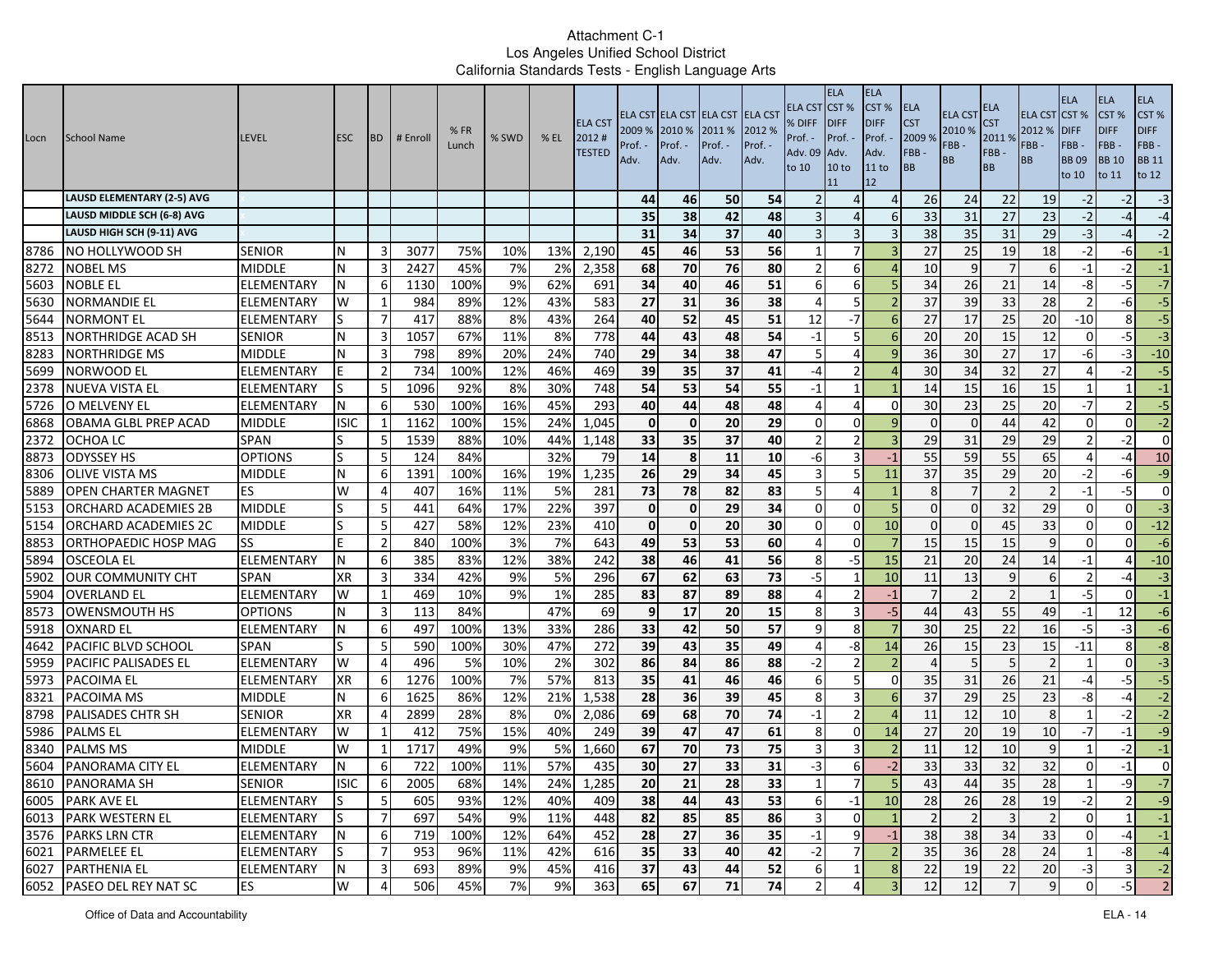| Locn | School Name                       | <b>LEVEL</b>      | <b>ESC</b>  | <b>BD</b>      | # Enroll | %FR<br>Lunch | % SWD | $%$ EL | <b>ELA CST</b><br>2012#<br><b>TESTED</b> | 2009 % 2010 %<br>Prof. ·<br>Adv. | Prof. -<br>Adv. | ELA CST ELA CST ELA CST ELA CST<br>2011 %<br>Prof. -<br>Adv. | 2012 %<br>Prof. -<br>Adv. | ELA CST<br>% DIFF<br>Prof. -<br>Adv. 09<br>to 10 | <b>ELA</b><br>CST <sup>%</sup><br><b>IDIFF</b><br>Prof. -<br>Adv.<br>10 <sub>to</sub><br>11 | <b>ELA</b><br>CST%<br><b>DIFF</b><br>Prof.<br>Adv.<br>11 to<br>12 | ELA<br><b>CST</b><br>2009 %<br>FBB-<br>BB | ELA CS <sub>1</sub><br>2010 %<br>FBB-<br><b>BB</b> | ELA<br>S <sub>T</sub><br>2011 %<br>FBB-<br><b>BB</b> | <b>ELA CST</b><br>2012 %<br>FBB-<br><b>BB</b> | <b>ELA</b><br>CST %<br><b>DIFF</b><br>FBB-<br><b>BB09</b><br>to 10 | <b>ELA</b><br>CST <sub>%</sub><br><b>DIFF</b><br>FBB-<br><b>BB</b> 10<br>to 11 | ELA<br>CST%<br><b>DIFF</b><br>FBB-<br><b>BB</b> 11<br>to 12 |
|------|-----------------------------------|-------------------|-------------|----------------|----------|--------------|-------|--------|------------------------------------------|----------------------------------|-----------------|--------------------------------------------------------------|---------------------------|--------------------------------------------------|---------------------------------------------------------------------------------------------|-------------------------------------------------------------------|-------------------------------------------|----------------------------------------------------|------------------------------------------------------|-----------------------------------------------|--------------------------------------------------------------------|--------------------------------------------------------------------------------|-------------------------------------------------------------|
|      | <b>LAUSD ELEMENTARY (2-5) AVG</b> |                   |             |                |          |              |       |        |                                          | 44                               | 46              | 50                                                           | 54                        |                                                  | Δ                                                                                           | $\Delta$                                                          | 26                                        | 24                                                 | 22                                                   | 19                                            | $-2$                                                               | -2                                                                             | $-3$                                                        |
|      | LAUSD MIDDLE SCH (6-8) AVG        |                   |             |                |          |              |       |        |                                          | 35                               | 38              | 42                                                           | 48                        |                                                  | Δ                                                                                           | -6                                                                | 33                                        | 31                                                 | 27                                                   | 23                                            | $-2$                                                               | -4                                                                             | $-4$                                                        |
|      | LAUSD HIGH SCH (9-11) AVG         |                   |             |                |          |              |       |        |                                          | 31                               | 34              | 37                                                           | 40                        |                                                  | 3                                                                                           |                                                                   | 38                                        | 35                                                 | 31                                                   | 29                                            | $-3$                                                               | -4                                                                             | $-2$                                                        |
| 8781 | <b>PATTON HS</b>                  | <b>OPTIONS</b>    | S           | -7             | 79       | 69%          | 6%    | 20%    | 20                                       | 13                               | 15              | 13                                                           | 10                        |                                                  | -2                                                                                          | $-3$                                                              | 50                                        | 52                                                 | 48                                                   | 55                                            | $\overline{2}$                                                     | -4                                                                             | $\overline{7}$                                              |
| 8558 | PEARL JOURN/COMM MAG              | <b>SS</b>         | N           | 3              | 341      | 67%          | 6%    | 3%     | 268                                      | $\mathbf{0}$                     | 57              | 64                                                           | 71                        | $\Omega$                                         |                                                                                             |                                                                   | $\Omega$                                  | 13                                                 | 8                                                    |                                               | $\Omega$                                                           | $-5$                                                                           | $-4$                                                        |
| 8352 | <b>PEARY MS</b>                   | <b>MIDDLE</b>     | S           | $\overline{7}$ | 1811     | 77%          | 12%   | 14%    | 1,683                                    | 30 <sup>1</sup>                  | 34              | 37                                                           | 41                        | 4                                                | $\overline{3}$                                                                              | $\Delta$                                                          | 36                                        | 32                                                 | 29                                                   | 26                                            | $-4$                                                               | $-3$                                                                           | نا                                                          |
| 1953 | PEREZ SP ED CTR                   | <b>SPED</b>       | E           | $\overline{2}$ | 352      | 80%          | 97%   | 70%    | 22                                       | 57                               | 41              | 53                                                           | 23                        | -16                                              | 12                                                                                          | -30                                                               | 22                                        | 21                                                 | 17                                                   | 36                                            | $-1$                                                               | $-4$                                                                           | 19                                                          |
| 8909 | <b>PHOENIX HS</b>                 | <b>OPTIONS</b>    | W           | 4              | 80       | 46%          | 19%   | 8%     | 43                                       | 20                               | 17              | 13                                                           | 14                        | -3                                               | -4                                                                                          |                                                                   | 46                                        | 45                                                 | 60                                                   | 51                                            | $-1$                                                               | 15                                                                             | $-9$                                                        |
| 6068 | PINEWOOD EL                       | ELEMENTARY        | N           | 6              | 378      | 100%         | 12%   | 46%    | 231                                      | 40                               | 46              | 46                                                           | 48                        | 6                                                | $\mathbf 0$                                                                                 |                                                                   | 31                                        | 27                                                 | 25                                                   | 22                                            | $-4$                                                               | $-2$                                                                           | نا                                                          |
| 4980 | <b>PIO PICO MS</b>                | <b>MIDDLE</b>     | W           | -1             | 671      | 97%          | 15%   | 25%    | 581                                      | 31                               | 34              | 41                                                           | 43                        |                                                  | 7                                                                                           |                                                                   | 35                                        | 30                                                 | 23                                                   | 23                                            | $-5$                                                               | $-7$                                                                           | $\mathbf{0}$                                                |
| 6096 | <b>PLAINVIEW EL</b>               | ELEMENTARY        | N           | 6              | 323      | 69%          | 17%   | 23%    | 188                                      | 51                               | 46              | 52                                                           | 55                        | $-5$                                             | 6                                                                                           |                                                                   | 21                                        | 26                                                 | $\overline{24}$                                      | 18                                            | 5                                                                  | $-2$                                                                           | $-6$                                                        |
| 3247 | <b>PLASENCIA EL</b>               | ELEMENTARY        |             | $\overline{2}$ | 790      | 100%         | 10%   | 38%    | 500                                      | 42                               | 44              | 40                                                           | 50                        | $\mathcal{P}$                                    | $-4$                                                                                        | 10                                                                | 26                                        | 20                                                 | 25                                                   | 21                                            | $-6$                                                               | 5 <sub>l</sub>                                                                 | $-4$                                                        |
| 6110 | PLAYA DEL REY EL                  | <b>ELEMENTARY</b> | W           | $\overline{4}$ | 221      | 58%          | 12%   | 20%    | 125                                      | 63                               | 63              | 59                                                           | 71                        | $\Omega$                                         | -4                                                                                          | 12                                                                | 8                                         | 8                                                  | 13                                                   | 6                                             | $\Omega$                                                           | 5 <sub>l</sub>                                                                 | $-7$                                                        |
| 6123 | <b>PLUMMER EL</b>                 | ELEMENTARY        |             | 6              | 888      | 90%          | 11%   | 58%    | 569                                      | 50                               | 52              | 68                                                           | 62                        | $\mathcal{P}$                                    | 16                                                                                          | -6                                                                | 18                                        | 17                                                 | 10                                                   | 10                                            | $-1$                                                               | -7                                                                             | $\mathbf{0}$                                                |
| 2384 | <b>POLITI EL</b>                  | ELEMENTARY        |             | $\overline{2}$ | 696      | 100%         | 9%    | 59%    | 414                                      | 31                               | 39              | 42                                                           | 46                        | 8                                                | 3                                                                                           |                                                                   | 35                                        | 24                                                 | 24                                                   | 26                                            | $-11$                                                              | $\overline{0}$                                                                 | $\overline{2}$                                              |
| 8636 | <b>POLYTECHNIC SH</b>             | <b>SENIOR</b>     | N           | 6              | 2990     | 88%          | 12%   | 21%    | 1,843                                    | 30                               | 37              | 42                                                           | 49                        |                                                  | 5                                                                                           |                                                                   | 41                                        | 33                                                 | 25                                                   | 19                                            | -8                                                                 | -8                                                                             | $-6$                                                        |
| 6140 | <b>POMELO EL</b>                  | ELEMENTARY        | N           | 3              | 649      | 10%          | 13%   | 3%     | 419                                      | 76                               | 75              | 78                                                           | 79                        | $-1$                                             | 3                                                                                           |                                                                   | 5                                         |                                                    | 8                                                    |                                               | $\mathfrak{p}$                                                     |                                                                                | $-3$                                                        |
| 8354 | <b>PORTER MS</b>                  | <b>MIDDLE</b>     | N           | 3              | 1699     | 70%          | 11%   | 7%     | 1,625                                    | 54                               | 56              | 58                                                           | 60                        | $\mathcal{P}$                                    | $\mathcal{P}$                                                                               |                                                                   | 19                                        | 22                                                 | 16                                                   | 16                                            | 3                                                                  | $-6$                                                                           | $\mathbf{0}$                                                |
| 8107 | PORTOLA MS                        | <b>MIDDLE</b>     | N           | 4              | 1899     | 53%          | 12%   | 7%     | 1,841                                    | 62                               | 66              | 65                                                           | 69                        | Δ                                                | $-1$                                                                                        |                                                                   | 14                                        | 12                                                 | 15                                                   | 12                                            | $-2$                                                               |                                                                                | $-3$                                                        |
| 6148 | PRESIDENT EL                      | ELEMENTARY        | S           | -7             | 487      | 63%          | 14%   | 14%    | 298                                      | 47                               | 52              | 53                                                           | 58                        | 5                                                |                                                                                             | 5                                                                 | 23                                        | 21                                                 | 19                                                   | 13                                            | $-2$                                                               | $-2$                                                                           | $-6$                                                        |
| 4776 | PRIMARY ACADEMY                   | EP                | N           | 6              | 262      | 100%         | 6%    | 75%    | 78                                       | $\mathbf{0}$                     | $\mathbf 0$     | 54                                                           | 47                        | $\Omega$                                         | $\Omega$                                                                                    | $-7$                                                              | $\Omega$                                  | $\Omega$                                           | 13                                                   | 13                                            | $\Omega$                                                           | $\Omega$                                                                       | $\mathbf{0}$                                                |
| 6137 | PT FERMIN MAR SCI MG              | <b>ES</b>         | ls          | 7              | 310      | 56%          | 9%    | 4%     | 153                                      | 53                               | 62              | 63                                                           | 67                        | 9                                                |                                                                                             |                                                                   | 19                                        | 9                                                  | 14                                                   | 11                                            | $-10$                                                              | 5 <sub>l</sub>                                                                 | $-3$                                                        |
| 8731 | PUEBLO DE LA HS                   | <b>OPTIONS</b>    | E           | $\overline{2}$ | 83       | 82%          | 8%    | 30%    | 37                                       | 8                                | 21              | 19                                                           | 11                        | 13                                               | $-2$                                                                                        | $-8$                                                              | 67                                        | 55                                                 | 53                                                   | 59                                            | $-12$                                                              | $-2$                                                                           | $6 \overline{6}$                                            |
| 6158 | <b>PURCHE EL</b>                  | ELEMENTARY        | S           | 1              | 547      | 75%          | 13%   | 11%    | 356                                      | 36                               | 43              | 46                                                           | 50                        | $\overline{7}$                                   | $\overline{3}$                                                                              |                                                                   | 31                                        | 24                                                 | 26                                                   | 21                                            | $-7$                                                               | $\overline{2}$                                                                 | $-5$                                                        |
| 6164 | <b>QUEEN ANNE EL</b>              | ELEMENTARY        | W           | 1              | 356      | 90%          | 8%    | 49%    | 217                                      | 41                               | 49              | 51                                                           | 62                        | 8                                                | $\overline{2}$                                                                              | 11                                                                | 27                                        | 29                                                 | 18                                                   | 13                                            | $\overline{2}$                                                     | $-11$                                                                          | $-5$                                                        |
| 6178 | <b>RAMONA EL</b>                  | ELEMENTARY        | W           | 5              | 730      | 93%          | 13%   | 55%    | 453                                      | 37                               | 44              | 44                                                           | 52                        |                                                  | O                                                                                           | 8                                                                 | 28                                        | 22                                                 | 21                                                   | 19                                            | $-6$                                                               | $-1$                                                                           | $-2$                                                        |
| 8807 | <b>RAMONA HS</b>                  | <b>OPTIONS</b>    |             | $\overline{2}$ | 117      | 100%         | 13%   | 38%    | 111                                      | 3                                | 7               | 11                                                           | 8                         |                                                  | 4                                                                                           | $-3$                                                              | 73                                        | 67                                                 | 61                                                   | 67                                            | $-6$                                                               | -6                                                                             | $6 \overline{6}$                                            |
| 6192 | <b>RANCHITO EL</b>                | ELEMENTARY        | N           | 6              | 535      | 86%          | 10%   | 40%    | 308                                      | 42                               | 49              | 50                                                           | 55                        | 7                                                | $\mathbf{1}$                                                                                |                                                                   | 25                                        | 19                                                 | 21                                                   | 20                                            | $-6$                                                               | $\overline{2}$                                                                 | $-1$                                                        |
| 8868 | <b>RANCHO DOMINGZ PREP</b>        | <b>SPAN</b>       | S           | -7             | 1104     | 76%          | 10%   | 7%     | 1,007                                    | $\mathbf{0}$                     | $\mathbf 0$     | $\mathbf 0$                                                  | 41                        | $\Omega$                                         | 0                                                                                           | $\Omega$                                                          | $\Omega$                                  | $\Omega$                                           | $\mathbf{0}$                                         | 24                                            | $\overline{0}$                                                     | $\Omega$                                                                       | $\mathbf{0}$                                                |
| 6219 | <b>RAYMOND AVE EL</b>             | ELEMENTARY        | W           | $\mathbf{1}$   | 558      | 100%         | 9%    | 32%    | 348                                      | 32                               | 37              | 35                                                           | 43                        | 5                                                | $-2$                                                                                        | 8                                                                 | 41                                        | 33                                                 | 37                                                   | 26                                            | -8                                                                 |                                                                                | $-11$                                                       |
| 8355 | <b>REED MS</b>                    | <b>MIDDLE</b>     | N           | 3              | 1661     | 60%          | 11%   | 9%     | 1,534                                    | 56                               | 58              | 62                                                           | 69                        | $\mathcal{P}$                                    | 4                                                                                           | $\overline{7}$                                                    | 18                                        | 17                                                 | 15                                                   | 11                                            | $-1$                                                               | $-2$                                                                           | $-4$                                                        |
| 6233 | <b>RESEDA EL</b>                  | ELEMENTARY        | N           | 3              | 419      | 100%         | 9%    | 51%    | 282                                      | 56                               | 56              | 54                                                           | 59                        | 0                                                | $-2$                                                                                        | 5                                                                 | 17                                        | 18                                                 | 17                                                   | 14                                            |                                                                    | $-1$                                                                           | $-3$                                                        |
| 8814 | <b>RESEDA SH</b>                  | <b>SENIOR</b>     | N           | 6              | 1962     | 69%          | 16%   | 15%    | 1,303                                    | 44                               | 48              | 47                                                           | 51                        |                                                  | -1                                                                                          |                                                                   | 25                                        | 22                                                 | 22                                                   | 19                                            | $-3$                                                               | $\Omega$                                                                       | $-3$                                                        |
| 8356 | <b>REVERE MS</b>                  | <b>MIDDLE</b>     | W           | 4              | 2080     | 25%          | 11%   | 3%     | 1,990                                    | 71                               | 72              | 75                                                           | 80                        | -1                                               | 3                                                                                           | 5                                                                 | 9                                         | 10                                                 | $\overline{7}$                                       | 6                                             | $\mathbf{1}$                                                       | $-3$                                                                           | $^{\rm -1}$                                                 |
|      | 6260 RICHLAND EL                  | ELEMENTARY        | W           | 4              | 262      | 68%          | 17%   | 27%    | 149                                      | 52                               | 62              | 60                                                           | 53                        | 10                                               | -4                                                                                          | $\overline{\phantom{a}}$                                          | 13                                        | 13                                                 | 12                                                   | 16                                            |                                                                    | -1                                                                             |                                                             |
|      | 1917 RILEY HS-CYESIS              | <b>OPTIONS</b>    | S           | $\overline{7}$ | 180      | 92%          | 9%    | 43%    | 161                                      | $\mathbf{1}$                     | 5               | 6 <sup>1</sup>                                               | 8                         | 4                                                | $\mathbf{1}$                                                                                | $\overline{2}$                                                    | 64                                        | 73                                                 | 72                                                   | 71                                            | 9                                                                  | $-1$                                                                           | $-1$                                                        |
|      | 6288 RIO VISTA EL                 | <b>ELEMENTARY</b> | N           | $\overline{3}$ | 408      | 53%          | 15%   | 6%     | 218                                      | 61                               | 66              | 71                                                           | 81                        | 5 <sub>l</sub>                                   | 5                                                                                           | 10                                                                | 15                                        | 10                                                 | 10                                                   | $\overline{2}$                                | $-5$                                                               | 0                                                                              | $-8$                                                        |
|      | 6301 RITTER EL                    | ELEMENTARY        | <b>ISIC</b> | $\overline{7}$ | 387      | 100%         | 5%    | 45%    | 230                                      | 26                               | 25              | 29                                                           | 37                        | $-1$                                             | 4                                                                                           | 8                                                                 | 39                                        | 46                                                 | 36                                                   | 28                                            | $\overline{7}$                                                     | $-10$                                                                          | $-8$                                                        |
|      | 6315 RIVERSIDE DR CHT SC          | ELEMENTARY        | N           | $\overline{3}$ | 541      | 29%          | 16%   | 14%    | 329                                      | 60                               | 64              | 67                                                           | 73                        | 4                                                | $\overline{3}$                                                                              | 6                                                                 | 16                                        | 16                                                 | 13                                                   | 8                                             | $\overline{0}$                                                     | $-3$                                                                           | $-5$                                                        |
|      | 6329 ROCKDALE EL                  | ELEMENTARY        | E           | $\overline{5}$ | 270      | 67%          | 13%   | 14%    | 166                                      | 58                               | 58              | 60                                                           | 62                        | $\overline{0}$                                   | $\overline{2}$                                                                              | $\overline{2}$                                                    | 15                                        | 14                                                 | 12                                                   | 9 <sub>l</sub>                                | $-1$                                                               | $-2$                                                                           | $-3$                                                        |
|      | 8723 RODIA HS                     | <b>OPTIONS</b>    | S           | 7              | 64       | 57%          | 2%    | 30%    | 51                                       | 7 <sup>1</sup>                   | $\mathbf 0$     | $\overline{4}$                                               | 2                         | $-7$                                             |                                                                                             | $-2$                                                              | 83                                        | 88                                                 | 81                                                   | 82                                            |                                                                    | $-7$                                                                           | $\overline{1}$                                              |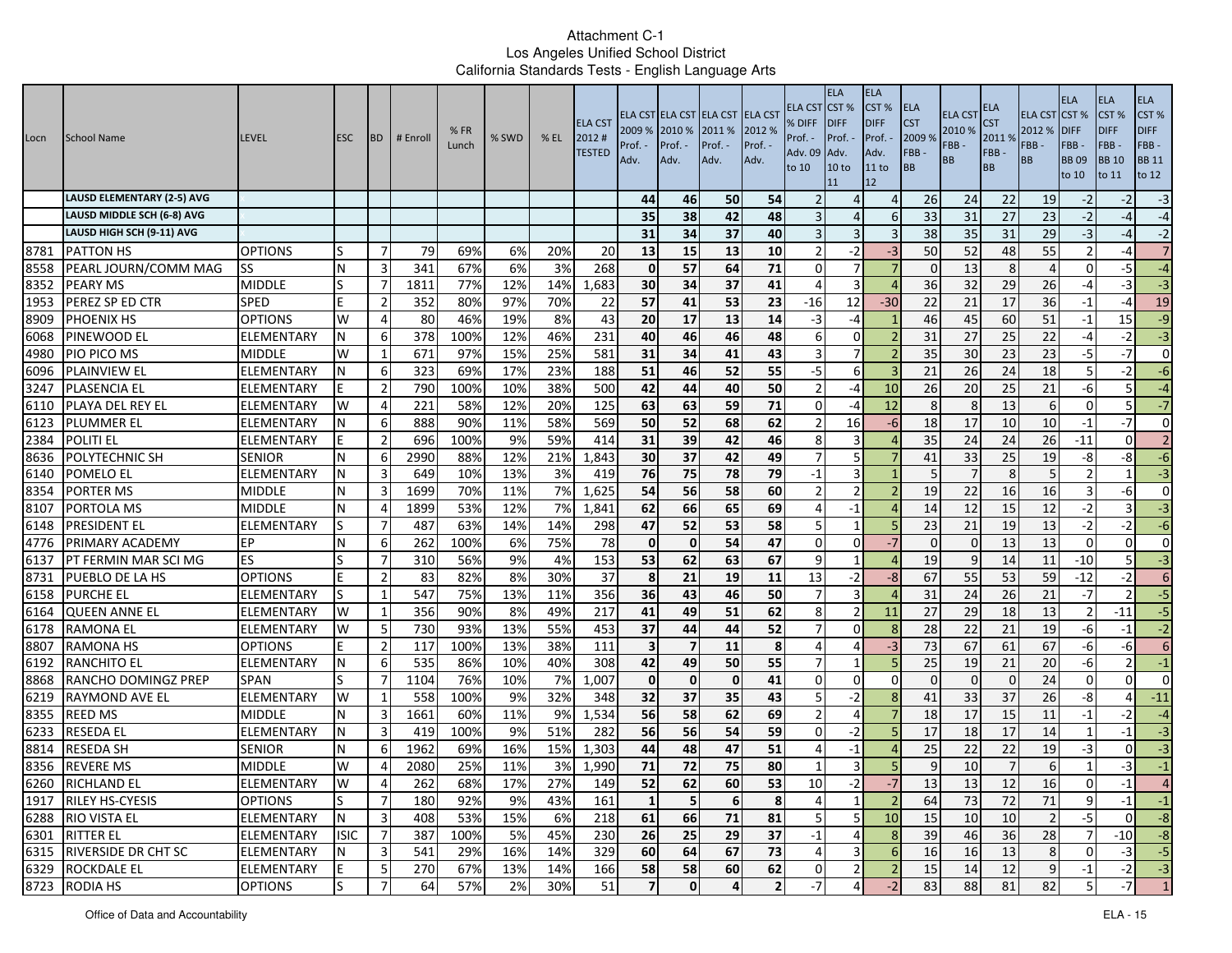| Locn         | <b>School Name</b>                            | <b>LEVEL</b>             | <b>ESC</b>  | <b>IBD</b>                       | # Enrol     | %FR<br>Lunch | % SWD      | $%$ EL     | <b>ELA CST</b><br>2012#<br><b>TESTED</b> | 2009 %<br>Prof.<br>Adv. | 2010 %<br>Prof. -<br>Adv. | ELA CST ELA CST ELA CST ELA CST<br>2011 %<br>Prof. -<br>Adv. | 2012 %<br>Prof. -<br>Adv. | ELA CST<br>% DIFF<br>Prof. -<br>Adv. 09<br>to 10 | <b>ELA</b><br>CST <sup>%</sup><br><b>DIFF</b><br>Prof. -<br>Adv.<br>10 <sub>to</sub><br>11 | <b>ELA</b><br>CST %<br><b>DIFF</b><br>Prof.<br>Adv.<br>11 to<br>12 | <b>ELA</b><br><b>CST</b><br>2009 %<br>FBB-<br>BB | <b>ELA CST</b><br>2010 %<br>FBB-<br>BB | ELA<br><b>CST</b><br>2011%<br>FBB-<br><b>BB</b> | <b>ELA CST</b><br>2012 %<br>FBB -<br><b>BB</b> | <b>ELA</b><br>CST%<br><b>DIFF</b><br>FBB-<br><b>BB09</b><br>to 10 | <b>ELA</b><br>CST %<br><b>DIFF</b><br>FBB-<br><b>BB</b> 10<br>to 11 | <b>ELA</b><br>CST%<br><b>DIFF</b><br>FBB-<br><b>BB 11</b><br>to 12 |
|--------------|-----------------------------------------------|--------------------------|-------------|----------------------------------|-------------|--------------|------------|------------|------------------------------------------|-------------------------|---------------------------|--------------------------------------------------------------|---------------------------|--------------------------------------------------|--------------------------------------------------------------------------------------------|--------------------------------------------------------------------|--------------------------------------------------|----------------------------------------|-------------------------------------------------|------------------------------------------------|-------------------------------------------------------------------|---------------------------------------------------------------------|--------------------------------------------------------------------|
|              | <b>LAUSD ELEMENTARY (2-5) AVG</b>             |                          |             |                                  |             |              |            |            |                                          | 44                      | 46                        | 50                                                           | 54                        |                                                  |                                                                                            | $\overline{4}$                                                     | 26                                               | 24                                     | 22                                              | 19                                             | $-2$                                                              | $-2$                                                                | $-3$                                                               |
|              | LAUSD MIDDLE SCH (6-8) AVG                    |                          |             |                                  |             |              |            |            |                                          | 35                      | 38                        | 42                                                           | 48                        |                                                  | $\Delta$                                                                                   | 6                                                                  | 33                                               | 31                                     | 27                                              | 23                                             | $-2$                                                              | -4                                                                  | $-4$                                                               |
|              | LAUSD HIGH SCH (9-11) AVG                     |                          |             |                                  |             |              |            |            |                                          | 31                      | 34                        | 37                                                           | 40                        |                                                  | 3                                                                                          |                                                                    | 38                                               | 35                                     | 31                                              | 29                                             | $-3$                                                              | $-4$                                                                | $-2$                                                               |
| 8895         | <b>ROGERS HS</b>                              | <b>OPTIONS</b>           | N           | 6                                | 179         | 67%          | 15%        | 21%        | 88                                       | 12                      | 6                         | 12                                                           | 7                         | -6                                               | 6                                                                                          | $-5$                                                               | 74                                               | 83                                     | 79                                              | 66                                             | q                                                                 | $-4$                                                                | $-13$                                                              |
| 8116         | <b>ROMER MS</b>                               | <b>MIDDLE</b>            | N           | 6                                | 1261        | 100%         | 12%        | 18%        | 1,153                                    | 28                      | 33                        | 36                                                           | 43                        |                                                  | 3                                                                                          |                                                                    | 38                                               | 35                                     | 27                                              | 21                                             | $-3$                                                              | -8                                                                  | $-6$                                                               |
| 7749         | <b>ROOSEVELT HS CNMT</b>                      | <b>SENIOR</b>            | <b>ISIC</b> | $\overline{2}$                   | 480         | 100%         | 11%        | 35%        | 328                                      | 21                      | 26                        | 17                                                           | 12                        | 5                                                | $-9$                                                                                       | $-5$                                                               | 45                                               | 40                                     | 52                                              | 58                                             | $-5$                                                              | 12                                                                  | 6                                                                  |
| 7750         | ROOSEVELT HS ESP                              | <b>SENIOR</b>            | <b>ISIC</b> | $\overline{2}$                   | 337         | 100%         | 8%         | 22%        | 253                                      | $\mathbf{0}$            | $\mathbf 0$               | 21                                                           | 32                        | $\Omega$                                         | 0                                                                                          | 11                                                                 | $\Omega$                                         |                                        | 43                                              | 33                                             | $\Omega$                                                          | $\Omega$                                                            | $-10$                                                              |
| 7746         | ROOSEVELT HS HARTS                            | <b>SENIOR</b>            | <b>ISIC</b> | $\overline{2}$                   | 489         | 100%         | 17%        | 28%        | 325                                      | $\mathbf{0}$            | $\mathbf 0$               | 22                                                           | 14                        | $\Omega$                                         | 0                                                                                          | $-8$                                                               | $\Omega$                                         |                                        | 41                                              | 59                                             | $\Omega$                                                          | $\Omega$                                                            | 18                                                                 |
| 7745         | ROOSEVELT HS LAW/GOV                          | <b>SENIOR</b>            | <b>ISIC</b> | $\overline{2}$                   | 478         | 100%         | 13%        | 35%        | $\overline{326}$                         | Οl                      | $\mathbf 0$               | 20                                                           | 18                        | $\Omega$                                         | $\overline{0}$                                                                             | $-2$                                                               | $\overline{0}$                                   |                                        | 46                                              | 50                                             | $\mathbf{0}$                                                      | $\overline{0}$                                                      | $\overline{4}$                                                     |
| 7751         | ROOSEVELT HS MAGNET                           | SS                       | <b>ISIC</b> | 2                                | 376         | 100%         | 2%         | 5%         | 277                                      | $\mathbf{0}$            | 0                         | 51                                                           | 46                        | $\Omega$                                         | 0                                                                                          | -5                                                                 | 0                                                |                                        | 15                                              | 24                                             | $\Omega$                                                          | $\Omega$                                                            | 9                                                                  |
| 7748         | <b>ROOSEVELT HS MED</b>                       | <b>SENIOR</b>            | isic        | $\overline{2}$                   | 482         | 100%         | 17%        | 28%        | 334                                      | $\mathbf{0}$            | $\mathbf 0$               | 21                                                           | 19                        | $\Omega$                                         | $\Omega$                                                                                   | $-2$                                                               | $\Omega$                                         |                                        | 42                                              | 51                                             | $\Omega$                                                          | $\Omega$                                                            | 9                                                                  |
| 7747         | <b>ROOSEVELT HS STEM</b>                      | <b>SENIOR</b>            | isic        | $\overline{2}$                   | 484         | 100%         | 12%        | 17%        | 360                                      | $\mathbf{0}$            | $\mathbf 0$               | 25                                                           | 28                        | $\Omega$                                         | $\Omega$                                                                                   | $\overline{\mathbf{3}}$                                            | $\Omega$                                         |                                        | 36                                              | 36                                             | $\Omega$                                                          | $\Omega$                                                            | $\overline{0}$                                                     |
| 6356         | <b>ROSCOE EL</b>                              | <b>ELEMENTARY</b>        |             | 6                                | 722         | 100%         | 10%        | 45%        | 436                                      | 31                      | 41                        | 48                                                           | 50                        | 10                                               |                                                                                            |                                                                    | 33                                               | 24                                     | 22                                              | 21                                             | -9                                                                | $-2$                                                                | $-1$                                                               |
| 6363         | ROSCOMARE EL                                  | ELEMENTARY               | W           | 4                                | 466         | 4%           | 7%         | 2%         | 279                                      | 87                      | 85                        | 89                                                           | 92                        | $-2$                                             | 4                                                                                          |                                                                    | $\overline{2}$                                   |                                        | $\mathbf{1}$                                    |                                                | $\Omega$                                                          | $-1$                                                                | $1\overline{ }$                                                    |
| 6370         | <b>ROSEMONT EL</b>                            | ELEMENTARY               |             | $\overline{2}$                   | 577         | 100%         | 13%        | 41%        | 468                                      | 41                      | 42                        | 45                                                           | 48                        |                                                  | 3                                                                                          | 3                                                                  | 24                                               | 19                                     | 20                                              | 17                                             | $-5$                                                              | $1\vert$                                                            | $-3$                                                               |
| 6384         | <b>ROSEWOOD EL</b>                            | ELEMENTARY               | W           | 4                                | 381         | 41%          | 12%        | 17%        | 224                                      | 66                      | 56                        | 63                                                           | 67                        | $-10$                                            | $\overline{7}$                                                                             |                                                                    | 10                                               | 16                                     | 15                                              | 13                                             | 6                                                                 | -1                                                                  | $-2$                                                               |
| 6425         | <b>ROWAN EL</b>                               | ELEMENTARY               | E           | $\overline{2}$                   | 976         | 100%         | 10%        | 36%        | 655                                      | 33                      | 41                        | 47                                                           | 50                        | 8                                                | 6                                                                                          |                                                                    | 36                                               | 27                                     | 22                                              | 19                                             | -9                                                                | $-5$                                                                | $\overline{a}$                                                     |
| 8544         | <b>ROYBAL LC</b>                              | <b>SENIOR</b>            | <b>ISIC</b> | $\overline{2}$                   | 1568        | 100%         | 10%        | 29%        | 1,139                                    | 21                      | 25                        | 31                                                           | 29                        |                                                  | 6                                                                                          | $-2$                                                               | 47                                               | 41                                     | 33                                              | 36                                             | $-6$                                                              | $-8$                                                                | 3 <sup>1</sup>                                                     |
| 6438         | <b>RUSSELL EL</b>                             | ELEMENTARY               |             | $\overline{7}$                   | 957         | 92%          | 9%         | 52%        | 633                                      | 35                      | 36                        | 41                                                           | 47                        |                                                  | 5                                                                                          | 6                                                                  | 38                                               | 35                                     | 31                                              | 29                                             | -3                                                                | $-4$                                                                | $-2$                                                               |
| 6870         | S SHORES PER ARTS MG                          | ES                       |             | $\overline{7}$                   | 483         | 48%          | 8%         | 2%         | 347                                      | 75                      | 70                        | 74                                                           | 76                        | $-5$                                             | $\overline{4}$                                                                             |                                                                    | 5                                                |                                        | 8                                               | 5 <sub>l</sub>                                 |                                                                   | $\overline{2}$                                                      | $-3$                                                               |
| 4641         | SAN ANTONIO ELEM                              | ELEMENTARY               |             | 5                                | 686         | 100%         | 8%         | 43%        | 420                                      | 53                      | 48                        | 53                                                           | 52                        | $-5$                                             | 5                                                                                          | $-1$                                                               | 19                                               | 23                                     | 17                                              | 20                                             |                                                                   | -61                                                                 | $\overline{\mathbf{3}}$                                            |
| 8702         | <b>SAN ANTONIO HS</b>                         | <b>OPTIONS</b>           |             | 5                                | 124         | 58%          | 2%         | 27%        | 70                                       | 6                       | $\mathbf 0$               | 10                                                           | 6                         | -6                                               | 10                                                                                         | -4                                                                 | 72                                               | 81                                     | 67                                              | 71                                             | 9                                                                 | $-14$                                                               | $\overline{a}$                                                     |
| 6452         | <b>SAN FERNANDO EL</b>                        | ELEMENTARY               | N           | 6                                | 621         | 100%         | 9%         | 50%        | 390                                      | 36                      | $\overline{35}$           | 41                                                           | 42                        | $-1$                                             | 6                                                                                          |                                                                    | 31                                               | 30                                     | $\overline{25}$                                 | $\overline{22}$                                | $-1$                                                              | $-5$                                                                | $\overline{a}$                                                     |
| 8358         | <b>SAN FERNANDO MS</b>                        | <b>MIDDLE</b>            | N           | 6                                | 1424        | 80%          | 15%        | 26%        | 1,280                                    | 24                      | 27                        | 32                                                           | 34                        | 3                                                | 5                                                                                          |                                                                    | 41                                               | 38                                     | 36                                              | 31                                             | $-3$                                                              | $-2$                                                                | $-5$                                                               |
| 8843         | <b>SAN FERNANDO SH</b>                        | <b>SENIOR</b>            | <b>ISIC</b> | 6                                | 2749        | 100%         | 12%        | 20%        | 1,830                                    | 23                      | 29                        | 29                                                           | 33                        | 6                                                | 0                                                                                          | $\Delta$                                                           | 45                                               | 35                                     | 37                                              | 33                                             | $-10$                                                             | $\overline{2}$                                                      | $-4$                                                               |
| 6466         | <b>SAN GABRIEL EL</b>                         | ELEMENTARY               |             | 5                                | 671         | 100%         | 9%         | 35%        | 428                                      | 39                      | 38                        | 41                                                           | 42                        | -1                                               | 3                                                                                          |                                                                    | 29                                               | 31                                     | 29                                              | 22                                             |                                                                   | $-2$                                                                | $-7$                                                               |
| 6479         | <b>SAN JOSE EL</b>                            | ELEMENTARY               |             | 6                                | 679         | 71%          | 8%         | 26%        | 450                                      | 51                      | 51                        | 51                                                           | 57                        | $\Omega$                                         | 0                                                                                          | -6                                                                 | 19                                               | 22                                     | 18                                              | 17                                             |                                                                   | -4                                                                  | $-1$                                                               |
| 6875         | SAN MIGUEL EL                                 | ELEMENTARY               |             | 5                                | 1078        | 92%          | 11%        | 35%        | 680                                      | 40                      | 42                        | 47                                                           | 48                        | -2                                               | 5                                                                                          |                                                                    | 30                                               | 26                                     | 27                                              | 24                                             | $-4$                                                              |                                                                     | $-3$                                                               |
| 6493         | <b>SAN PASCUAL EL</b>                         | ELEMENTARY               | E           | 5                                | 249         | 78%          | 10%        | 30%        | 176                                      | 54                      | 41                        | 42                                                           | 52                        | $-13$<br>$\sqrt{ }$                              |                                                                                            | 10                                                                 | 13                                               | 22                                     | 27                                              | 22                                             | q                                                                 | $\overline{5}$<br>$-2$                                              | $-5$                                                               |
| 6507         | <b>SAN PEDRO EL</b>                           | ELEMENTARY               | E<br>ls     | $\overline{2}$<br>$\overline{7}$ | 668         | 100%         | 9%         | 58%        | 433                                      | 43                      | 43<br>44                  | 47                                                           | 54                        |                                                  | 4<br>$\overline{2}$                                                                        | $-2$                                                               | 26<br>29                                         | 21<br>27                               | 19                                              | 14                                             | -5                                                                | $-5$                                                                | $-5$<br>$\overline{0}$                                             |
| 8850<br>6548 | <b>SAN PEDRO SH</b>                           | <b>SENIOR</b>            | <b>XR</b>   | $\overline{4}$                   | 2958        | 53%<br>98%   | 11%        | 6%<br>64%  | 2,068                                    | 40<br>38                |                           | 46                                                           | 44<br>39                  |                                                  | $-1$                                                                                       |                                                                    |                                                  |                                        | 22                                              | 22                                             | $-2$<br>$-5$                                                      | $\overline{0}$                                                      | $-4$                                                               |
| 7404         | SANTA MONICA COMM CH                          | <b>ELEMENTARY</b>        |             |                                  | 935         |              | 10%<br>8%  | 65%        | 616                                      | $\mathbf{0}$            | 40<br>$\mathbf 0$         | 39                                                           |                           |                                                  | $\Omega$                                                                                   | $\Omega$                                                           | 33<br>$\Omega$                                   | 28                                     | 28                                              | 24                                             | $\Omega$                                                          | $\Omega$                                                            | $-10$                                                              |
| 8716         | SANTANA ARTS ACADEMY                          | ELEMENTARY               | <b>ISIC</b> | 6<br>$\overline{2}$              | 568<br>2160 | 100%<br>100% | 11%        | 30%        | 324<br>1,381                             | 13                      | 15                        | 23<br>16                                                     | 26<br>22                  | $\overline{2}$                                   |                                                                                            | 6                                                                  | 58                                               | 53                                     | 46<br>50                                        | 36<br>38                                       | $-5$                                                              | $-3$                                                                | $-12$                                                              |
|              | <b>SANTEE EDUC COMPLEX</b><br>6565 SATICOY EL | <b>SENIOR</b>            |             |                                  |             |              |            |            |                                          |                         |                           |                                                              |                           |                                                  |                                                                                            |                                                                    |                                                  |                                        |                                                 |                                                |                                                                   |                                                                     |                                                                    |
|              | 2644 SATURN EL                                | ELEMENTARY<br>ELEMENTARY | N<br>W      | $\sigma$<br>1                    | 583<br>501  | 84%<br>100%  | 13%<br>11% | 43%<br>35% | 357<br>312                               | 43<br>48                | 47<br>46                  | 53<br>48                                                     | 55<br>48                  | $-2$                                             | $\sigma$<br>$\overline{2}$                                                                 | $\mathbf 0$                                                        | 26<br>19                                         | $20\,$<br>21                           | $17\,$<br>$\overline{22}$                       | $17\,$<br>18                                   | -61<br>$\overline{2}$                                             | -31<br>$\mathbf{1}$                                                 | $\overline{0}$<br>$-4$                                             |
|              | 8206 SCH VIS ARTS/HUM@RFK                     | <b>SENIOR</b>            | <b>ISIC</b> | $\overline{2}$                   | 435         | 100%         | 11%        | 32%        | 311                                      | 24                      | 27                        | 31                                                           | 34                        | $\overline{3}$                                   | $\overline{4}$                                                                             | $\overline{3}$                                                     | 39                                               | 37                                     | 33                                              | 28                                             | $-2$                                                              | $-4$                                                                | $-5$                                                               |
|              | 8497 SECONDARY CDS                            | <b>OPTIONS</b>           | XS          | $\overline{2}$                   | 278         | 57%          | 45%        | 36%        | 248                                      | 11                      | 4                         | 9                                                            | $6\phantom{1}$            | $-7$                                             | 5 <sub>l</sub>                                                                             | $-3$                                                               | 69                                               | 78                                     | 76                                              | 81                                             | 9                                                                 | $-2$                                                                | 5 <sub>5</sub>                                                     |
|              | 6589 SELMA EL                                 | ELEMENTARY               | W           | 4                                | 262         | 100%         | 13%        | 41%        | 169                                      | 42                      | 38                        | 43                                                           | 45                        | $-4$                                             | 5 <sub>l</sub>                                                                             | $\overline{2}$                                                     | 27                                               | 27                                     | 23                                              | 19                                             | $\overline{0}$                                                    | $-4$                                                                | $-4$                                                               |
|              | 3574 SENDAK EL                                | ELEMENTARY               | N           | 6                                | 701         | 88%          | 11%        | 48%        | 458                                      | 39                      | 44                        | 47                                                           | 52                        | 5                                                | $\overline{3}$                                                                             | 5                                                                  | 25                                               | 26                                     | 21                                              | 16                                             | $\mathbf{1}$                                                      | $-5$                                                                | $-5$                                                               |
|              | 8363 SEPULVEDA MS                             | <b>MIDDLE</b>            | N           | 6                                | 1627        | 84%          | 13%        | 23%        | 1,485                                    | 38                      | 39                        | 39                                                           | 44                        |                                                  | $\overline{0}$                                                                             |                                                                    | 31                                               | 30                                     | 29                                              | 24                                             | $-1$                                                              | $-1$                                                                | $\overline{5}$                                                     |
|              |                                               |                          |             |                                  |             |              |            |            |                                          |                         |                           |                                                              |                           |                                                  |                                                                                            |                                                                    |                                                  |                                        |                                                 |                                                |                                                                   |                                                                     |                                                                    |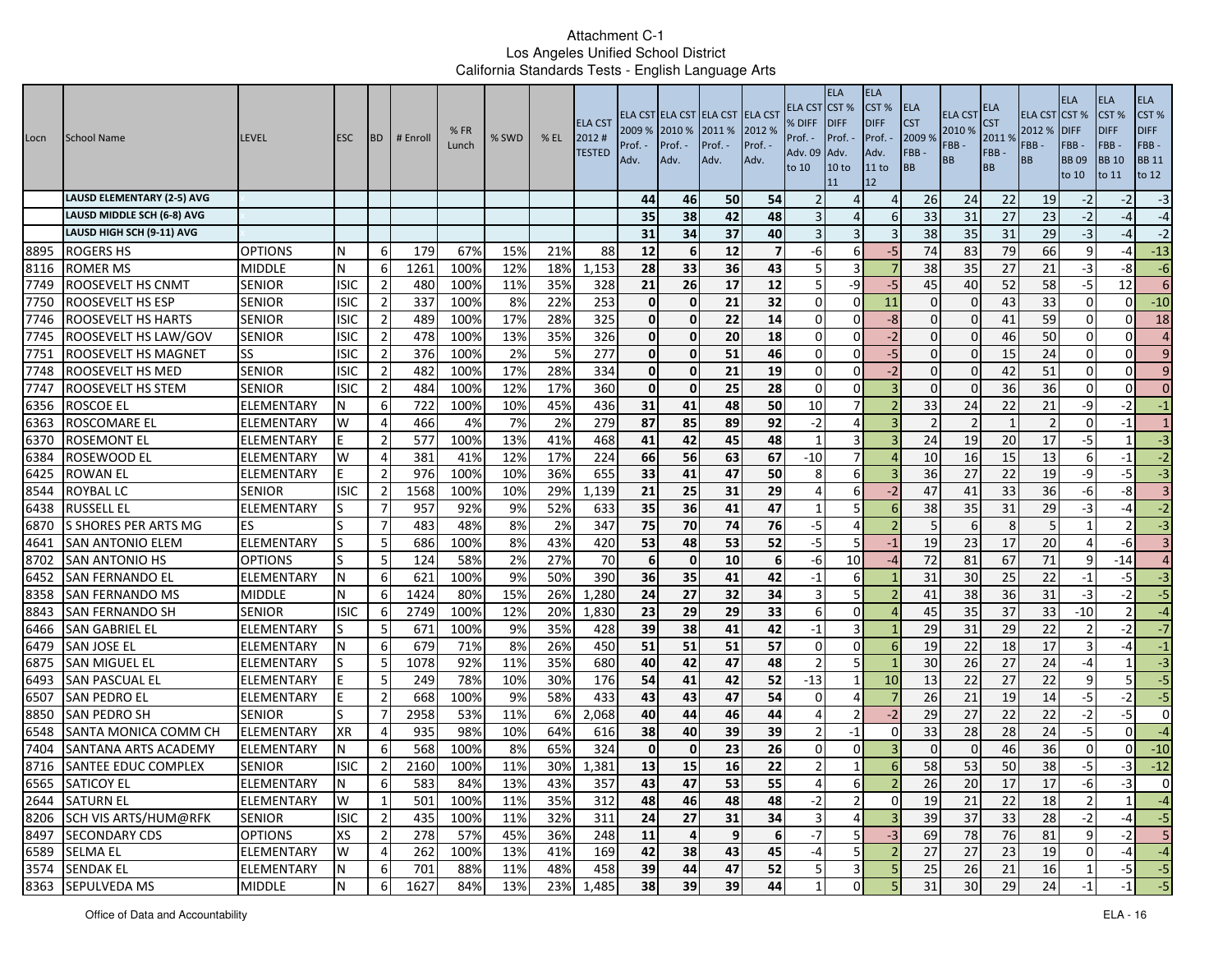| Locn | School Name                       | <b>LEVEL</b>      | <b>ESC</b>  | <b>BD</b>      | # Enrol | %FR<br>Lunch | % SWD | $%$ EL | <b>ELA CST</b><br>2012#<br><b>TESTED</b> | 2009 % 2010 %<br>Prof. $\cdot$<br>Adv. | Prof. -<br>Adv. | ELA CST ELA CST ELA CST ELA CST<br>2011 %<br>Prof. -<br>Adv. | 2012 %<br>Prof. -<br>Adv. | ELA CST<br>% DIFF<br>Prof. -<br>Adv. 09<br>to 10 | <b>ELA</b><br>CST <sup>%</sup><br><b>IDIFF</b><br>Prof. -<br>Adv.<br>10 <sub>to</sub><br>11 | <b>ELA</b><br>CST %<br><b>DIFF</b><br>Prof.<br>Adv.<br>11 to<br>12 | <b>ELA</b><br><b>CST</b><br>2009 %<br>FBB-<br>BB | <b>ELA CST</b><br>2010 %<br>FBB-<br>BB | ELA<br><b>CST</b><br>2011%<br>FBB-<br><b>BB</b> | <b>ELA CST</b><br>2012 %<br>FBB -<br><b>BB</b> | <b>ELA</b><br>CST%<br><b>DIFF</b><br>FBB-<br><b>BB09</b><br>to 10 | <b>ELA</b><br>CST %<br><b>DIFF</b><br>FBB-<br><b>BB</b> 10<br>to 11 | <b>ELA</b><br>CST%<br><b>DIFF</b><br>FBB-<br><b>BB 11</b><br>to 12 |
|------|-----------------------------------|-------------------|-------------|----------------|---------|--------------|-------|--------|------------------------------------------|----------------------------------------|-----------------|--------------------------------------------------------------|---------------------------|--------------------------------------------------|---------------------------------------------------------------------------------------------|--------------------------------------------------------------------|--------------------------------------------------|----------------------------------------|-------------------------------------------------|------------------------------------------------|-------------------------------------------------------------------|---------------------------------------------------------------------|--------------------------------------------------------------------|
|      | <b>LAUSD ELEMENTARY (2-5) AVG</b> |                   |             |                |         |              |       |        |                                          | 44                                     | 46              | 50                                                           | 54                        |                                                  | $\Delta$                                                                                    | $\overline{4}$                                                     | 26                                               | 24                                     | 22                                              | 19                                             | $-2$                                                              | $-2$                                                                | $-3$                                                               |
|      | LAUSD MIDDLE SCH (6-8) AVG        |                   |             |                |         |              |       |        |                                          | 35                                     | 38              | 42                                                           | 48                        |                                                  | $\Delta$                                                                                    | 6                                                                  | 33                                               | 31                                     | 27                                              | 23                                             | $-2$                                                              | $-4$                                                                | $-4$                                                               |
|      | LAUSD HIGH SCH (9-11) AVG         |                   |             |                |         |              |       |        |                                          | 31                                     | 34              | 37                                                           | 40                        |                                                  | 3                                                                                           | 3                                                                  | 38                                               | 35                                     | 31                                              | 29                                             | $-3$                                                              | $-4$                                                                | $-2$                                                               |
| 6606 | <b>SERRANIA EL</b>                | ELEMENTARY        | N           | 4              | 616     | 23%          | 9%    | 9%     | 389                                      | 74                                     | 69              | 69                                                           | 78                        | $-5$                                             | 0                                                                                           | q                                                                  | 8                                                | 12                                     | 14                                              |                                                |                                                                   |                                                                     | $-7$                                                               |
| 6665 | <b>SHARP EL</b>                   | ELEMENTARY        | N           | 6              | 830     | 90%          | 9%    | 44%    | 480                                      | 35                                     | 42              | 44                                                           | 57                        |                                                  | $\overline{2}$                                                                              | 13                                                                 | 35                                               | 28                                     | 28                                              | 17                                             | -7                                                                | $\Omega$                                                            | $-11$                                                              |
| 6671 | <b>SHENANDOAH EL</b>              | ELEMENTARY        | W           | 1              | 562     | 91%          | 11%   | 56%    | 330                                      | 37                                     | 36              | 40                                                           | 42                        | $-1$                                             | $\Delta$                                                                                    |                                                                    | 26                                               | 27                                     | 28                                              | 22                                             |                                                                   |                                                                     | $-6$                                                               |
| 6685 | SHERIDAN ST EL                    | ELEMENTARY        |             | $\overline{2}$ | 1085    | 91%          | 10%   | 45%    | 690                                      | 35                                     | 37              | 40                                                           | 44                        |                                                  | 3                                                                                           | $\Delta$                                                           | 29                                               | 27                                     | 28                                              | 22                                             | $-2$                                                              |                                                                     | $-6$                                                               |
| 6699 | SHERMAN OAKS EL                   | ELEMENTARY        |             | 3              | 891     | 22%          | 13%   | 10%    | 528                                      | 69                                     | 69              | 70                                                           | 74                        | $\Omega$                                         | 1                                                                                           |                                                                    | 11                                               | 12                                     | 14                                              | 8                                              |                                                                   | $\overline{2}$                                                      | $-6$                                                               |
| 6712 | SHIRLEY EL                        | ELEMENTARY        |             | 3              | 595     | 81%          | 14%   | 31%    | 354                                      | 52                                     | 57              | 59                                                           | 58                        | 5                                                | $\overline{2}$                                                                              | $-1$                                                               | 16                                               | 14                                     | 13                                              | 11                                             | $-2$                                                              | $-1$                                                                | $-2$                                                               |
| 6740 | <b>SHORT EL</b>                   | ELEMENTARY        | W           | 4              | 379     | 52%          | 8%    | 17%    | 256                                      | 67                                     | 63              | 60                                                           | 61                        | -4                                               | -3                                                                                          |                                                                    | 10                                               | 11                                     | 11                                              | 13                                             |                                                                   | $\Omega$                                                            | $\overline{2}$                                                     |
| 6753 | <b>SIERRA PARK EL</b>             | ELEMENTARY        |             | $\overline{2}$ | 554     | 100%         | 12%   | 22%    | 357                                      | 38                                     | 41              | 38                                                           | 38                        |                                                  | -3                                                                                          | $\Omega$                                                           | 30                                               | 24                                     | 33                                              | 32                                             | -6                                                                | 9                                                                   | $-1$                                                               |
| 6767 | SIERRA VISTA EL                   | ELEMENTARY        |             | 5              | 227     | 100%         | 10%   | 22%    | 134                                      | 48                                     | 50              | 55                                                           | 66                        | -2                                               | 5                                                                                           | 11                                                                 | 20                                               | 25                                     | 16                                              | 10                                             |                                                                   | $-9$                                                                | $-6$                                                               |
| 8842 | <b>SOCES MAG</b>                  | SP                | N           | 3              | 2072    | 50%          | 5%    | 2%     | 1,839                                    | 75                                     | 79              | 78                                                           | 81                        | $\Delta$                                         | $-1$                                                                                        |                                                                    |                                                  |                                        | 5                                               | 4                                              | $-2$                                                              | $\overline{0}$                                                      | $-1$                                                               |
| 6836 | <b>SOLANO EL</b>                  | ELEMENTARY        |             | $\overline{2}$ | 256     | 75%          | 4%    | 26%    | 164                                      | 73                                     | 72              | 77                                                           | 78                        | -1                                               | 5                                                                                           |                                                                    | $\Delta$                                         |                                        | 4                                               |                                                |                                                                   | $-2$                                                                | $\overline{0}$                                                     |
| 6849 | <b>SOTO EL</b>                    | ELEMENTARY        | F           | $\overline{2}$ | 273     | 94%          | 19%   | 48%    | 172                                      | 27                                     | 37              | 36                                                           | 42                        | 10                                               | -1                                                                                          | 6                                                                  | 39                                               | 19                                     | 32                                              | 23                                             | $-20$                                                             | 13 <sup>1</sup>                                                     | $-9$                                                               |
| 7708 | SOTOMAYOR LA-ARTLAB               | <b>SENIOR</b>     | <b>ISIC</b> | 5              | 240     | 92%          | 16%   | 20%    | 198                                      | $\mathbf{0}$                           | $\mathbf 0$     | $\mathbf{0}$                                                 | 32                        | $\Omega$                                         | $\mathbf 0$                                                                                 | $\Omega$                                                           | $\mathbf{0}$                                     | $\Omega$                               | $\overline{0}$                                  | 27                                             | $\Omega$                                                          | $\overline{0}$                                                      | $\overline{0}$                                                     |
| 7707 | SOTOMAYOR LA-HADA                 | <b>SENIOR</b>     | <b>ISIC</b> | 5              | 245     | 88%          | 12%   | 18%    | 217                                      | $\mathbf{0}$                           | $\mathbf{0}$    | $\mathbf{0}$                                                 | 47                        | $\Omega$                                         | $\Omega$                                                                                    | $\Omega$                                                           | $\Omega$                                         | $\Omega$                               | $\Omega$                                        | 17                                             | $\Omega$                                                          | $\Omega$                                                            | $\Omega$                                                           |
| 8577 | <b>SOTOMAYOR LA-LARS</b>          | <b>SENIOR</b>     | <b>ISIC</b> | 5              | 279     | 92%          | 14%   | 17%    | 231                                      | $\mathbf{0}$                           | $\mathbf 0$     | $\mathbf{0}$                                                 | 32                        | $\Omega$                                         | $\Omega$                                                                                    | $\Omega$                                                           | $\Omega$                                         | $\Omega$                               | $\Omega$                                        | 31                                             | $\Omega$                                                          | $\Omega$                                                            | $\overline{0}$                                                     |
| 8881 | <b>SOUTH EAST SH</b>              | <b>SENIOR</b>     |             | 5              | 2892    | 100%         | 10%   | 23%    | 1,975                                    | 23                                     | 28              | 33                                                           | 37                        | 5                                                | 5                                                                                           | $\Delta$                                                           | 46                                               | 40                                     | 33                                              | 28                                             | -6                                                                | $-7$                                                                | $-5$                                                               |
| 8377 | <b>SOUTH GATE MS</b>              | <b>MIDDLE</b>     |             | 5              | 2608    | 100%         | 11%   | 19%    | 2,519                                    | 31                                     | 35              | 35                                                           | 41                        |                                                  | $\mathbf 0$                                                                                 | 6                                                                  | 33                                               | 31                                     | 29                                              | 25                                             | $-2$                                                              | $-2$                                                                | $-4$                                                               |
| 8871 | <b>SOUTH GATE SH</b>              | <b>SENIOR</b>     | S           | 5              | 3320    | 72%          | 9%    | 21%    | 2,374                                    | 27                                     | 29              | 33                                                           | 35                        |                                                  | $\Delta$                                                                                    |                                                                    | 41                                               | 38                                     | 31                                              | 28                                             | $-3$                                                              | $-7$                                                                | $-3$                                                               |
| 6863 | <b>SOUTH PARK EL</b>              | ELEMENTARY        | lS          | 7              | 964     | 100%         | 11%   | 48%    | 638                                      | 47                                     | 38              | 42                                                           | 43                        | -9                                               | 4                                                                                           |                                                                    | 22                                               | 30                                     | 28                                              | 28                                             | 8                                                                 | $-2$                                                                | $\overline{0}$                                                     |
| 8153 | <b>SOUTHEAST MS</b>               | <b>MIDDLE</b>     | S           | 5              | 1327    | 93%          | 10%   | 22%    | 1,234                                    | 29                                     | 32              | $\overline{32}$                                              | $\overline{35}$           | 3                                                | $\Omega$                                                                                    |                                                                    | 34                                               | 33                                     | $\overline{35}$                                 | $\overline{32}$                                | $-1$                                                              | $\overline{2}$                                                      | $-3$                                                               |
| 7718 | <b>SRHS #2 COMM &amp; TECH</b>    | <b>SENIOR</b>     | <b>ISIC</b> | $\overline{7}$ | 307     | 77%          | 12%   | 27%    | 267                                      | $\mathbf{0}$                           | $\mathbf 0$     | $\mathbf{0}$                                                 | 12                        | $\Omega$                                         | $\Omega$                                                                                    | $\Omega$                                                           | $\Omega$                                         |                                        | $\Omega$                                        | 61                                             | $\Omega$                                                          | $\Omega$                                                            | $\overline{0}$                                                     |
| 7719 | <b>SRHS #2 GREEN DESIGN</b>       | <b>SENIOR</b>     | isic        | $\overline{7}$ | 317     | 85%          | 12%   | 32%    | 278                                      | Οl                                     | $\mathbf 0$     | $\mathbf{0}$                                                 | 21                        | $\Omega$                                         | 0                                                                                           | $\Omega$                                                           | $\Omega$                                         | $\Omega$                               | $\Omega$                                        | 44                                             | $\Omega$                                                          | $\overline{0}$                                                      | $\overline{0}$                                                     |
| 7721 | <b>SRHS #2 PERF ARTS</b>          | <b>SENIOR</b>     | <b>ISIC</b> | $\overline{7}$ | 319     | 79%          | 11%   | 29%    | 258                                      | $\mathbf{0}$                           | 0               | $\mathbf{0}$                                                 | 16                        | $\Omega$                                         | $\mathbf 0$                                                                                 | $\Omega$                                                           | $\Omega$                                         |                                        | $\mathbf{0}$                                    | 49                                             | $\Omega$                                                          | $\Omega$                                                            | $\overline{0}$                                                     |
| 8867 | SRHS #2 PUB SRV COMM              | <b>SENIOR</b>     | isic        | -7             | 297     | 86%          | 6%    | 30%    | 278                                      | $\mathbf{0}$                           | $\mathbf 0$     | $\mathbf{0}$                                                 | 17                        | $\Omega$                                         | 0                                                                                           | $\Omega$                                                           | $\Omega$                                         |                                        | $\Omega$                                        | 46                                             | $\Omega$                                                          | $\Omega$                                                            | $\overline{0}$                                                     |
| 6890 | <b>STAGG EL</b>                   | ELEMENTARY        | Ν           | 6              | 446     | 68%          | 12%   | 37%    | 265                                      | 58                                     | 53              | 62                                                           | 58                        | $-5$                                             | 9                                                                                           | $-4$                                                               | 11                                               | 15                                     | 13                                              | 14                                             |                                                                   | $-2$                                                                | $\mathbf{1}$                                                       |
| 6904 | <b>STANFORD EL</b>                | ELEMENTARY        | S           | 5              | 844     | 100%         | 6%    | 42%    | 668                                      | 37                                     | 42              | 46                                                           | 45                        | 5                                                | 4                                                                                           | $-1$                                                               | 28                                               | 26                                     | 28                                              | 22                                             | -2                                                                | $\overline{2}$                                                      | $-6$                                                               |
| 6918 | <b>STATE EL</b>                   | ELEMENTARY        | lS          | 5              | 678     | 100%         | 12%   | 46%    | 426                                      | 37                                     | 33              | 36                                                           | 42                        | -4                                               | 3                                                                                           |                                                                    | 30                                               | 32                                     | 29                                              | 27                                             |                                                                   | $-3$                                                                | $-2$                                                               |
| 6932 | <b>STERRY EL</b>                  | ELEMENTARY        | W           | $\overline{4}$ | 370     | 68%          | 17%   | 42%    | 185                                      | 53                                     | 53              | 51                                                           | 52                        | $\Omega$                                         | $-2$                                                                                        |                                                                    | $\mathsf{q}$                                     | 13                                     | 13                                              | 12                                             |                                                                   | $\Omega$                                                            | $-1$                                                               |
| 8387 | <b>STEVENSON MS</b>               | <b>MIDDLE</b>     | <b>ISIC</b> | $\overline{2}$ | 1942    | 87%          | 12%   | 24%    | 1,815                                    | 22                                     | 25              | 26                                                           | 33                        |                                                  | $\mathbf{1}$                                                                                |                                                                    | 45                                               | 43                                     | 41                                              | 33                                             | -2                                                                | $-2$                                                                | $-8$                                                               |
| 6945 | <b>STONEHURST EL</b>              | ELEMENTARY        |             | 6              | 333     | 74%          | 20%   | 27%    | 194                                      | 50                                     | 49              | 51                                                           | 59                        |                                                  | $\overline{2}$                                                                              |                                                                    | 19                                               | 22                                     | 18                                              | 9                                              |                                                                   | -4                                                                  | $-9$                                                               |
| 6952 | <b>STONER EL</b>                  | ELEMENTARY        | W           | 4              | 354     | 100%         | 14%   | 59%    | 199                                      | 38                                     | 42              | $\overline{37}$                                              | 48                        | $\overline{4}$                                   | $-5$                                                                                        | 11                                                                 | 30                                               | $\overline{25}$                        | 25                                              | 21                                             | $-5$                                                              | $\mathbf{0}$                                                        | $-4$                                                               |
|      | 8585 STONEY POINT HS              | <b>OPTIONS</b>    | ${\sf N}$   | 3              | 131     | 89%          | 11%   | 27%    | 81                                       | 19                                     | 19              | 13                                                           |                           |                                                  | -6                                                                                          | $-6$                                                               | 52                                               | 36                                     | 54                                              | 62                                             | $-16$                                                             | 18                                                                  | 8                                                                  |
|      | 6959 STRATHERN EL                 | <b>ELEMENTARY</b> | N           | 6              | 704     | 100%         | 9%    | 31%    | 430                                      | 33                                     | 37              | 46                                                           | 57                        |                                                  | 9                                                                                           | 11                                                                 | 34                                               | 31                                     | 17                                              | 12                                             | $-3$                                                              | $-14$                                                               | $-5$                                                               |
|      | 8396 SUN VALLEY MS                | <b>MIDDLE</b>     | <b>ISIC</b> | 6              | 1203    | 100%         | 14%   | 27%    | 1,154                                    | 23                                     | 25              | 28                                                           | 31                        | $\overline{2}$                                   | $\overline{\mathbf{3}}$                                                                     | $\overline{3}$                                                     | 39                                               | 43                                     | 42                                              | 37                                             |                                                                   | $-1$                                                                | $-5$                                                               |
|      | 8093 SUN VALLEY SH                | <b>SENIOR</b>     | <b>ISIC</b> | 6              | 920     | 80%          | 16%   | 29%    | 649                                      | $\mathbf{0}$                           | 26              | 29                                                           | 22                        | $\mathbf 0$                                      | $\overline{\mathbf{3}}$                                                                     | $-7$                                                               | $\overline{0}$                                   | 40                                     | 34                                              | 41                                             | $\overline{0}$                                                    | $-6$                                                                | $\overline{7}$                                                     |
|      | 6973 SUNLAND EL                   | ELEMENTARY        | N           | 6              | 562     | 64%          | 14%   | 16%    | 362                                      | 60                                     | 65              | 59                                                           | 67                        | 5                                                | $-6$                                                                                        | 8                                                                  | 15                                               | 14                                     | 16                                              | 10                                             | $-1$                                                              | 2 <sup>1</sup>                                                      | $-6$                                                               |
|      | 6986 SUNNY BRAE EL                | ELEMENTARY        | N           | $\overline{3}$ | 693     | 100%         | 11%   | 46%    | 417                                      | 43                                     | 45              | 50                                                           | 54                        | $\overline{2}$                                   | 5 <sub>l</sub>                                                                              | $\overline{4}$                                                     | 26                                               | 26                                     | 23                                              | 17                                             | $\overline{0}$                                                    | $-3$                                                                | $-6$                                                               |
|      | 6988 SUNRISE EL                   | <b>ELEMENTARY</b> | <b>ISIC</b> | $\overline{2}$ | 486     | 100%         | 15%   | 53%    | 338                                      | 40                                     | 31              | 40                                                           | 36                        | -9                                               | 9                                                                                           | -4                                                                 | 30                                               | 35                                     | 26                                              | 35                                             |                                                                   | $-9$                                                                | 9                                                                  |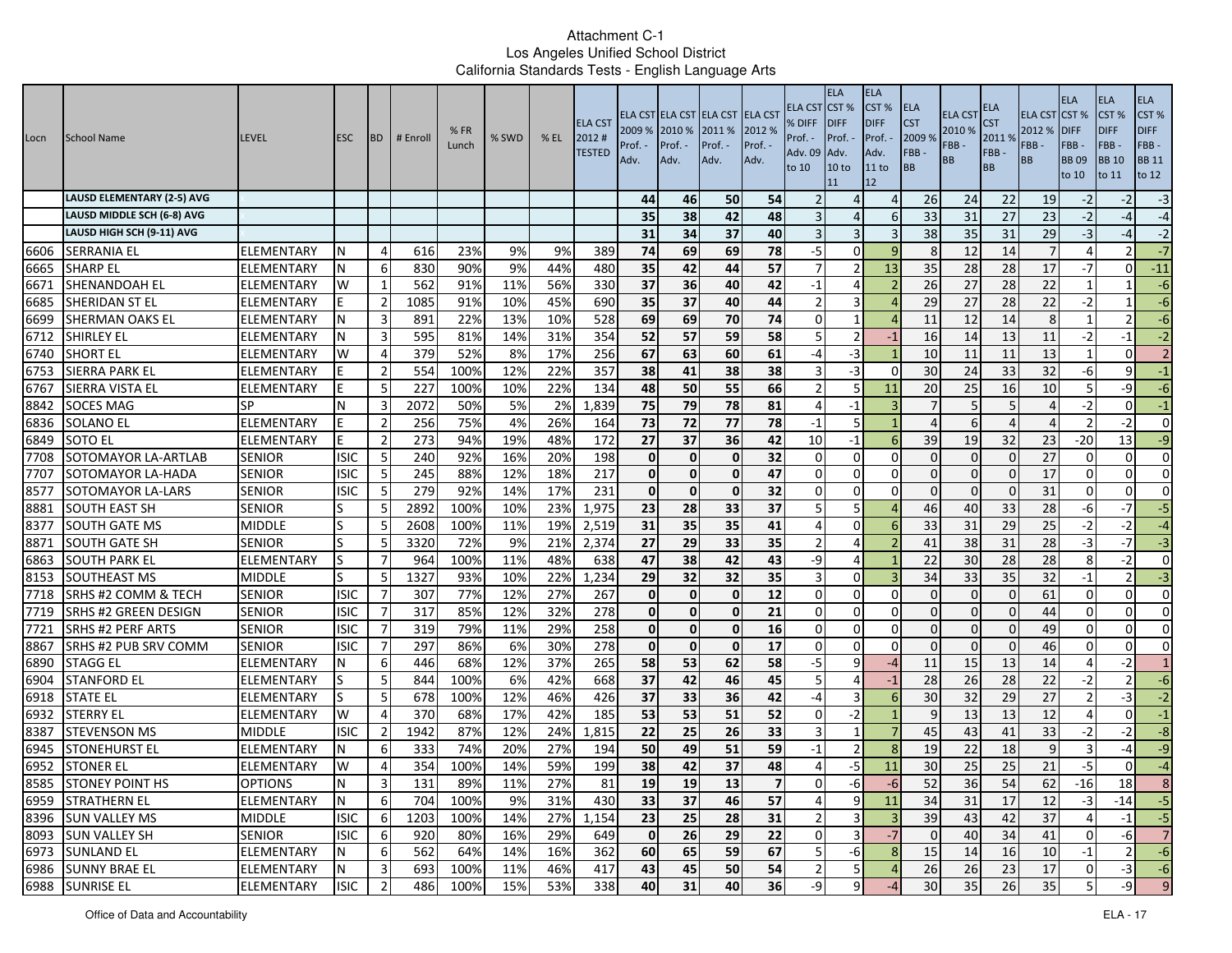| Locn | School Name                       | <b>LEVEL</b>      | <b>ESC</b>  | <b>IBD</b>     | # Enrol | %FR<br>Lunch | % SWD | $%$ EL | <b>ELA CST</b><br>2012#<br><b>TESTED</b> | 2009 % 2010 %<br>Prof.<br>Adv. | Prof. -<br>Adv. | ELA CST ELA CST ELA CST ELA CST<br>2011 %<br>Prof. -<br>Adv. | 2012 %<br>Prof. -<br>Adv. | ELA CST<br>% DIFF<br>Prof. -<br>Adv. 09<br>to 10 | <b>ELA</b><br>CST <sup>%</sup><br><b>IDIFF</b><br>Prof. -<br>Adv.<br>10 <sub>to</sub><br>11 | <b>ELA</b><br>CST %<br><b>DIFF</b><br>Prof.<br>Adv.<br>11 to<br>12 | <b>ELA</b><br><b>CST</b><br>2009 %<br>FBB-<br>BB | <b>ELA CST</b><br>2010 %<br>FBB-<br>BB | ELA<br><b>CST</b><br>2011%<br>FBB-<br><b>BB</b> | <b>ELA CST</b><br>2012 %<br>FBB -<br><b>BB</b> | <b>ELA</b><br>CST%<br><b>DIFF</b><br>FBB-<br><b>BB09</b><br>to 10 | <b>ELA</b><br>CST %<br><b>DIFF</b><br>FBB-<br><b>BB</b> 10<br>to 11 | <b>ELA</b><br>CST%<br><b>DIFF</b><br>FBB-<br><b>BB 11</b><br>to 12 |
|------|-----------------------------------|-------------------|-------------|----------------|---------|--------------|-------|--------|------------------------------------------|--------------------------------|-----------------|--------------------------------------------------------------|---------------------------|--------------------------------------------------|---------------------------------------------------------------------------------------------|--------------------------------------------------------------------|--------------------------------------------------|----------------------------------------|-------------------------------------------------|------------------------------------------------|-------------------------------------------------------------------|---------------------------------------------------------------------|--------------------------------------------------------------------|
|      | <b>LAUSD ELEMENTARY (2-5) AVG</b> |                   |             |                |         |              |       |        |                                          | 44                             | 46              | 50                                                           | 54                        |                                                  | $\Delta$                                                                                    | $\overline{4}$                                                     | 26                                               | 24                                     | 22                                              | 19                                             | $-2$                                                              | $-2$                                                                | $-3$                                                               |
|      | LAUSD MIDDLE SCH (6-8) AVG        |                   |             |                |         |              |       |        |                                          | 35                             | 38              | 42                                                           | 48                        |                                                  | $\Delta$                                                                                    | 6                                                                  | 33                                               | 31                                     | 27                                              | 23                                             | $-2$                                                              | $-4$                                                                | $-4$                                                               |
|      | LAUSD HIGH SCH (9-11) AVG         |                   |             |                |         |              |       |        |                                          | 31                             | 34              | 37                                                           | 40                        |                                                  | 3                                                                                           | 3                                                                  | 38                                               | 35                                     | 31                                              | 29                                             | $-3$                                                              | $-4$                                                                | $-2$                                                               |
| 7007 | <b>SUPERIOR EL</b>                | ELEMENTARY        | N           | 3              | 574     | 43%          | 9%    | 10%    | 367                                      | 73                             | 72              | 76                                                           | 79                        | $-1$                                             | 4                                                                                           |                                                                    | $\overline{7}$                                   |                                        | 5                                               | 5                                              | $\Omega$                                                          | $-2$                                                                | $\overline{0}$                                                     |
| 8406 | <b>SUTTER MS</b>                  | <b>MIDDLE</b>     | N           | 4              | 1384    | 100%         | 18%   | 19%    | 1,320                                    | 37                             | 36              | 41                                                           | 39                        | $-1$                                             | 5                                                                                           | $-2$                                                               | 26                                               | 28                                     | 24                                              | 28                                             |                                                                   | $-4$                                                                | $\overline{4}$                                                     |
| 7014 | <b>SYLMAR EL</b>                  | <b>ELEMENTARY</b> | N           | 6              | 803     | 100%         | 12%   | 37%    | 455                                      | 34                             | 33              | 47                                                           | 49                        | $-1$                                             | 14                                                                                          | $\overline{\phantom{a}}$                                           | 30                                               | 32                                     | 23                                              | 18                                             |                                                                   | $-9$                                                                | $-5$                                                               |
| 8878 | <b>SYLMAR SH</b>                  | <b>SENIOR</b>     | <b>ISIC</b> | 6              | 2666    | 68%          | 12%   | 17%    | 1,691                                    | 26                             | 32              | 33                                                           | 36                        | -6                                               |                                                                                             | 3                                                                  | 41                                               | 32                                     | 28                                              | 29                                             | -9                                                                | $-4$                                                                | $\mathbf{1}$                                                       |
| 7027 | SYLVAN PARK EL                    | ELEMENTARY        | N           | 6              | 861     | 100%         | 9%    | 56%    | 549                                      | 29                             | 31              | 35                                                           | 36                        |                                                  | 4                                                                                           |                                                                    | 34                                               | 32                                     | 31                                              | 28                                             | $-2$                                                              | $-1$                                                                | $-3$                                                               |
| 7029 | SYNERGY CHARTER ACAD              | ELEMENTARY        | <b>XR</b>   | $\overline{2}$ | 311     | 100%         | 10%   | 46%    | 196                                      | 69                             | 74              | 69                                                           | 85                        | 5                                                | -5                                                                                          | 16                                                                 | 3                                                |                                        | 10                                              | $\overline{2}$                                 | $\mathbf 0$                                                       | $\overline{7}$                                                      | $-\infty$                                                          |
| 8018 | <b>SYNERGY KINETIC ACAD</b>       | <b>MIDDLE</b>     | <b>XR</b>   | 7              | 475     | 89%          | 9%    | 0%     | 457                                      | 44                             | 53              | 60                                                           | 55                        | q                                                | $\overline{7}$                                                                              | $-5$                                                               | 17                                               | 13                                     | 9                                               | 11                                             | $-4$                                                              | $-4$                                                                | 2                                                                  |
| 7692 | SYNERGY QUANTUM ACAD              | <b>SENIOR</b>     | <b>XR</b>   | 7              | 397     | 88%          | 8%    | 0%     | 376                                      | $\mathbf{0}$                   | $\mathbf 0$     | $\mathbf{0}$                                                 | 39                        | $\Omega$                                         | $\Omega$                                                                                    | $\Omega$                                                           | $\Omega$                                         | $\Omega$                               | $\Omega$                                        | 26                                             | $\Omega$                                                          | $\Omega$                                                            | $\overline{0}$                                                     |
| 8880 | <b>TAFT SH</b>                    | <b>SENIOR</b>     | N           | $\overline{4}$ | 2593    | 55%          | 11%   | 8%     | 1,834                                    | 52                             | 52              | 52                                                           | 61                        | $\Omega$                                         | $\Omega$                                                                                    | $\mathbf{q}$                                                       | 23                                               | 23                                     | 21                                              | 14                                             | $\Omega$                                                          | $-2$                                                                | $-7$                                                               |
| 7035 | <b>TAPER EL</b>                   | ELEMENTARY        |             | $\overline{7}$ | 625     | 43%          | 7%    | 3%     | 382                                      | 63                             | 71              | 71                                                           | 83                        | 8                                                | $\Omega$                                                                                    | 12                                                                 | 12                                               |                                        | 9                                               |                                                | $-5$                                                              |                                                                     | $-6$                                                               |
| 7041 | <b>TARZANA EL</b>                 | ELEMENTARY        |             | 4              | 493     | 71%          | 9%    | 29%    | 323                                      | 59                             | 57              | 56                                                           | 54                        | $-2$                                             | $-1$                                                                                        | $-2$                                                               | 17                                               | 16                                     | 18                                              | 17                                             | $-1$                                                              | 2 <sup>1</sup>                                                      | $-1$                                                               |
| 7068 | TELFAIR EL                        | ELEMENTARY        | N           | 6              | 986     | 88%          | 10%   | 47%    | 613                                      | 31                             | 33              | 37                                                           | 38                        | -2                                               | 4                                                                                           |                                                                    | 36                                               | 32                                     | 31                                              | 32                                             | $-4$                                                              | $-1$                                                                | $\mathbf{1}$                                                       |
| 8883 | THOREAU HS                        | <b>OPTIONS</b>    | N           | 4              | 89      | 60%          | 3%    | 13%    | 47                                       | 17                             | 13              | 28                                                           | 24                        | -4                                               | 15                                                                                          | $-4$                                                               | 49                                               | 36                                     | 32                                              | 31                                             | $-13$                                                             | $-4$                                                                | $-1$                                                               |
| 7178 | <b>TOLAND WAY EL</b>              | ELEMENTARY        | E           | 5              | 366     | 86%          | 13%   | 26%    | 244                                      | 44                             | 45              | 50                                                           | 54                        |                                                  | 5                                                                                           |                                                                    | 24                                               | 25                                     | 22                                              | 14                                             |                                                                   | $-3$                                                                | $-8$                                                               |
| 7192 | TOLUCA LAKE EL                    | ELEMENTARY        | N           | $\overline{4}$ | 439     | 79%          | 12%   | 22%    | 261                                      | 56                             | 61              | 57                                                           | 62                        | 5                                                | $-4$                                                                                        | L,                                                                 | 18                                               | 15                                     | 14                                              | 11                                             | $-3$                                                              | $-1$                                                                | $-3$                                                               |
| 7198 | <b>TOPANGA EL</b>                 | ELEMENTARY        | W           | $\overline{4}$ | 322     | 6%           | 7%    | 4%     | 198                                      | 81                             | 85              | 87                                                           | 89                        | $\Delta$                                         | $\overline{2}$                                                                              |                                                                    | 5                                                |                                        |                                                 | 3                                              | $\Omega$                                                          | $-2$                                                                | $\overline{0}$                                                     |
| 7201 | TOPEKA DR EL                      | ELEMENTARY        | N           | 3              | 596     | 30%          | 10%   | 16%    | 395                                      | 70                             | 68              | 74                                                           | 76                        | $-2$                                             | 6                                                                                           |                                                                    | 8                                                | 12                                     | $\overline{7}$                                  | $\overline{7}$                                 |                                                                   | $-5$                                                                | $\overline{0}$                                                     |
| 8606 | <b>TORRES ELA PERF ARTS</b>       | <b>SENIOR</b>     | <b>ISIC</b> | $\overline{2}$ | 508     | 100%         | 10%   | 21%    | 356                                      | $\mathbf{0}$                   | $\mathbf 0$     | 22                                                           | 30                        | $\Omega$                                         | $\Omega$                                                                                    | R                                                                  | $\Omega$                                         |                                        | 36                                              | 24                                             | $\Omega$                                                          | $\mathbf{0}$                                                        | $-12$                                                              |
| 7773 | <b>TORRES ENG &amp; TECH</b>      | <b>SENIOR</b>     | ISIC        | 2              | 484     | 100%         | 11%   | 24%    | 328                                      | Οl                             | $\mathbf 0$     | 25                                                           | 32                        | $\Omega$                                         | 0                                                                                           |                                                                    | $\mathbf{0}$                                     | 0                                      | 35                                              | 30                                             | $\mathbf 0$                                                       | $\Omega$                                                            | $-5$                                                               |
| 7775 | <b>TORRES HUM/ART/TECH</b>        | <b>SENIOR</b>     | <b>ISIC</b> | $\overline{2}$ | 493     | 100%         | 11%   | 26%    | 368                                      | $\mathbf{0}$                   | $\mathbf 0$     | 24                                                           | $\overline{25}$           | $\Omega$                                         | $\Omega$                                                                                    |                                                                    | $\Omega$                                         |                                        | 40                                              | 45                                             | $\Omega$                                                          | $\Omega$                                                            | 5                                                                  |
| 7772 | <b>TORRES RENAISSANCE</b>         | <b>SENIOR</b>     | <b>ISIC</b> | $\overline{2}$ | 472     | 100%         | 10%   | 24%    | 287                                      | $\Omega$                       | $\mathbf 0$     | 33                                                           | 33                        | $\Omega$                                         | $\Omega$                                                                                    | $\Omega$                                                           | $\Omega$                                         |                                        | 32                                              | 25                                             | $\Omega$                                                          | $\mathbf{0}$                                                        | $-7$                                                               |
| 7777 | TORRES SOC JST LDSHP              | <b>SENIOR</b>     | <b>ISIC</b> | $\overline{2}$ | 490     | 100%         | 13%   | 22%    | 341                                      | Οl                             | $\mathbf 0$     | 19                                                           | 17                        | $\Omega$                                         | 0                                                                                           | $-2$                                                               | $\Omega$                                         | $\Omega$                               | 46                                              | 47                                             | $\Omega$                                                          | $\Omega$                                                            | $\mathbf{1}$                                                       |
| 7205 | <b>TOWNE EL</b>                   | ELEMENTARY        |             | $\overline{7}$ | 351     | 85%          | 14%   | 23%    | 220                                      | 50                             | 57              | 58                                                           | 62                        |                                                  |                                                                                             | $\Delta$                                                           | 26                                               | 16                                     | 16                                              | 15                                             | $-10$                                                             | $\overline{0}$                                                      | $-1$                                                               |
| 7219 | <b>TRINITY EL</b>                 | ELEMENTARY        |             | $\overline{2}$ | 473     | 100%         | 11%   | 47%    | 438                                      | 30 <sup>1</sup>                | 37              | 45                                                           | 42                        |                                                  | 8                                                                                           | -3                                                                 | 36                                               | 30                                     | 23                                              | 25                                             | -6                                                                | $-7$                                                                | 2                                                                  |
| 7247 | <b>TULSA EL</b>                   | ELEMENTARY        |             | 3              | 509     | 68%          | 11%   | 20%    | 330                                      | 63                             | 66              | 63                                                           | 67                        | 3                                                | -3                                                                                          |                                                                    | 13                                               | 8                                      | 12                                              | 10                                             | $-5$                                                              | $\overline{4}$                                                      | $-2$                                                               |
| 7260 | TWEEDY EL                         | ELEMENTARY        | S           | 5              | 653     | 100%         | 8%    | 32%    | 415                                      | 43                             | 46              | 49                                                           | 55                        | 3                                                | 3                                                                                           | -6                                                                 | 25                                               | 21                                     | 20                                              | 15                                             | $-4$                                                              | $-1$                                                                | $-5$                                                               |
| 7780 | <b>UCLA COMMUNITY SCH</b>         | <b>SPAN</b>       | <b>ISIC</b> | $\overline{2}$ | 978     | 57%          | 8%    | 55%    | 682                                      | $\mathbf{0}$                   | 30              | 30                                                           | 37                        | $\cup$                                           | $\Omega$                                                                                    |                                                                    | $\Omega$                                         | 33                                     | 36                                              | 27                                             | $\Omega$                                                          | $\overline{3}$                                                      | $-9$                                                               |
| 7356 | <b>UNION EL</b>                   | <b>ELEMENTARY</b> |             | $\overline{2}$ | 1092    | 100%         | 11%   | 56%    | 650                                      | 37                             | 40              | 41                                                           | 46                        | 3                                                | $\mathbf{1}$                                                                                | 5                                                                  | 28                                               | 30                                     | 26                                              | 21                                             | $\mathcal{P}$                                                     | $-4$                                                                | $-5$                                                               |
| 8886 | UNIVERSITY SH                     | <b>SENIOR</b>     | W           | 4              | 2023    | 74%          | 9%    | 11%    | 1,341                                    | 38                             | 40              | 46                                                           | 51                        |                                                  | 6                                                                                           |                                                                    | 27                                               | 27                                     | 22                                              | 20                                             | $\Omega$                                                          | $-5$                                                                | $-2$                                                               |
| 7370 | UTAH EL                           | <b>SPAN</b>       |             | $\overline{2}$ | 439     | 88%          | 13%   | 41%    | 341                                      | 39                             | 42              | 47                                                           | 42                        |                                                  | 5                                                                                           | -5                                                                 | 22                                               | 24                                     | 21                                              | 21                                             |                                                                   | $-3$                                                                | $\overline{0}$                                                     |
| 7384 | <b>VALERIO EL</b>                 | ELEMENTARY        | N           | 6              | 1040    | 100%         | 10%   | 45%    | 631                                      | 36                             | $\overline{37}$ | 44                                                           | 45                        |                                                  | $\overline{7}$                                                                              |                                                                    | $\overline{29}$                                  | 29                                     | 26                                              | 21                                             | $\mathbf{0}$                                                      | $-3$                                                                | $-5$                                                               |
|      | 8898 VALLEY ACAD ARTS/SCI         | <b>SENIOR</b>     | N           | 3              | 931     | 67%          | 14%   | 8%     | 779                                      | υı                             |                 | υı                                                           | 48                        |                                                  |                                                                                             | υ                                                                  |                                                  | υı                                     | υı                                              | $20\,$                                         |                                                                   | 0                                                                   |                                                                    |
|      | 7390 VALLEY ALTERN MAG            | SP                | N           | 3              | 602     | 65%          | 9%    | 11%    | 495                                      | 61                             | 58              | 60                                                           | 67                        | $-3$                                             | $\overline{2}$                                                                              | $\overline{7}$                                                     | 10                                               | 12                                     | 12                                              | 9                                              | $\overline{2}$                                                    | $\mathbf{0}$                                                        | $-3$                                                               |
|      | 7397 VALLEY VIEW EL               | <b>ELEMENTARY</b> | W           | $\overline{4}$ | 245     | 36%          | 9%    | 7%     | 148                                      | 53                             | 57              | 64                                                           | 61                        | $\overline{4}$                                   | 7                                                                                           | $-3$                                                               | 16                                               | 14                                     | 11                                              | 14                                             | $-2$                                                              | $-3$                                                                | $\overline{3}$                                                     |
|      | 7419 VAN DEENE EL                 | ELEMENTARY        | lS          | $\overline{7}$ | 405     | 69%          | 12%   | 25%    | 258                                      | 47                             | 53              | 48                                                           | 51                        | 6                                                | $-5$                                                                                        | $\overline{3}$                                                     | 20                                               | 19                                     | 24                                              | 17                                             | $-1$                                                              | 5                                                                   | $\mathbf{-7}$                                                      |
|      | 7422 VAN GOGH EL                  | ELEMENTARY        | N           | 3              | 481     | 20%          | 12%   | 4%     | 322                                      | 74                             | 77              | 82                                                           | 86                        | 3                                                | 5 <sub>l</sub>                                                                              | $\overline{4}$                                                     | 9                                                |                                        | $\overline{\mathbf{3}}$                         | $\overline{3}$                                 | $-4$                                                              | $-2$                                                                | $\overline{0}$                                                     |
|      | 7425 VAN NESS EL                  | ELEMENTARY        | W           | $\overline{4}$ | 245     | 79%          | 18%   | 34%    | 139                                      | 54                             | 55              | 67                                                           | 70                        |                                                  | 12                                                                                          | $\overline{3}$                                                     | 19                                               | 17                                     | 15                                              | 9                                              | $-2$                                                              | $-2$                                                                | $-6$                                                               |
|      | 7438 VAN NUYS EL                  | <b>ELEMENTARY</b> | N           | 6              | 544     | 100%         | 14%   | 59%    | 299                                      | 32                             | 31              | 38                                                           | 42                        | $-1$                                             |                                                                                             |                                                                    | 32                                               | 31                                     | 25                                              | 29                                             |                                                                   | $-6$                                                                | $\overline{4}$                                                     |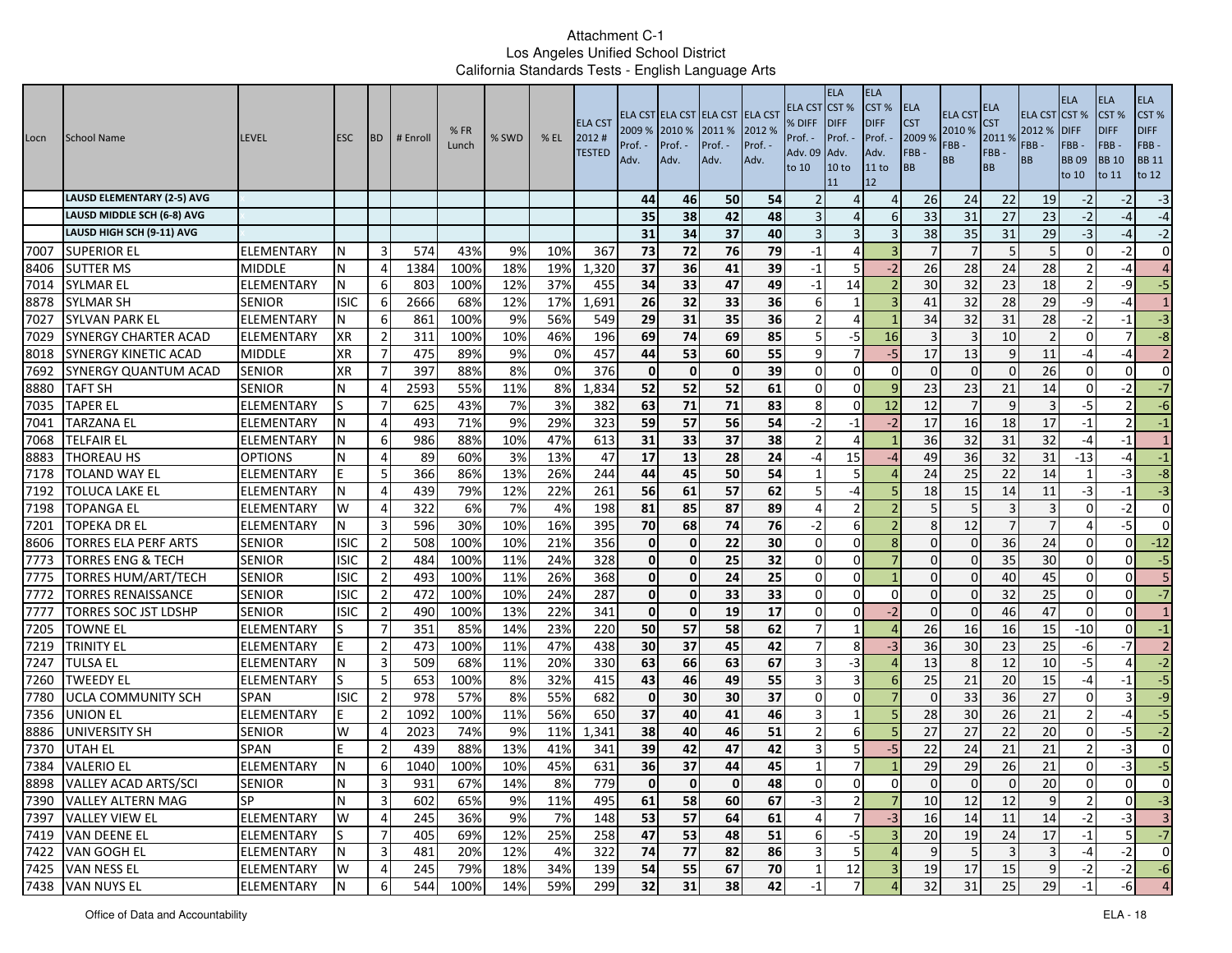| Locn | School Name                       | <b>LEVEL</b>      | <b>ESC</b>  | <b>BD</b>      | # Enroll | %FR<br>Lunch | % SWD | $%$ EL | <b>ELA CST</b><br>2012#<br><b>TESTED</b> | 2009 %<br>Prof.<br>Adv. | 2010 %<br>Prof. -<br>Adv. | ELA CST ELA CST ELA CST ELA CST<br>2011 %<br>Prof. -<br>Adv. | 2012 %<br>Prof. -<br>Adv. | ELA CST<br>% DIFF<br>Prof. -<br>Adv. 09<br>to 10 | <b>ELA</b><br>CST <sub>%</sub><br><b>DIFF</b><br>Prof. -<br>Adv.<br>10 to<br>11 | <b>ELA</b><br>CST%<br><b>DIFF</b><br>Prof. -<br>Adv.<br>11 to<br>12 | <b>ELA</b><br><b>CST</b><br>2009 %<br>FBB-<br><b>BB</b> | <b>ELA CST</b><br>2010 %<br>FBB -<br>BB | ELA<br>S <sub>T</sub><br>20119<br>FBB-<br><b>BB</b> | ELA CST CST %<br>2012 %<br>FBB -<br><b>BB</b> | <b>ELA</b><br><b>DIFF</b><br>FBB-<br><b>BB09</b><br>to 10 | <b>ELA</b><br>CST %<br><b>DIFF</b><br>FBB-<br><b>BB</b> 10<br>to 11 | <b>ELA</b><br>CST %<br><b>DIFF</b><br>FBB-<br><b>BB 11</b><br>to 12 |
|------|-----------------------------------|-------------------|-------------|----------------|----------|--------------|-------|--------|------------------------------------------|-------------------------|---------------------------|--------------------------------------------------------------|---------------------------|--------------------------------------------------|---------------------------------------------------------------------------------|---------------------------------------------------------------------|---------------------------------------------------------|-----------------------------------------|-----------------------------------------------------|-----------------------------------------------|-----------------------------------------------------------|---------------------------------------------------------------------|---------------------------------------------------------------------|
|      | <b>LAUSD ELEMENTARY (2-5) AVG</b> |                   |             |                |          |              |       |        |                                          | 44                      | 46                        | 50                                                           | 54                        |                                                  | 4                                                                               | $\overline{4}$                                                      | 26                                                      | 24                                      | 22                                                  | 19                                            | $-2$                                                      | $-2$                                                                | $-3$                                                                |
|      | LAUSD MIDDLE SCH (6-8) AVG        |                   |             |                |          |              |       |        |                                          | 35                      | 38                        | 42                                                           | 48                        |                                                  | $\overline{4}$                                                                  | 6                                                                   | 33                                                      | 31                                      | 27                                                  | 23                                            | $-2$                                                      | -4                                                                  | $-4$                                                                |
|      | LAUSD HIGH SCH (9-11) AVG         |                   |             |                |          |              |       |        |                                          | 31                      | 34                        | 37                                                           | 40                        |                                                  | 3                                                                               | 3                                                                   | 38                                                      | 35                                      | 31                                                  | 29                                            | $-3$                                                      | -4                                                                  | $-2$                                                                |
| 8434 | VAN NUYS MS                       | MIDDLE            | N           | 3              | 1337     | 73%          | 16%   | 22%    | 1,166                                    | 33                      | 35                        | 43                                                           | 46                        |                                                  | 8                                                                               |                                                                     | 32                                                      | 31                                      | 24                                                  | 21                                            | $-1$                                                      | -7                                                                  | $-3$                                                                |
| 8893 | <b>VAN NUYS SH</b>                | <b>SENIOR</b>     | N           | 6              | 2846     | 74%          | 10%   | 16%    | 2,017                                    | 47                      | 47                        | 50                                                           | 55                        | $\Omega$                                         | $\overline{\mathbf{a}}$                                                         |                                                                     | 28                                                      | 29                                      | 25                                                  | 23                                            |                                                           | -4                                                                  | $-2$                                                                |
| 7411 | <b>VANALDEN EL</b>                | ELEMENTARY        | N           | 3              | 410      | 79%          | 7%    | 36%    | 260                                      | 47                      | 45                        | 48                                                           | 60                        | $-2$                                             | $\overline{3}$                                                                  | 12                                                                  | 20                                                      | 23                                      | 18                                                  | 11                                            | 3                                                         | $-5$                                                                | $-7$                                                                |
| 7466 | <b>VENA EL</b>                    | ELEMENTARY        | N           | 6              | 563      | 79%          | 11%   | 24%    | 368                                      | 53                      | 53                        | 67                                                           | 75                        | $\Omega$                                         | 14                                                                              | 8                                                                   | 19                                                      | 23                                      | 14                                                  | 10                                            | 4                                                         | -9                                                                  | $-4$                                                                |
| 8907 | <b>VENICE SH</b>                  | <b>SENIOR</b>     | W           | 4              | 2289     | 58%          | 13%   | 12%    | 1,497                                    | 42                      | 40                        | 43                                                           | 48                        | $-2$                                             | $\overline{3}$                                                                  |                                                                     | 30                                                      | 29                                      | 25                                                  | 24                                            | $-1$                                                      | -4                                                                  | $-1$                                                                |
| 8914 | <b>VERDUGO HILLS SH</b>           | SENIOR            | N           | 6              | 1783     | 67%          | 12%   | 10%    | 1,256                                    | 42                      | 43                        | 49                                                           | 46                        |                                                  | 6                                                                               | $-3$                                                                | 26                                                      | 27                                      | 20                                                  | 23                                            | $\mathbf{1}$                                              | -7                                                                  | $\overline{3}$                                                      |
| 7479 | <b>VERMONT EL</b>                 | ELEMENTARY        |             | -1             | 741      | 100%         | 9%    | 51%    | 445                                      | 34                      | 44                        | 46                                                           | 49                        | 10                                               | $\overline{2}$                                                                  |                                                                     | 30                                                      | 23                                      | 24                                                  | 19                                            | $-7$                                                      |                                                                     | $-5$                                                                |
| 7493 | <b>VERNON CITY EL</b>             | ELEMENTARY        |             | -5             | 254      | 100%         | 11%   | 48%    | 160                                      | 45                      | 47                        | 51                                                           | 51                        |                                                  | $\overline{4}$                                                                  | $\Omega$                                                            | 21                                                      | 20                                      | 20                                                  | 18                                            | $-1$                                                      | ΩI                                                                  | $-2$                                                                |
| 7507 | <b>VICTORIA EL</b>                | ELEMENTARY        |             | 5              | 719      | 94%          | 6%    | 48%    | 459                                      | 41                      | 50                        | 48                                                           | 46                        | q                                                | $-2$                                                                            | $-2$                                                                | 28                                                      | 20                                      | 23                                                  | 22                                            | -8                                                        |                                                                     | $-1$                                                                |
| 7521 | <b>VICTORY EL</b>                 | ELEMENTARY        | N           | 6              | 755      | 100%         | 12%   | 44%    | 563                                      | 36                      | 42                        | 50                                                           | 55                        | 6                                                | 8                                                                               |                                                                     | 31                                                      | 28                                      | 23                                                  | 17                                            | $-3$                                                      | $-5$                                                                | $-6$                                                                |
| 8602 | <b>VIEW PARK CONTN HS</b>         | <b>OPTIONS</b>    | W           | 1              | 65       | 71%          | 6%    | 15%    | 29                                       |                         | 9                         | $\overline{2}$                                               | $\mathbf 0$               | 5                                                | -7                                                                              | $-2$                                                                | 71                                                      | 80                                      | 78                                                  | 86                                            | 9                                                         | $-2$                                                                | 8 <sup>1</sup>                                                      |
| 7534 | <b>VINE EL</b>                    | ELEMENTARY        | W           | $\overline{4}$ | 596      | 89%          | 13%   | 48%    | 388                                      | 42                      | 48                        | 45                                                           | 47                        | 6                                                | $-3$                                                                            |                                                                     | 28                                                      | 25                                      | 23                                                  | 21                                            | $-3$                                                      | -2                                                                  | $-2$                                                                |
| 7548 | <b>VINEDALE EL</b>                | ELEMENTARY        | N           | 6              | 276      | 100%         | 13%   | 42%    | 176                                      | 29                      | 34                        | 39                                                           | 48                        | 5                                                | 5                                                                               | <sub>q</sub>                                                        | 33                                                      | 28                                      | 27                                                  | 22                                            | $-5$                                                      | $-1$                                                                | $-5$                                                                |
| 7562 | <b>VINTAGE MATH/SCI MAG</b>       | ES                | N           | 3              | 790      | 55%          | 6%    | 7%     | 607                                      | 67                      | 73                        | 75                                                           | 80                        | 6                                                | $\overline{2}$                                                                  |                                                                     | 10                                                      |                                         | 6                                                   | $\overline{2}$                                | $-3$                                                      | -1                                                                  | $-4$                                                                |
| 8462 | <b>VIRGIL MS</b>                  | <b>MIDDLE</b>     | F           | $\overline{2}$ | 1215     | 100%         | 14%   | 29%    | 1,071                                    | 27                      | 29                        | 36                                                           | 42                        | $\mathcal{P}$                                    | $\overline{7}$                                                                  | 6                                                                   | 40                                                      | 39                                      | 29                                                  | 22                                            | $-1$                                                      | $-10$                                                               | $-7$                                                                |
| 7575 | <b>VIRGINIA EL</b>                | ELEMENTARY        | W           | 1              | 431      | 100%         | 16%   | 32%    | 266                                      | 48                      | 42                        | 38                                                           | 46                        | -6                                               | -4                                                                              | 8                                                                   | 20                                                      | 29                                      | 28                                                  | 25                                            | q                                                         | $-1$                                                                | $-3$                                                                |
| 7400 | VISTA DEL VALLE ACAD              | ELEMENTARY        |             | 6              | 441      | 100%         | 9%    | 43%    | 291                                      | $\mathbf 0$             | $\mathbf{0}$              | 39                                                           | 48                        | $\Omega$                                         | $\mathbf 0$                                                                     | 9                                                                   | $\Omega$                                                | $\Omega$                                | 24                                                  | 23                                            | $\mathbf 0$                                               | $\Omega$                                                            | $-1$                                                                |
| 8117 | VISTA MS                          | <b>MIDDLE</b>     | <b>ISIC</b> | 6              | 1549     | 92%          | 15%   | 28%    | 1,358                                    | 24                      | 22                        | 29                                                           | 34                        | $-2$                                             | $\overline{7}$                                                                  | 5                                                                   | 41                                                      | 44                                      | 34                                                  | 27                                            | 3                                                         | -10                                                                 | $-7$                                                                |
| 7589 | <b>WADSWORTH EL</b>               | ELEMENTARY        |             | 5              | 813      | 100%         | 9%    | 61%    | 462                                      | 21                      | 25                        | 29                                                           | 34                        | 4                                                | 4                                                                               |                                                                     | 44                                                      | 41                                      | 37                                                  | 33                                            | $-3$                                                      | -4                                                                  | $-4$                                                                |
| 7603 | <b>WALGROVE EL</b>                | ELEMENTARY        | W           | $\overline{4}$ | 342      | 44%          | 20%   | 13%    | 163                                      | 45                      | 41                        | 68                                                           | 64                        | -4                                               | 27                                                                              | $-4$                                                                | 29                                                      | 27                                      | $\overline{12}$                                     | 13                                            | $-2$                                                      | $-15$                                                               | $\overline{1}$                                                      |
| 4640 | <b>WALNUT PARK EL</b>             | ELEMENTARY        | lS.         | 5              | 930      | 100%         | 6%    | 38%    | 597                                      | 43                      | 46                        | 45                                                           | 57                        | 3                                                | $-1$                                                                            | 12                                                                  | 24                                                      | 21                                      | 23                                                  | 14                                            | $-3$                                                      |                                                                     | $-9$                                                                |
| 7616 | <b>WARNER EL</b>                  | ELEMENTARY        | W           | $\overline{4}$ | 679      | 5%           | 9%    | 4%     | 398                                      | 91                      | 89                        | 89                                                           | 89                        | $-2$                                             | $\mathbf 0$                                                                     | $\Omega$                                                            | $\mathbf{1}$                                            |                                         | 2                                                   | ς                                             | 1                                                         | $\Omega$                                                            | $\mathbf{1}$                                                        |
| 8928 | <b>WASHINGTON PREP SH</b>         | <b>SENIOR</b>     | <b>ISIC</b> | $\mathbf 1$    | 1674     | 100%         | 17%   | 16%    | 1,074                                    | 15                      | 18                        | 20                                                           | 20                        |                                                  | $\overline{2}$                                                                  | $\Omega$                                                            | 57                                                      | 53                                      | 48                                                  | 46                                            | -4                                                        | $-5$                                                                | $-2$                                                                |
| 8481 | <b>WEBSTER MS</b>                 | <b>MIDDLE</b>     | W           | 4              | 697      | 71%          | 21%   | 14%    | 632                                      | 26                      | 33                        | 36                                                           | 41                        |                                                  | $\overline{3}$                                                                  |                                                                     | 36                                                      | 30                                      | 30                                                  | 25                                            | -6                                                        | $\Omega$                                                            | $-5$                                                                |
| 7151 | <b>WEEMES EL</b>                  | ELEMENTARY        | W           | 1              | 909      | 89%          | 11%   | 33%    | 575                                      | 37                      | 40                        | 45                                                           | 42                        |                                                  | 5                                                                               | $-3$                                                                | 33                                                      | 29                                      | 25                                                  | 28                                            | -4                                                        | -4                                                                  | $\overline{3}$                                                      |
| 7634 | <b>WEIGAND EL</b>                 | ELEMENTARY        | <b>ISIC</b> | $\overline{7}$ | 416      | 100%         | 11%   | 55%    | 251                                      | 39                      | 34                        | 30                                                           | 35                        | $-5$                                             | -4                                                                              |                                                                     | 33                                                      | 37                                      | 40                                                  | 35                                            | 4                                                         |                                                                     | $-5$                                                                |
| 7637 | <b>WELBY EL</b>                   | ELEMENTARY        | N           | 3              | 776      | 15%          | 5%    | 2%     | 608                                      | 82                      | 82                        | 88                                                           | 93                        | $\Omega$                                         | 6                                                                               | $\overline{5}$                                                      | 6                                                       |                                         | 3                                                   |                                               | $-1$                                                      | $-2$                                                                | $-2$                                                                |
| 8943 | <b>WESM HLTH/SPORTS MED</b>       | SS                | W           | 4              | 1187     | 45%          | 12%   | 2%     | 919                                      | 31                      | 34                        | 38                                                           | 45                        | 3                                                | $\overline{4}$                                                                  | 7                                                                   | 34                                                      | 33                                      | 25                                                  | 22                                            | $-1$                                                      | -8                                                                  | $-3$                                                                |
| 8748 | <b>WEST ADAMS PREP SH</b>         | <b>SENIOR</b>     | <b>ISIC</b> | $\overline{2}$ | 2351     | 100%         | 13%   | 31%    | 1,462                                    | 17                      | 19                        | 22                                                           | 24                        |                                                  | $\overline{3}$                                                                  |                                                                     | 51                                                      | 46                                      | 40                                                  | 40                                            | -5                                                        | $-6$                                                                | $\overline{0}$                                                      |
| 7644 | <b>WEST ATHENS EL</b>             | ELEMENTARY        | W           |                | 785      | 100%         | 9%    | 42%    | 455                                      | 25                      | 22                        | 29                                                           | 33                        | -3                                               |                                                                                 |                                                                     | 38                                                      | 42                                      | 31                                                  | 28                                            | $\Delta$                                                  | -11                                                                 | $-3$                                                                |
| 7649 | WEST HOLLYWOOD EL                 | ELEMENTARY        | W           | 4              | 363      | 18%          | 9%    | 9%     | 191                                      | 59                      | 64                        | 78                                                           | 88                        | 5                                                | 14                                                                              | 10                                                                  | 14                                                      | 13                                      | $\overline{4}$                                      | 3                                             | $-1$                                                      | -9                                                                  | $-1$                                                                |
|      | 7654 WEST VERNON EL               | ELEMENTARY        | E           | $\prime$       | 954      | 100%         | 8%    | 61%    | 609                                      | 23                      | 31                        | 40                                                           | $37\,$                    | 8                                                | У                                                                               | -3                                                                  | 48                                                      | 36                                      | 30                                                  | 32                                            | -12                                                       | -61                                                                 |                                                                     |
|      | 7671 WESTERN EL                   | <b>ELEMENTARY</b> | W           | 1              | 597      | 100%         | 13%   | 40%    | 352                                      | 25                      | 27                        | 38                                                           | 43                        | $\overline{2}$                                   | 11                                                                              | 5                                                                   | 44                                                      | 45                                      | 33                                                  | 24                                            | $\mathbf{1}$                                              | $-12$                                                               | $-9$                                                                |
|      | 7699 WESTMINSTER EL               | ELEMENTARY        | W           | $\overline{4}$ | 350      | 100%         | 9%    | 31%    | 233                                      | 46                      | 49                        | 53                                                           | 54                        | $\overline{3}$                                   | $\overline{4}$                                                                  | $\mathbf{1}$                                                        | 22                                                      | 17                                      | 18                                                  | 12                                            | $-5$                                                      |                                                                     | $-6$                                                                |
|      | 7712 WESTPORT HTS EL              | ELEMENTARY        | W           | $\overline{4}$ | 413      | 59%          | 9%    | 8%     | 262                                      | 53                      | 47                        | 51                                                           | 61                        | -6                                               | 4                                                                               | 10                                                                  | 20                                                      | 22                                      | 20                                                  | 13                                            | $\overline{2}$                                            | $-2$                                                                | $-7$                                                                |
|      | 3311 WESTSIDE GLBL AWR MG         | SP                | W           | 4              | 381      | 86%          | 9%    | 15%    | 308                                      | 38                      | 37                        | 43                                                           | 49                        | $-1$                                             | 6                                                                               | 6                                                                   | 21                                                      | 24                                      | 21                                                  | 18                                            | $\overline{3}$                                            | $-3$                                                                | $\mathbf{J}$                                                        |
|      | 7756 WESTSIDE INNOV SCH           | <b>ELEMENTARY</b> | XR          | 4              | 213      | 12%          | 11%   | 1%     | 62                                       | $\overline{0}$          | $\mathbf 0$               | 67                                                           | 69                        | $\mathbf 0$                                      | 0                                                                               | $\overline{2}$                                                      | $\mathbf 0$                                             | $\overline{0}$                          | 22                                                  | 13                                            | $\overline{0}$                                            | $\overline{0}$                                                      | $-9$                                                                |
|      | 7740 WESTWOOD EL                  | <b>ELEMENTARY</b> | W           | 4              | 798      | 6%           | 9%    | 8%     | 488                                      | 86                      | 84                        | 88                                                           | 87                        | $-2$                                             | $\overline{4}$                                                                  | $-1$                                                                | 5 <sub>l</sub>                                          |                                         | 2 <sup>1</sup>                                      | 3 <sup>l</sup>                                | $-1$                                                      | $-2$                                                                | $\vert$ 1                                                           |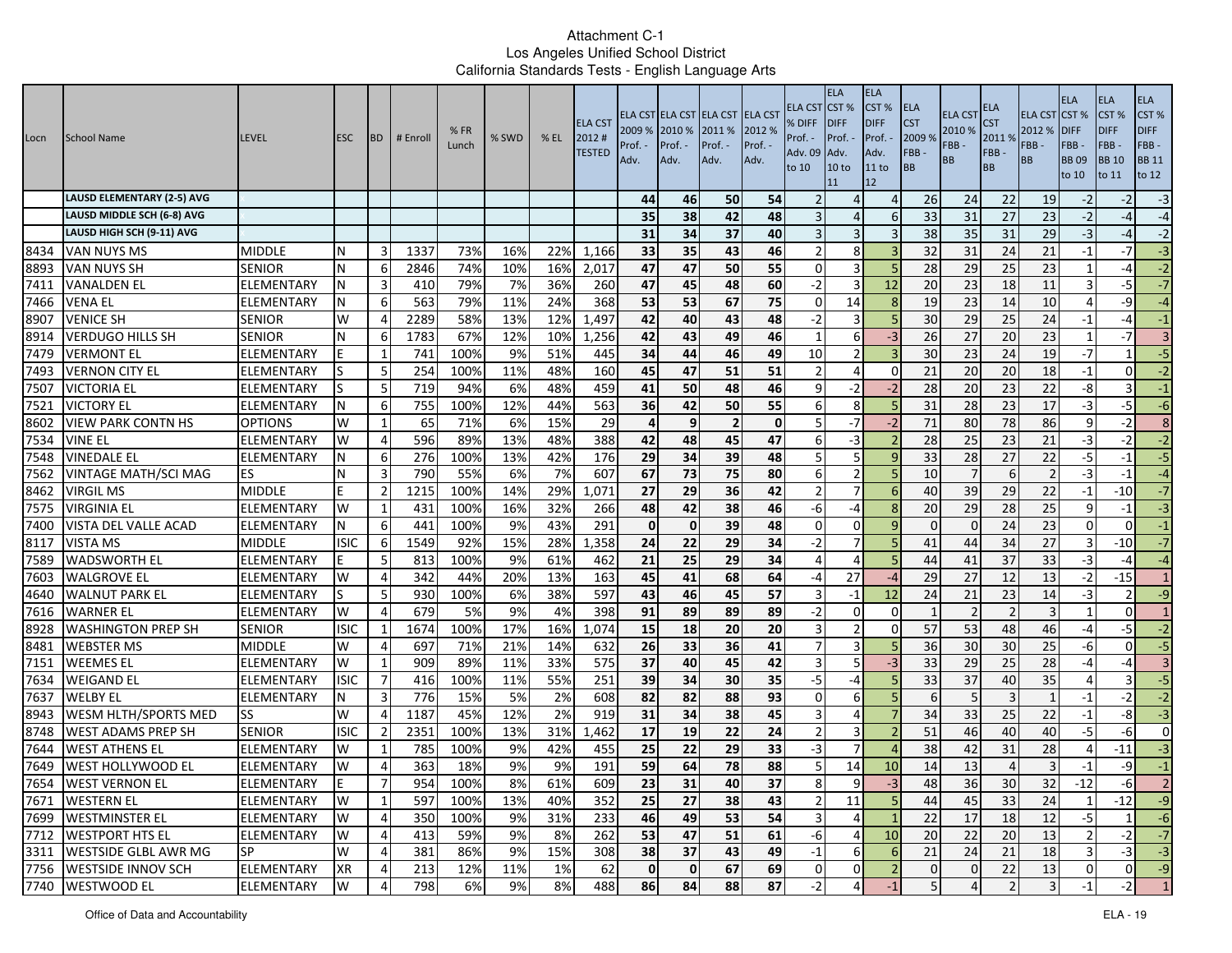| Locn | <b>School Name</b>                | <b>LEVEL</b>      | <b>ESC</b>  | <b>BD</b>      | # Enroll | %FR<br>Lunch | % SWD | % EL | <b>ELA CST</b><br>2012#<br><b>TESTED</b> | Prof. -<br>Adv. | 2009 % 2010 % 2011 %<br>Prof. -<br>Adv. | ELA CST ELA CST ELA CST ELA CST<br>Prof. -<br>Adv. | 2012 %<br>Prof. -<br>Adv. | <b>ELA CST CST %</b><br>% DIFF<br>Prof. -<br>Adv. 09 Adv.<br>to 10 | <b>ELA</b><br><b>IDIFF</b><br>Prof. -<br>10 <sub>to</sub><br>11 | <b>ELA</b><br>CST %<br><b>DIFF</b><br>Prof.<br>Adv.<br>11 to<br>12 | <b>ELA</b><br><b>CST</b><br>2009%<br>FBB-<br>BB | <b>ELA CST</b><br>2010 %<br>FBB-<br><b>BB</b> | <b>ELA</b><br><b>CST</b><br>2011 %<br>FBB-<br><b>BB</b> | <b>ELA CST CST %</b><br>2012 % DIFF<br>FBB-<br><b>BB</b> | <b>ELA</b><br>FBB-<br><b>BB09</b><br>to 10 | <b>ELA</b><br>CST %<br><b>DIFF</b><br>FBB-<br><b>BB</b> 10<br>to 11 | <b>ELA</b><br>CST %<br><b>DIFF</b><br>$FBB -$<br><b>BB</b> 11<br>to 12 |
|------|-----------------------------------|-------------------|-------------|----------------|----------|--------------|-------|------|------------------------------------------|-----------------|-----------------------------------------|----------------------------------------------------|---------------------------|--------------------------------------------------------------------|-----------------------------------------------------------------|--------------------------------------------------------------------|-------------------------------------------------|-----------------------------------------------|---------------------------------------------------------|----------------------------------------------------------|--------------------------------------------|---------------------------------------------------------------------|------------------------------------------------------------------------|
|      | <b>LAUSD ELEMENTARY (2-5) AVG</b> |                   |             |                |          |              |       |      |                                          | 44              | 46                                      | 50                                                 | 54                        |                                                                    | Δ                                                               | $\Lambda$                                                          | 26                                              | 24                                            | 22                                                      | 19                                                       | $-2$                                       | $-2$                                                                | $-3$                                                                   |
|      | LAUSD MIDDLE SCH (6-8) AVG        |                   |             |                |          |              |       |      |                                          | 35              | 38                                      | 42                                                 | 48                        |                                                                    |                                                                 | 6                                                                  | 33                                              | 31                                            | 27                                                      | 23                                                       | $-2$                                       | $-4$                                                                | $-4$                                                                   |
|      | LAUSD HIGH SCH (9-11) AVG         |                   |             |                |          |              |       |      |                                          | 31              | 34                                      | $\overline{37}$                                    | 40                        |                                                                    | 3                                                               |                                                                    | 38                                              | 35                                            | 31                                                      | 29                                                       | $-3$                                       | $-4$                                                                | $-2$                                                                   |
| 2542 | <b>WHITE EL</b>                   | <b>ELEMENTARY</b> |             | $\overline{2}$ | 445      | 97%          | 6%    | 63%  | 364                                      | 31              | 37                                      | 42                                                 | 49                        | 6                                                                  | 5                                                               |                                                                    | 34                                              | 29                                            | 27                                                      | 16                                                       | $-5$                                       | $-2$                                                                | $-11$                                                                  |
| 8487 | <b>WHITE MS</b>                   | <b>MIDDLE</b>     | ls          | $\overline{7}$ | 1867     | 69%          | 11%   | 9%   | 1,797                                    | 46              | 46                                      | 47                                                 | 50                        | $\Omega$                                                           |                                                                 | $\overline{a}$                                                     | 21                                              | 21                                            | 22                                                      | 20                                                       | $\Omega$                                   |                                                                     | $-2$                                                                   |
| 7767 | <b>WHITE POINT EL</b>             | <b>ELEMENTARY</b> | ls          | $\overline{7}$ | 418      | 14%          | 10%   | 1%   | 267                                      | 67              | 67                                      | 68                                                 | 73                        | $\Omega$                                                           |                                                                 |                                                                    | 12                                              | $\mathsf{q}$                                  | 12                                                      | 8                                                        | $-3$                                       | $\mathsf{R}$                                                        | $-4$                                                                   |
| 8623 | <b>WHITMAN HS</b>                 | <b>OPTIONS</b>    | W           | 4              | 58       | 98%          |       | 22%  | 53                                       | 24              | 29                                      | 16                                                 | 21                        | 5                                                                  | $-13$                                                           | 5                                                                  | 36                                              | 28                                            | 39                                                      | 40                                                       | -8                                         | 11                                                                  | 1                                                                      |
| 7774 | <b>WILBUR EL</b>                  | <b>ELEMENTARY</b> | N           | $\Delta$       | 650      | 11%          | 6%    | 10%  | 440                                      | 78              | 75                                      | 80                                                 | 86                        | -3                                                                 |                                                                 | 6                                                                  |                                                 |                                               |                                                         |                                                          | $\Omega$                                   | $-2$                                                                | $-2$                                                                   |
| 8490 | <b>WILMINGTON MS</b>              | <b>MIDDLE</b>     | lS          | -7             | 1923     | 80%          | 14%   | 18%  | 1,737                                    | 29              | 31                                      | 38                                                 | 45                        |                                                                    | $\overline{7}$                                                  |                                                                    | 34                                              | 33                                            | 25                                                      | 20                                                       | $-1$                                       | -8                                                                  | $-5$                                                                   |
| 7781 | <b>WILMINGTON PARK EL</b>         | <b>ELEMENTARY</b> | Is          | $\overline{7}$ | 972      | 90%          | 9%    | 38%  | 581                                      | 42              | 42                                      | 49                                                 | 54                        | $\Omega$                                                           | 7                                                               |                                                                    | 23                                              | 23                                            | 18                                                      | 16                                                       | $\Omega$                                   | -51                                                                 | $-2$                                                                   |
| 7795 | <b>WILSHIRE CREST EL</b>          | ELEMENTARY        | W           | 1              | 271      | 77%          | 15%   | 27%  | 142                                      | 32              | 46                                      | 42                                                 | 56                        | 14                                                                 | -4                                                              | 14                                                                 | 38                                              | 18                                            | 24                                                      | 19                                                       | $-20$                                      | $6 \mid$                                                            | $-5$                                                                   |
| 2619 | <b>WILSHIRE PARK EL</b>           | <b>ELEMENTARY</b> | W           | $\overline{2}$ | 509      | 74%          | 7%    | 53%  | 316                                      | 45              | 50                                      | 58                                                 | 64                        |                                                                    | 8                                                               | 6                                                                  | 20                                              | 20                                            | 19                                                      | 15                                                       | $\Omega$                                   | $-1$                                                                | $-4$                                                                   |
| 8618 | <b>WILSON SH</b>                  | <b>SENIOR</b>     | F           | $\overline{2}$ | 2040     | 81%          | 13%   | 17%  | 1,373                                    | 21              | 26                                      | 28                                                 | 33                        |                                                                    | $\mathcal{P}$                                                   |                                                                    | 45                                              | 39                                            | 36                                                      | 30                                                       | $-6$                                       | $-3$                                                                | $-6$                                                                   |
| 7808 | <b>WILTON PL EL</b>               | <b>ELEMENTARY</b> | W           | $\overline{2}$ | 970      | 72%          | 8%    | 61%  | 576                                      | 51              | 55                                      | 54                                                 | 56                        |                                                                    | $-1$                                                            |                                                                    | 20                                              | 18                                            | 18                                                      | 15                                                       | $-2$                                       | $\Omega$                                                            | $\overline{a}$                                                         |
| 7822 | WINDSOR M/S AERO MAG              | <b>IES</b>        | W           | 1              | 628      | 74%          | 5%    | 3%   | 431                                      | 45              | 46                                      | 51                                                 | 53                        | -1                                                                 | 5                                                               | $\overline{z}$                                                     | 24                                              | 19                                            | 18                                                      | 16                                                       | $-5$                                       | $-1$                                                                | $-2$                                                                   |
| 7836 | <b>WINNETKA EL</b>                | <b>ELEMENTARY</b> | IΝ          | 3              | 457      | 100%         | 15%   | 49%  | 261                                      | 41              | 45                                      | 48                                                 | 58                        |                                                                    | 3                                                               | 10                                                                 | 26                                              | 20                                            | 21                                                      | 13                                                       | -6                                         |                                                                     | $-8$                                                                   |
| 6872 | <b>WISDOM EL</b>                  | <b>ELEMENTARY</b> |             | 7              | 872      | 100%         | 9%    | 51%  | 560                                      | $\mathbf{0}$    | $\mathbf 0$                             | 37                                                 | 38                        | $\Omega$                                                           | $\Omega$                                                        |                                                                    | $\Omega$                                        | $\Omega$                                      | 30                                                      | 29                                                       | $\Omega$                                   | $\Omega$                                                            | $-1$                                                                   |
| 7849 | <b>WONDERLAND EL</b>              | <b>ELEMENTARY</b> | W           | 4              | 549      | 9%           | 4%    | 5%   | 403                                      | 92              | 94                                      | 93                                                 | 94                        |                                                                    | $-1$                                                            |                                                                    |                                                 |                                               | $\Omega$                                                |                                                          | $\Omega$                                   | -1                                                                  | $\mathbf{1}$                                                           |
| 7863 | <b>WOODCREST EL</b>               | <b>ELEMENTARY</b> | <b>ISIC</b> | $\mathbf 1$    | 905      | 100%         | 10%   | 42%  | 547                                      | 17              | 17                                      | 21                                                 | 26                        | $\Omega$                                                           | Δ                                                               |                                                                    | 52                                              | 49                                            | 52                                                      | 41                                                       | -3                                         | 3                                                                   | $-11$                                                                  |
| 8591 | <b>WOODEN HS</b>                  | <b>OPTIONS</b>    | N           | 3              | 134      | 73%          | 11%   | 27%  | 70                                       | 17              | 13                                      | 6                                                  | 11                        | -4                                                                 | $-7$                                                            |                                                                    | 52                                              | 61                                            | 66                                                      | 56                                                       | q                                          |                                                                     | $-10$                                                                  |
| 7877 | <b>WOODLAKE EL</b>                | <b>ELEMENTARY</b> | N           | 3              | 567      | 23%          | 13%   | 12%  | 354                                      | 68              | 72                                      | 67                                                 | 76                        |                                                                    | -5                                                              | q                                                                  | 10                                              | 11                                            | 13                                                      | 8                                                        |                                            | 21                                                                  | $-5$                                                                   |
| 8344 | WOODLAND HILLS ACAD               | <b>MIDDLE</b>     | N           | 4              | 1308     | 52%          | 13%   | 10%  | 1,294                                    | 54              | 57                                      | 55                                                 | 55                        |                                                                    | -2                                                              | $\Omega$                                                           | 19                                              | 16                                            | 18                                                      | 18                                                       |                                            | 21                                                                  | $\overline{0}$                                                         |
| 7890 | WOODLAND HILLS EL                 | <b>ELEMENTARY</b> | ΙN          | 4              | 698      | 7%           | 7%    | 2%   | 460                                      | 90              | 90                                      | 87                                                 | 90                        | $\Omega$                                                           | -3                                                              |                                                                    |                                                 |                                               | $\overline{3}$                                          | $\overline{2}$                                           |                                            |                                                                     | $^{\rm -1}$                                                            |
| 7904 | <b>WOODLAWN EL</b>                | <b>ELEMENTARY</b> | lS          | -5             | 856      | 100%         | 7%    | 52%  | 525                                      | 44              | 41                                      | 48                                                 | 47                        | $-3$                                                               | $\overline{7}$                                                  | $-1$                                                               | 23                                              | 24                                            | 24                                                      | 27                                                       |                                            | $\Omega$                                                            | $\overline{3}$                                                         |
| 8493 | <b>WRIGHT MS</b>                  | <b>MIDDLE</b>     | W           | 4              | 786      | 56%          | 13%   | 2%   | 707                                      | 48              | 51                                      | 54                                                 | 58                        | 3                                                                  | 3                                                               |                                                                    | 21                                              | 18                                            | 19                                                      | 14                                                       | -3                                         |                                                                     | $-5$                                                                   |
| 4658 | YES ACADEMY                       | <b>ELEMENTARY</b> | <b>ISIC</b> | $\overline{1}$ | 655      | 95%          | 12%   | 36%  | 375                                      | 19              | 24                                      | 30                                                 | 35                        |                                                                    | 6                                                               |                                                                    | 48                                              | 50                                            | 42                                                      | 36                                                       |                                            | $-8$                                                                | $-6$                                                                   |
| 7959 | YORKDALE EL                       | ELEMENTARY        |             | 5              | 391      | 100%         | 15%   | 25%  | 244                                      | 38              | 47                                      | 56                                                 | 53                        |                                                                    | q                                                               | $-3$                                                               | 28                                              | 21                                            | 16                                                      | 11                                                       | $-7$                                       | $-5$                                                                | $-5$                                                                   |
| 8598 | YOUNG HS                          | <b>OPTIONS</b>    | W           | 1              | 64       | 68%          | 8%    | 3%   | 39                                       | 12              | 7                                       | 10                                                 | 5                         | $-5$                                                               | 3                                                               | $-5$                                                               | 56                                              | 52                                            | 50                                                      | 79                                                       | $-4$                                       | $-2$                                                                | 29                                                                     |
| 8948 | <b>YTH OPP UNLTD ALT HS</b>       | <b>OPTIONS</b>    | lS          | -1             | 319      | 63%          | 4%    | 38%  | 264                                      | 8 <sup>1</sup>  | q                                       | $\overline{\phantom{a}}$                           | $\overline{\phantom{a}}$  |                                                                    | $-2$                                                            | $\Omega$                                                           | 65                                              | 63                                            | 67                                                      | 65                                                       |                                            | 41                                                                  | $-2$                                                                   |